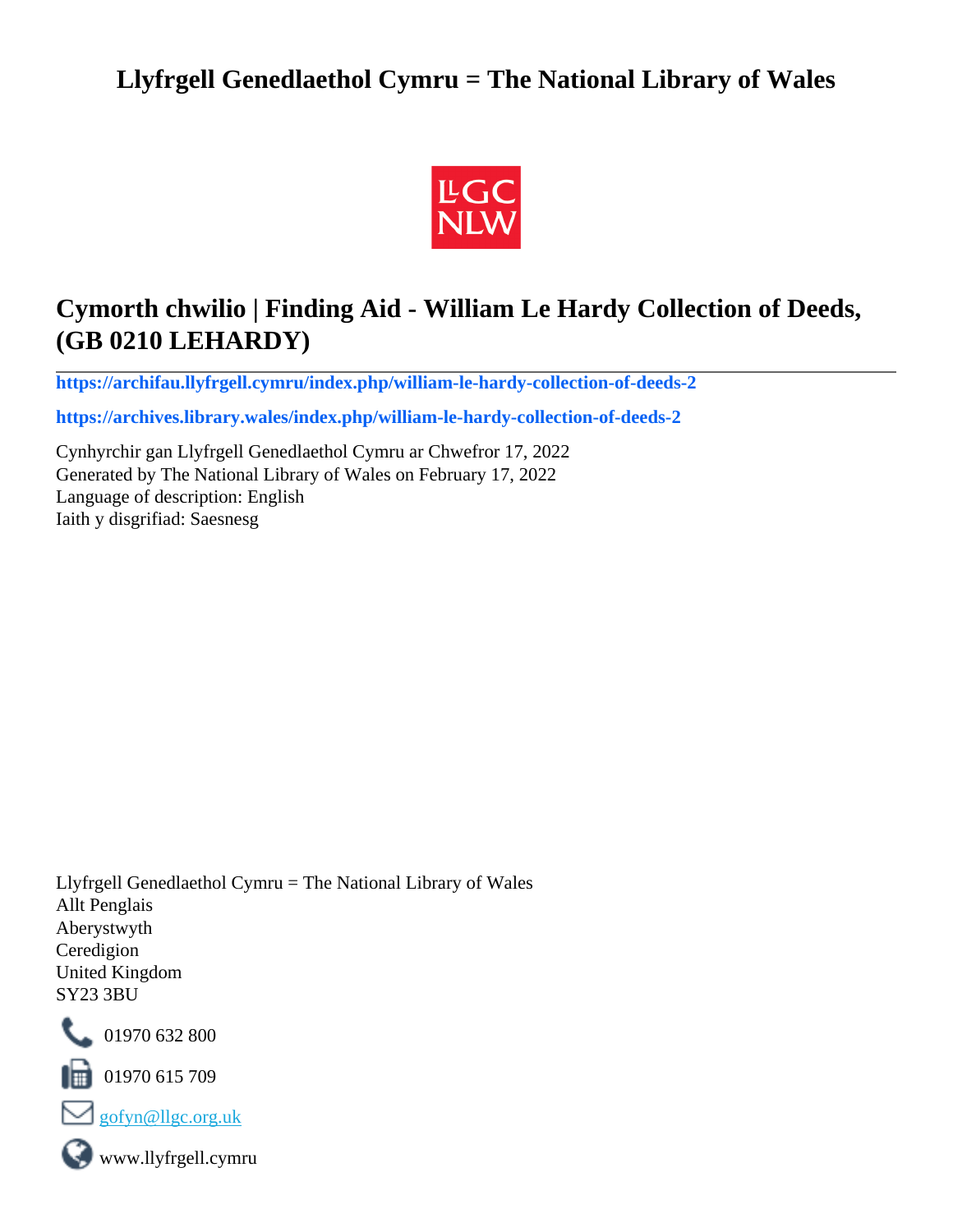# **Tabl cynnwys | Table of contents**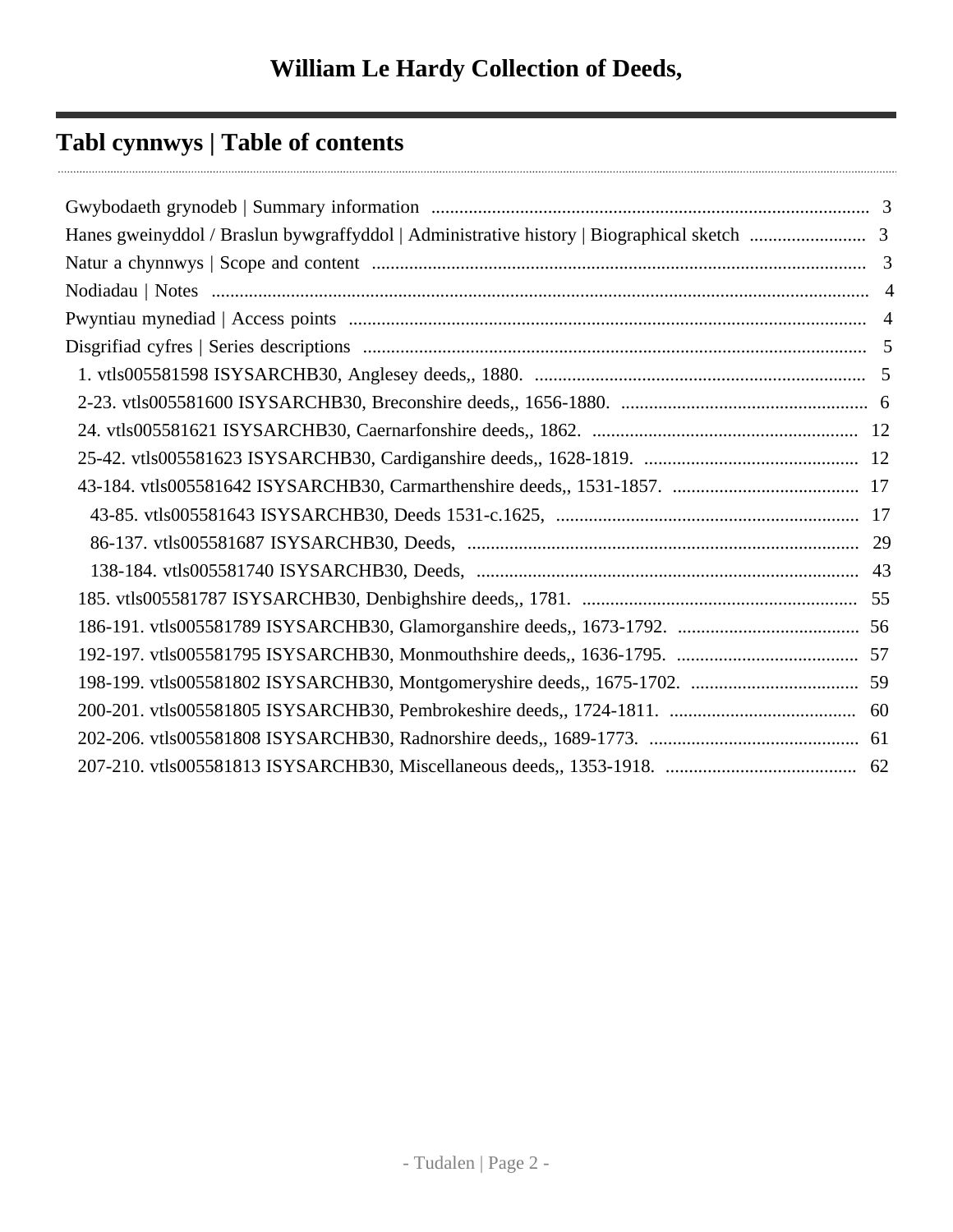## <span id="page-2-0"></span>**Crynodeb o wybodaeth | Summary of information**

| <b>Lleoliad   Repository:</b>                                                       | Llyfrgell Genedlaethol Cymru $=$ The National Library of Wales                      |  |  |
|-------------------------------------------------------------------------------------|-------------------------------------------------------------------------------------|--|--|
| <b>Teitl   Title:</b>                                                               | William Le Hardy Collection of Deeds,                                               |  |  |
| Cod cyfeirnod  <br><b>Reference code:</b>                                           | GB 0210 LEHARDY                                                                     |  |  |
| Virtua system control<br>number [alternative]:                                      | vtls003844274                                                                       |  |  |
| Project identifier<br>[alternative]:                                                | <b>ANW</b>                                                                          |  |  |
| <b>Dyddiad</b>   Date:                                                              | 1353-1911 (accumulated [early 20th century]) / (dyddiad creu   date of<br>creation) |  |  |
| Disgrifiad ffisegol  <br><b>Physical description:</b>                               | 0.087 cubic metres (2 boxes)                                                        |  |  |
| Lleoliad ffisegol  <br><b>Physical location:</b>                                    | ARCH/MSS (GB0210)                                                                   |  |  |
| Dyddiadau creu,<br>golygu a dileu   Dates<br>of creation, revision<br>and deletion: | March 2003                                                                          |  |  |
| Nodyn   Note<br>[generalNote]:                                                      | Title derived from name of vendor.                                                  |  |  |

# <span id="page-2-1"></span>**Hanes gweinyddol / Braslun bywgraffyddol | Administrative history | Biographical sketch**

#### **Nodyn | Note**

Lt Col. William Le Hardy was county archivist of Hertfordshire, 1946-1961.

# <span id="page-2-2"></span>**Natur a chynnwys | Scope and content**

Deeds relating mainly to Carmarthenshire, 1531-1857, and to other Welsh counties including Brecknockshire, 1655-1800, Cardiganshire, 1628-1819, Glamorgan, 1673-1792, Monmouthshire,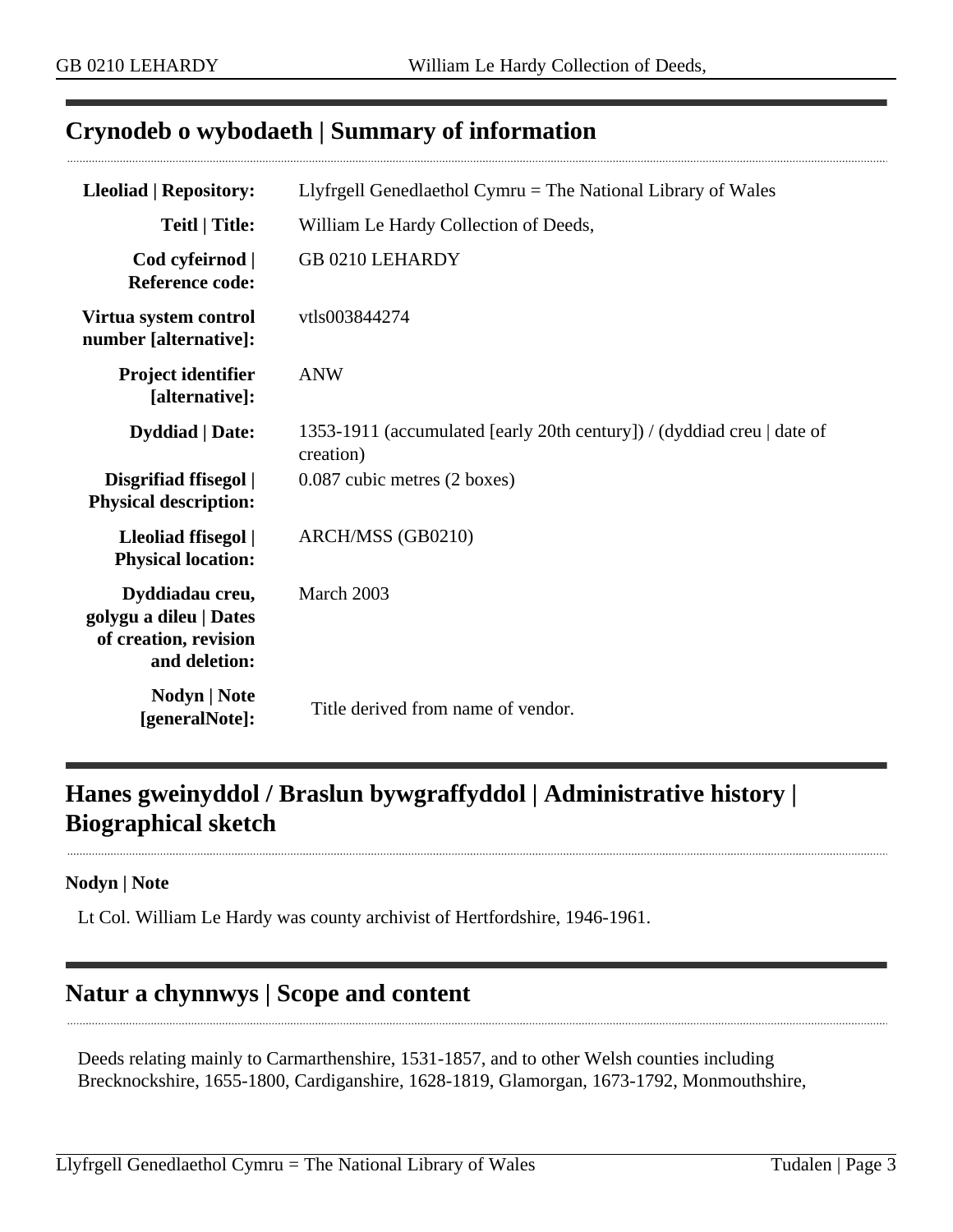1636-1795, Montgomeryshire, 1675-1702, Pembrokeshire, 1724-1811, and Radnorshire, 1689-1773. There is no apparent connection between the deeds.

## <span id="page-3-0"></span>**Nodiadau | Notes**

### **Nodiadau teitl | Title notes**

### **Ffynhonnell | Immediate source of acquisition**

Purchased from Lt-Col William Le Hardy, county archivist of Hertfordshire, 1946.

### **Trefniant | Arrangement**

Arranged alphabetically by county, then chronologically.

### **Cyfyngiadau ar fynediad | Restrictions on access**

Readers consulting modern papers in the National Library of Wales are required to sign the 'Modern papers - data protection' form.

#### **Amodau rheoli defnydd | Conditions governing use**

Usual copyright regulations apply.

### **Rhestrau cymorth | Finding aids**

A hard copy of the catalogue is available at the National Library of Wales.

#### **Ychwanegiadau | Accruals**

Accruals are not expected.

#### **Nodiadau eraill | Other notes**

• **Dynodwr sefydliad | Institution identifier**: Llyfrgell Genedlaethol Cymru = The National Library of Wales

## <span id="page-3-1"></span>**Pwyntiau mynediad | Access points**

- Deeds -- England -- Staffordshire. (pwnc) | (subject)
- Deeds -- Wales -- Breconshire. (pwnc) | (subject)
- Deeds -- Wales -- Anglesey (pwnc) | (subject)
- Deeds -- Wales -- Ceredigion. (pwnc) | (subject)
- Deeds -- Wales -- Caernarvonshire. (pwnc) | (subject)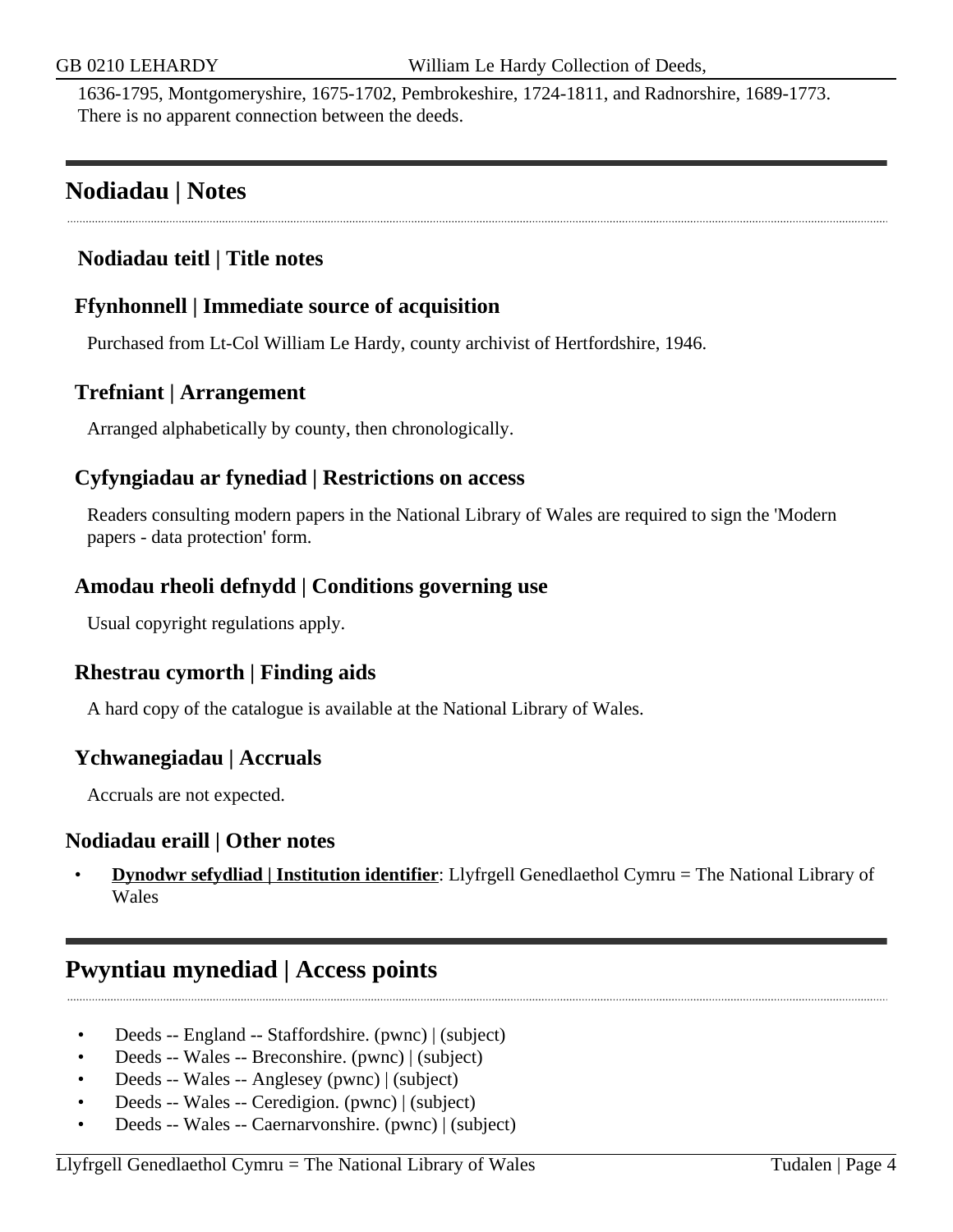- Deeds -- Wales -- Carmarthenshire. (pwnc) | (subject)
- Deeds -- Wales -- Denbighshire. (pwnc) | (subject)
- Deeds -- Wales -- Glamorgan. (pwnc) | (subject)
- Deeds -- Wales -- Monmouthshire. (pwnc) | (subject)
- Deeds -- Wales -- Pembrokeshire. (pwnc) | (subject)
- Deeds -- Wales -- Radnorshire. (pwnc) | (subject)
- England (lle) | (place)
- Staffordshire. (lle) | (place)
- Wales (lle)  $|$  (place)
- Breconshire. (lle) | (place)
- Anglesey. (lle) | (place)
- Ceredigion. (lle) | (place)
- Caernarvonshire (Wales) (lle) | (place)
- Carmarthenshire. (lle) | (place)
- Denbighshire. (lle) | (place)
- Glamorgan. (lle) | (place)
- Monmouthshire. (lle) | (place)
- Pembrokeshire. (lle) | (place)
- Radnorshire. (lle) | (place)

# <span id="page-4-0"></span>**Disgrifiad cyfres | Series descriptions**

### <span id="page-4-1"></span>**Cyfres | Series 1. vtls005581598 ISYSARCHB30: Anglesey deeds,**

Dyddiad | Date: 1880. (dyddiad creu) | (date of creation)

Lleoliad ffisegol | Physical location: ARCH/MSS (GB0210)

Nodyn | Note [generalNote]:

Preferred citation: 1.

| FFeil / rhestr eitemau   File / item list |                                        |                   |                                |
|-------------------------------------------|----------------------------------------|-------------------|--------------------------------|
| Cod cyfeirnod                             | Teitl   Title                          | Dyddiadau   Dates | Disgrifiad ffisegol   Physical |
| Reference code                            |                                        |                   | description                    |
| 1. vtls005581599                          | File - Conveyance of premises in p.    | 1880.             |                                |
| <b>ISYSARCHB30</b>                        | Llandegfan from Gen. Owen L. C.        |                   |                                |
|                                           | Williams to Capt. E. H. Verney, with   |                   |                                |
|                                           | recitals,                              |                   |                                |
|                                           | Natur a chynnwys / Scope and content:  |                   |                                |
|                                           | Incomplete, part of recitals only.     |                   |                                |
|                                           | Nodyn / Note [generalNote]:            |                   |                                |
|                                           | Preferred citation: 1.                 |                   |                                |
|                                           | Lleoliad ffisegol   Physical location: |                   |                                |
|                                           | ARCH/MSS (GB0210)                      |                   |                                |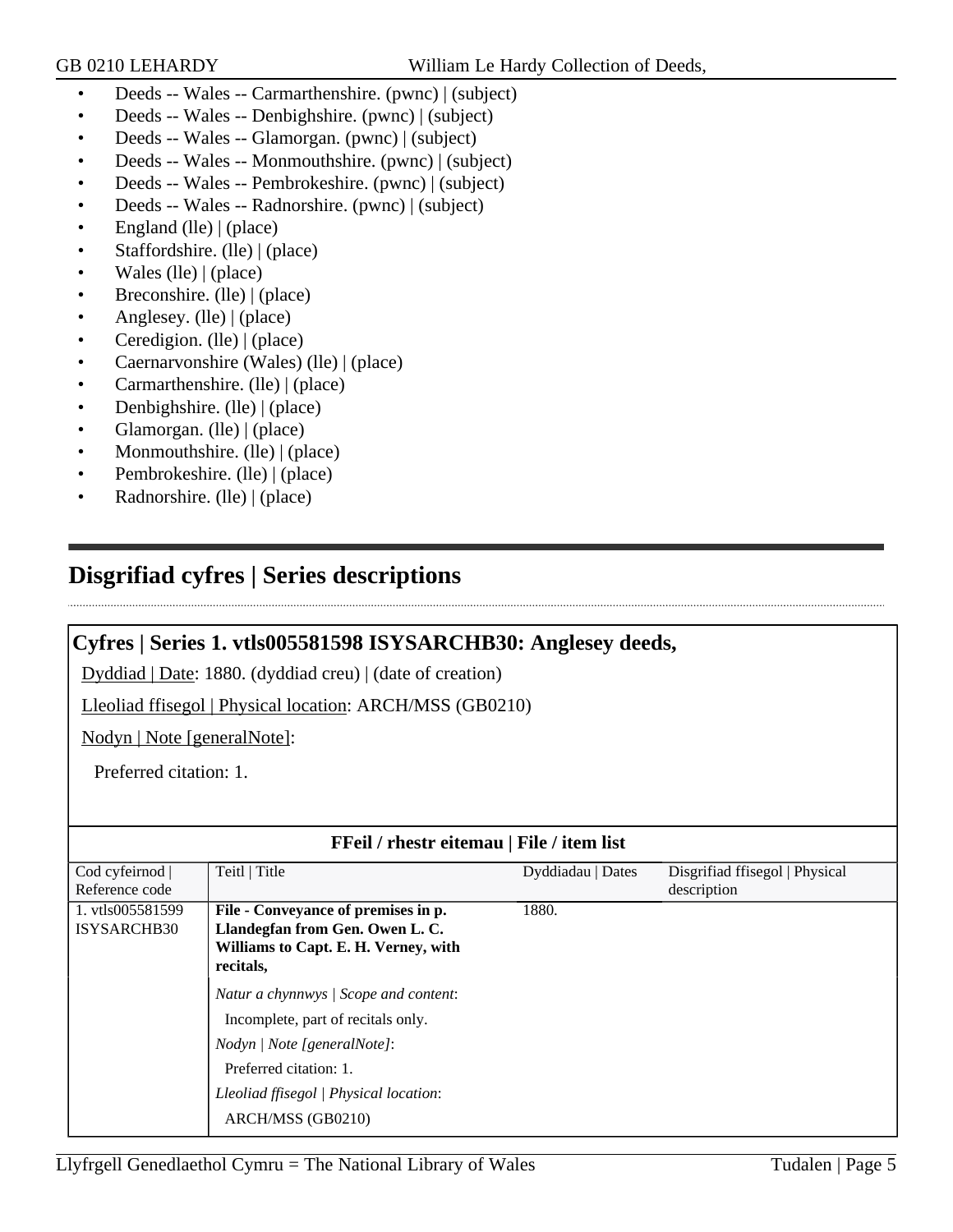## <span id="page-5-0"></span>**Cyfres | Series 2-23. vtls005581600 ISYSARCHB30: Breconshire deeds,**

Dyddiad | Date: 1656-1880. (dyddiad creu) | (date of creation)

Lleoliad ffisegol | Physical location: ARCH/MSS (GB0210)

Nodyn | Note [generalNote]:

Preferred citation: 2-23.

| FFeil / rhestr eitemau   File / item list |                                                                                                                                                                                                                                                                                                                                                                                                                                                                                                                                                                                                                                                                                                              |  |                                |
|-------------------------------------------|--------------------------------------------------------------------------------------------------------------------------------------------------------------------------------------------------------------------------------------------------------------------------------------------------------------------------------------------------------------------------------------------------------------------------------------------------------------------------------------------------------------------------------------------------------------------------------------------------------------------------------------------------------------------------------------------------------------|--|--------------------------------|
| Cod cyfeirnod                             | Teitl   Title<br>Dyddiadau   Dates                                                                                                                                                                                                                                                                                                                                                                                                                                                                                                                                                                                                                                                                           |  | Disgrifiad ffisegol   Physical |
| Reference code                            |                                                                                                                                                                                                                                                                                                                                                                                                                                                                                                                                                                                                                                                                                                              |  | description                    |
| 2. vtls005581601<br>ISYSARCHB30           | 1655/6, Jan. 7.<br>File - Gift of m., tmt and lands now<br>occupied by Watkin Lewis, and nine<br>parcels of land called Close y Kay ,                                                                                                                                                                                                                                                                                                                                                                                                                                                                                                                                                                        |  |                                |
|                                           | Natur a chynnwys / Scope and content:                                                                                                                                                                                                                                                                                                                                                                                                                                                                                                                                                                                                                                                                        |  |                                |
|                                           | 1 William Havard of Llan-y-wern, co. Brec., gent. 2 John Havard of the same, gent., second son of 1. Gift<br>of m., tmt and lands now occupied by Watkin Lewis, and nine parcels of land called Close y Kay Bach<br>yn Keven y Brynn, Close y Kay Bach, Close y Kay Bach Yssa, Close y Llai, Close y Gibbon, Y Close<br>Gwynn, Close y Pum Erw, Close y Vedw and Y Grofft Vechan Ycha, all in p. Llan-y-wern (acreages<br>given). Endorsed: livery of seisin and 'No. [2]'.                                                                                                                                                                                                                                  |  |                                |
|                                           | Nodyn   Note [generalNote]:                                                                                                                                                                                                                                                                                                                                                                                                                                                                                                                                                                                                                                                                                  |  |                                |
|                                           | Preferred citation: 2.                                                                                                                                                                                                                                                                                                                                                                                                                                                                                                                                                                                                                                                                                       |  |                                |
|                                           | Lleoliad ffisegol   Physical location:                                                                                                                                                                                                                                                                                                                                                                                                                                                                                                                                                                                                                                                                       |  |                                |
|                                           | ARCH/MSS (GB0210)                                                                                                                                                                                                                                                                                                                                                                                                                                                                                                                                                                                                                                                                                            |  |                                |
| 3. vtls005581602<br>ISYSARCHB30           | 1683/4, Jan. 12.<br>File - Post-nuptial Settlement of 1 and<br>Rachel his wife, daughter of 2, being a<br>Feoffment To Uses by 1 to 3 ,                                                                                                                                                                                                                                                                                                                                                                                                                                                                                                                                                                      |  |                                |
|                                           | Natur a chynnwys / Scope and content:                                                                                                                                                                                                                                                                                                                                                                                                                                                                                                                                                                                                                                                                        |  |                                |
|                                           | 1 Thomas Perrot of Cathedin, co. Brec., yeoman. 2 Thomas John Prosser of the same, yeoman. 3 Roger<br>Thomas and James Perrot, both of the same, yeomen. Post-nuptial Settlement of 1 and Rachel his wife,<br>daughter of 2, being a Feoffment To Uses by 1 to 3 of a m. or tmt and parcels of land called Ka yr Grose,<br>Ka yr Odin, Y Tir Cam, Y Worlod Fach, and one garden lying in the close of Roger Thomas David called<br>Ka Dan y Tuy, all in p. Cathedin, bounded by the highway leading from the church of Cathedin to the<br>Bwlch (further boundaries given), to the use of 1 and Rachel during their lives, and to the use of their<br>heirs. Consideration: £30. Endorsed: livery of seisin. |  |                                |
|                                           | Nodyn   Note [generalNote]:                                                                                                                                                                                                                                                                                                                                                                                                                                                                                                                                                                                                                                                                                  |  |                                |
|                                           | Preferred citation: 3.                                                                                                                                                                                                                                                                                                                                                                                                                                                                                                                                                                                                                                                                                       |  |                                |
|                                           | Lleoliad ffisegol   Physical location:                                                                                                                                                                                                                                                                                                                                                                                                                                                                                                                                                                                                                                                                       |  |                                |
|                                           | ARCH/MSS (GB0210)                                                                                                                                                                                                                                                                                                                                                                                                                                                                                                                                                                                                                                                                                            |  |                                |
| $4-5.$<br>vtls005581603<br>ISYSARCHB30    | File - Mortgage (Lease and Release) for<br>1686/7, Jan. 27-8.<br>£300, of a m., tmt and lands lying in a place<br>called Blaen y Cwm ,                                                                                                                                                                                                                                                                                                                                                                                                                                                                                                                                                                       |  |                                |
|                                           | Natur a chynnwys / Scope and content:                                                                                                                                                                                                                                                                                                                                                                                                                                                                                                                                                                                                                                                                        |  |                                |
|                                           | 1 John Williams of St Michael Cwm Du, co Brec., esq., and Frances his wife. 2 William Williams of the<br>same, gent. Mortgage (Lease and Release) for £300, of a m., tmt and lands lying in a place called Blaen y                                                                                                                                                                                                                                                                                                                                                                                                                                                                                           |  |                                |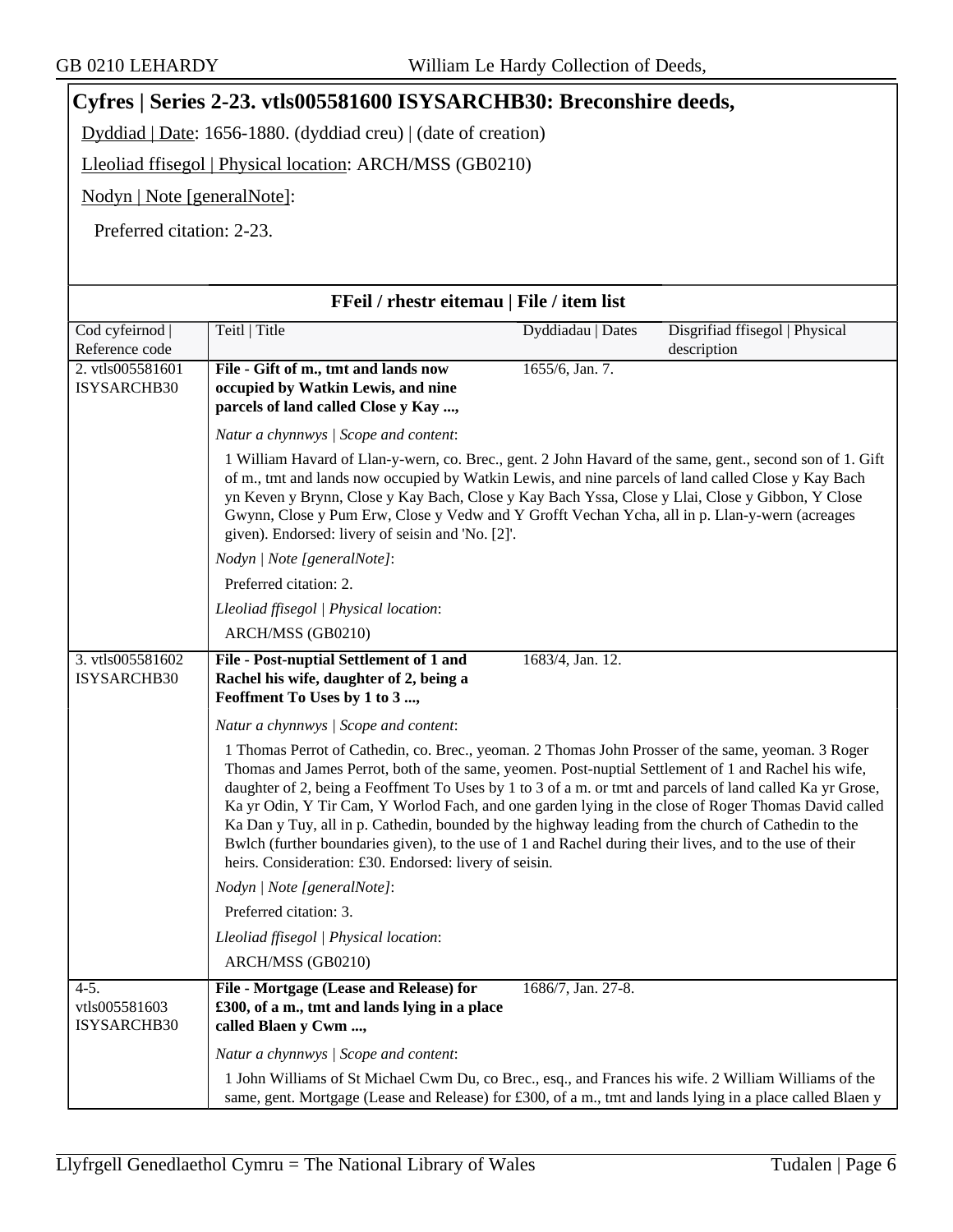|                                 | Cwm, (60 a.), now or lately occupied by Howell Thomas Powell and his tenants, p. St Michael Cwm Du                                                                                                                                                                                                                                                                                                                                                                                                                                                                                                                                                                                                          |
|---------------------------------|-------------------------------------------------------------------------------------------------------------------------------------------------------------------------------------------------------------------------------------------------------------------------------------------------------------------------------------------------------------------------------------------------------------------------------------------------------------------------------------------------------------------------------------------------------------------------------------------------------------------------------------------------------------------------------------------------------------|
|                                 | (former owners named). Endorsed: on No. 3 'Mr Miller'.                                                                                                                                                                                                                                                                                                                                                                                                                                                                                                                                                                                                                                                      |
|                                 | Nodyn   Note [generalNote]:                                                                                                                                                                                                                                                                                                                                                                                                                                                                                                                                                                                                                                                                                 |
|                                 | Preferred citation: 4-5.                                                                                                                                                                                                                                                                                                                                                                                                                                                                                                                                                                                                                                                                                    |
|                                 | Lleoliad ffisegol   Physical location:                                                                                                                                                                                                                                                                                                                                                                                                                                                                                                                                                                                                                                                                      |
|                                 | ARCH/MSS (GB0210)                                                                                                                                                                                                                                                                                                                                                                                                                                                                                                                                                                                                                                                                                           |
| 6. vtls005581604                | File - Lease To Vest Possession of a m. in<br>1688, June 1.                                                                                                                                                                                                                                                                                                                                                                                                                                                                                                                                                                                                                                                 |
| ISYSARCHB30                     | the tenure of Thomas Powell, and parcels<br>of land thereto belonging called ,                                                                                                                                                                                                                                                                                                                                                                                                                                                                                                                                                                                                                              |
|                                 | Natur a chynnwys / Scope and content:                                                                                                                                                                                                                                                                                                                                                                                                                                                                                                                                                                                                                                                                       |
|                                 | 1 Jane John and Jeonett John, both of Llanelli, co. Brec., spinsters, daughters of John ap John Watkin of<br>Llangatwg, co. Brec., dec., and Alice Thomas of Llangatwg, widow. 2 Godfrey Harcourt of Llangatwg,<br>gent. Lease To Vest Possession of a m. in the tenure of Thomas Powell, and parcels of land thereto<br>belonging called Cae yn y Blayne, Cae Bach yn y Blaene, Cae Mawre y Graig oddi ar y Duy Ffelo,<br>Cae Yrth yTuy, Cae Dan y Tuy Coed Bach, Cae Lloyd y Graig Boeth and Y Groft wrth y Tuy, all in p's<br>Llangatwg and Llanelli, (acreages given). Seal.                                                                                                                            |
|                                 | Nodyn   Note [generalNote]:                                                                                                                                                                                                                                                                                                                                                                                                                                                                                                                                                                                                                                                                                 |
|                                 | Preferred citation: 6.                                                                                                                                                                                                                                                                                                                                                                                                                                                                                                                                                                                                                                                                                      |
|                                 | Lleoliad ffisegol   Physical location:                                                                                                                                                                                                                                                                                                                                                                                                                                                                                                                                                                                                                                                                      |
|                                 | ARCH/MSS (GB0210)                                                                                                                                                                                                                                                                                                                                                                                                                                                                                                                                                                                                                                                                                           |
| 7. vtls005581605<br>ISYSARCHB30 | File - Pre-nuptial Settlement of 1 and the<br>1698, Oct. 28.<br>daughter of 2, being a Release by 1 to 3, of<br>a m., tmt ,                                                                                                                                                                                                                                                                                                                                                                                                                                                                                                                                                                                 |
|                                 | Natur a chynnwys / Scope and content:                                                                                                                                                                                                                                                                                                                                                                                                                                                                                                                                                                                                                                                                       |
|                                 | 1 William Morgan of p. Llan-y-wern, co. Brec., yeoman. 2 Henry William Edward of the same, yeoman,<br>and Mary Harry, spinster, his daughter. 3 William Harry, yeoman, and Thomas Powell, gent., both of<br>the same. Pre-nuptial Settlement of 1 and the daughter of 2, being a Release by 1 to 3, of a m., tmt and<br>lands called Tyr Dan Wayne y Mynach, together with two houses, two barns, two gardens and parcels of<br>lands called Close y Rhig, Close Kelin Llwyn, Yr Wyth Kyfer, Close Dychlaw yr Werne and Tri Kyfer<br>Bach, all in p. Llan-y-wern, to the use of 1 and Mary for their lives and after to the use of their heirs.<br>Consideration: £20 and a further £15 of furniture. Seal. |
|                                 | Nodyn   Note [generalNote]:                                                                                                                                                                                                                                                                                                                                                                                                                                                                                                                                                                                                                                                                                 |
|                                 | Preferred citation: 7.                                                                                                                                                                                                                                                                                                                                                                                                                                                                                                                                                                                                                                                                                      |
|                                 | Lleoliad ffisegol   Physical location:                                                                                                                                                                                                                                                                                                                                                                                                                                                                                                                                                                                                                                                                      |
|                                 | ARCH/MSS (GB0210)                                                                                                                                                                                                                                                                                                                                                                                                                                                                                                                                                                                                                                                                                           |
| 8. vtls005581606                | File - Lease for 21 years of parcels of lands<br>1705, Aug. 1.                                                                                                                                                                                                                                                                                                                                                                                                                                                                                                                                                                                                                                              |
| ISYSARCHB30                     | called Tyr y Dole, Pwll y Stokes, two bays<br>of the priory ,                                                                                                                                                                                                                                                                                                                                                                                                                                                                                                                                                                                                                                               |
|                                 | Natur a chynnwys / Scope and content:                                                                                                                                                                                                                                                                                                                                                                                                                                                                                                                                                                                                                                                                       |
|                                 | 1 Sir Jeffrey Jeffreys of St Mary Ax, London, kt. 2 William Williams of p. St John the Evangelist, co.<br>Brec., yeoman. Lease for 21 years of parcels of lands called Tyr y Dole, Pwll y Stokes, two bays of the<br>priory barn and the threshing floor at the north end of the said barn, the little barn in the priory yard,<br>the beast house and one quarter of wood yearly out of Priory Wood, all in p. St John The Evangelist;<br>covenants relating to repairs, reserving timber rights, etc. Annual rent: £22.10.0. Duties: 1 servant and<br>horse to work 6 days yearly, suit of mill, a heriot of 5s.                                                                                          |
|                                 | Nodyn   Note [generalNote]:                                                                                                                                                                                                                                                                                                                                                                                                                                                                                                                                                                                                                                                                                 |
|                                 | Preferred citation: 8.                                                                                                                                                                                                                                                                                                                                                                                                                                                                                                                                                                                                                                                                                      |
|                                 | Lleoliad ffisegol   Physical location:                                                                                                                                                                                                                                                                                                                                                                                                                                                                                                                                                                                                                                                                      |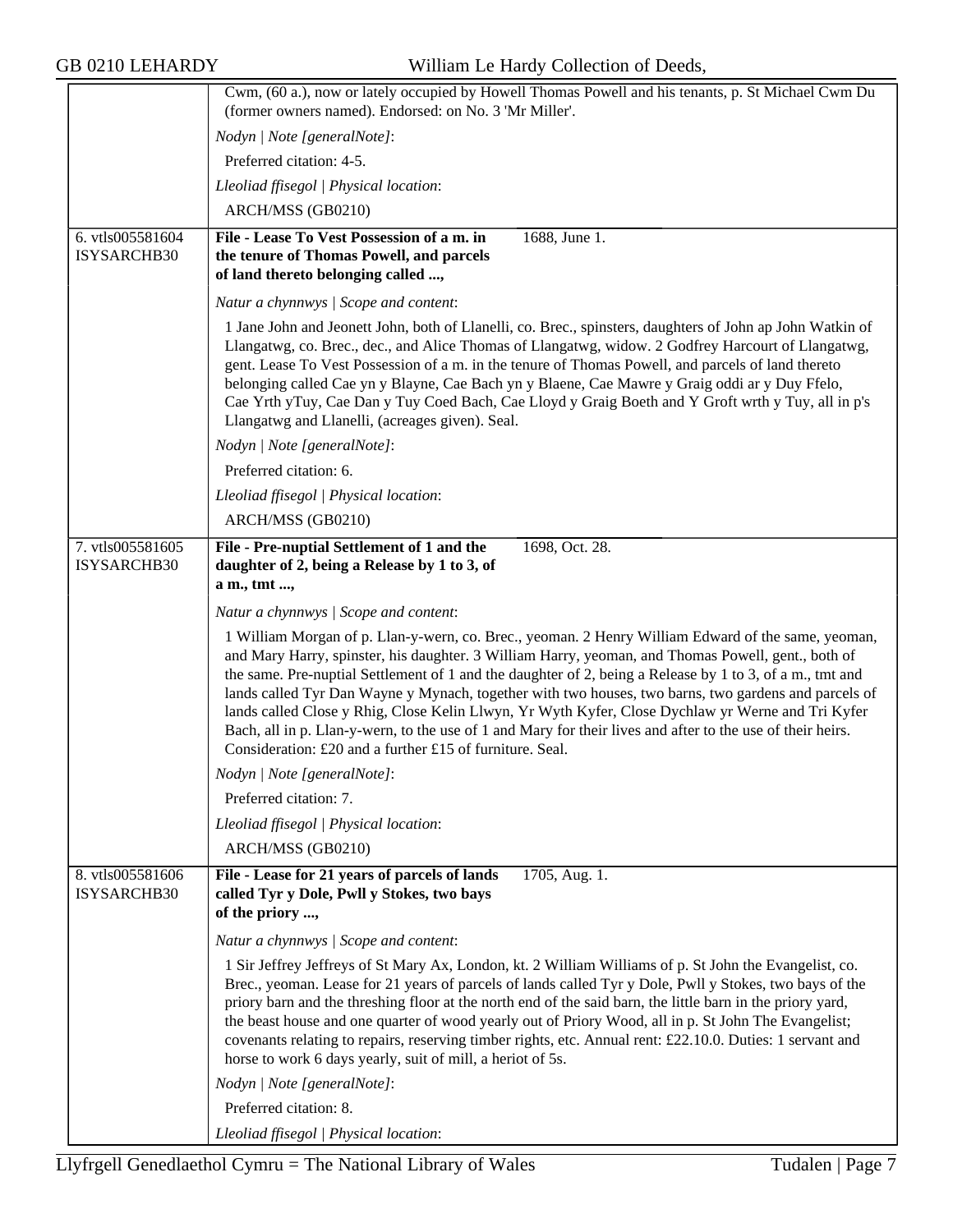|                                          | ARCH/MSS (GB0210)                                                                                                                                                                                                                                                                                                                                                                                                                                                                                                                                                                                                                                                                                                                                  |
|------------------------------------------|----------------------------------------------------------------------------------------------------------------------------------------------------------------------------------------------------------------------------------------------------------------------------------------------------------------------------------------------------------------------------------------------------------------------------------------------------------------------------------------------------------------------------------------------------------------------------------------------------------------------------------------------------------------------------------------------------------------------------------------------------|
| 9. vtls005581607<br>ISYSARCHB30          | File - Release of three m's, lands and tmt's<br>1711, Nov. 8.<br>called Tyr Ynis y Bedaue, Tyr Clynne yr<br>Hebog and Tyr Ryd y ,                                                                                                                                                                                                                                                                                                                                                                                                                                                                                                                                                                                                                  |
|                                          | Natur a chynnwys / Scope and content:                                                                                                                                                                                                                                                                                                                                                                                                                                                                                                                                                                                                                                                                                                              |
|                                          | 1 Howell Gwyn of p. Ystradgynlais, co. Brec., gent. 2 Walter Jeffreys of the town of Brecon, gent.<br>Release of three m's, lands and tmt's called Tyr Ynis y Bedaue, Tyr Clynne yr Hebog and Tyr Ryd y<br>Maes, all in p. Ystradgynlais (occupants and former owners named). Consideration: £300. Endorsed: 'No.<br>$[11]'$ . Seal.                                                                                                                                                                                                                                                                                                                                                                                                               |
|                                          | Nodyn   Note [generalNote]:                                                                                                                                                                                                                                                                                                                                                                                                                                                                                                                                                                                                                                                                                                                        |
|                                          | Preferred citation: 9.                                                                                                                                                                                                                                                                                                                                                                                                                                                                                                                                                                                                                                                                                                                             |
|                                          | Lleoliad ffisegol   Physical location:                                                                                                                                                                                                                                                                                                                                                                                                                                                                                                                                                                                                                                                                                                             |
|                                          | ARCH/MSS (GB0210)                                                                                                                                                                                                                                                                                                                                                                                                                                                                                                                                                                                                                                                                                                                                  |
| 10. vtls005581608<br>ISYSARCHB30         | File - Lease To Vest Possession of m's,<br>1717, April 1.<br>tmt's and lands called Pant Coch Ycha,<br>Pant Coch Yssa, Maes y Gerddinen<br>Ycha ,                                                                                                                                                                                                                                                                                                                                                                                                                                                                                                                                                                                                  |
|                                          | Natur a chynnwys / Scope and content:                                                                                                                                                                                                                                                                                                                                                                                                                                                                                                                                                                                                                                                                                                              |
|                                          | 1 Margaret Powell of p. Aberysgyr, co. Brec., widow, late wife of William Powell of the same, gent.,<br>dec., and Howell Powell of the same, clerk, son and heir of the said Margaret. 2 Walter Jeffreys of the<br>town of Brecon, esq. Lease To Vest Possession of m's, tmt's and lands called Pant Coch Ycha, Pant Coch<br>Yssa, Maes y Gerddinen Ycha, Maes y Gerddinen Yssa, one house called Ty yn y Coed, another house<br>and plots of ground adjoining called Hen Court, m., tmt, and lands called Tyr Allt y Garreg, or Tyr y<br>Noyadd, all in p's Llanfihangel Nant Bran, Battle and Merthyr Cynog, together with m's and lands called<br>Tyr Ynis y Gyvarch Ycha and Tir Ynis y Givarch Yssa in p. Aberysgyr (occupants named). Seals. |
|                                          | Nodyn   Note [generalNote]:                                                                                                                                                                                                                                                                                                                                                                                                                                                                                                                                                                                                                                                                                                                        |
|                                          | Preferred citation: 10.                                                                                                                                                                                                                                                                                                                                                                                                                                                                                                                                                                                                                                                                                                                            |
|                                          | Lleoliad ffisegol   Physical location:                                                                                                                                                                                                                                                                                                                                                                                                                                                                                                                                                                                                                                                                                                             |
|                                          | ARCH/MSS (GB0210)                                                                                                                                                                                                                                                                                                                                                                                                                                                                                                                                                                                                                                                                                                                                  |
| 11. vtls005581609<br>ISYSARCHB30         | File - Release of two m's, tmt's and lands,<br>1719, Aug. 29.<br>now occupied by Thomas Lloyd and<br>Richard Lewellyn, called Cae Garw and<br>Pant ,                                                                                                                                                                                                                                                                                                                                                                                                                                                                                                                                                                                               |
|                                          | Natur a chynnwys / Scope and content:                                                                                                                                                                                                                                                                                                                                                                                                                                                                                                                                                                                                                                                                                                              |
|                                          | 1 Thomas Lloyd of the town of Brecon, gent. 2 Walter Jeffreys of the same, esq. Release of two m's,<br>tmt's and lands, now occupied by Thomas Lloyd and Richard Lewellyn, called Cae Garw and Pant y<br>Llefrith Vach, p. Llandeilo'r-fan. Consideration: £15.15.0. Endorsed: 'No. [15]'. Seal.                                                                                                                                                                                                                                                                                                                                                                                                                                                   |
|                                          | Nodyn   Note [generalNote]:                                                                                                                                                                                                                                                                                                                                                                                                                                                                                                                                                                                                                                                                                                                        |
|                                          | Preferred citation: 11.                                                                                                                                                                                                                                                                                                                                                                                                                                                                                                                                                                                                                                                                                                                            |
|                                          | Lleoliad ffisegol   Physical location:                                                                                                                                                                                                                                                                                                                                                                                                                                                                                                                                                                                                                                                                                                             |
|                                          | ARCH/MSS (GB0210)                                                                                                                                                                                                                                                                                                                                                                                                                                                                                                                                                                                                                                                                                                                                  |
| $12-13.$<br>vtls005581610<br>ISYSARCHB30 | File - Lease and Release of a moiety of<br>1726/7, Feb. 1-2.<br>m., tmt and lands called Tyr Dan Waun y<br>Mynach, together with two ,                                                                                                                                                                                                                                                                                                                                                                                                                                                                                                                                                                                                             |
|                                          | Natur a chynnwys / Scope and content:                                                                                                                                                                                                                                                                                                                                                                                                                                                                                                                                                                                                                                                                                                              |
|                                          | 1 Jane Morgan of the town of Brecon, spinster, daughter of William Morgan of p. Llan-y-wern, co. Brec.,<br>yeoman, dec., by Mary his wife. 2 John Walter of p. Llan-y-wern, yeoman, and Mary his wife, another                                                                                                                                                                                                                                                                                                                                                                                                                                                                                                                                     |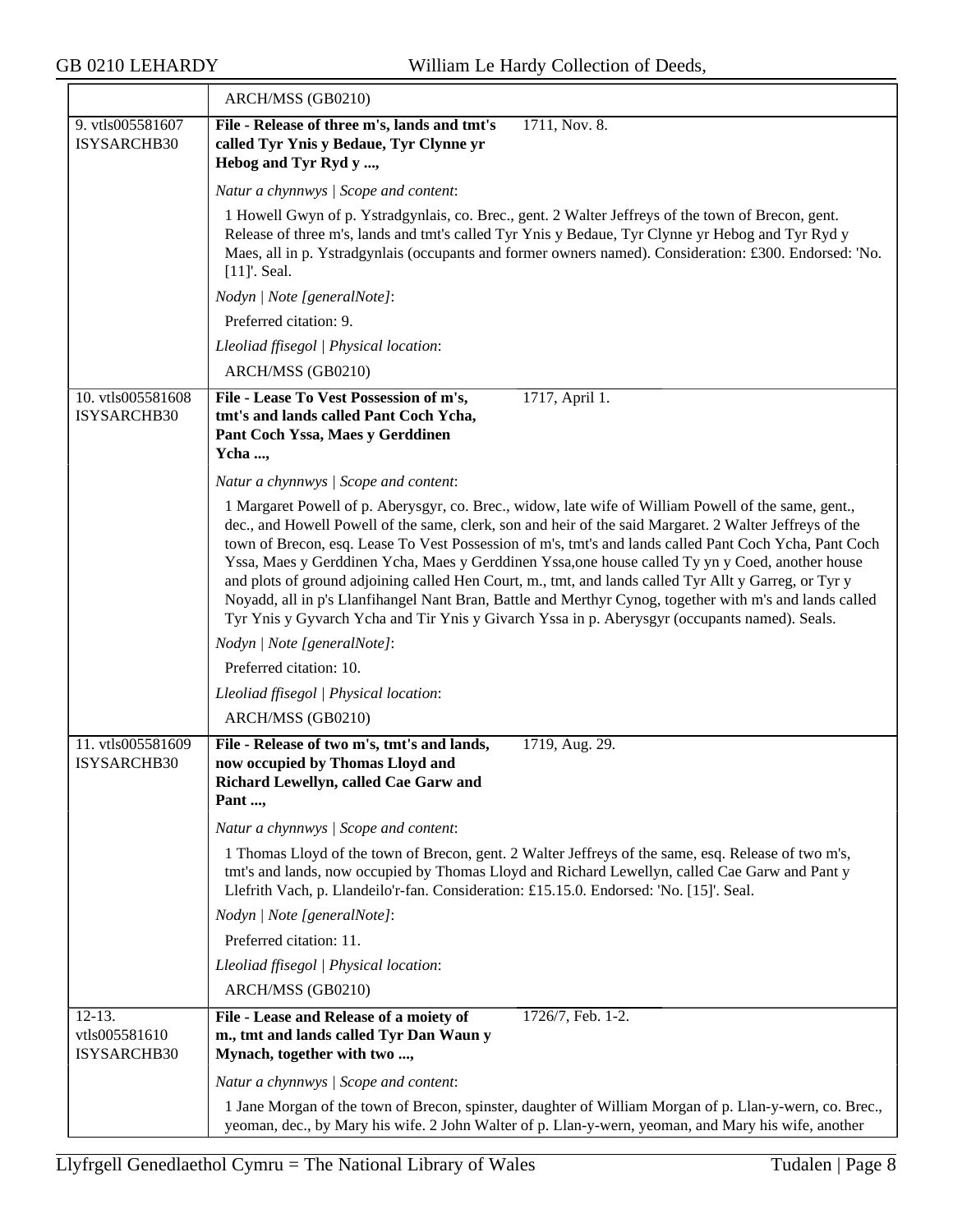|                                  | daughter of the said William Morgan by Mary. Lease and Release of a moiety of m., tmt and lands called<br>Tyr Dan Waun y Mynach, together with two houses, two barns, two gardens and parcels of lands called<br>Close y Rhig, Close Kelin Llwyn, Yr Wyth Kyfer, Close Dychlaw yr Wern and Tri Kyfer Bach all in<br>p. Llan-y-wern, subject to the life interest of the said Mary Morgan in the said premises. Consideration:<br>£55. Recites no. 6. Seal.                                                                                                                                                                            |
|----------------------------------|---------------------------------------------------------------------------------------------------------------------------------------------------------------------------------------------------------------------------------------------------------------------------------------------------------------------------------------------------------------------------------------------------------------------------------------------------------------------------------------------------------------------------------------------------------------------------------------------------------------------------------------|
|                                  | Nodyn   Note [generalNote]:                                                                                                                                                                                                                                                                                                                                                                                                                                                                                                                                                                                                           |
|                                  | Preferred citation: 12-13.                                                                                                                                                                                                                                                                                                                                                                                                                                                                                                                                                                                                            |
|                                  | Lleoliad ffisegol   Physical location:                                                                                                                                                                                                                                                                                                                                                                                                                                                                                                                                                                                                |
|                                  | ARCH/MSS (GB0210)                                                                                                                                                                                                                                                                                                                                                                                                                                                                                                                                                                                                                     |
| 14. vtls005581611<br>ISYSARCHB30 | File - Deed To Lead The Uses Of A Fine<br>1730, April 25.<br>of a m., tmt and lands called Tyr y Baylie,<br>lately owned ,                                                                                                                                                                                                                                                                                                                                                                                                                                                                                                            |
|                                  | Natur a chynnwys / Scope and content:                                                                                                                                                                                                                                                                                                                                                                                                                                                                                                                                                                                                 |
|                                  | 1 John Thomas of p. Cantref, co. Brec., yeoman, and Cicily his wife. 2 John Powell of the same, clerk.<br>Deed To Lead The Uses Of A Fine of a m., tmt and lands called Tyr y Baylie, lately owned by John<br>Howell, together with closes of lands called Kae Ych Law yr Tuy Yssa, Kae Ych Law yr Tuy Ycha, Kae<br>yr Vedw Yssa, Kae yr Vedw Ycha, Y Wern Glar, Y Wern Fach, Gwayn y Baylie, Y Coitkae Cwtta and a<br>mansion house, curtilage and waste ground called Twyn yr Odin, all in p. Cantref, to enure to the use of<br>2. Endorsed: 'No. [6]'. Seal.                                                                      |
|                                  | Nodyn   Note [generalNote]:                                                                                                                                                                                                                                                                                                                                                                                                                                                                                                                                                                                                           |
|                                  | Preferred citation: 14.                                                                                                                                                                                                                                                                                                                                                                                                                                                                                                                                                                                                               |
|                                  | Lleoliad ffisegol   Physical location:                                                                                                                                                                                                                                                                                                                                                                                                                                                                                                                                                                                                |
|                                  | ARCH/MSS (GB0210)                                                                                                                                                                                                                                                                                                                                                                                                                                                                                                                                                                                                                     |
| 15. vtls005581612<br>ISYSARCHB30 | File - Bargain And Sale of three parcels of<br>1745, Oct. 1.<br>lands called Tyr y Llye in p. Llan-y-wern<br>with Covenant To Levy A ,                                                                                                                                                                                                                                                                                                                                                                                                                                                                                                |
|                                  | Natur a chynnwys / Scope and content:                                                                                                                                                                                                                                                                                                                                                                                                                                                                                                                                                                                                 |
|                                  | 1 William Thomas of p. Llan-y-wern, co. Brec., yeoman, and Elizabeth his wife. 2 Walter Jeffreys of the<br>town of Brecon, esq. Bargain And Sale of three parcels of lands called Tyr y Llye in p. Llan-y-wern with<br>Covenant To Levy A Fine by 1 on the abovenamed lands and m's, tmt's and lands called Tuy yn y Coed<br>in the same p. Consideration: £50. Recites a mortgage (lease and release) dated 9-10 Nov. 1744, for £100<br>between 1 and 2 of the said premises with covenant that on the death of Ann Bowen 1 agrees to sell Tyr y<br>Llye to 2 for £50, with Tuy yn y Coed remaining as security for the debt. Seals. |
|                                  | Nodyn   Note [generalNote]:                                                                                                                                                                                                                                                                                                                                                                                                                                                                                                                                                                                                           |
|                                  | Preferred citation: 15.                                                                                                                                                                                                                                                                                                                                                                                                                                                                                                                                                                                                               |
|                                  | Lleoliad ffisegol   Physical location:                                                                                                                                                                                                                                                                                                                                                                                                                                                                                                                                                                                                |
|                                  | ARCH/MSS (GB0210)                                                                                                                                                                                                                                                                                                                                                                                                                                                                                                                                                                                                                     |
| 16. vtls005581613<br>ISYSARCHB30 | File - Lease To Vest Possession of a m.,<br>1746, Dec. 26.<br>tmt and lands called Tyr Dan Wayne y<br>Mynach, together with two houses ,                                                                                                                                                                                                                                                                                                                                                                                                                                                                                              |
|                                  | Natur a chynnwys / Scope and content:                                                                                                                                                                                                                                                                                                                                                                                                                                                                                                                                                                                                 |
|                                  | 1 John Walter of p. Llan-y-wern, co. Brec, yeoman, and Mary Williams of the town of Brecon, widow.<br>2 Benjamin Shaw of the city of Exeter, Devon, gent. Lease To Vest Possession of a m., tmt and lands<br>called Tyr Dan Wayne y Mynach, together with two houses, two barns, two gardens and parcels of lands<br>called Close y Rhig, Close Kelyn Llwyn, Yr Wyth Kyfer, Close Dych Llawr Wern and Tir Cover Bach,<br>all in p. Llan-y-wern. Seal.                                                                                                                                                                                 |
|                                  | Nodyn   Note [generalNote]:                                                                                                                                                                                                                                                                                                                                                                                                                                                                                                                                                                                                           |
|                                  | Preferred citation: 16.                                                                                                                                                                                                                                                                                                                                                                                                                                                                                                                                                                                                               |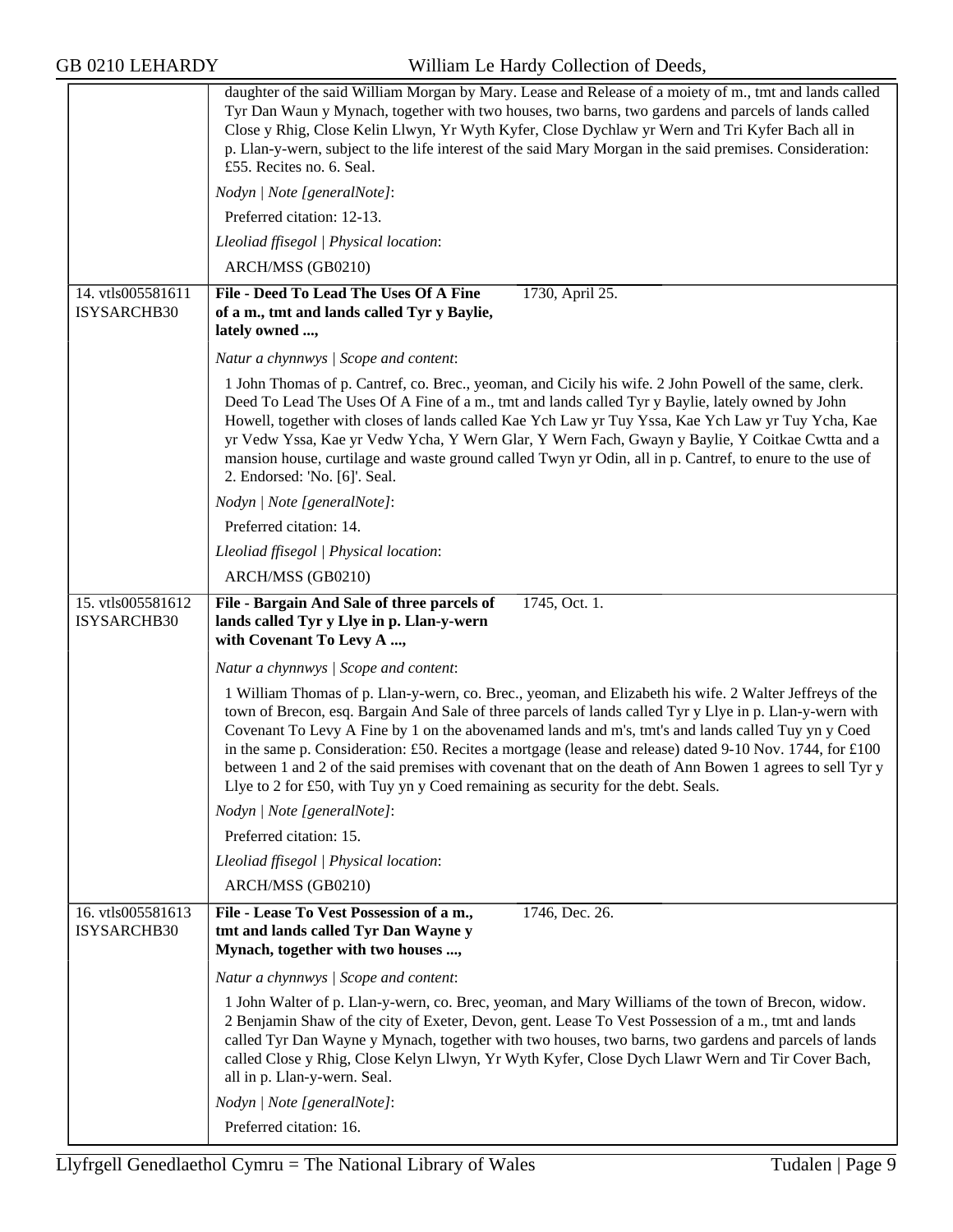|                                  | Lleoliad ffisegol   Physical location:                                                                                                                                                                                                                                                                                                                                                                                                                                                                                                                             |  |  |
|----------------------------------|--------------------------------------------------------------------------------------------------------------------------------------------------------------------------------------------------------------------------------------------------------------------------------------------------------------------------------------------------------------------------------------------------------------------------------------------------------------------------------------------------------------------------------------------------------------------|--|--|
|                                  | ARCH/MSS (GB0210)                                                                                                                                                                                                                                                                                                                                                                                                                                                                                                                                                  |  |  |
| 17. vtls005581614                | 1748, July 13.<br>File - Probate Of Will of Walter Jeffreys of                                                                                                                                                                                                                                                                                                                                                                                                                                                                                                     |  |  |
| ISYSARCHB30                      | the town of Brecon, esq. (will dated 29 Feb.<br>1747),                                                                                                                                                                                                                                                                                                                                                                                                                                                                                                             |  |  |
|                                  | Natur a chynnwys / Scope and content:                                                                                                                                                                                                                                                                                                                                                                                                                                                                                                                              |  |  |
|                                  | Bequests to family and £5 to the poor of p. St John The Evangelist. Devises to his son Edward Jeffreys,                                                                                                                                                                                                                                                                                                                                                                                                                                                            |  |  |
|                                  | gent., a lease of lands and tmt's in p's Llanfrynach, Cantref and St David, and a lease of lands in p. St<br>John The Evangelist.                                                                                                                                                                                                                                                                                                                                                                                                                                  |  |  |
|                                  | Nodyn   Note [generalNote]:                                                                                                                                                                                                                                                                                                                                                                                                                                                                                                                                        |  |  |
|                                  | Preferred citation: 17.                                                                                                                                                                                                                                                                                                                                                                                                                                                                                                                                            |  |  |
|                                  | Lleoliad ffisegol   Physical location:                                                                                                                                                                                                                                                                                                                                                                                                                                                                                                                             |  |  |
|                                  | ARCH/MSS (GB0210)                                                                                                                                                                                                                                                                                                                                                                                                                                                                                                                                                  |  |  |
| 18. vtls005581615                | File - Lease To Vest Possession of m's,<br>1760, Sept. 26.                                                                                                                                                                                                                                                                                                                                                                                                                                                                                                         |  |  |
| ISYSARCHB30                      | tmt's and lands called Varlin, Dole Howel<br>and Pwll y Goron in p. Llywel ,                                                                                                                                                                                                                                                                                                                                                                                                                                                                                       |  |  |
|                                  | Natur a chynnwys / Scope and content:                                                                                                                                                                                                                                                                                                                                                                                                                                                                                                                              |  |  |
|                                  | 1 William Owsley of the town of Brecon, mercer, and Jane his wife, only surviving sister and heir of<br>Walter Jeffreys of the same, gent., dec. 2 John Wilkins of the same. Lease To Vest Possession of m's,<br>tmt's and lands called Varlin, Dole Howel and Pwll y Goron in p. Llywel, co. Brec., man. Toscoed and                                                                                                                                                                                                                                              |  |  |
|                                  | m's, tmt's and lands called Blaen Heath, Troscoed, with cottages, gardens, lands and water corn grist mill,<br>all in p. Ystradfellte, co. Brec. (details of occupants given). Seal.                                                                                                                                                                                                                                                                                                                                                                               |  |  |
|                                  | Nodyn   Note [generalNote]:                                                                                                                                                                                                                                                                                                                                                                                                                                                                                                                                        |  |  |
|                                  | Preferred citation: 18.                                                                                                                                                                                                                                                                                                                                                                                                                                                                                                                                            |  |  |
|                                  | Lleoliad ffisegol   Physical location:                                                                                                                                                                                                                                                                                                                                                                                                                                                                                                                             |  |  |
|                                  | ARCH/MSS (GB0210)                                                                                                                                                                                                                                                                                                                                                                                                                                                                                                                                                  |  |  |
| 19. vtls005581616<br>ISYSARCHB30 | File - Lease To Vest Possession of a m., tmt<br>1761, Sept. 29.<br>and lands called Pantypwlley, Tyr Ffynnon<br>Oer, together with closes of meadows ,                                                                                                                                                                                                                                                                                                                                                                                                             |  |  |
|                                  | Natur a chynnwys / Scope and content:                                                                                                                                                                                                                                                                                                                                                                                                                                                                                                                              |  |  |
|                                  | 1 Charles Vaughan the younger of p. Sgethrog, co. Brec., esq. 2 Peter Evans of p. Llanddewi'r Cwm,<br>co. Brec., yeoman and Roger Prosser of p. Boughrood, co. Rad., yeoman. Lease To Vest Possession of<br>a m., tmt and lands called Pantypwlley, Tyr Ffynnon Oer, together with closes of meadows called Cae<br>Oddiar y Tuy, The House Scite Fold, Cae Dan y Tuy, Cae Issa, The Wood in Cae Issa, Cae Bach, Cae'r<br>Ffynnon Oer and Gardd Eiynon Oer, all in p. Llanddewi'r Cwm, now occupied by Thomas Jones and his<br>undertenants (acreages given). Seal. |  |  |
|                                  | Nodyn   Note [generalNote]:                                                                                                                                                                                                                                                                                                                                                                                                                                                                                                                                        |  |  |
|                                  | Preferred citation: 19.                                                                                                                                                                                                                                                                                                                                                                                                                                                                                                                                            |  |  |
|                                  | Lleoliad ffisegol   Physical location:                                                                                                                                                                                                                                                                                                                                                                                                                                                                                                                             |  |  |
|                                  | ARCH/MSS (GB0210)                                                                                                                                                                                                                                                                                                                                                                                                                                                                                                                                                  |  |  |
| 20. vtls005581617<br>ISYSARCHB30 | File - Copy Will of John Morris of p.<br>1766, Sept. 8.<br>Llanddewi'r Cwm, co. Brec., gent,                                                                                                                                                                                                                                                                                                                                                                                                                                                                       |  |  |
|                                  | Natur a chynnwys / Scope and content:                                                                                                                                                                                                                                                                                                                                                                                                                                                                                                                              |  |  |
|                                  | Devises to his son Rees a tmt called Cae Glas in p. Llanddewi'r Cwm, and his title to a close of land near<br>Llidiad Cae Badda, mortgaged by William Gwyn Vaughan, esq., dec. Endorsed: 'Cillgunvin Papers',<br>'Kilgynfuddw'. Seal of consistory court, St Davids.                                                                                                                                                                                                                                                                                               |  |  |
|                                  | Nodyn   Note [generalNote]:                                                                                                                                                                                                                                                                                                                                                                                                                                                                                                                                        |  |  |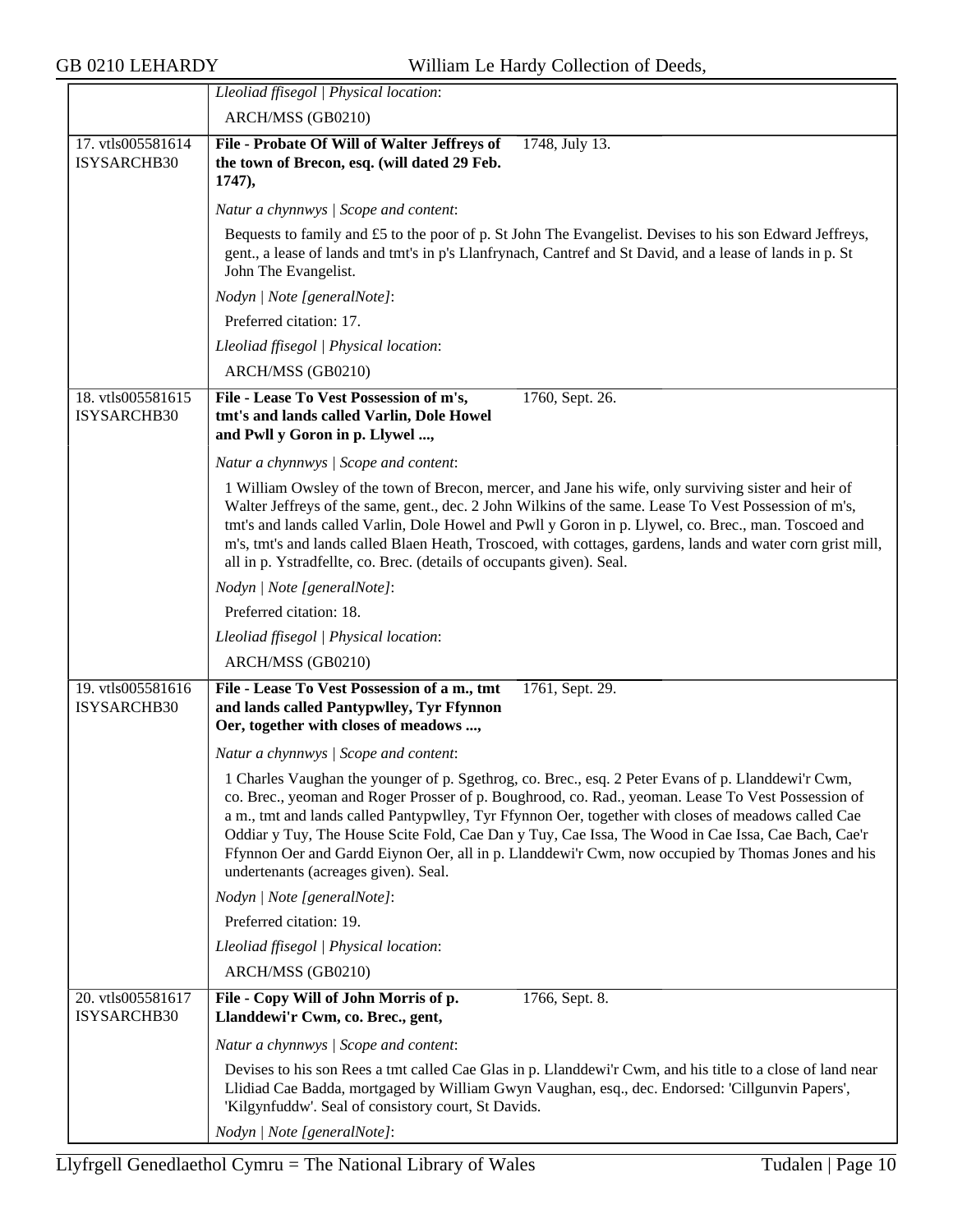|                                  | Preferred citation: 20.                                                                                                                                                                                                                                                                                                                                                                                                                                                                                                                                                                                                                                                                                                                                                                                                                                                                                                                                                                                                                                                              |
|----------------------------------|--------------------------------------------------------------------------------------------------------------------------------------------------------------------------------------------------------------------------------------------------------------------------------------------------------------------------------------------------------------------------------------------------------------------------------------------------------------------------------------------------------------------------------------------------------------------------------------------------------------------------------------------------------------------------------------------------------------------------------------------------------------------------------------------------------------------------------------------------------------------------------------------------------------------------------------------------------------------------------------------------------------------------------------------------------------------------------------|
|                                  | Lleoliad ffisegol   Physical location:                                                                                                                                                                                                                                                                                                                                                                                                                                                                                                                                                                                                                                                                                                                                                                                                                                                                                                                                                                                                                                               |
|                                  | ARCH/MSS (GB0210)                                                                                                                                                                                                                                                                                                                                                                                                                                                                                                                                                                                                                                                                                                                                                                                                                                                                                                                                                                                                                                                                    |
| 21. vtls005581618<br>ISYSARCHB30 | File - Lease To Vest Possession of a m., tmt<br>1781, Nov. 19.<br>and lands called Tayle y Brin or Tal y Brin<br>and closes ,                                                                                                                                                                                                                                                                                                                                                                                                                                                                                                                                                                                                                                                                                                                                                                                                                                                                                                                                                        |
|                                  | Natur a chynnwys / Scope and content:                                                                                                                                                                                                                                                                                                                                                                                                                                                                                                                                                                                                                                                                                                                                                                                                                                                                                                                                                                                                                                                |
|                                  | 1 Thomas Williams of Velinewyth, p. Llandyfalle, co. Brec., esq. 2 George Morgan of the town of<br>Brecon, gent. Lease To Vest Possession of a m., tmt and lands called Tayle y Brin or Tal y Brin and<br>closes of lands called Yr Erw Vach, Gworlod Dich Lawyr Heol, Y Worlodd Vach, Caer Porth, Cae Dy<br>Hwnt yr Nant, Y Tree Cover, Yr Handir Vach yn y Gelly Vechan, Y Cover Bach Dan yr Allt, the moiety<br>of lands called Graig Vawr, Gardd Gatty and Gworlodd y Groft Galed (36 a.), all in p's Llansanffraid<br>and Cathedin co. Brec., together with tmt and lands formerly occupied by Howell Bevan with closes of<br>lands called Cae Rhwng Ddwy Fordd, Cae Dan y Wern Ychan, Y Wrlodd, Tyr Gwynion Bach, Close<br>Dan y Schybor, Erw Farch Wen, Cae Newydd y Croft y Lan, Purhandir Quarell, Erw Bach, Erw Vain,<br>Rhandir Un Cae Pen yr Allt (40 a.) and also closes of lands called Tyr Howell, Cae Fleven, Tyr y Wayn,<br>Cae Kethyn, Erw Bant, Erw Ywyn Glase, Lletty Phillip and Tree Cover Un Pen y Fynnon all in p.<br>Llansanffraid (occupants named). Seal. |
|                                  | Nodyn   Note [generalNote]:                                                                                                                                                                                                                                                                                                                                                                                                                                                                                                                                                                                                                                                                                                                                                                                                                                                                                                                                                                                                                                                          |
|                                  | Preferred citation: 21.                                                                                                                                                                                                                                                                                                                                                                                                                                                                                                                                                                                                                                                                                                                                                                                                                                                                                                                                                                                                                                                              |
|                                  | Lleoliad ffisegol   Physical location:                                                                                                                                                                                                                                                                                                                                                                                                                                                                                                                                                                                                                                                                                                                                                                                                                                                                                                                                                                                                                                               |
|                                  | ARCH/MSS (GB0210)                                                                                                                                                                                                                                                                                                                                                                                                                                                                                                                                                                                                                                                                                                                                                                                                                                                                                                                                                                                                                                                                    |
| 22. vtls005581619<br>ISYSARCHB30 | File - Lease To Vest Possession of a m., tmt<br>1792, March 4.<br>and lands called Tyr y Pant and closes of<br>lands called Gworlodd ,                                                                                                                                                                                                                                                                                                                                                                                                                                                                                                                                                                                                                                                                                                                                                                                                                                                                                                                                               |
|                                  | Natur a chynnwys / Scope and content:                                                                                                                                                                                                                                                                                                                                                                                                                                                                                                                                                                                                                                                                                                                                                                                                                                                                                                                                                                                                                                                |
|                                  | 1 Rowland Williams of Gwernllwyn, p. Merthyr Tudful, co. Glam., esq. 2 Walter Jeffreys of the<br>town of Brecon, esq. Lease To Vest Possession of a m., tmt and lands called Tyr y Pant and closes of<br>lands called Gworlodd y Pant, Y Grove, Haye Parcelle, Rhandir Vathgen, Cae Bach Ycha, Cae Bach<br>Yssa, Y Ddoywain Jones, Rhandir Glib, Rhandir Vawr, Rhandirodde, Y Ddoy Cae Vedw Vach, Cae<br>Llwynkkelin, Cae Brin y Bilfald (100 a.), also two houses, gardens and closes and lands called Cae Bach,<br>two cottages, gardens and lands adjoining of the same name, a house and garden in the possession of<br>John Meredith and parcel of land called Rhandir Tir y Croftey adjoining Tyr y Pant, all in p. Cantref, co.<br>Brec. (occupants named). Seal.                                                                                                                                                                                                                                                                                                             |
|                                  | Nodyn   Note [generalNote]:                                                                                                                                                                                                                                                                                                                                                                                                                                                                                                                                                                                                                                                                                                                                                                                                                                                                                                                                                                                                                                                          |
|                                  | Preferred citation: 22.                                                                                                                                                                                                                                                                                                                                                                                                                                                                                                                                                                                                                                                                                                                                                                                                                                                                                                                                                                                                                                                              |
|                                  | Lleoliad ffisegol   Physical location:                                                                                                                                                                                                                                                                                                                                                                                                                                                                                                                                                                                                                                                                                                                                                                                                                                                                                                                                                                                                                                               |
|                                  | ARCH/MSS (GB0210)                                                                                                                                                                                                                                                                                                                                                                                                                                                                                                                                                                                                                                                                                                                                                                                                                                                                                                                                                                                                                                                                    |
| 23. vtls005581620<br>ISYSARCHB30 | File - Mortgage (Release) for £400 (5%)<br>1800, Sept. 24.<br>of m's, tmt's and lands called Cwmrhyd<br>and Goyfron in p's Llanafan Fawr and<br>Llanfihangel ,                                                                                                                                                                                                                                                                                                                                                                                                                                                                                                                                                                                                                                                                                                                                                                                                                                                                                                                       |
|                                  | Natur a chynnwys / Scope and content:                                                                                                                                                                                                                                                                                                                                                                                                                                                                                                                                                                                                                                                                                                                                                                                                                                                                                                                                                                                                                                                |
|                                  | 1 John Price of p. Llanyre, co. Rad., esq. 2 Thomas Jones of the same, gent. Mortgage (Release) for<br>£400 (5%) of m's, tmt's and lands called Cwmrhyd and Goyfron in p's Llanafan Fawr and Llanfihangel<br>Brynpabuan, co. Brec., now occupied by John Gwillim and his undertenants.                                                                                                                                                                                                                                                                                                                                                                                                                                                                                                                                                                                                                                                                                                                                                                                               |
|                                  | Nodyn   Note [generalNote]:                                                                                                                                                                                                                                                                                                                                                                                                                                                                                                                                                                                                                                                                                                                                                                                                                                                                                                                                                                                                                                                          |
|                                  | Preferred citation: 23.                                                                                                                                                                                                                                                                                                                                                                                                                                                                                                                                                                                                                                                                                                                                                                                                                                                                                                                                                                                                                                                              |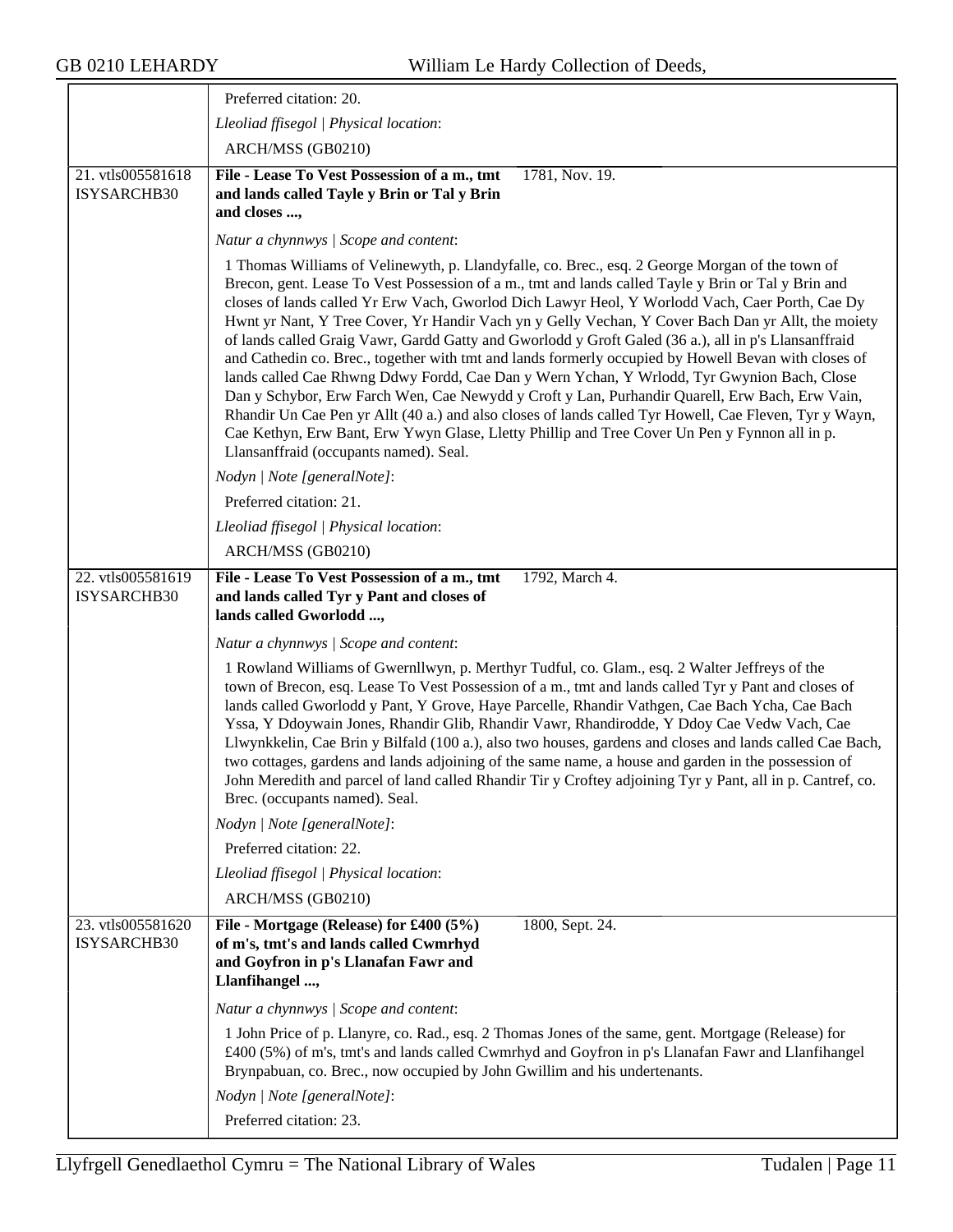*Lleoliad ffisegol | Physical location*: ARCH/MSS (GB0210)

#### <span id="page-11-0"></span>**Cyfres | Series 24. vtls005581621 ISYSARCHB30: Caernarfonshire deeds,**

Dyddiad | Date: 1862. (dyddiad creu) | (date of creation)

Lleoliad ffisegol | Physical location: ARCH/MSS (GB0210)

Nodyn | Note [generalNote]:

Preferred citation: 24.

#### **FFeil / rhestr eitemau | File / item list**

| Cod cyfeirnod     | Teitl   Title                              | Dyddiadau   Dates | Disgrifiad ffisegol   Physical |
|-------------------|--------------------------------------------|-------------------|--------------------------------|
| Reference code    |                                            |                   | description                    |
| 24. vtls005581622 | <b>File - Probate Of Will of Catherine</b> | 1862, June 3.     |                                |
| ISYSARCHB30       | Edwards of the Harp Inn, Conway, co.       |                   |                                |
|                   | Caern., widow (dated 2 July 1860),         |                   |                                |
|                   | Natur a chynnwys / Scope and content:      |                   |                                |
|                   | Bequests to her family.                    |                   |                                |
|                   | Nodyn   Note [generalNote]:                |                   |                                |
|                   | Preferred citation: 24.                    |                   |                                |
|                   | Lleoliad ffisegol   Physical location:     |                   |                                |
|                   | ARCH/MSS (GB0210)                          |                   |                                |
|                   |                                            |                   |                                |

### <span id="page-11-1"></span>**Cyfres | Series 25-42. vtls005581623 ISYSARCHB30: Cardiganshire deeds,**

Dyddiad | Date: 1628-1819. (dyddiad creu) | (date of creation)

Lleoliad ffisegol | Physical location: ARCH/MSS (GB0210)

Nodyn | Note [generalNote]:

Preferred citation: 25-42.

| <b>FFeil</b> / rhestr eitemau   File / item list |                                                                                                                                                                                                                                                                                                                                 |                   |                                |
|--------------------------------------------------|---------------------------------------------------------------------------------------------------------------------------------------------------------------------------------------------------------------------------------------------------------------------------------------------------------------------------------|-------------------|--------------------------------|
| Cod cyfeirnod                                    | Teitl   Title                                                                                                                                                                                                                                                                                                                   | Dyddiadau   Dates | Disgrifiad ffisegol   Physical |
| Reference code                                   |                                                                                                                                                                                                                                                                                                                                 |                   | description                    |
| 25. vtls005581624                                | File - Mortgage (Bargain And Sale With                                                                                                                                                                                                                                                                                          | 1628, Nov. 21.    |                                |
| ISYSARCHB30                                      | Feoffment) for £14 of a m. and lands called                                                                                                                                                                                                                                                                                     |                   |                                |
|                                                  | Tythyn y Bryn Bras in p,                                                                                                                                                                                                                                                                                                        |                   |                                |
|                                                  | Natur a chynnwys / Scope and content:<br>1 James Humffrey of p. Llanbadarn Fawr, co. Card., yeoman. 2 Lewis William of the same, yeoman.<br>Mortgage (Bargain And Sale With Feoffment) for £14 of a m. and lands called Tythyn y Bryn Bras in p.<br>Llanbadarn Fawr. Endorsed: livery of seisin.<br>Nodyn / Note [generalNote]: |                   |                                |
|                                                  | Preferred citation: 25.                                                                                                                                                                                                                                                                                                         |                   |                                |
|                                                  | Lleoliad ffisegol   Physical location:                                                                                                                                                                                                                                                                                          |                   |                                |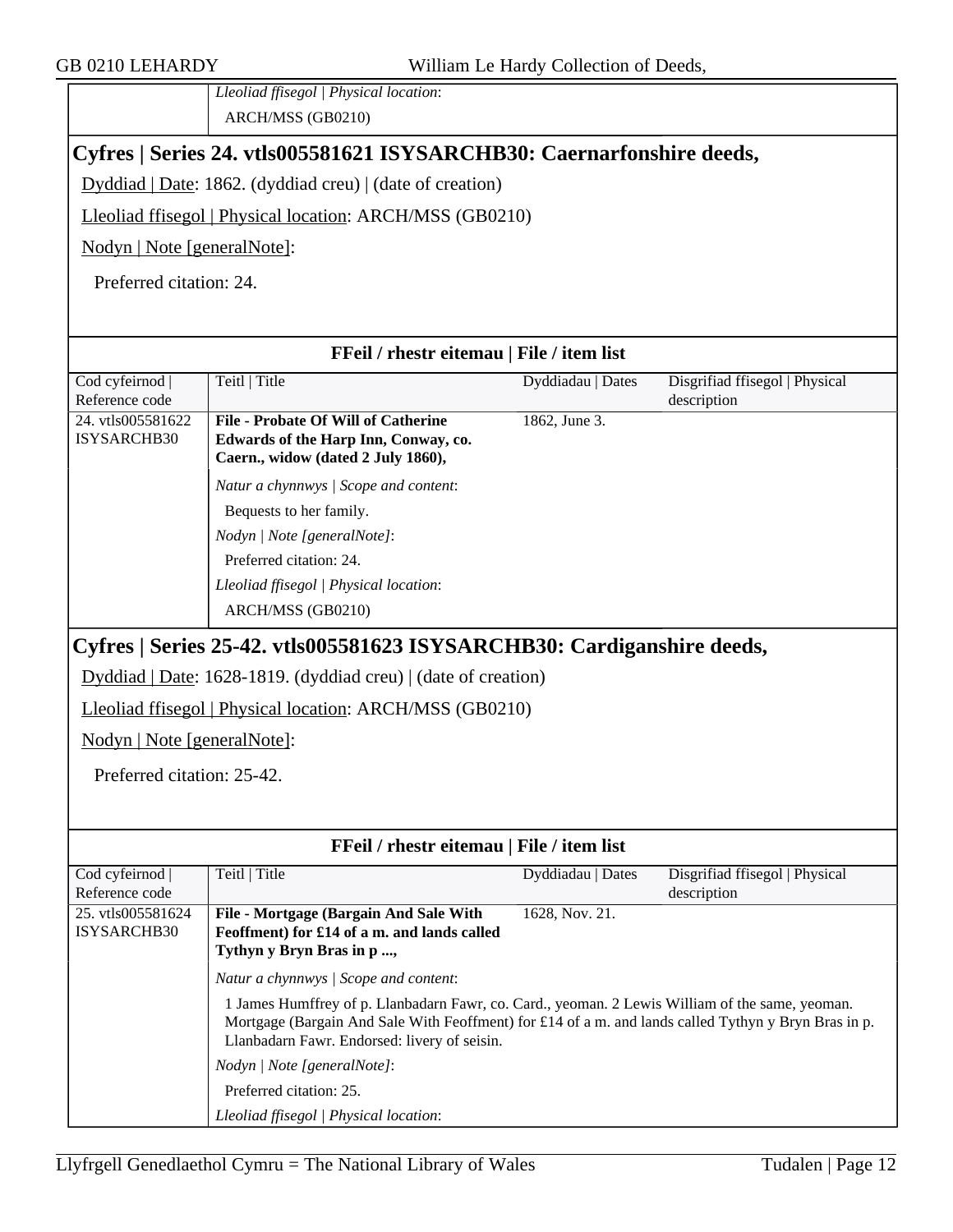$\overline{\phantom{a}}$ 

|                                  | ARCH/MSS (GB0210)                                                                                                                                                                                                                                                                                                                                                                                                                                                                                                                                                       |
|----------------------------------|-------------------------------------------------------------------------------------------------------------------------------------------------------------------------------------------------------------------------------------------------------------------------------------------------------------------------------------------------------------------------------------------------------------------------------------------------------------------------------------------------------------------------------------------------------------------------|
| 26. vtls005581625<br>ISYSARCHB30 | File - Further Mortgage (Quitclaim) for<br>1630/1, Jan. 31.<br>£6, of a m. called Tythyn y Bryn Bras in p.<br>Llanbadarn Fawr with Quitclaim by ,                                                                                                                                                                                                                                                                                                                                                                                                                       |
|                                  | Natur a chynnwys / Scope and content:                                                                                                                                                                                                                                                                                                                                                                                                                                                                                                                                   |
|                                  | 1 James Humffrey of p. Llanbadarn Fawr, co. Card., yeoman. 2 Lewis William of the same, yeoman.<br>Further Mortgage (Quitclaim) for £6, of a m. called Tythyn y Bryn Bras in p. Llanbadarn Fawr with<br>Quitclaim by 1 from condition of redemption recited in no. 25. Recites no. 25. Seal.                                                                                                                                                                                                                                                                            |
|                                  | Nodyn   Note [generalNote]:                                                                                                                                                                                                                                                                                                                                                                                                                                                                                                                                             |
|                                  | Preferred citation: 26.                                                                                                                                                                                                                                                                                                                                                                                                                                                                                                                                                 |
|                                  | Lleoliad ffisegol   Physical location:                                                                                                                                                                                                                                                                                                                                                                                                                                                                                                                                  |
|                                  | ARCH/MSS (GB0210)                                                                                                                                                                                                                                                                                                                                                                                                                                                                                                                                                       |
| 27. vtls005581626<br>ISYSARCHB30 | 1650/1, Jan. 3.<br>File - Mortgage (Bargain And Sale With<br>Feoffment) for £50 of m's, tmt's and lands<br>called Tir Trevynor Yssa, Tir y Werne ,                                                                                                                                                                                                                                                                                                                                                                                                                      |
|                                  | Natur a chynnwys / Scope and content:                                                                                                                                                                                                                                                                                                                                                                                                                                                                                                                                   |
|                                  | 1 Sir Walter Lloyd of Llanvair, p. Llanfair Clydogau, co. Card., kt. 2 Joan Lloyde of Gwastod Gwrda,<br>p. of Llanddewibrefi, spinster. Mortgage (Bargain And Sale With Feoffment) for £50 of m's, tmt's and<br>lands called Tir Trevynor Yssa, Tir y Werne otherwise Tir Ieuan ap Ieuan Gyttoe, lying in a place called<br>Trevynon in p. Llanddewibrefi, now occupied by Evan Rees ap Evan John, reserving to 2 the annual rent<br>of £4 from a lease of the premises to the said occupier. Endorsed: livery of seisin, attornment of tenants,<br>'No. [5]'. Stained. |
|                                  | Nodyn   Note [generalNote]:                                                                                                                                                                                                                                                                                                                                                                                                                                                                                                                                             |
|                                  | Preferred citation: 27.                                                                                                                                                                                                                                                                                                                                                                                                                                                                                                                                                 |
|                                  | Lleoliad ffisegol   Physical location:                                                                                                                                                                                                                                                                                                                                                                                                                                                                                                                                  |
|                                  | ARCH/MSS (GB0210)                                                                                                                                                                                                                                                                                                                                                                                                                                                                                                                                                       |
| 28. vtls005581627<br>ISYSARCHB30 | File - Deed To Lead The Uses Of A Fine of<br>1674/5, March 2.<br>a m., tmt and land called Tythin Llwyn i<br>Pistyll and ,                                                                                                                                                                                                                                                                                                                                                                                                                                              |
|                                  | Natur a chynnwys / Scope and content:                                                                                                                                                                                                                                                                                                                                                                                                                                                                                                                                   |
|                                  | 1 Lewis William of p. Llanbadarn Fawr, co Card., gent., and Elizabeth his wife, Richard Davyd ap Rees<br>of the same, yeoman, and Mary his wife. 2 Griffith Thomas of the same, yeoman. Deed To Lead The<br>Uses Of A Fine of a m., tmt and land called Tythin Llwyn i Pistyll and lands adjoining called Tir Keven<br>i Priske ar Keven Bangor, Dol i Gamlyn and Keven i Priske all in p. Llanbadarn Fawr, now occupied by<br>James Morgan (acreages given), to enure to the use of 2. Consideration: £3.                                                              |
|                                  | Nodyn   Note [generalNote]:                                                                                                                                                                                                                                                                                                                                                                                                                                                                                                                                             |
|                                  | Preferred citation: 28.                                                                                                                                                                                                                                                                                                                                                                                                                                                                                                                                                 |
|                                  | Lleoliad ffisegol   Physical location:                                                                                                                                                                                                                                                                                                                                                                                                                                                                                                                                  |
|                                  | ARCH/MSS (GB0210)                                                                                                                                                                                                                                                                                                                                                                                                                                                                                                                                                       |
| 29. vtls005581628<br>ISYSARCHB30 | File - Mortgage (Bargain And Sale With<br>1681, Nov. 1.<br>Feoffment) for £30 of a m., tmt and lands<br>called Pen Pont Erwid in p ,                                                                                                                                                                                                                                                                                                                                                                                                                                    |
|                                  | Natur a chynnwys / Scope and content:                                                                                                                                                                                                                                                                                                                                                                                                                                                                                                                                   |
|                                  | 1 Evan Lloyd of p. Llanbadarn Fawr, co. Card., gent. 2 Morgan Thomas D'd of p. Llanfihangel-y-<br>Creuddyn, yeoman. Mortgage (Bargain And Sale With Feoffment) for £30 of a m., tmt and lands called<br>Pen Pont Erwid in p. Llanbadarn Fawr. Endorsed: livery of seisin, with note of 6s. paid by 1 to 2 in the<br>name of an attornment.                                                                                                                                                                                                                              |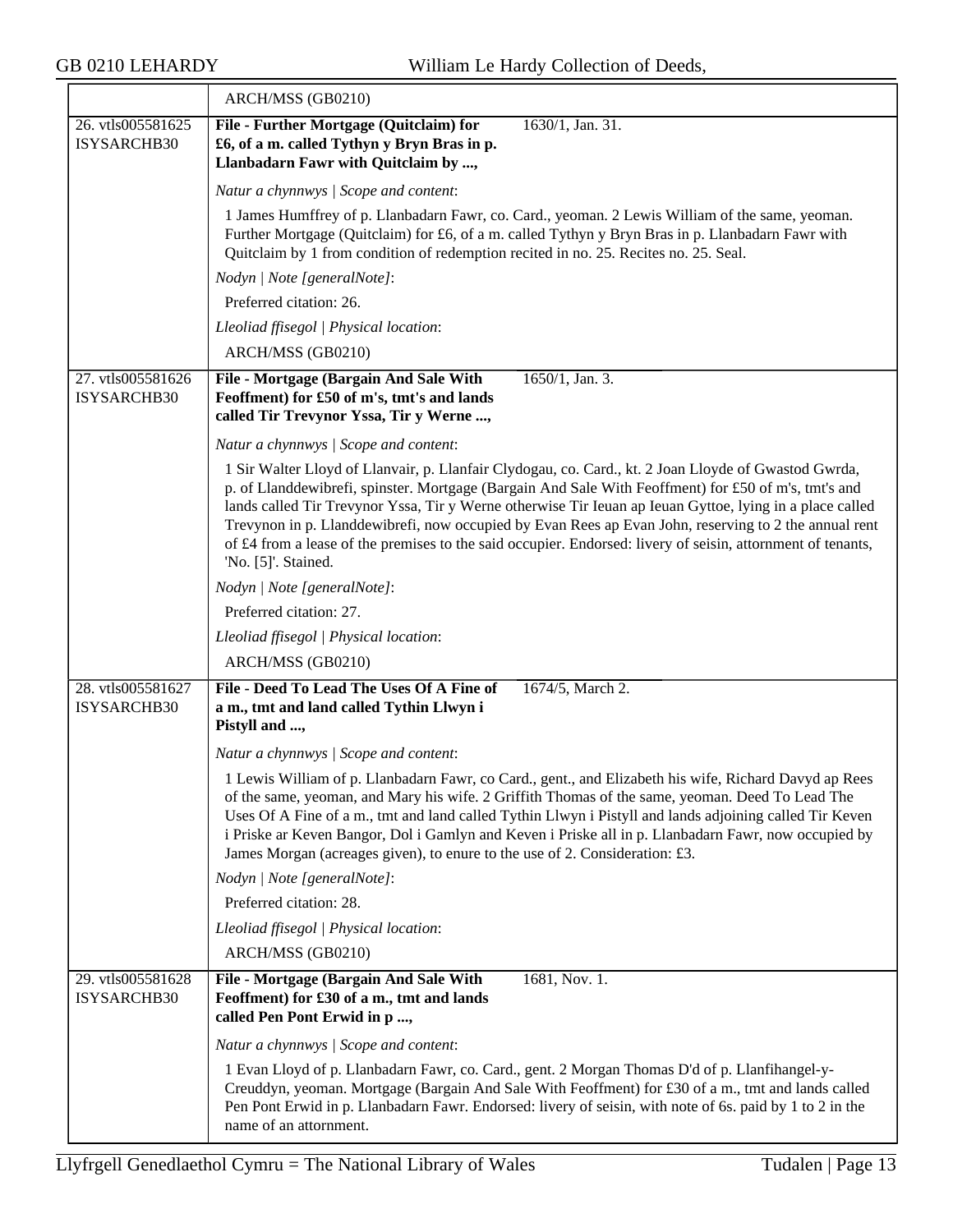|                                  | Nodyn   Note [generalNote]:                                                                                                                                                                                                                                                                                                                                                                                                                                                                                                         |
|----------------------------------|-------------------------------------------------------------------------------------------------------------------------------------------------------------------------------------------------------------------------------------------------------------------------------------------------------------------------------------------------------------------------------------------------------------------------------------------------------------------------------------------------------------------------------------|
|                                  | Preferred citation: 29.                                                                                                                                                                                                                                                                                                                                                                                                                                                                                                             |
|                                  | Lleoliad ffisegol   Physical location:                                                                                                                                                                                                                                                                                                                                                                                                                                                                                              |
|                                  | ARCH/MSS (GB0210)                                                                                                                                                                                                                                                                                                                                                                                                                                                                                                                   |
| 30. vtls005581629<br>ISYSARCHB30 | File - [?Further Mortgage for £20] of a m.,<br>1684.<br>tmt and lands called Pen Pont Erwid in p.<br>Llanbadarn Fawr,                                                                                                                                                                                                                                                                                                                                                                                                               |
|                                  | Natur a chynnwys / Scope and content:                                                                                                                                                                                                                                                                                                                                                                                                                                                                                               |
|                                  | 1 Evan Lloyd of p. Llanbadarn Fawr, co. Card., gent. 2 Morgan Thomas D'd of p. Llanfihangel-y-<br>Creuddyn, yeoman. [?Further Mortgage for £20] of a m., tmt and lands called Pen Pont Erwid in p.<br>Llanbadarn Fawr. Fragment.                                                                                                                                                                                                                                                                                                    |
|                                  | Nodyn   Note [generalNote]:                                                                                                                                                                                                                                                                                                                                                                                                                                                                                                         |
|                                  | Preferred citation: 30.                                                                                                                                                                                                                                                                                                                                                                                                                                                                                                             |
|                                  | Lleoliad ffisegol   Physical location:                                                                                                                                                                                                                                                                                                                                                                                                                                                                                              |
|                                  | ARCH/MSS (GB0210)                                                                                                                                                                                                                                                                                                                                                                                                                                                                                                                   |
| 31. vtls005581630                | File - Quitclaim of a m., tmt's and lands<br>1691/2, Jan. 16.                                                                                                                                                                                                                                                                                                                                                                                                                                                                       |
| ISYSARCHB30                      | called Tir Cwm y Ffrwd in p. Cellan,                                                                                                                                                                                                                                                                                                                                                                                                                                                                                                |
|                                  | Natur a chynnwys / Scope and content:                                                                                                                                                                                                                                                                                                                                                                                                                                                                                               |
|                                  | 1 Mary verch Thomas of p. Cellan, co. Card., widow. 2 Samuell David of the same, yeoman. Quitclaim<br>of a m., tmt's and lands called Tir Cwm y Ffrwd in p. Cellan. Recites that David Hugh, husband of 1,<br>dec., of the same, by his will dated 8 Aug. 1687 devised closes of lands called Yr Errw Verr, Y Stang<br>Bengam and Llain Griffith Rees to 1 for her natural life. Consideration: lands named in recital.                                                                                                             |
|                                  | Nodyn   Note [generalNote]:                                                                                                                                                                                                                                                                                                                                                                                                                                                                                                         |
|                                  | Preferred citation: 31.                                                                                                                                                                                                                                                                                                                                                                                                                                                                                                             |
|                                  | Lleoliad ffisegol   Physical location:                                                                                                                                                                                                                                                                                                                                                                                                                                                                                              |
|                                  | ARCH/MSS (GB0210)                                                                                                                                                                                                                                                                                                                                                                                                                                                                                                                   |
| 32. vtls005581631<br>ISYSARCHB30 | File - Lease for 21 years of the rectory<br>1720/1, Feb. 15.<br>or parsonage of Llandyfrïog; covenants<br>relating to repairs,                                                                                                                                                                                                                                                                                                                                                                                                      |
|                                  | Natur a chynnwys / Scope and content:                                                                                                                                                                                                                                                                                                                                                                                                                                                                                               |
|                                  | 1 Rev. Owen Evans, archdeacon of Cardigan, rector of the parsonage of Llandyfriog, co. Card., in right<br>of his archdeaconary. 2 John Parry of p. Troedyraur, clerk. Lease for 21 years of the rectory or parsonage<br>of Llandyfrïog; covenants relating to repairs. Annual rent: £12. Seals.                                                                                                                                                                                                                                     |
|                                  | Nodyn   Note [generalNote]:                                                                                                                                                                                                                                                                                                                                                                                                                                                                                                         |
|                                  | Preferred citation: 32.                                                                                                                                                                                                                                                                                                                                                                                                                                                                                                             |
|                                  | Lleoliad ffisegol   Physical location:                                                                                                                                                                                                                                                                                                                                                                                                                                                                                              |
|                                  | ARCH/MSS (GB0210)                                                                                                                                                                                                                                                                                                                                                                                                                                                                                                                   |
| 33. vtls005581632<br>ISYSARCHB30 | File - Deed To Make A Tenant To The<br>1731, Aug. 3.<br>Precipe And Lead The Uses Of A Recovery<br>of m's, tmt's and lands ,                                                                                                                                                                                                                                                                                                                                                                                                        |
|                                  | Natur a chynnwys / Scope and content:                                                                                                                                                                                                                                                                                                                                                                                                                                                                                               |
|                                  | 1 Charles Jenkins of p. Llanddewibrefi, co. Card., gent. 2 John Morgan of the town of Llandovery, co.<br>Carm., gent., and James Price of p. Myddfai in the same co., gent. 3 Jenkin Jenkins of p. Lampeter, co.<br>Card., clerk. Deed To Make A Tenant To The Precipe And Lead The Uses Of A Recovery of m's, tmt's<br>and lands called Tyr Rutherch Lloyd, Ty Trybanne Ycha, Tyr Trybanne Issa and Tyr y Bryn Coch, all<br>in p. Cellan, together with a m., tmt and lands called Tyr Glan y Gorse, Tyr Rees ap David, Tyr Tithin |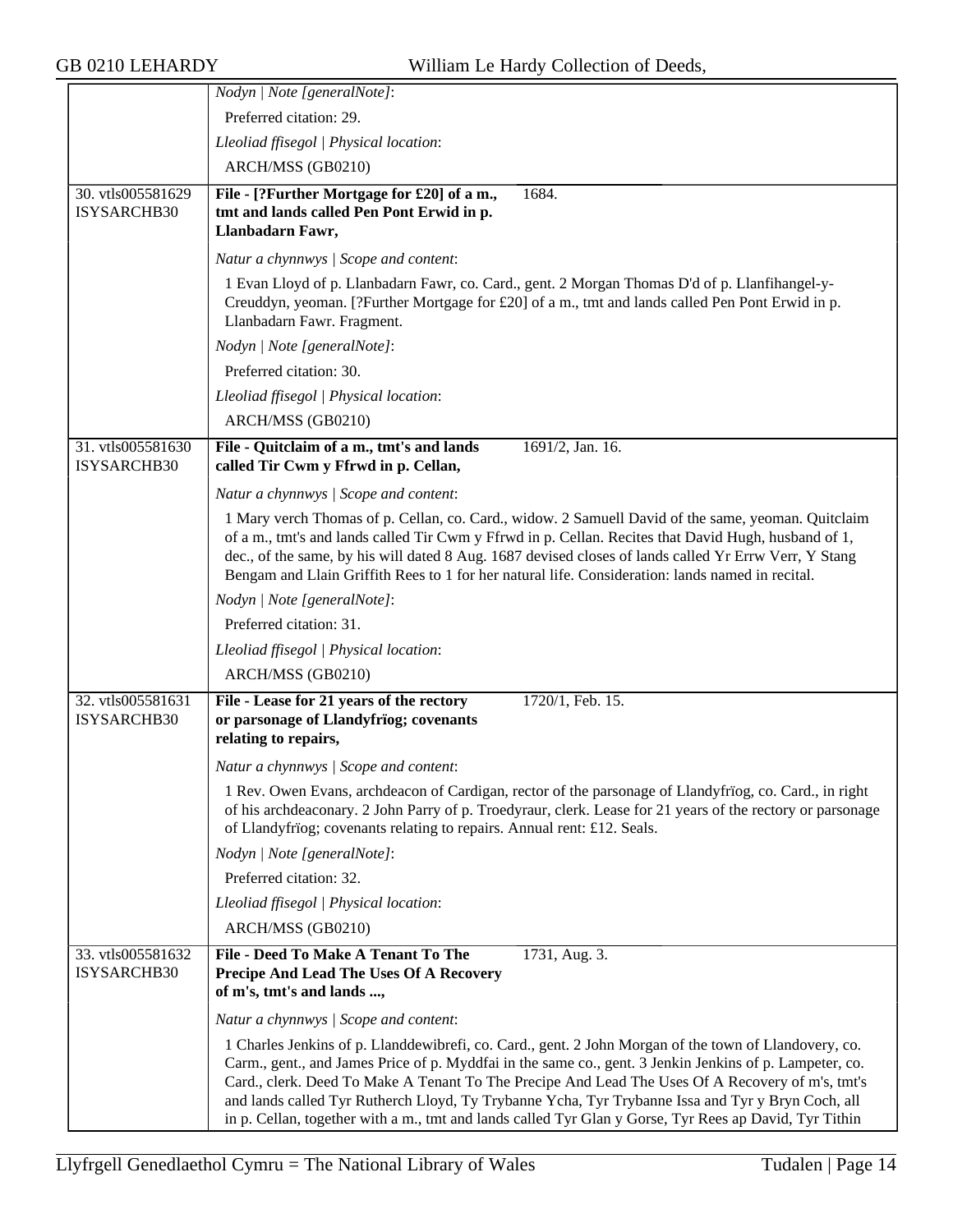|                                  | Jenkin, Tyr Rees David ap Howell, Gwastad Vaes, Bryn y Rhyg and lands recited in a previous deed, all<br>in p. Llanbadarn Odwyn, (occupants named). Recites a pre-nuptial settlement (lease and release) dated 30<br>June/1 July 1687 between Roger Jenkins and Deborah his wife, now both dec., parents of 1, of lands in p.<br>Llanbadarn Odwyn.                                                                                                                                                                                                                                                                                                                                                                                                                                                                                                                |
|----------------------------------|-------------------------------------------------------------------------------------------------------------------------------------------------------------------------------------------------------------------------------------------------------------------------------------------------------------------------------------------------------------------------------------------------------------------------------------------------------------------------------------------------------------------------------------------------------------------------------------------------------------------------------------------------------------------------------------------------------------------------------------------------------------------------------------------------------------------------------------------------------------------|
|                                  | Nodyn   Note [generalNote]:                                                                                                                                                                                                                                                                                                                                                                                                                                                                                                                                                                                                                                                                                                                                                                                                                                       |
|                                  | Preferred citation: 33.                                                                                                                                                                                                                                                                                                                                                                                                                                                                                                                                                                                                                                                                                                                                                                                                                                           |
|                                  | Lleoliad ffisegol   Physical location:                                                                                                                                                                                                                                                                                                                                                                                                                                                                                                                                                                                                                                                                                                                                                                                                                            |
|                                  | ARCH/MSS (GB0210)                                                                                                                                                                                                                                                                                                                                                                                                                                                                                                                                                                                                                                                                                                                                                                                                                                                 |
| 34. vtls005581633<br>ISYSARCHB30 | File - Lease To Vest Possession of a m., tmt<br>1737, April 19.<br>and lands called Tythin Toy yn y Clyttie, in<br>p. Llanfihangel-y-creuddyn, now ,                                                                                                                                                                                                                                                                                                                                                                                                                                                                                                                                                                                                                                                                                                              |
|                                  | Natur a chynnwys / Scope and content:                                                                                                                                                                                                                                                                                                                                                                                                                                                                                                                                                                                                                                                                                                                                                                                                                             |
|                                  | 1 John Herbert of Blaen y Cwm in p. Gwnnws, co. Card., gent. and Thomas Hughes of Aberllolwyn in<br>the same co., gent. 2 John Hughes of Hendre Velen, gent. Lease To Vest Possession of a m., tmt and<br>lands called Tythin Toy yn y Clyttie, in p. Llanfihangel-y-creuddyn, now occupied by Abell Richard and<br>Thomas Abell. Seals.                                                                                                                                                                                                                                                                                                                                                                                                                                                                                                                          |
|                                  | Nodyn   Note [generalNote]:                                                                                                                                                                                                                                                                                                                                                                                                                                                                                                                                                                                                                                                                                                                                                                                                                                       |
|                                  | Preferred citation: 34.                                                                                                                                                                                                                                                                                                                                                                                                                                                                                                                                                                                                                                                                                                                                                                                                                                           |
|                                  | Lleoliad ffisegol   Physical location:                                                                                                                                                                                                                                                                                                                                                                                                                                                                                                                                                                                                                                                                                                                                                                                                                            |
|                                  | ARCH/MSS (GB0210)                                                                                                                                                                                                                                                                                                                                                                                                                                                                                                                                                                                                                                                                                                                                                                                                                                                 |
| 35. vtls005581634<br>ISYSARCHB30 | File - Lease To Vest Possesion of a m., tmt<br>1753, June 29.<br>and lands called Llettu'r Pannwr lying in<br>the parcel of Garthely in ,                                                                                                                                                                                                                                                                                                                                                                                                                                                                                                                                                                                                                                                                                                                         |
|                                  | Natur a chynnwys / Scope and content:                                                                                                                                                                                                                                                                                                                                                                                                                                                                                                                                                                                                                                                                                                                                                                                                                             |
|                                  | 1 John Evans of Treban in p. Llanbeulan, co. Ang., clerk. 2 David James of Garthely in p.<br>Llanddewibrefi, co. Card., yeoman. Lease To Vest Possesion of a m., tmt and lands called Llettu'r<br>Pannwr lying in the parcel of Garthely in p. Llanddewibrefi (occupants given). Seal.                                                                                                                                                                                                                                                                                                                                                                                                                                                                                                                                                                            |
|                                  | Nodyn   Note [generalNote]:                                                                                                                                                                                                                                                                                                                                                                                                                                                                                                                                                                                                                                                                                                                                                                                                                                       |
|                                  | Preferred citation: 35.                                                                                                                                                                                                                                                                                                                                                                                                                                                                                                                                                                                                                                                                                                                                                                                                                                           |
|                                  | Lleoliad ffisegol   Physical location:                                                                                                                                                                                                                                                                                                                                                                                                                                                                                                                                                                                                                                                                                                                                                                                                                            |
|                                  | ARCH/MSS (GB0210)                                                                                                                                                                                                                                                                                                                                                                                                                                                                                                                                                                                                                                                                                                                                                                                                                                                 |
| 36. vtls005581635<br>ISYSARCHB30 | 1761, Sept. 1.<br>File - Lease To Vest Possession of a<br>moiety of m's, tmt's, mills and lands called<br>Gilvachwen, Blaen Ythan Fforest, Kerdin<br>Fforest ,                                                                                                                                                                                                                                                                                                                                                                                                                                                                                                                                                                                                                                                                                                    |
|                                  | Natur a chynnwys / Scope and content:                                                                                                                                                                                                                                                                                                                                                                                                                                                                                                                                                                                                                                                                                                                                                                                                                             |
|                                  | 1 David Griffith of Noyadd Vawr, co. Card., gent. and John Lloyd of Cringa, co. Carm., esq. and Mary<br>his wife, sister and co-heir of John Phillips of the same, esq., dec. 2 John Lloyd of Plymouth Dock,<br>Devon, esq. Lease To Vest Possession of a moiety of m's, tmt's, mills and lands called Gilvachwen,<br>Blaen Ythan Fforest, Kerdin Fforest and Pant Olwen Mill in p. Llandysul, of tmt's and lands called<br>Aberhawnant, Troedrhyw, Berllan, Bercoed and Penffynnon in p. Bangor, of tmt's, mills, lands and fields<br>called Pentre Du, Dole Llawgam, Velin Spite, Glanrhyd, Scyborvawr, a house and garden called Ka Pen<br>Sarn, two fields called Sych Bant and Gerthy Bach all in p. Llandyfriog, with a moiety of m's, tmt's and<br>lands called Trely Byth Coed and Kilfforest in p. Pen-boyr, co. Carm. (occupants named). Endorsed: 'No. |
|                                  | $[6]$ '. Seals.                                                                                                                                                                                                                                                                                                                                                                                                                                                                                                                                                                                                                                                                                                                                                                                                                                                   |
|                                  | Nodyn   Note [generalNote]:                                                                                                                                                                                                                                                                                                                                                                                                                                                                                                                                                                                                                                                                                                                                                                                                                                       |
|                                  | Preferred citation: 36.                                                                                                                                                                                                                                                                                                                                                                                                                                                                                                                                                                                                                                                                                                                                                                                                                                           |
|                                  | Lleoliad ffisegol   Physical location:                                                                                                                                                                                                                                                                                                                                                                                                                                                                                                                                                                                                                                                                                                                                                                                                                            |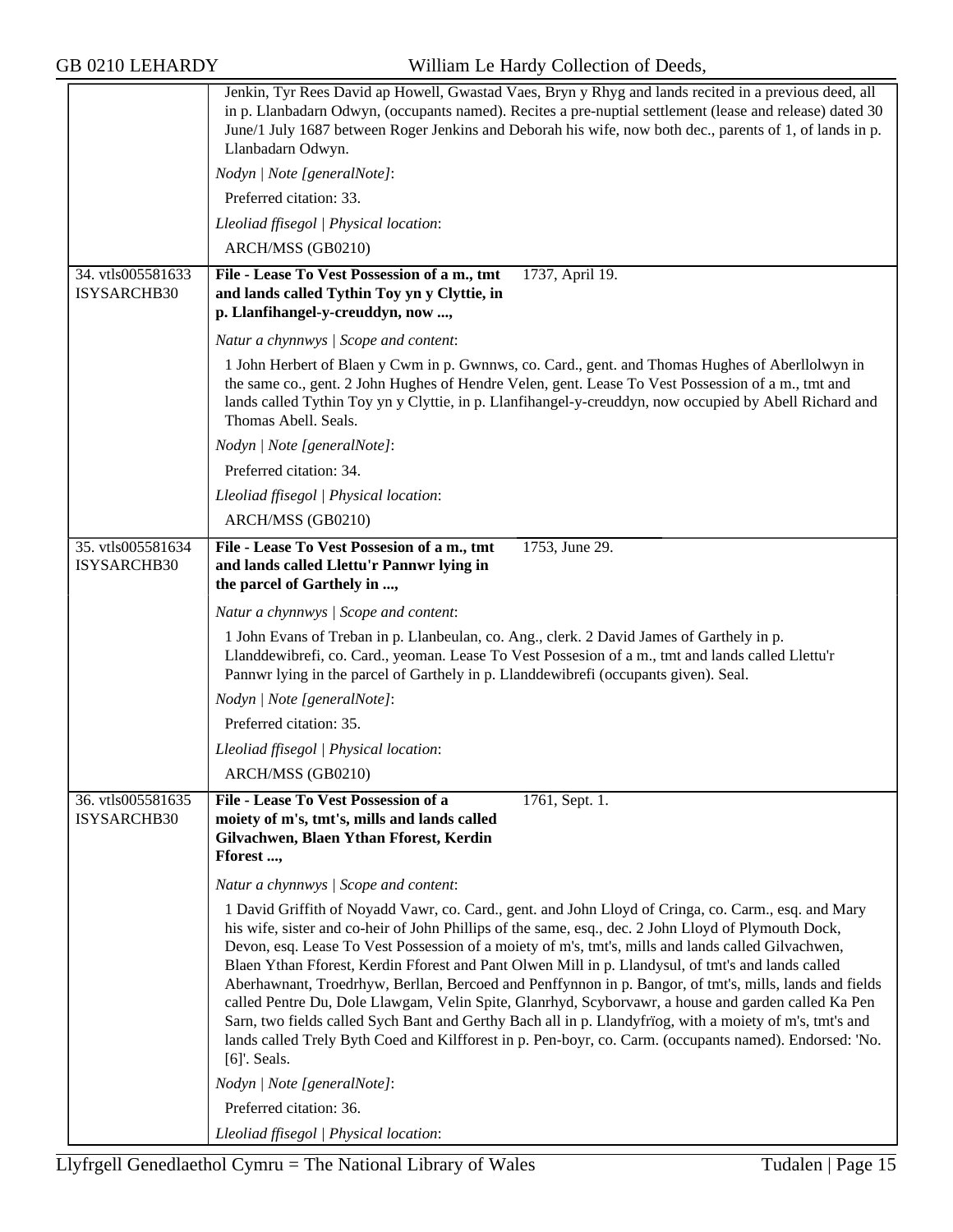|                                  | ARCH/MSS (GB0210)                                                                                                                                                                                                                                                                                                                                                                                                                                      |
|----------------------------------|--------------------------------------------------------------------------------------------------------------------------------------------------------------------------------------------------------------------------------------------------------------------------------------------------------------------------------------------------------------------------------------------------------------------------------------------------------|
| 37. vtls005581636<br>ISYSARCHB30 | File - Probate Of Will of Samuel Davies of<br>1785, April 28.<br>Erwbearllwyd in p. Cellan, co. Card. (will<br>dated 9 Oct. 1783),                                                                                                                                                                                                                                                                                                                     |
|                                  | Natur a chynnwys / Scope and content:                                                                                                                                                                                                                                                                                                                                                                                                                  |
|                                  | Bequests of money to his family. Endorsed: Receipt of payment, 21 Dec. 1786 of £12.2.0 to Evan Davies<br>and his wife.                                                                                                                                                                                                                                                                                                                                 |
|                                  | Nodyn   Note [generalNote]:                                                                                                                                                                                                                                                                                                                                                                                                                            |
|                                  | Preferred citation: 37.                                                                                                                                                                                                                                                                                                                                                                                                                                |
|                                  | Lleoliad ffisegol   Physical location:                                                                                                                                                                                                                                                                                                                                                                                                                 |
|                                  | ARCH/MSS (GB0210)                                                                                                                                                                                                                                                                                                                                                                                                                                      |
| 38. vtls005581637<br>ISYSARCHB30 | <b>File - Probate Of Will of David Thomas</b><br>1788, Nov. 1.<br>of p. Betws Ifan, co. Card., yeoman (will<br>dated 11 Dec., 1784),                                                                                                                                                                                                                                                                                                                   |
|                                  | Natur a chynnwys / Scope and content:                                                                                                                                                                                                                                                                                                                                                                                                                  |
|                                  | Bequeaths all his possessions to his wife and daughter. Seal.                                                                                                                                                                                                                                                                                                                                                                                          |
|                                  | Nodyn   Note [generalNote]:                                                                                                                                                                                                                                                                                                                                                                                                                            |
|                                  | Preferred citation: 38.                                                                                                                                                                                                                                                                                                                                                                                                                                |
|                                  | Lleoliad ffisegol   Physical location:                                                                                                                                                                                                                                                                                                                                                                                                                 |
|                                  | ARCH/MSS (GB0210)                                                                                                                                                                                                                                                                                                                                                                                                                                      |
| 39. vtls005581638<br>ISYSARCHB30 | 1789, Dec. 1.<br>File - Lease for 99 years of m's, tmt's and<br>lands called Trual and Tynycwm in p.<br>Llannarth (occcupants named), reserving<br>timber ,                                                                                                                                                                                                                                                                                            |
|                                  | Natur a chynnwys / Scope and content:                                                                                                                                                                                                                                                                                                                                                                                                                  |
|                                  | 1 David Griffith of p. Llannarth, co. Card., yeoman. 2 Evan Jenkins of p. Lampeter, husbandman. Lease<br>for 99 years of m's, tmt's and lands called Trual and Tynycwm in p. Llannarth (occcupants named),<br>reserving timber and mineral rights; covenants relating to maintenance and repairs, etc. Annual rent: £10.<br>Seals.                                                                                                                     |
|                                  | Nodyn   Note [generalNote]:                                                                                                                                                                                                                                                                                                                                                                                                                            |
|                                  | Preferred citation: 39.                                                                                                                                                                                                                                                                                                                                                                                                                                |
|                                  | Lleoliad ffisegol   Physical location:                                                                                                                                                                                                                                                                                                                                                                                                                 |
|                                  | ARCH/MSS (GB0210)                                                                                                                                                                                                                                                                                                                                                                                                                                      |
| 40. vtls005581639<br>ISYSARCHB30 | 1808, April 30.<br>File - Lease for 21 years of m's, tmt's and<br>lands called Morfa, Tynyfron and Fynnon<br>Dalygarreg in p. Llanychaearn, reserving<br>timber ,                                                                                                                                                                                                                                                                                      |
|                                  | Natur a chynnwys / Scope and content:                                                                                                                                                                                                                                                                                                                                                                                                                  |
|                                  | 1 John Hughes of Northledworth, Wiltshire, clerk. 2 Harry Morgan of Morfa in p. Llanychaearn, co.<br>Card., farmer. Lease for 21 years of m's, tmt's and lands called Morfa, Tynyfron and Fynnon Dalygarreg<br>in p. Llanychaearn, reserving timber and mineral rights; covenants relating to maintenance, repairs,<br>husbandry, etc. Annual rent: £150. Duties: three couple of pullets, four couple of chickens and sixty fresh<br>hen eggs. Seals. |
|                                  | Nodyn   Note [generalNote]:                                                                                                                                                                                                                                                                                                                                                                                                                            |
|                                  | Preferred citation: 40.                                                                                                                                                                                                                                                                                                                                                                                                                                |
|                                  | Lleoliad ffisegol   Physical location:                                                                                                                                                                                                                                                                                                                                                                                                                 |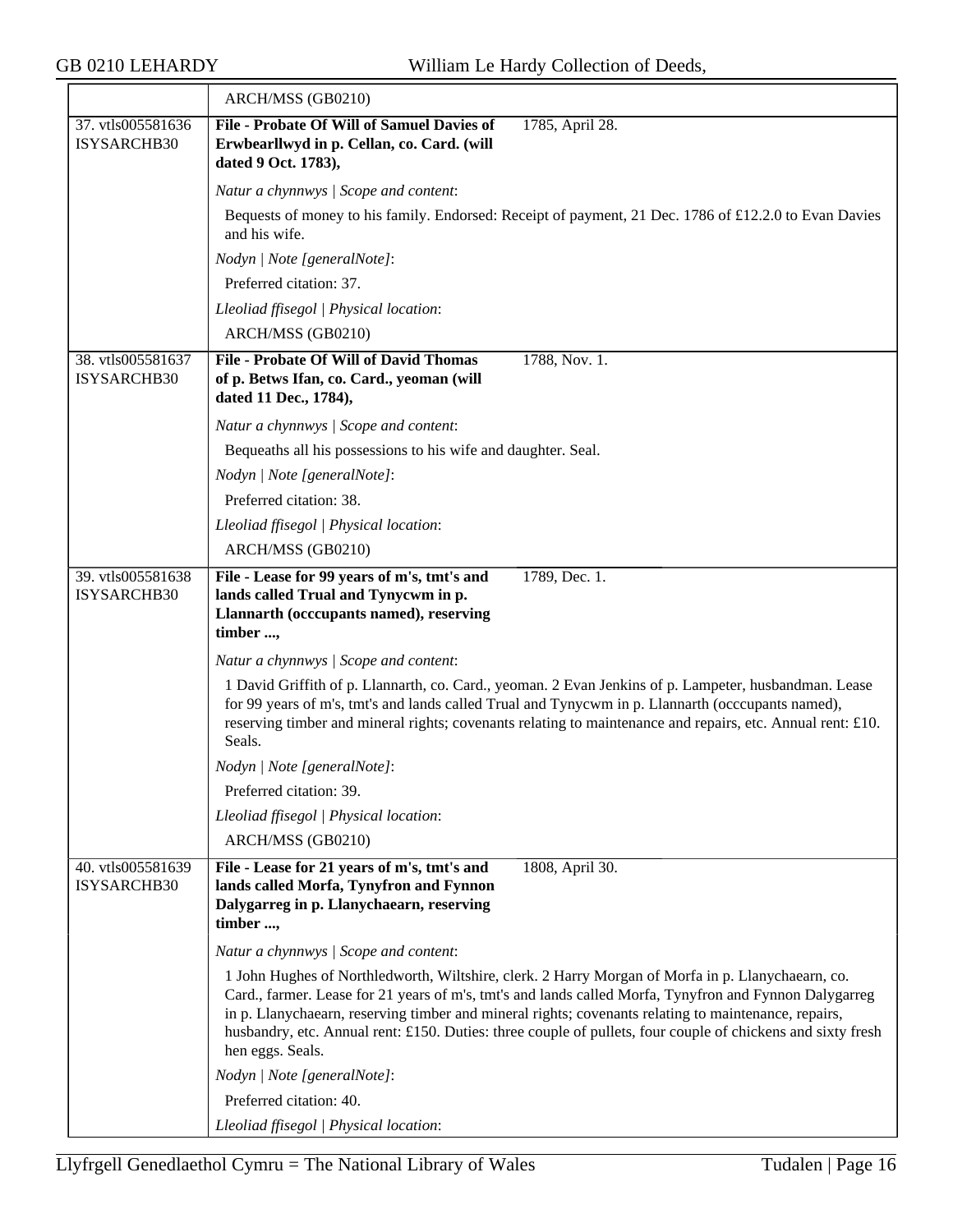<span id="page-16-1"></span><span id="page-16-0"></span>

|                                  | ARCH/MSS (GB0210)                                                                                                                                                                                                                                                                                                                                                                                                                   |
|----------------------------------|-------------------------------------------------------------------------------------------------------------------------------------------------------------------------------------------------------------------------------------------------------------------------------------------------------------------------------------------------------------------------------------------------------------------------------------|
| 41. vtls005581640<br>ISYSARCHB30 | <b>File - Letters Of Administration With Will</b><br>1817, March 17.<br><b>Annexed of Edward James of the town</b><br>of Cardigan, surgeon (will dated 2 Sept.<br>$1816)$ ,                                                                                                                                                                                                                                                         |
|                                  | Natur a chynnwys / Scope and content:                                                                                                                                                                                                                                                                                                                                                                                               |
|                                  | Bequests to his family; requests that he should be buried at the church of Moylgrove and directs his<br>trustees, within two years of his death, to erect a marble tablet in memory of himself and his parents in<br>the said church, cost not to exceed £30. Seal.                                                                                                                                                                 |
|                                  | Nodyn   Note [generalNote]:                                                                                                                                                                                                                                                                                                                                                                                                         |
|                                  | Preferred citation: 41.                                                                                                                                                                                                                                                                                                                                                                                                             |
|                                  | Lleoliad ffisegol   Physical location:                                                                                                                                                                                                                                                                                                                                                                                              |
|                                  | ARCH/MSS (GB0210)                                                                                                                                                                                                                                                                                                                                                                                                                   |
| 42. vtls005581641<br>ISYSARCHB30 | <b>File - Letters Of Administration With Will</b><br>1819, Dec. 4.<br><b>Annexed of Lewis Williams of Llyestfach</b><br>in p. Llanddewibrefi, co. Card., gent. (will<br>dated $2 \dots$                                                                                                                                                                                                                                             |
|                                  | Natur a chynnwys / Scope and content:                                                                                                                                                                                                                                                                                                                                                                                               |
|                                  | Letters Of Administration With Will Annexed of Lewis Williams of Llyestfach in p. Llanddewibrefi, co.<br>Card., gent. (will dated 2 July 1817). Devises to his wife Margaret m's, tmt's and lands called Bryngwyn,<br>Bwlchycyrte, Dollygeinog, Tanygareg, and land with two cottages called Llain Caeyr Mynydd all<br>situated in t. Blaenpennal in p. Llanddewibrefi (occupants named). Bequests of money to his family.<br>Seal. |
|                                  | Nodyn   Note [generalNote]:                                                                                                                                                                                                                                                                                                                                                                                                         |
|                                  | Preferred citation: 42.                                                                                                                                                                                                                                                                                                                                                                                                             |
|                                  | Lleoliad ffisegol   Physical location:                                                                                                                                                                                                                                                                                                                                                                                              |
|                                  | ARCH/MSS (GB0210)                                                                                                                                                                                                                                                                                                                                                                                                                   |
|                                  | Cyfres   Series 43-184. vtls005581642 ISYSARCHB30: Carmarthenshire deeds,                                                                                                                                                                                                                                                                                                                                                           |
|                                  | Dyddiad   Date: 1531-1857. (dyddiad creu)   (date of creation)                                                                                                                                                                                                                                                                                                                                                                      |
|                                  | Lleoliad ffisegol   Physical location: ARCH/MSS (GB0210)                                                                                                                                                                                                                                                                                                                                                                            |
| Nodyn   Note [generalNote]:      |                                                                                                                                                                                                                                                                                                                                                                                                                                     |
| Preferred citation: 43-184.      |                                                                                                                                                                                                                                                                                                                                                                                                                                     |
|                                  |                                                                                                                                                                                                                                                                                                                                                                                                                                     |
|                                  | Is-gyfres   Subseries 43-85. vtls005581643 ISYSARCHB30: Deeds 1531-c.1625,                                                                                                                                                                                                                                                                                                                                                          |
|                                  | Dyddiad   Date: 1531-c.1625. (dyddiad creu)   (date of creation)                                                                                                                                                                                                                                                                                                                                                                    |
|                                  | Lleoliad ffisegol   Physical location: ARCH/MSS (GB0210)                                                                                                                                                                                                                                                                                                                                                                            |
| Nodyn   Note [generalNote]:      |                                                                                                                                                                                                                                                                                                                                                                                                                                     |
| Preferred citation: 43-85.       |                                                                                                                                                                                                                                                                                                                                                                                                                                     |
|                                  |                                                                                                                                                                                                                                                                                                                                                                                                                                     |
|                                  |                                                                                                                                                                                                                                                                                                                                                                                                                                     |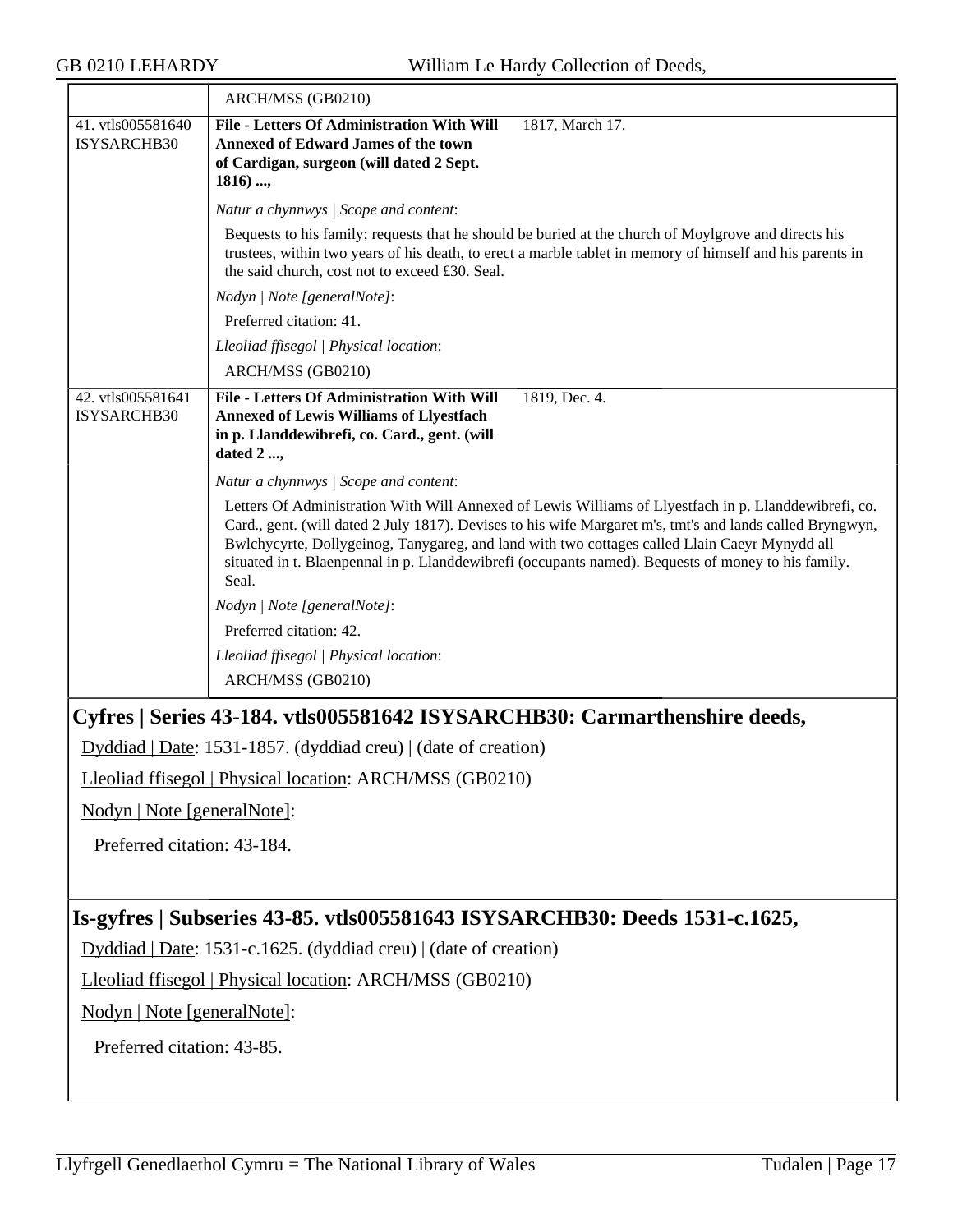| FFeil / rhestr eitemau   File / item list |                                                                                                                                                                                                                                                                                                                                                 |                   |                                               |
|-------------------------------------------|-------------------------------------------------------------------------------------------------------------------------------------------------------------------------------------------------------------------------------------------------------------------------------------------------------------------------------------------------|-------------------|-----------------------------------------------|
| Cod cyfeirnod<br>Reference code           | Teitl   Title                                                                                                                                                                                                                                                                                                                                   | Dyddiadau   Dates | Disgrifiad ffisegol   Physical<br>description |
| 43. vtls005581644<br>ISYSARCHB30          | File - Quitclaim ('Relaxamus et<br>aquittamus') of 2 a. of arable land and 1<br>rood of marsh lying in Ystread in p ,                                                                                                                                                                                                                           | 1531, Oct. 30.    |                                               |
|                                           | Natur a chynnwys / Scope and content:                                                                                                                                                                                                                                                                                                           |                   |                                               |
|                                           | 1 Thomas ap John and Alson Malffant. 2 Walter ap D'd. Quitclaim ('Relaxamus et aquittamus') of 2 a. of<br>arable land and 1 rood of marsh lying in Ystread in p. Kidwelly, bounded on the west side by Virddyn<br>Pull and on the east side by a road near Cwm Byrri called Isstway (other boundaries given). Dated at<br>Kidwelly. Latin.      |                   |                                               |
|                                           | Nodyn   Note [generalNote]:                                                                                                                                                                                                                                                                                                                     |                   |                                               |
|                                           | Preferred citation: 43.                                                                                                                                                                                                                                                                                                                         |                   |                                               |
|                                           | Lleoliad ffisegol   Physical location:                                                                                                                                                                                                                                                                                                          |                   |                                               |
|                                           | ARCH/MSS (GB0210)                                                                                                                                                                                                                                                                                                                               |                   |                                               |
| 44. vtls005581645<br>ISYSARCHB30          | File - Gift of one parcel of arable land<br>lying near Scebor [Ysgubor] and Kilarowe<br>[Cilcarw] in [p. Llangyndeyrn], bounded<br>on the ,                                                                                                                                                                                                     | 1532, Sept. 21.   |                                               |
|                                           | Natur a chynnwys / Scope and content:                                                                                                                                                                                                                                                                                                           |                   |                                               |
|                                           | 1 Rhys ap Redderch and Lleiyke verch Walter, his wife. 2 Griffith ap Thomas. Gift of one parcel of<br>arable land lying near Scebor [Ysgubor] and Kilarowe [Cilcarw] in [p. Llangyndeyrn], bounded on the<br>south side by the river Gwendraeth Vawr (further boundaries given). Dated at Kidwelly. Latin. Endorsed;<br>'No. [3]', Kill y Carw. |                   |                                               |
|                                           | Nodyn   Note [generalNote]:                                                                                                                                                                                                                                                                                                                     |                   |                                               |
|                                           | Preferred citation: 44.                                                                                                                                                                                                                                                                                                                         |                   |                                               |
|                                           | Lleoliad ffisegol   Physical location:                                                                                                                                                                                                                                                                                                          |                   |                                               |
|                                           | ARCH/MSS (GB0210)                                                                                                                                                                                                                                                                                                                               |                   |                                               |
| 45. vtls005581646<br>ISYSARCHB30          | File - Gift of one parcel of arable land lying<br>near Cilcarw, [p. Llangyndeyrn], bounded<br>on the south side by the river ,                                                                                                                                                                                                                  | 1542, Sept. 2.    |                                               |
|                                           | Natur a chynnwys / Scope and content:                                                                                                                                                                                                                                                                                                           |                   |                                               |
|                                           | 1 Lleyke verch Jankyn ap Morgan. 2 Griffith ap Thomas. Gift of one parcel of arable land lying near<br>Cilcarw, [p. Llangyndeyrn], bounded on the south side by the river Gwendraeth Vawr (other boundaries<br>given). Witnesses: Gruffydd ap Eynon, Gruffydd Williams, Richard Williams. Dated at Cilcarw. Latin.<br>Endorsed: KillyCarw.      |                   |                                               |
|                                           | Nodyn   Note [generalNote]:                                                                                                                                                                                                                                                                                                                     |                   |                                               |
|                                           | Preferred citation: 45.                                                                                                                                                                                                                                                                                                                         |                   |                                               |
|                                           | Lleoliad ffisegol   Physical location:                                                                                                                                                                                                                                                                                                          |                   |                                               |
|                                           | ARCH/MSS (GB0210)                                                                                                                                                                                                                                                                                                                               |                   |                                               |
| 46. vtls005581647<br>ISYSARCHB30          | File - Gift of two parcels of lands lying near<br>Cilcarw in p. Llangyndeyrn, both bounded<br>on the north side by the ,                                                                                                                                                                                                                        | 1554, May 1.      |                                               |
|                                           | Natur a chynnwys / Scope and content:                                                                                                                                                                                                                                                                                                           |                   |                                               |
|                                           | 1 Ieuan ap Ieuan Wallter of p. Llangyndeyrn, co. Carm., yeoman. 2 Gruffydd Thomas the younger. Gift<br>of two parcels of lands lying near Cilcarw in p. Llangyndeyrn, both bounded on the north side by the                                                                                                                                     |                   |                                               |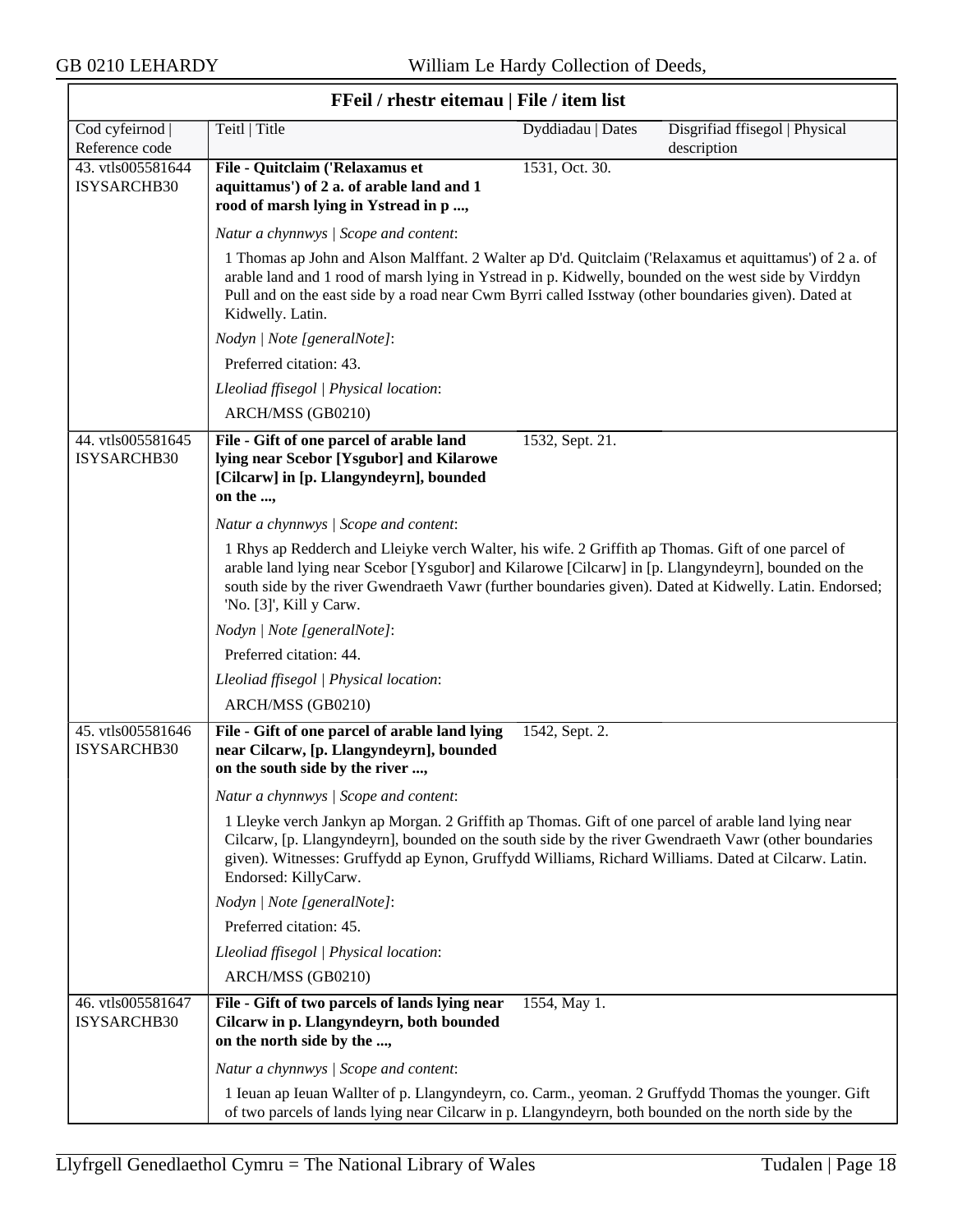|                                  | river Lledlyn (other boundaries given). Witnesses: D'd Howell ap Jankyn, John ap Ieuan, D'd Vychan,<br>D'd D'd Howell. Dated at Llangyndeyrn. Latin. Endorsed: 'No. [7]', KillyCarw.                                                                                                                                                                                                                                                                                                                                                                       |
|----------------------------------|------------------------------------------------------------------------------------------------------------------------------------------------------------------------------------------------------------------------------------------------------------------------------------------------------------------------------------------------------------------------------------------------------------------------------------------------------------------------------------------------------------------------------------------------------------|
|                                  | Nodyn   Note [generalNote]:                                                                                                                                                                                                                                                                                                                                                                                                                                                                                                                                |
|                                  | Preferred citation: 46.                                                                                                                                                                                                                                                                                                                                                                                                                                                                                                                                    |
|                                  | Lleoliad ffisegol   Physical location:                                                                                                                                                                                                                                                                                                                                                                                                                                                                                                                     |
|                                  | ARCH/MSS (GB0210)                                                                                                                                                                                                                                                                                                                                                                                                                                                                                                                                          |
| 47. vtls005581648                | File - Gift of a tmt and lands called<br>1561/2, Jan. 6.                                                                                                                                                                                                                                                                                                                                                                                                                                                                                                   |
| ISYSARCHB30                      | Tir John Lloid lying in [t.] Cilcarw, p.                                                                                                                                                                                                                                                                                                                                                                                                                                                                                                                   |
|                                  | Llangynderyn, bounded on the west,                                                                                                                                                                                                                                                                                                                                                                                                                                                                                                                         |
|                                  | Natur a chynnwys / Scope and content:                                                                                                                                                                                                                                                                                                                                                                                                                                                                                                                      |
|                                  | 1 David John Lloid of p. Llandeilo Fawr, co. Carm., gent. 2 Griffith Thomas the younger of p.<br>Llangyndeyrn, gent. Gift of a tmt and lands called Tir John Lloid lying in [t.] Cilcarw, p. Llangynderyn,<br>bounded on the west side by the river Lledlyn (other boundaries given). Endorsed: 'No. [10]'.                                                                                                                                                                                                                                                |
|                                  | Nodyn   Note [generalNote]:                                                                                                                                                                                                                                                                                                                                                                                                                                                                                                                                |
|                                  | Preferred citation: 47.                                                                                                                                                                                                                                                                                                                                                                                                                                                                                                                                    |
|                                  | Lleoliad ffisegol   Physical location:                                                                                                                                                                                                                                                                                                                                                                                                                                                                                                                     |
|                                  | ARCH/MSS (GB0210)                                                                                                                                                                                                                                                                                                                                                                                                                                                                                                                                          |
| 48. vtls005581649                | File - Gift of one half of a parcel of land<br>1577, Aug. 18.                                                                                                                                                                                                                                                                                                                                                                                                                                                                                              |
| ISYSARCHB30                      | called Ywein Vawr, lying near Cilcarw in<br>p. Llangyndeyrn, bounded on ,                                                                                                                                                                                                                                                                                                                                                                                                                                                                                  |
|                                  | Natur a chynnwys / Scope and content:                                                                                                                                                                                                                                                                                                                                                                                                                                                                                                                      |
|                                  | 1 Roger Vaughan of p. Llandyfaelog, co. Carm., gent. 2 Griffith Thomas the younger of p. Llangyndeyrn,<br>gent. Gift of one half of a parcel of land called Ywein Vawr, lying near Cilcarw in p. Llangyndeyrn,<br>bounded on the south side by the river Gwendraeth Vawr (other boundaries given). Latin. Endorsed: 'No.<br>[15]'.                                                                                                                                                                                                                         |
|                                  | Nodyn   Note [generalNote]:                                                                                                                                                                                                                                                                                                                                                                                                                                                                                                                                |
|                                  | Preferred citation: 48.                                                                                                                                                                                                                                                                                                                                                                                                                                                                                                                                    |
|                                  | Lleoliad ffisegol   Physical location:                                                                                                                                                                                                                                                                                                                                                                                                                                                                                                                     |
|                                  | ARCH/MSS (GB0210)                                                                                                                                                                                                                                                                                                                                                                                                                                                                                                                                          |
| 49. vtls005581650<br>ISYSARCHB30 | <b>File - Pre-nuptial Settlement of John</b><br>1583, April 27.<br>Griffith, son of 1 and Johan, daughter of 2,<br>being a Covenant by 1 to convey ,                                                                                                                                                                                                                                                                                                                                                                                                       |
|                                  | Natur a chynnwys / Scope and content:                                                                                                                                                                                                                                                                                                                                                                                                                                                                                                                      |
|                                  | 1 Griffith Thomas of p. Llangyndeyrn, co. Carm., gent. 2 Morgan David ap Ieuan Morgan of p. Loughor,<br>co. Glam., gent. Pre-nuptial Settlement of John Griffith, son of 1 and Johan, daughter of 2, being a<br>Covenant by 1 to convey in trust to Lewis Hoell Harrie of p. Llangyndeyrn, gent., and David Robert<br>Hopkin of p. Llanrhidian, co. Glam., gent., a m. lying in Tor-y-coed in p. Llangyndeyrn, to the use of<br>John Griffith and Johan during their lives and to the use of their heirs. Consideration: £38.6.8. Endorsed:<br>'No. [19]'. |
|                                  | Nodyn   Note [generalNote]:                                                                                                                                                                                                                                                                                                                                                                                                                                                                                                                                |
|                                  | Preferred citation: 49.                                                                                                                                                                                                                                                                                                                                                                                                                                                                                                                                    |
|                                  | Lleoliad ffisegol   Physical location:                                                                                                                                                                                                                                                                                                                                                                                                                                                                                                                     |
|                                  | ARCH/MSS (GB0210)                                                                                                                                                                                                                                                                                                                                                                                                                                                                                                                                          |
| 50. vtls005581651<br>ISYSARCHB30 | File - Gift of tmt's lying in a place called<br>1592, April 11.<br>Corbery in p. Llanwinio, now occupied by<br>Morris Thomas, with the exception ,                                                                                                                                                                                                                                                                                                                                                                                                         |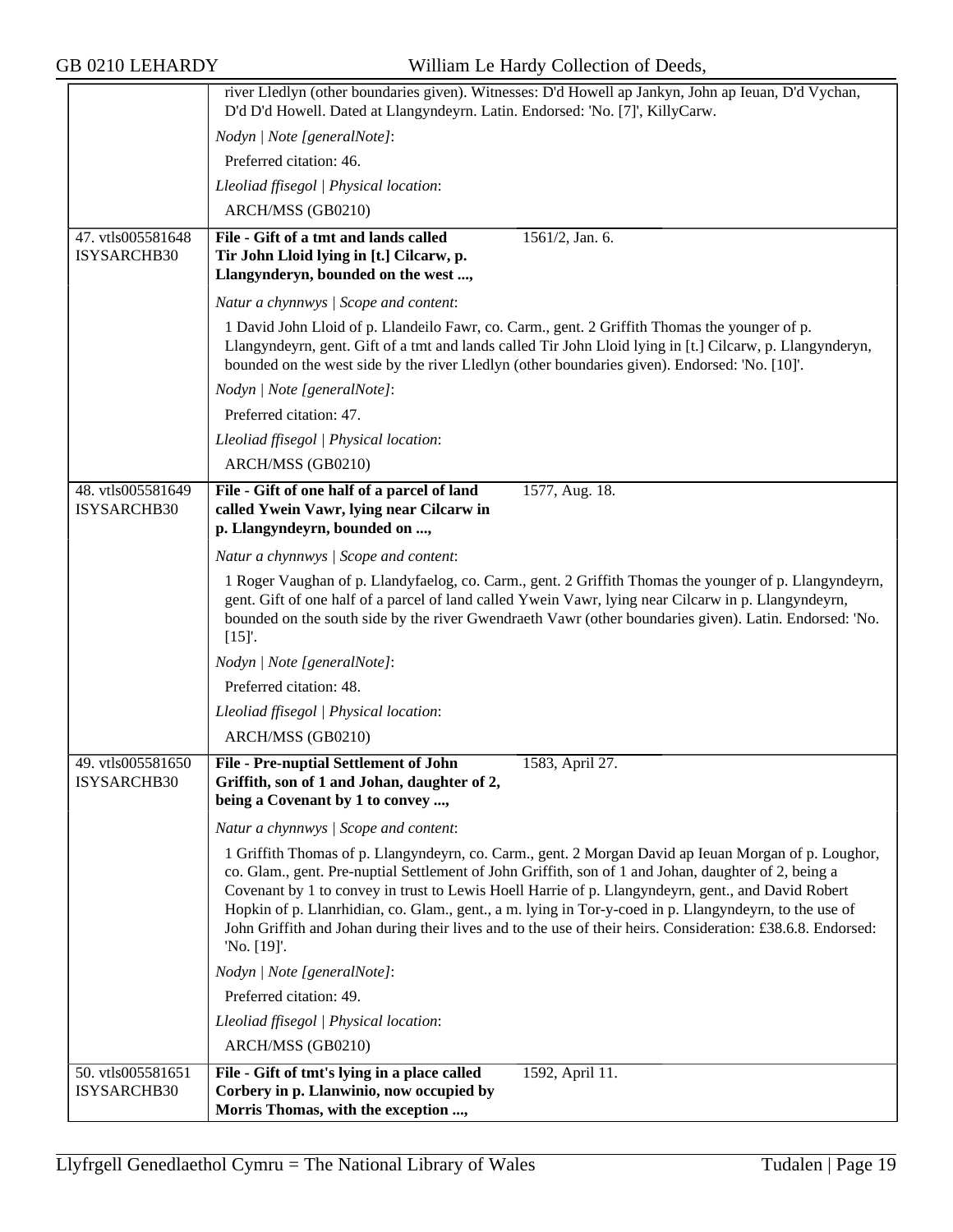|                                  | Natur a chynnwys / Scope and content:                                                                                                                                                                                                                                                                                                                                                                                                                                                                                                                                                                      |
|----------------------------------|------------------------------------------------------------------------------------------------------------------------------------------------------------------------------------------------------------------------------------------------------------------------------------------------------------------------------------------------------------------------------------------------------------------------------------------------------------------------------------------------------------------------------------------------------------------------------------------------------------|
|                                  | 1 David Phillippes of Cil-sân, co. Carm., gent. 2 Ieuan Jenkin of p. Llanwinio, yeoman. Gift of tmt's                                                                                                                                                                                                                                                                                                                                                                                                                                                                                                      |
|                                  | lying in a place called Corbery in p. Llanwinio, now occupied by Morris Thomas, with the exception of<br>land lying near Parke y banall. Latin.                                                                                                                                                                                                                                                                                                                                                                                                                                                            |
|                                  | Nodyn   Note [generalNote]:                                                                                                                                                                                                                                                                                                                                                                                                                                                                                                                                                                                |
|                                  | Preferred citation: 50.                                                                                                                                                                                                                                                                                                                                                                                                                                                                                                                                                                                    |
|                                  | Lleoliad ffisegol   Physical location:                                                                                                                                                                                                                                                                                                                                                                                                                                                                                                                                                                     |
|                                  | ARCH/MSS (GB0210)                                                                                                                                                                                                                                                                                                                                                                                                                                                                                                                                                                                          |
| 51. vtls005581652                | File - Gift of a m. and lands called Tir<br>1596, Oct. 27.                                                                                                                                                                                                                                                                                                                                                                                                                                                                                                                                                 |
| ISYSARCHB30                      | Blaen ir Hyrllwyn Ycha lying in [t.]<br>Gwynfe in p. Llangadog bounded ,                                                                                                                                                                                                                                                                                                                                                                                                                                                                                                                                   |
|                                  | Natur a chynnwys / Scope and content:                                                                                                                                                                                                                                                                                                                                                                                                                                                                                                                                                                      |
|                                  | 1 Thomas John Gwallter Vychan of p. Llanelli, co. Carm., gent. 2 David ap David Griffith of p.<br>Llangadog, yeoman. Gift of a m. and lands called Tir Blaen ir Hyrllwyn Ycha lying in [t.] Gwynfe in p.<br>Llangadog bounded on the south side by the mountain called Y Mynydd Dy (other boundaries given).<br>Latin.                                                                                                                                                                                                                                                                                     |
|                                  | Nodyn   Note [generalNote]:                                                                                                                                                                                                                                                                                                                                                                                                                                                                                                                                                                                |
|                                  | Preferred citation: 51.                                                                                                                                                                                                                                                                                                                                                                                                                                                                                                                                                                                    |
|                                  | Lleoliad ffisegol   Physical location:                                                                                                                                                                                                                                                                                                                                                                                                                                                                                                                                                                     |
|                                  | ARCH/MSS (GB0210)                                                                                                                                                                                                                                                                                                                                                                                                                                                                                                                                                                                          |
| 52. vtls005581653                | 1596, Nov. 15.<br>File - Quitclaim of the premises called                                                                                                                                                                                                                                                                                                                                                                                                                                                                                                                                                  |
| ISYSARCHB30                      | Tir Blaen ir Hyrllwyn Ycha lying in [t.]<br>Gwynfe in p. Llangadog bounded on the ,                                                                                                                                                                                                                                                                                                                                                                                                                                                                                                                        |
|                                  | Natur a chynnwys / Scope and content:                                                                                                                                                                                                                                                                                                                                                                                                                                                                                                                                                                      |
|                                  | 1 Thomas John Gwallter Vychan of p. Llanelli, co. Carm., gent. 2 David ap David Griffith of p.<br>Llangadog, yeoman. Quitclaim of the premises called Tir Blaen ir Hyrllwyn Ycha lying in [t.] Gwynfe in<br>p. Llangadog bounded on the south side by the mountain called Y Mynydd Dy (other boundaries given).<br>Latin.                                                                                                                                                                                                                                                                                  |
|                                  | Nodyn   Note [generalNote]:                                                                                                                                                                                                                                                                                                                                                                                                                                                                                                                                                                                |
|                                  | Preferred citation: 52.                                                                                                                                                                                                                                                                                                                                                                                                                                                                                                                                                                                    |
|                                  | Lleoliad ffisegol   Physical location:                                                                                                                                                                                                                                                                                                                                                                                                                                                                                                                                                                     |
|                                  | ARCH/MSS (GB0210)                                                                                                                                                                                                                                                                                                                                                                                                                                                                                                                                                                                          |
| 53. vtls005581654<br>ISYSARCHB30 | File - Deed To Lead The Uses Of A Fine of<br>1600, Aug. 20.<br>six m's and lands called Pant Rhedenock,<br>Place Lloyne Helick, Wyen ,                                                                                                                                                                                                                                                                                                                                                                                                                                                                     |
|                                  | Natur a chynnwys / Scope and content:                                                                                                                                                                                                                                                                                                                                                                                                                                                                                                                                                                      |
|                                  | 1 Howell John of p. Meidrum, co. Carm., yeoman. 2 Rees ap Ieuan of p. St Clears, yeoman. Deed To<br>Lead The Uses Of A Fine of six m's and lands called Pant Rhedenock, Place Lloyne Helick, Wyen<br>Oleu, Tire John Howell Harry, Tire Thomas John Phillips, Tire Differin Cowen and twelve parcels of<br>lands called Llayne Pant Henrry Ycha and Issha, Tire William John Bynon, Tire Ieuan ap Ieuan, Tire<br>Lleindree, Tire Bulghwent, Tire Owen Hoell Phillipp Gwyinne all in p's Meidrum, Tre-lech A'r Betws<br>and Llanwinio, (details of occupants and acreages given), to enure to the use of 1. |
|                                  | Nodyn   Note [generalNote]:                                                                                                                                                                                                                                                                                                                                                                                                                                                                                                                                                                                |
|                                  | Preferred citation: 53.                                                                                                                                                                                                                                                                                                                                                                                                                                                                                                                                                                                    |
|                                  | Lleoliad ffisegol   Physical location:                                                                                                                                                                                                                                                                                                                                                                                                                                                                                                                                                                     |
|                                  | ARCH/MSS (GB0210)                                                                                                                                                                                                                                                                                                                                                                                                                                                                                                                                                                                          |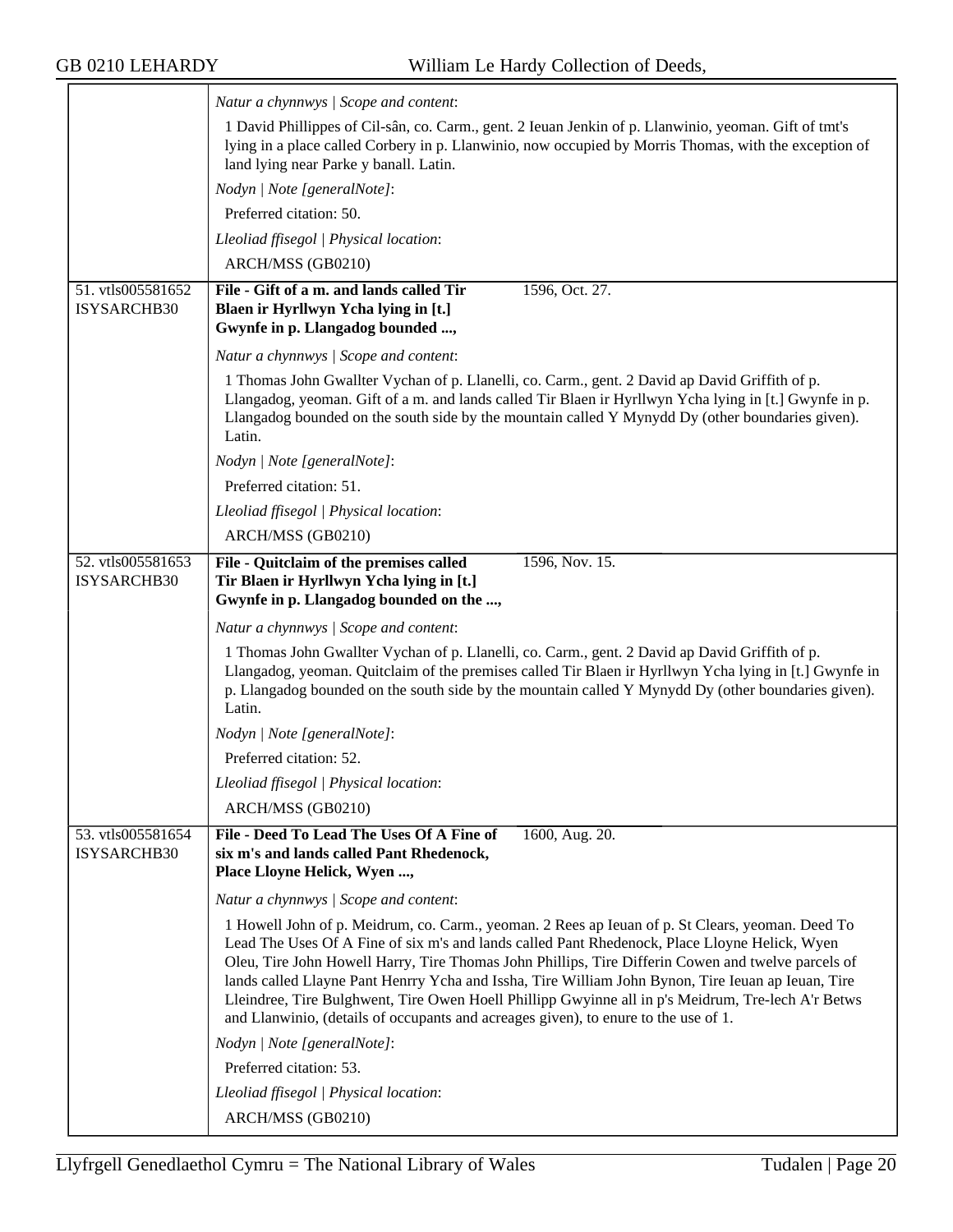| 54. vtls005581655<br>ISYSARCHB30 | File - Bargain And Sale With Feoffment of<br>1601, Aug. 1.<br>a m., one curtilage and a garden in a street<br>called Saint Peters Streate ,                                                                                                                                                                                                                                                                                                                                                                                                                                                                                          |
|----------------------------------|--------------------------------------------------------------------------------------------------------------------------------------------------------------------------------------------------------------------------------------------------------------------------------------------------------------------------------------------------------------------------------------------------------------------------------------------------------------------------------------------------------------------------------------------------------------------------------------------------------------------------------------|
|                                  | Natur a chynnwys / Scope and content:                                                                                                                                                                                                                                                                                                                                                                                                                                                                                                                                                                                                |
|                                  | 1 William Phillipps of p. Llandeilo Fawr, co. Carm., gent., and Blanche his wife. 2 Edmond Weaver of<br>the town of Carmarthen, glover. 3 Lewes Howel of the same, gent. Bargain And Sale With Feoffment of<br>a m., one curtilage and a garden in a street called Saint Peters Streate in the town of Carmarthen, bounded<br>on the east side by the highway leading towards Cappel Evan and on the south side by the highway<br>(other boundaries given, occupants named) with Covenant To Levy A Fine And To Suffer A Recovery.<br>Consideration: £26.13.4. Endorsed: livery of seisin, 'writings on the house in Priory Street'. |
|                                  | Nodyn   Note [generalNote]:                                                                                                                                                                                                                                                                                                                                                                                                                                                                                                                                                                                                          |
|                                  | Preferred citation: 54.                                                                                                                                                                                                                                                                                                                                                                                                                                                                                                                                                                                                              |
|                                  | Lleoliad ffisegol   Physical location:                                                                                                                                                                                                                                                                                                                                                                                                                                                                                                                                                                                               |
|                                  | ARCH/MSS (GB0210)                                                                                                                                                                                                                                                                                                                                                                                                                                                                                                                                                                                                                    |
| 55. vtls005581656<br>ISYSARCHB30 | File - Quitclaim of closes of arable lands<br>1602, April 30.<br>(12 a.) called Parke Ycha and Parke<br>Trawsdyre lying near a place called<br>Triprinhad ,                                                                                                                                                                                                                                                                                                                                                                                                                                                                          |
|                                  | Natur a chynnwys / Scope and content:                                                                                                                                                                                                                                                                                                                                                                                                                                                                                                                                                                                                |
|                                  | 1 David John William of p. St Ishmael, co. Carm., yeoman. 2 Jenkin Morrice Jenkin Morton of the same,<br>yeoman. Quitclaim of closes of arable lands (12 a.) called Parke Ycha and Parke Trawsdyre lying near a<br>place called Triprinhad in p. St Ishmael bounded on the south side by land called Parke y Rhuwe and on<br>the west side by land called Parke yr Hendrea (other boundaries given). Latin.                                                                                                                                                                                                                          |
|                                  | Nodyn   Note [generalNote]:                                                                                                                                                                                                                                                                                                                                                                                                                                                                                                                                                                                                          |
|                                  | Preferred citation: 55.                                                                                                                                                                                                                                                                                                                                                                                                                                                                                                                                                                                                              |
|                                  | Lleoliad ffisegol   Physical location:                                                                                                                                                                                                                                                                                                                                                                                                                                                                                                                                                                                               |
|                                  | ARCH/MSS (GB0210)                                                                                                                                                                                                                                                                                                                                                                                                                                                                                                                                                                                                                    |
| 56. vtls005581657<br>ISYSARCHB30 | File - Mortgage (Bargain And Sale) for £28<br>1602, Aug. 9.<br>of m's and lands called Tir Pen Ros and Y<br>Stang Grach in p,                                                                                                                                                                                                                                                                                                                                                                                                                                                                                                        |
|                                  | Natur a chynnwys / Scope and content:                                                                                                                                                                                                                                                                                                                                                                                                                                                                                                                                                                                                |
|                                  | 1 Griffith Thomas of p. Llanfynydd, co. Carm., yeoman, and Margaret his wife. 2 Richard ap Rytherch<br>of the same, gent. Mortgage (Bargain And Sale) for £28 of m's and lands called Tir Pen Ros and Y Stang<br>Grach in p. Llanfynydd. Schedule of deeds from 1570 attached.                                                                                                                                                                                                                                                                                                                                                       |
|                                  | Nodyn   Note [generalNote]:                                                                                                                                                                                                                                                                                                                                                                                                                                                                                                                                                                                                          |
|                                  | Preferred citation: 56.                                                                                                                                                                                                                                                                                                                                                                                                                                                                                                                                                                                                              |
|                                  | Lleoliad ffisegol   Physical location:                                                                                                                                                                                                                                                                                                                                                                                                                                                                                                                                                                                               |
|                                  | ARCH/MSS (GB0210)                                                                                                                                                                                                                                                                                                                                                                                                                                                                                                                                                                                                                    |
| 57. vtls005581658<br>ISYSARCHB30 | 1602, Sept. 13.<br>File - Covenant To Suffer A Recovery of<br>m's and lands called Tir Pen Rhos and Y<br>Stang Grach in p. Llanfynydd ,                                                                                                                                                                                                                                                                                                                                                                                                                                                                                              |
|                                  | Natur a chynnwys / Scope and content:                                                                                                                                                                                                                                                                                                                                                                                                                                                                                                                                                                                                |
|                                  | 1 Mathew Jones of the town of Pool, co. Mont., gent. 2 Griffith Thomas of p. Llanfynydd, co. Carm.,<br>yeoman, and Margaret his wife. 3 Richard ap Rytherch of the same, gent. Covenant To Suffer A<br>Recovery of m's and lands called Tir Pen Rhos and Y Stang Grach in p. Llanfynydd, as a further security<br>for the Mortgage (Bargain And Sale) for £28 of m's and lands called Tir Pen Ros and Y Stang Grach in p.<br>Llanfynydd.<br>Nodyn   Note [generalNote]:                                                                                                                                                              |
|                                  |                                                                                                                                                                                                                                                                                                                                                                                                                                                                                                                                                                                                                                      |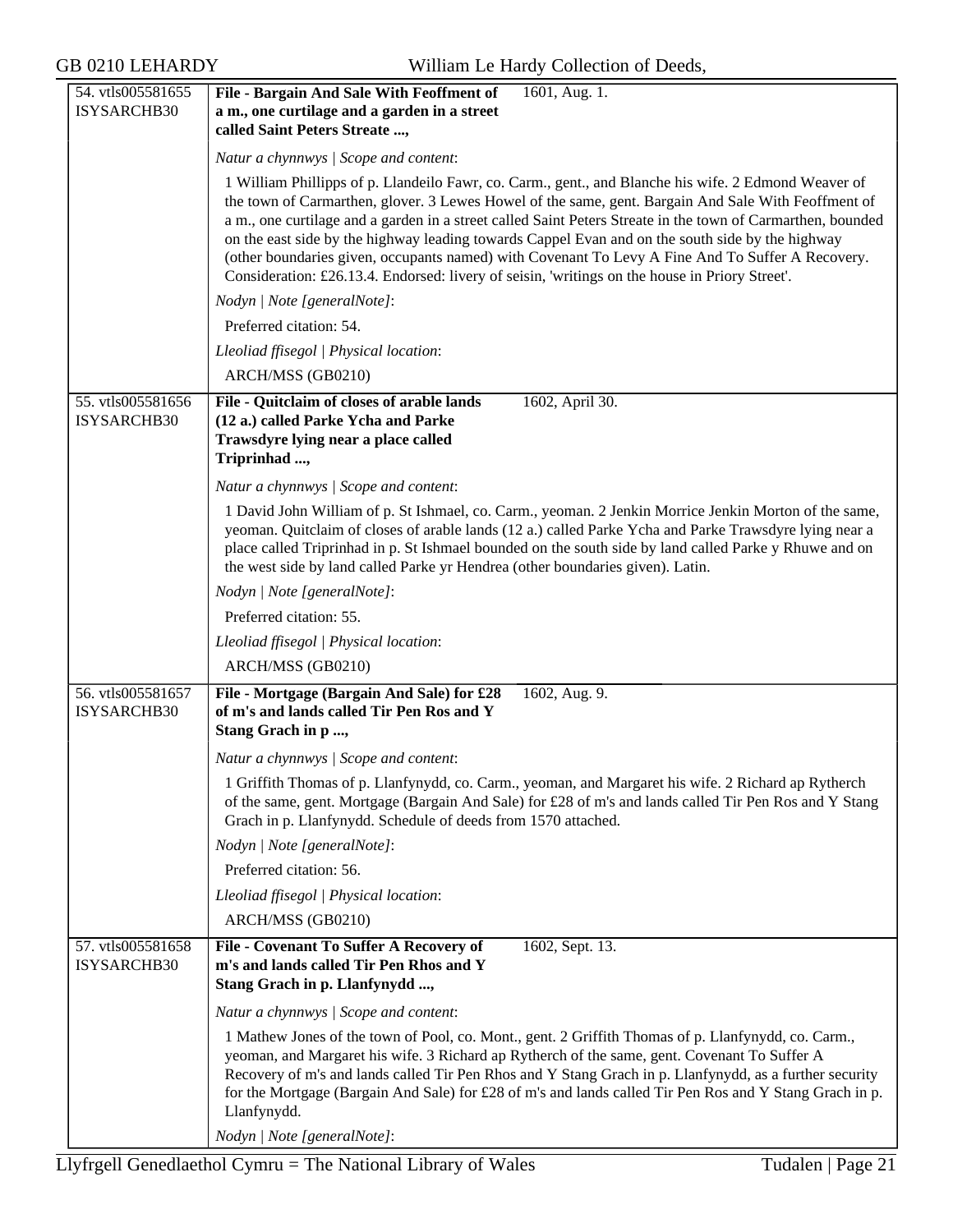|                                  | Preferred citation: 57.                                                                                                                                                                                                                                                                                                                                                                                                                                                                                                                                                                                                                                                                            |
|----------------------------------|----------------------------------------------------------------------------------------------------------------------------------------------------------------------------------------------------------------------------------------------------------------------------------------------------------------------------------------------------------------------------------------------------------------------------------------------------------------------------------------------------------------------------------------------------------------------------------------------------------------------------------------------------------------------------------------------------|
|                                  | Lleoliad ffisegol   Physical location:                                                                                                                                                                                                                                                                                                                                                                                                                                                                                                                                                                                                                                                             |
|                                  | ARCH/MSS (GB0210)                                                                                                                                                                                                                                                                                                                                                                                                                                                                                                                                                                                                                                                                                  |
| 58. vtls005581659<br>ISYSARCHB30 | File - Gift of m's and tmt's called Tir y<br>1603, Nov. 6.<br>Ddime, in p. Llangadog,                                                                                                                                                                                                                                                                                                                                                                                                                                                                                                                                                                                                              |
|                                  | Natur a chynnwys / Scope and content:                                                                                                                                                                                                                                                                                                                                                                                                                                                                                                                                                                                                                                                              |
|                                  | 1 Thomas Ieuan David Lloyd of p. Llandeilo Fawr, co. Carm., gent. 2 Morgan ap Owen of p. Llangadog,<br>gent. Gift of m's and tmt's called Tir y Ddime, in p. Llangadog. Consideration: £8.5.0. Endorsed: livery of<br>seizin. Latin.                                                                                                                                                                                                                                                                                                                                                                                                                                                               |
|                                  | Nodyn   Note [generalNote]:                                                                                                                                                                                                                                                                                                                                                                                                                                                                                                                                                                                                                                                                        |
|                                  | Preferred citation: 58.                                                                                                                                                                                                                                                                                                                                                                                                                                                                                                                                                                                                                                                                            |
|                                  | Lleoliad ffisegol   Physical location:                                                                                                                                                                                                                                                                                                                                                                                                                                                                                                                                                                                                                                                             |
|                                  | ARCH/MSS (GB0210)                                                                                                                                                                                                                                                                                                                                                                                                                                                                                                                                                                                                                                                                                  |
| 59. vtls005581660<br>ISYSARCHB30 | 1603/4, Jan. 7.<br>File - Quitclaim of a third part of two<br>closes (12 a. English measure) and arable<br>lands called Parke yr Erawe Viree ,                                                                                                                                                                                                                                                                                                                                                                                                                                                                                                                                                     |
|                                  | Natur a chynnwys / Scope and content:                                                                                                                                                                                                                                                                                                                                                                                                                                                                                                                                                                                                                                                              |
|                                  | 1 Agnes verch Robert Jenkin Morton of p. St Ishmael, co. Carm., widow of David John William, dec. 2<br>Jenkin Morrice Jenkin Morton of the same, yeoman. Quitclaim of a third part of two closes (12 a. English<br>measure) and arable lands called Parke yr Erawe Viree and Parke Trawsdyre lying near Triprinhad in p.<br>St Ishmael, held in dower by 1 (acreages given). Latin.                                                                                                                                                                                                                                                                                                                |
|                                  | Nodyn   Note [generalNote]:                                                                                                                                                                                                                                                                                                                                                                                                                                                                                                                                                                                                                                                                        |
|                                  | Preferred citation: 59.                                                                                                                                                                                                                                                                                                                                                                                                                                                                                                                                                                                                                                                                            |
|                                  | Lleoliad ffisegol   Physical location:                                                                                                                                                                                                                                                                                                                                                                                                                                                                                                                                                                                                                                                             |
|                                  | ARCH/MSS (GB0210)                                                                                                                                                                                                                                                                                                                                                                                                                                                                                                                                                                                                                                                                                  |
| 60. vtls005581661<br>ISYSARCHB30 | File - Confirmation And Quitclaim for<br>1607, Dec. 8.<br>settling an estate of inheritance in 2, of six<br>m's and tmt's called Corne Gaver, Tire ,                                                                                                                                                                                                                                                                                                                                                                                                                                                                                                                                               |
|                                  | Natur a chynnwys / Scope and content:                                                                                                                                                                                                                                                                                                                                                                                                                                                                                                                                                                                                                                                              |
|                                  | 1 Rees ap Ieuan of p. St Clears, co. Carm., yeoman. 2 Howell John of p. Meidrum, yeoman. Confirmation<br>And Quitclaim for settling an estate of inheritance in 2, of six m's and tmt's called Corne Gaver, Tire<br>John Phillippes of Picton, Tire John Rotherch, esq., Tire Thomas John Phillippes, gent., Tire David John<br>Jenkin and four parcels of lands called Tire Llandree, Tire Ieuan ap Ieuan John, Tir John Owen Phillippes<br>of Llanfyrnach ar Daf, in the com of Pembroke., esq., Tire Thomas John Phillippes, gent., Tire Richard<br>John Phillippes, esq. and Richard Phillippes, gent., all in p. Meidrum (occupants and acreages given),.<br>Recites a fine levied by 1 to 2. |
|                                  | Nodyn   Note [generalNote]:                                                                                                                                                                                                                                                                                                                                                                                                                                                                                                                                                                                                                                                                        |
|                                  | Preferred citation: 60.                                                                                                                                                                                                                                                                                                                                                                                                                                                                                                                                                                                                                                                                            |
|                                  | Lleoliad ffisegol   Physical location:                                                                                                                                                                                                                                                                                                                                                                                                                                                                                                                                                                                                                                                             |
|                                  | ARCH/MSS (GB0210)                                                                                                                                                                                                                                                                                                                                                                                                                                                                                                                                                                                                                                                                                  |
| 61. vtls005581662<br>ISYSARCHB30 | File - Gift of m's and tmt's called Tir y<br>1608/9, Jan. 18.<br>Ddime in p. Llangadog,                                                                                                                                                                                                                                                                                                                                                                                                                                                                                                                                                                                                            |
|                                  | Natur a chynnwys / Scope and content:                                                                                                                                                                                                                                                                                                                                                                                                                                                                                                                                                                                                                                                              |
|                                  | 1 Morgan ap Owen of p. Llangadog, co. Carm., gent. 2 Roderick Morgan ap Owen, son of 1. Gift of m's<br>and tmt's called Tir y Ddime in p. Llangadog. Consideration: £8.5.0. Latin. Endorsed: livery of seisin.                                                                                                                                                                                                                                                                                                                                                                                                                                                                                     |
|                                  | Nodyn   Note [generalNote]:                                                                                                                                                                                                                                                                                                                                                                                                                                                                                                                                                                                                                                                                        |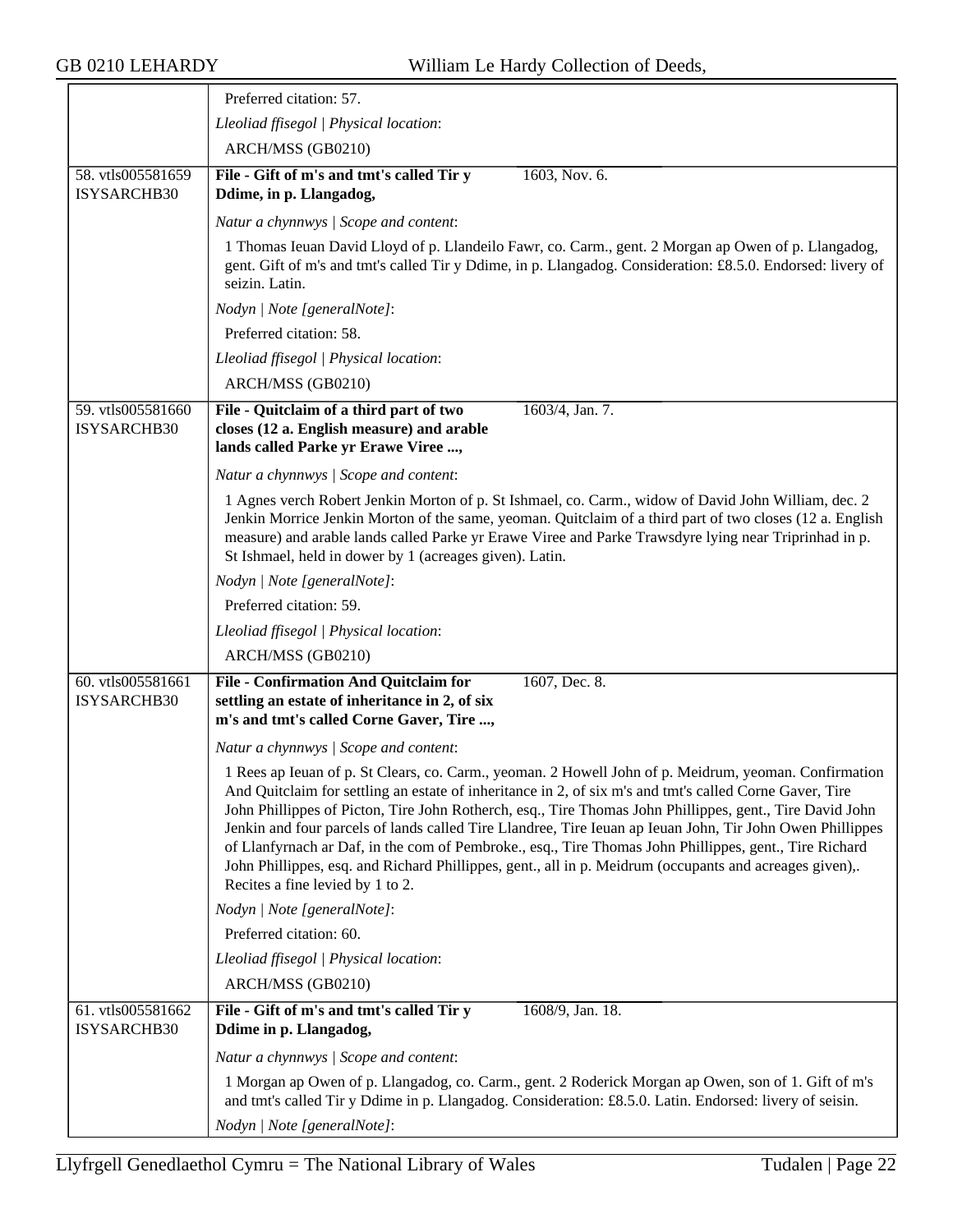|                                  | Preferred citation: 61.                                                                                                                                                                                                                                                                                                                                                                                                                                                                 |
|----------------------------------|-----------------------------------------------------------------------------------------------------------------------------------------------------------------------------------------------------------------------------------------------------------------------------------------------------------------------------------------------------------------------------------------------------------------------------------------------------------------------------------------|
|                                  | Lleoliad ffisegol   Physical location:                                                                                                                                                                                                                                                                                                                                                                                                                                                  |
|                                  | ARCH/MSS (GB0210)                                                                                                                                                                                                                                                                                                                                                                                                                                                                       |
| 62. vtls005581663<br>ISYSARCHB30 | File - Quitclaim of a m., tmt and lands<br>1608/9, Jan. 21.<br>called Tir y Llaine in p. Llangadog,                                                                                                                                                                                                                                                                                                                                                                                     |
|                                  | Natur a chynnwys / Scope and content:                                                                                                                                                                                                                                                                                                                                                                                                                                                   |
|                                  | 1 Thomas Ieuan David Lloyd. 2 Roderick Morgan ap Owen. Quitclaim of a m., tmt and lands called Tir y<br>Llaine in p. Llangadog.                                                                                                                                                                                                                                                                                                                                                         |
|                                  | Nodyn   Note [generalNote]:                                                                                                                                                                                                                                                                                                                                                                                                                                                             |
|                                  | Preferred citation: 62.                                                                                                                                                                                                                                                                                                                                                                                                                                                                 |
|                                  | Lleoliad ffisegol   Physical location:                                                                                                                                                                                                                                                                                                                                                                                                                                                  |
|                                  | ARCH/MSS (GB0210)                                                                                                                                                                                                                                                                                                                                                                                                                                                                       |
| 63. vtls005581664<br>ISYSARCHB30 | File - Feoffment of a m., tmt and lands<br>1609, June 4.<br>called Blaen Pybour lying in man.<br>Kornegave in p. Meidrum with covenant<br>that ,                                                                                                                                                                                                                                                                                                                                        |
|                                  | Natur a chynnwys / Scope and content:                                                                                                                                                                                                                                                                                                                                                                                                                                                   |
|                                  | 1 Howell John of p. Meidrum, co. Carm., yeoman. 2 William John ap Eynon of the same, yeoman, and<br>Lewis Rees of p. St Clears, gent. Feoffment of a m., tmt and lands called Blaen Pybour lying in man.<br>Kornegave in p. Meidrum with covenant that 1 pays 2s. to 2 for reconveying the lands. Latin. Endorsed:<br>Note on settlement of parcel of land lying near a royal road leading to a place called Whitgrove in p. St<br>Clears which is part of the lands named in the deed. |
|                                  | Nodyn   Note [generalNote]:                                                                                                                                                                                                                                                                                                                                                                                                                                                             |
|                                  | Preferred citation: 63.                                                                                                                                                                                                                                                                                                                                                                                                                                                                 |
|                                  | Lleoliad ffisegol   Physical location:                                                                                                                                                                                                                                                                                                                                                                                                                                                  |
|                                  | ARCH/MSS (GB0210)                                                                                                                                                                                                                                                                                                                                                                                                                                                                       |
| 64. vtls005581665<br>ISYSARCHB30 | File - Bargain And Sale of a m. and lands<br>1609, Oct. 16.<br>lying in [t.] Cilcarw and two parcels of<br>lands (4 a.) called ,                                                                                                                                                                                                                                                                                                                                                        |
|                                  | Natur a chynnwys / Scope and content:                                                                                                                                                                                                                                                                                                                                                                                                                                                   |
|                                  | 1 John Thomas Hoskin of p. Llangyndeyrn, co. Carm., gent. 2 William Lloyd of p. Oystermouth, co.<br>Glam., gent. Bargain And Sale of a m. and lands lying in [t.] Cilcarw and two parcels of lands (4 a.)<br>called Tir Skethin and Gwayn Vawr all in p. Llangyndeyrn (occupants named). Consideration: £25.10.0.<br>Endorsed: livery of seisin, 'No. [22]'.                                                                                                                            |
|                                  | Nodyn   Note [generalNote]:                                                                                                                                                                                                                                                                                                                                                                                                                                                             |
|                                  | Preferred citation: 64.                                                                                                                                                                                                                                                                                                                                                                                                                                                                 |
|                                  | Lleoliad ffisegol   Physical location:                                                                                                                                                                                                                                                                                                                                                                                                                                                  |
|                                  | ARCH/MSS (GB0210)                                                                                                                                                                                                                                                                                                                                                                                                                                                                       |
| 65. vtls005581666<br>ISYSARCHB30 | File - Mortgage (Feoffment) for £20.6.8 of<br>1609, Oct. 20.<br>a m. and lands lying in [t.] Cilcarw and two<br>parcels of lands (4 a.) ,                                                                                                                                                                                                                                                                                                                                               |
|                                  | Natur a chynnwys / Scope and content:                                                                                                                                                                                                                                                                                                                                                                                                                                                   |
|                                  | 1 William Lloyd of p. Oystermouth, co. Glam., gent. 2 Edward Lloyd of p. Llanrhidian, gent. Mortgage<br>(Feoffment) for £20.6.8 of a m. and lands lying in [t.] Cilcarw and two parcels of lands (4 a.) called Tir<br>Skethin and Weyn Vawr all in p. Llangyndeyrn in co. Carm., (occupants named) with Covenant To Levy                                                                                                                                                                |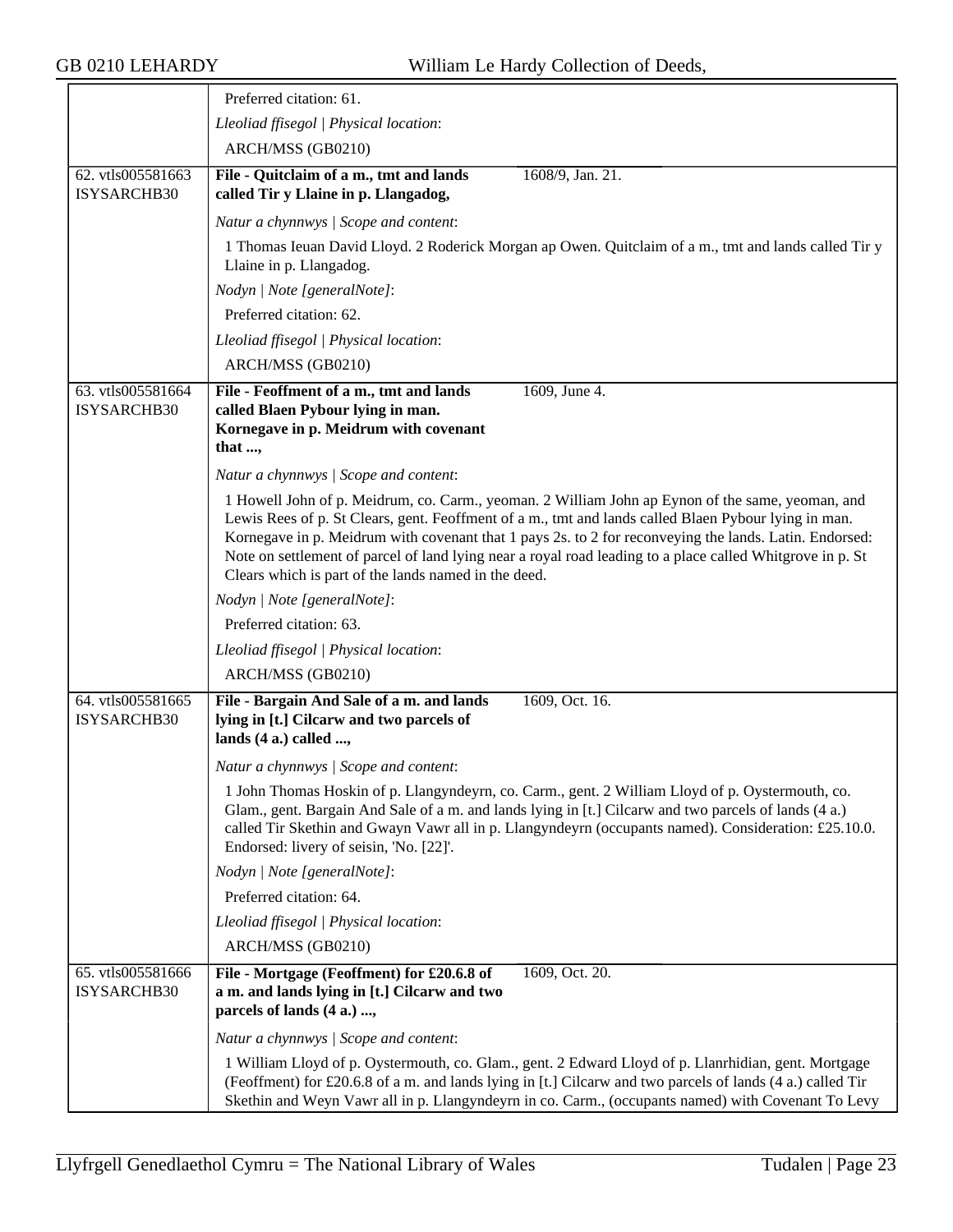|                                  | A Fine on behalf of 1 by John Thomas Hoskin and Margaret his wife, former occupants of the land in<br>Cilcarw. Endorsed: livery of seisin, 'No. [21]'. Rent: 40s.                                                                                                                                                      |
|----------------------------------|------------------------------------------------------------------------------------------------------------------------------------------------------------------------------------------------------------------------------------------------------------------------------------------------------------------------|
|                                  | Nodyn   Note [generalNote]:                                                                                                                                                                                                                                                                                            |
|                                  | Preferred citation: 65.                                                                                                                                                                                                                                                                                                |
|                                  | Lleoliad ffisegol   Physical location:                                                                                                                                                                                                                                                                                 |
|                                  | ARCH/MSS (GB0210)                                                                                                                                                                                                                                                                                                      |
|                                  |                                                                                                                                                                                                                                                                                                                        |
| 66. vtls005581667<br>ISYSARCHB30 | 1609.<br>File - Lease of premises in co. Carm,                                                                                                                                                                                                                                                                         |
|                                  | Natur a chynnwys / Scope and content:                                                                                                                                                                                                                                                                                  |
|                                  | 1 William Lloyd of p. Oystermouth, co. Glam., gent. 2 Edward Lloyd of p. Llanrhidian, gent. Lease of                                                                                                                                                                                                                   |
|                                  | premises in co. Carm. Annual rent: 40s. Fragment.                                                                                                                                                                                                                                                                      |
|                                  | Nodyn   Note [generalNote]:                                                                                                                                                                                                                                                                                            |
|                                  | Preferred citation: 66.                                                                                                                                                                                                                                                                                                |
|                                  | Lleoliad ffisegol   Physical location:                                                                                                                                                                                                                                                                                 |
|                                  | ARCH/MSS (GB0210)                                                                                                                                                                                                                                                                                                      |
| 67. vtls005581668                | File - Confirmation And Quitclaim for the<br>1609, Oct. 26.                                                                                                                                                                                                                                                            |
| ISYSARCHB30                      | settling of an estate of inheritance in 2, of a<br>m., tmt and lands called ,                                                                                                                                                                                                                                          |
|                                  |                                                                                                                                                                                                                                                                                                                        |
|                                  | Natur a chynnwys / Scope and content:                                                                                                                                                                                                                                                                                  |
|                                  | 1 William John ap Eynon of p. Meidrum, co. Carm., yeoman. 2 Howell John of the same, yeoman.<br>Confirmation And Quitclaim for the settling of an estate of inheritance in 2, of a m., tmt and lands called<br>Blaen Pybour lying in man. Kornegave in p. Meidrum. Recites a fine of the said premises, 18 Sept. 1609. |
|                                  | Nodyn   Note [generalNote]:                                                                                                                                                                                                                                                                                            |
|                                  | Preferred citation: 67.                                                                                                                                                                                                                                                                                                |
|                                  | Lleoliad ffisegol   Physical location:                                                                                                                                                                                                                                                                                 |
|                                  | ARCH/MSS (GB0210)                                                                                                                                                                                                                                                                                                      |
| 68. vtls005581669                | File - Gift of a parcel of land lying<br>1609/10, Jan. 25.                                                                                                                                                                                                                                                             |
| ISYSARCHB30                      | near a place called Wayne Vawr in p.<br>Llangyndeyrn,                                                                                                                                                                                                                                                                  |
|                                  | Natur a chynnwys / Scope and content:                                                                                                                                                                                                                                                                                  |
|                                  | 1 Anthony Griffith of p. Llangyndeyrn, co. Carm., gent. 2 William Lloyd of p. Pen-maen, co. Glam.,<br>gent. Gift of a parcel of land lying near a place called Wayne Vawr in p. Llangyndeyrn. Latin.<br>Consideration: 40s. Endorsed: 'No. [24]'.                                                                      |
|                                  | Nodyn   Note [generalNote]:                                                                                                                                                                                                                                                                                            |
|                                  | Preferred citation: 68.                                                                                                                                                                                                                                                                                                |
|                                  | Lleoliad ffisegol   Physical location:                                                                                                                                                                                                                                                                                 |
|                                  | ARCH/MSS (GB0210)                                                                                                                                                                                                                                                                                                      |
| 69. vtls005581670<br>ISYSARCHB30 | 1610, Nov. 2.<br>File - Lease for 3 years of five m's, tmt's<br>and lands lying in p's of Meidrum and Tre-<br>lech A'r Betws, co ,                                                                                                                                                                                     |
|                                  | Natur a chynnwys / Scope and content:                                                                                                                                                                                                                                                                                  |
|                                  | 1 Rees ap Ieuan of p. St Clears, co. Carm., yeoman. 2 Howell John of p. Meidrum, yeoman. Lease for 3<br>years of five m's, tmt's and lands lying in p's of Meidrum and Tre-lech A'r Betws, co. Carm. (occupants<br>given); covenant relating to repairs. Annual rent: 40s.                                             |
|                                  | Nodyn   Note [generalNote]:                                                                                                                                                                                                                                                                                            |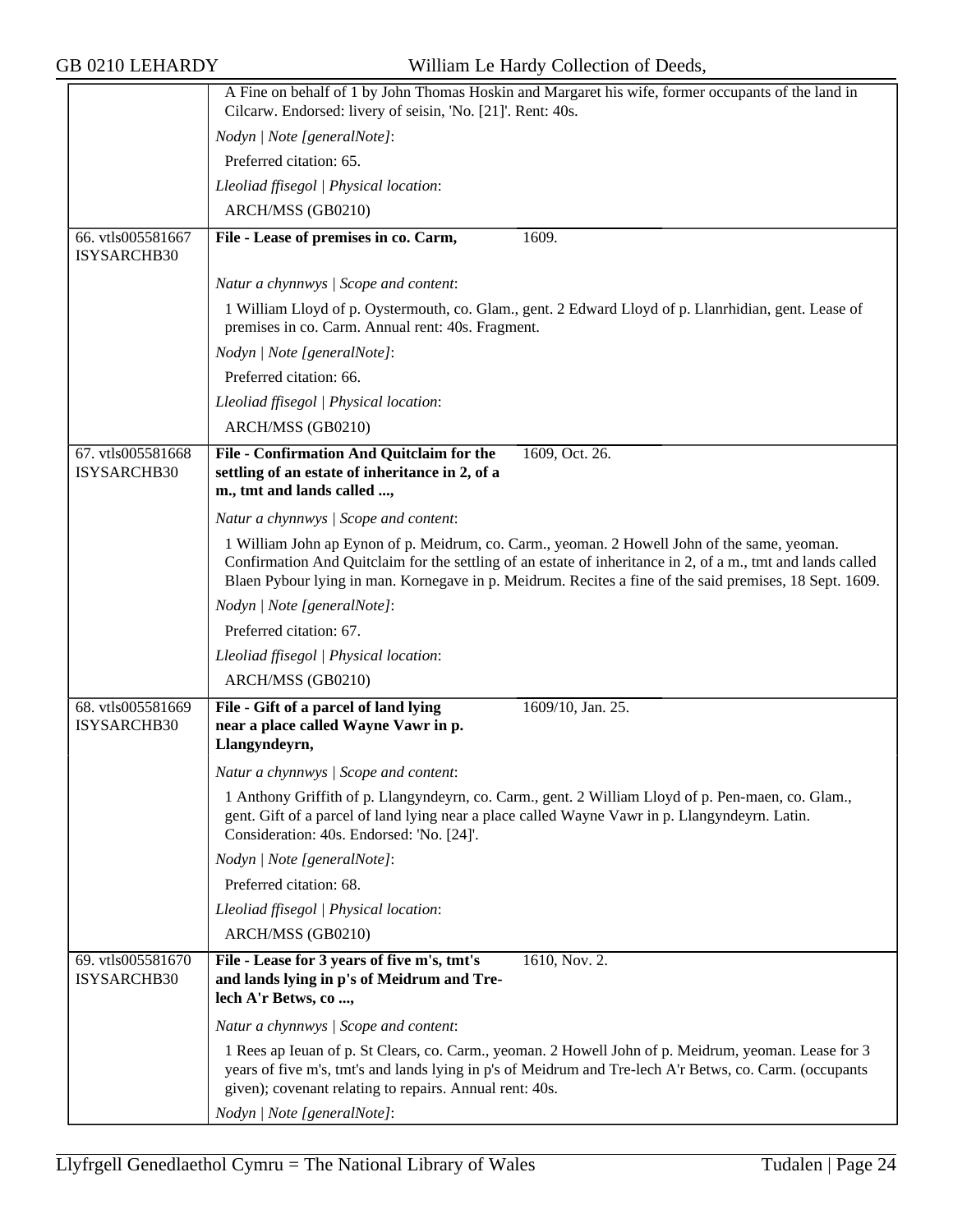≂

|                                  | Preferred citation: 69.                                                                                                                                                                                                                                                                                                                                                                                                                                                         |
|----------------------------------|---------------------------------------------------------------------------------------------------------------------------------------------------------------------------------------------------------------------------------------------------------------------------------------------------------------------------------------------------------------------------------------------------------------------------------------------------------------------------------|
|                                  | Lleoliad ffisegol   Physical location:                                                                                                                                                                                                                                                                                                                                                                                                                                          |
|                                  | ARCH/MSS (GB0210)                                                                                                                                                                                                                                                                                                                                                                                                                                                               |
| 70. vtls005581671<br>ISYSARCHB30 | File - Post-nuptial Settlement of 1 and<br>1613, Oct. 23.<br>Katherine verch Ieuan his wife being a<br>Feoffment To Uses of a m., tmt and ,                                                                                                                                                                                                                                                                                                                                     |
|                                  | Natur a chynnwys / Scope and content:                                                                                                                                                                                                                                                                                                                                                                                                                                           |
|                                  | 1 Howell John of p. Meidrum, co. Carm., yeoman. 2 Rees ap Ieuan and Lewis Bevan of p. St Clears,<br>gent's. Post-nuptial Settlement of 1 and Katherine verch Ieuan his wife being a Feoffment To Uses of a<br>m., tmt and lands called Rhyw Borough, two m's called Corn Gaver and a third called Plaas Blaen Pibour<br>all in p. Meidrum, to the use of 1 for life and his wife Katherine verch Ieuan and after their deaths to the<br>use of their son William Howell. Latin. |
|                                  | Nodyn   Note [generalNote]:                                                                                                                                                                                                                                                                                                                                                                                                                                                     |
|                                  | Preferred citation: 70.                                                                                                                                                                                                                                                                                                                                                                                                                                                         |
|                                  | Lleoliad ffisegol   Physical location:                                                                                                                                                                                                                                                                                                                                                                                                                                          |
|                                  | ARCH/MSS (GB0210)                                                                                                                                                                                                                                                                                                                                                                                                                                                               |
| 71. vtls005581672<br>ISYSARCHB30 | 1614, Dec. 6.<br>File - Quitclaim of a m., tmt and lands<br>called Tir yr Hirllwyn in p. Llangadog,<br>bounded on the south side by ,                                                                                                                                                                                                                                                                                                                                           |
|                                  | Natur a chynnwys / Scope and content:                                                                                                                                                                                                                                                                                                                                                                                                                                           |
|                                  | 1 William David D'd Gitto and Thomas David D'd Gitto, both of p. Llangadog, co. Carm., yeomen. 2<br>Griffith David ap John of p. Llanddeusant, gent. Quitclaim of a m., tmt and lands called Tir yr Hirllwyn<br>in p. Llangadog, bounded on the south side by the mountain called Y Mynydd Dy (other boundaries<br>given). Latin.                                                                                                                                               |
|                                  | Nodyn   Note [generalNote]:                                                                                                                                                                                                                                                                                                                                                                                                                                                     |
|                                  | Preferred citation: 71.                                                                                                                                                                                                                                                                                                                                                                                                                                                         |
|                                  | Lleoliad ffisegol   Physical location:                                                                                                                                                                                                                                                                                                                                                                                                                                          |
|                                  | ARCH/MSS (GB0210)                                                                                                                                                                                                                                                                                                                                                                                                                                                               |
| 72. vtls005581673<br>ISYSARCHB30 | File - Inspeximus of letters patent at Great<br>1615, June 28.<br>Sessions, relating to the rights of the<br>customary tenants in the royal forest of ,                                                                                                                                                                                                                                                                                                                         |
|                                  | Natur a chynnwys / Scope and content:                                                                                                                                                                                                                                                                                                                                                                                                                                           |
|                                  | Inspeximus of letters patent at Great Sessions, relating to the rights of the customary tenants in the royal<br>forest of Glyncothi.                                                                                                                                                                                                                                                                                                                                            |
|                                  | Nodyn   Note [generalNote]:                                                                                                                                                                                                                                                                                                                                                                                                                                                     |
|                                  | Preferred citation: 72.                                                                                                                                                                                                                                                                                                                                                                                                                                                         |
|                                  | Lleoliad ffisegol   Physical location:                                                                                                                                                                                                                                                                                                                                                                                                                                          |
|                                  | ARCH/MSS (GB0210)                                                                                                                                                                                                                                                                                                                                                                                                                                                               |
| 73. vtls005581674<br>ISYSARCHB30 | File - Gift of a m. and lands in [t.] Cilcarw<br>1617, Sept. 29.<br>and two parcels of lands called Tir Skethin<br>and Weyn Vawr ,                                                                                                                                                                                                                                                                                                                                              |
|                                  | Natur a chynnwys / Scope and content:                                                                                                                                                                                                                                                                                                                                                                                                                                           |
|                                  | 1 Edward Lloyd of p. Oystermouth, co. Glam., gent. 2 Thomas Williams of p. Llangyndeyrn, co. Carm.,<br>gent. Gift of a m. and lands in [t.] Cilcarw and two parcels of lands called Tir Skethin and Weyn Vawr,<br>all in p. Llangyndeyrn (occupants named). Latin. Endorsed: 'No. [29]'.                                                                                                                                                                                        |
|                                  | Nodyn   Note [generalNote]:                                                                                                                                                                                                                                                                                                                                                                                                                                                     |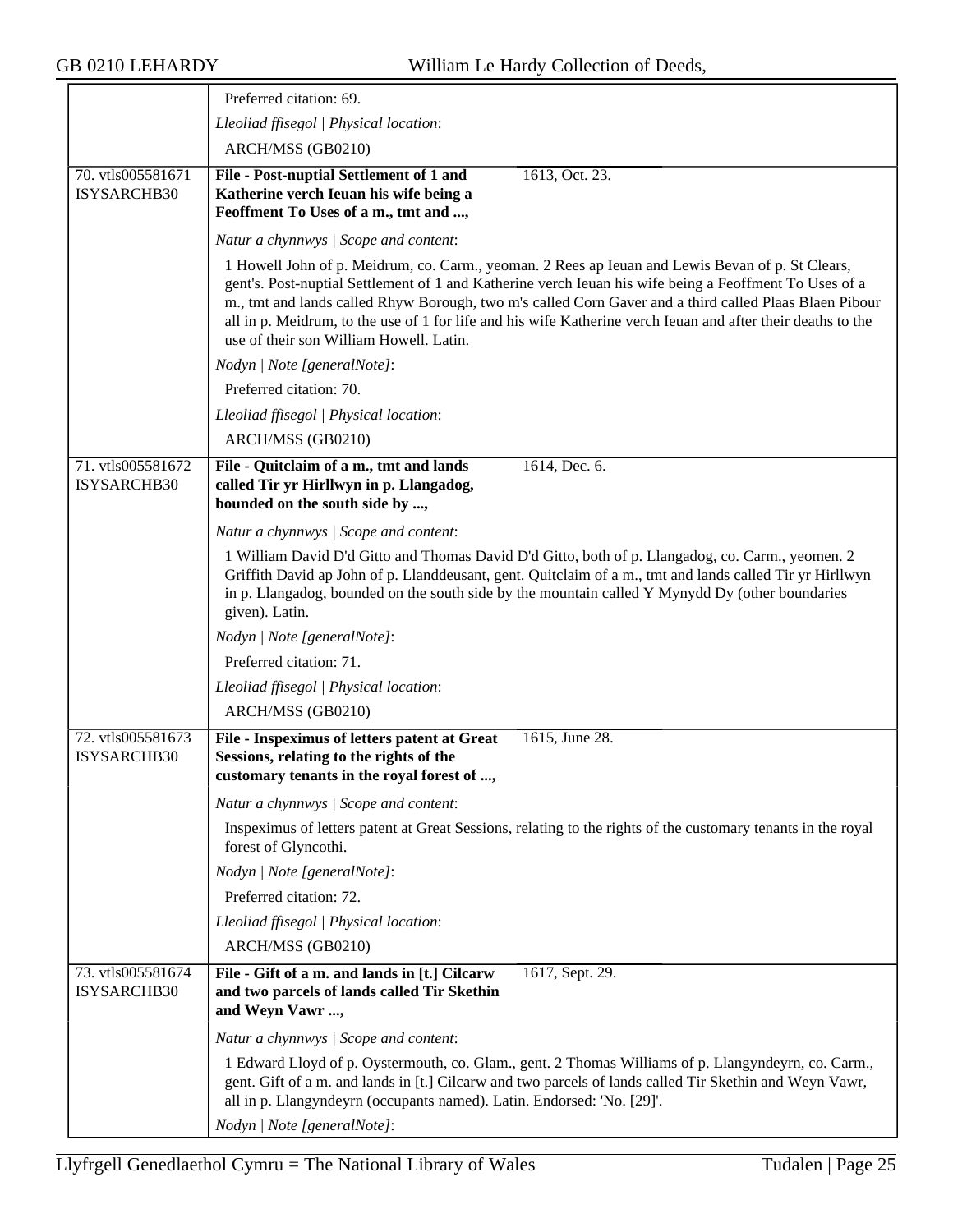|                                  | Preferred citation: 73.                                                                                                                                                                                                                                                                                                                                                                                                                                                                                                                                                                                                                   |
|----------------------------------|-------------------------------------------------------------------------------------------------------------------------------------------------------------------------------------------------------------------------------------------------------------------------------------------------------------------------------------------------------------------------------------------------------------------------------------------------------------------------------------------------------------------------------------------------------------------------------------------------------------------------------------------|
|                                  | Lleoliad ffisegol   Physical location:                                                                                                                                                                                                                                                                                                                                                                                                                                                                                                                                                                                                    |
|                                  | ARCH/MSS (GB0210)                                                                                                                                                                                                                                                                                                                                                                                                                                                                                                                                                                                                                         |
| 74. vtls005581675<br>ISYSARCHB30 | File - Quitclaim of lands in [t.] Cilcarw and<br>1617, Sept. 29.<br>two parcels of lands called Tir Skethin and<br>Weyn Vawr, all in p ,                                                                                                                                                                                                                                                                                                                                                                                                                                                                                                  |
|                                  | Natur a chynnwys / Scope and content:                                                                                                                                                                                                                                                                                                                                                                                                                                                                                                                                                                                                     |
|                                  | 1 Edward Lloyd of p. Oystermouth, co. Glam., gent. 2 Thomas Williams of p. Llangyndeyrn, co. Carm.,<br>gent. Quitclaim of lands in [t.] Cilcarw and two parcels of lands called Tir Skethin and Weyn Vawr, all in<br>p. Llangyndeyrn (occupants named). Latin. Endorsed: 'No. [30]'.                                                                                                                                                                                                                                                                                                                                                      |
|                                  | Nodyn   Note [generalNote]:                                                                                                                                                                                                                                                                                                                                                                                                                                                                                                                                                                                                               |
|                                  | Preferred citation: 74.                                                                                                                                                                                                                                                                                                                                                                                                                                                                                                                                                                                                                   |
|                                  | Lleoliad ffisegol   Physical location:                                                                                                                                                                                                                                                                                                                                                                                                                                                                                                                                                                                                    |
|                                  | ARCH/MSS (GB0210)                                                                                                                                                                                                                                                                                                                                                                                                                                                                                                                                                                                                                         |
| 75. vtls005581676<br>ISYSARCHB30 | File - [Mortgage - see recital in no. 71]<br>1618, May 9.<br>(Gift) of a m. or tmt lying at [t.] Cilcarw<br>and two parcels ,                                                                                                                                                                                                                                                                                                                                                                                                                                                                                                             |
|                                  | Natur a chynnwys / Scope and content:                                                                                                                                                                                                                                                                                                                                                                                                                                                                                                                                                                                                     |
|                                  | 1 Thomas Williams of p. Llangyndeyrn, co. Carm., gent. 2 Anthonie John of the bor. of Carmarthen,<br>tanner. [Mortgage - see recital in no. 71] (Gift) of a m. or tmt lying at [t.] Cilcarw and two parcels of land<br>(4 a.), called Tir Skethin and Weyn Vawr all in p. Llangyndeyrn. Latin. Endorsed: 'No. [32]'.                                                                                                                                                                                                                                                                                                                      |
|                                  | Nodyn   Note [generalNote]:                                                                                                                                                                                                                                                                                                                                                                                                                                                                                                                                                                                                               |
|                                  | Preferred citation: 75.                                                                                                                                                                                                                                                                                                                                                                                                                                                                                                                                                                                                                   |
|                                  | Lleoliad ffisegol   Physical location:                                                                                                                                                                                                                                                                                                                                                                                                                                                                                                                                                                                                    |
|                                  | ARCH/MSS (GB0210)                                                                                                                                                                                                                                                                                                                                                                                                                                                                                                                                                                                                                         |
| 76. vtls005581677<br>ISYSARCHB30 | File - Quitclaim of lands at [t.] Cilcarw<br>1618, May 12.<br>and two parcels of land (4 a.), called Tir<br>Skethin and Weyn Vawr all ,                                                                                                                                                                                                                                                                                                                                                                                                                                                                                                   |
|                                  | Natur a chynnwys / Scope and content:                                                                                                                                                                                                                                                                                                                                                                                                                                                                                                                                                                                                     |
|                                  | 1 Thomas Williams of p. Llangyndeyrn, co. Carm., gent. 2 Anthonie John of the bor. of Carmarthen,<br>tanner. Quitclaim of lands at [t.] Cilcarw and two parcels of land (4 a.), called Tir Skethin and Weyn<br>Vawr all in p. Llangyndeyrn. Latin. Endorsed: 'No. [33]'.                                                                                                                                                                                                                                                                                                                                                                  |
|                                  | Nodyn   Note [generalNote]:                                                                                                                                                                                                                                                                                                                                                                                                                                                                                                                                                                                                               |
|                                  | Preferred citation: 76.                                                                                                                                                                                                                                                                                                                                                                                                                                                                                                                                                                                                                   |
|                                  | Lleoliad ffisegol   Physical location:                                                                                                                                                                                                                                                                                                                                                                                                                                                                                                                                                                                                    |
|                                  | ARCH/MSS (GB0210)                                                                                                                                                                                                                                                                                                                                                                                                                                                                                                                                                                                                                         |
| 77. vtls005581678<br>ISYSARCHB30 | File - Further Security to the mortgage<br>1618, July 1.<br>specified in no. 75 of a m. or tmt lying at<br>[t.] Cilcarw and two ,                                                                                                                                                                                                                                                                                                                                                                                                                                                                                                         |
|                                  | Natur a chynnwys / Scope and content:                                                                                                                                                                                                                                                                                                                                                                                                                                                                                                                                                                                                     |
|                                  | 1 Thomas Williams of p. Llangyndeyrn, co. Carm., gent., and Elizabeth his wife, Robert William of p.<br>Llandeilo Tal-y-bont, co. Glam., gent., and William Lloyd of p. Pen-maen, gent. 2 Anthonie John of the<br>bor. of Carmarthen, tanner. Further Security to the mortgage specified in no. 75 of a m. or tmt lying at [t.]<br>Cilcarw and two parcels of land (4 a.), called Tir Skethin and Weyn Vawr all in p. Llangyndeyrn being a<br>Covenant To Levy A Fine on the premises specified in no. 75. Recites nos 75 and 76, and a defeazance of<br>mortgage dated 12 May 1618 in £100 for the payment of £50. Endorsed: 'No. [42]'. |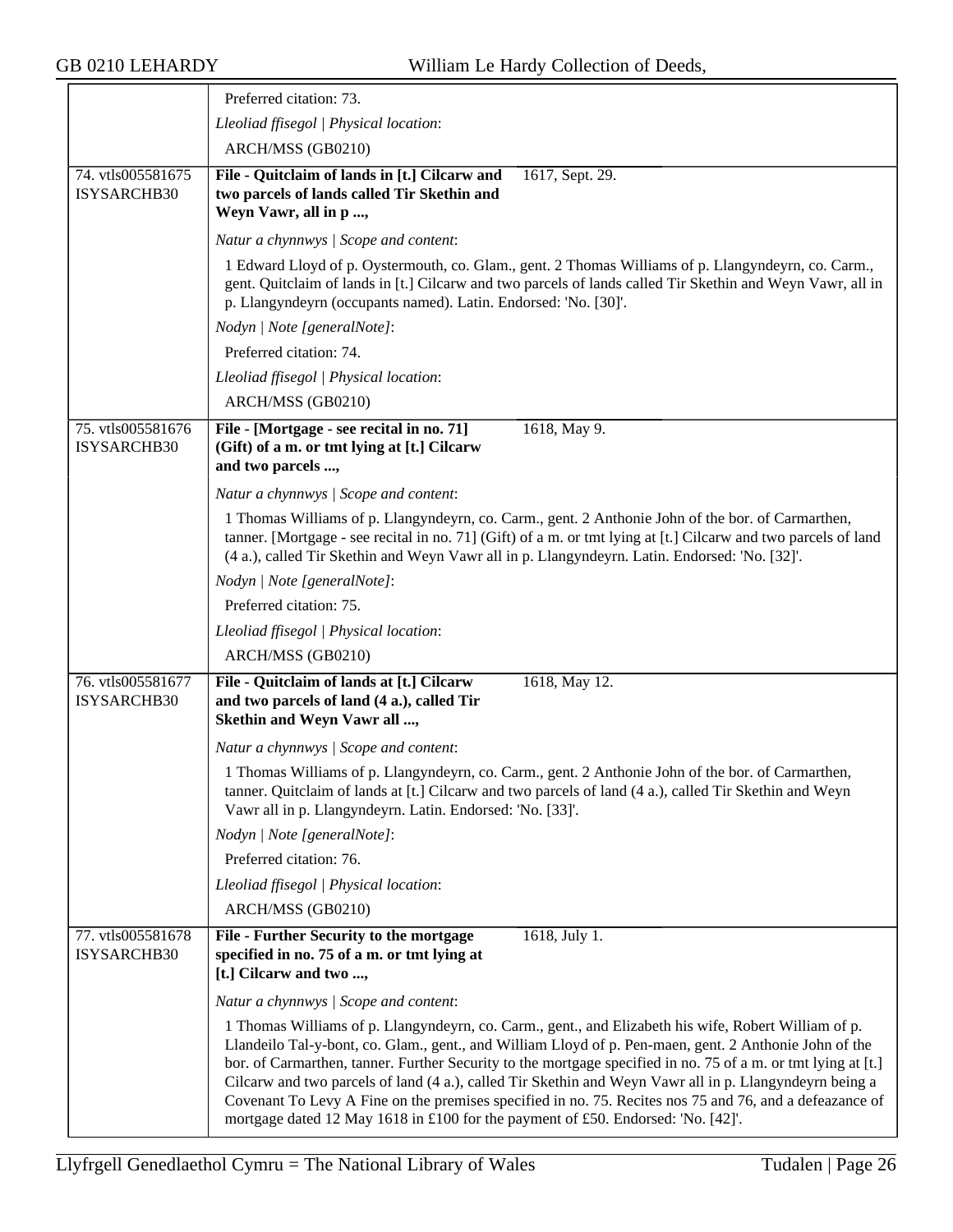|                                  | Nodyn   Note [generalNote]:                                                                                                                                                                                                                                                                                                                                                                                                |
|----------------------------------|----------------------------------------------------------------------------------------------------------------------------------------------------------------------------------------------------------------------------------------------------------------------------------------------------------------------------------------------------------------------------------------------------------------------------|
|                                  | Preferred citation: 77.                                                                                                                                                                                                                                                                                                                                                                                                    |
|                                  | Lleoliad ffisegol   Physical location:                                                                                                                                                                                                                                                                                                                                                                                     |
|                                  | ARCH/MSS (GB0210)                                                                                                                                                                                                                                                                                                                                                                                                          |
| 78. vtls005581679                | File - Gift of all m's, tmt's and lands called<br>1620, Oct. 4.                                                                                                                                                                                                                                                                                                                                                            |
| ISYSARCHB30                      | Tythyn y Vann and two parcels of lands<br>called Llwyn Vorys and ,                                                                                                                                                                                                                                                                                                                                                         |
|                                  | Natur a chynnwys / Scope and content:                                                                                                                                                                                                                                                                                                                                                                                      |
|                                  | 1 William Donn of p. Llangennech, co. Carm., gent. 2 Robert Donn of p. Pen-bre, gent. Gift of all m's,<br>tmt's and lands called Tythyn y Vann and two parcels of lands called Llwyn Vorys and Erw Penn y Bann<br>in p. Llangyndeyrn. Latin.                                                                                                                                                                               |
|                                  | Nodyn   Note [generalNote]:                                                                                                                                                                                                                                                                                                                                                                                                |
|                                  | Preferred citation: 78.                                                                                                                                                                                                                                                                                                                                                                                                    |
|                                  | Lleoliad ffisegol   Physical location:                                                                                                                                                                                                                                                                                                                                                                                     |
|                                  | ARCH/MSS (GB0210)                                                                                                                                                                                                                                                                                                                                                                                                          |
| 79. vtls005581680                | 1620, Oct. 8.<br>File - Gift of parcels of meadow land called                                                                                                                                                                                                                                                                                                                                                              |
| ISYSARCHB30                      | Y Wayn Vawr in p. Llangyndeyrn with<br>Power Of Attorney to Lewis John ,                                                                                                                                                                                                                                                                                                                                                   |
|                                  | Natur a chynnwys / Scope and content:                                                                                                                                                                                                                                                                                                                                                                                      |
|                                  | 1 William Lloyd of p. Pen-maen, co. Glam., gent., Robert Williams of p. Llandeilo Tal-y-bont, gent.,<br>and Thomas Williams of p. Llangyndeyrn, co. Carm., gent. 2 Anthony John of the bor. of Carmarthen,<br>tanner. Gift of parcels of meadow land called Y Wayn Vawr in p. Llangyndeyrn with Power Of Attorney<br>to Lewis John of the bor. of Carmarthen, tanner, to deliver seizin to 2. Latin. Endorsed: 'No. [45]'. |
|                                  | Nodyn   Note [generalNote]:                                                                                                                                                                                                                                                                                                                                                                                                |
|                                  | Preferred citation: 79.                                                                                                                                                                                                                                                                                                                                                                                                    |
|                                  | Lleoliad ffisegol   Physical location:                                                                                                                                                                                                                                                                                                                                                                                     |
|                                  | ARCH/MSS (GB0210)                                                                                                                                                                                                                                                                                                                                                                                                          |
| 80. vtls005581681                | File - Release of all actions and writ of<br>1620, Oct. 10.                                                                                                                                                                                                                                                                                                                                                                |
| ISYSARCHB30                      | errors, etc,                                                                                                                                                                                                                                                                                                                                                                                                               |
|                                  | Natur a chynnwys / Scope and content:                                                                                                                                                                                                                                                                                                                                                                                      |
|                                  | 1 William Lloyd of p. Pen-maen, co. Glam., gent., Robert Williams of p. Llandeilo Tal-y-bont, gent., and<br>Thomas Williams of p. Llangyndeyrn, co. Carm., gent. and Elizabeth, his wife. 2 Anthony John of the<br>bor. of Carmarthen, tanner. Release of all actions and writ of errors, etc. Latin. Endorsed: 'No. [47]', 'a<br>release of errors on Killy Carw'.                                                        |
|                                  | Nodyn   Note [generalNote]:                                                                                                                                                                                                                                                                                                                                                                                                |
|                                  | Preferred citation: 80.                                                                                                                                                                                                                                                                                                                                                                                                    |
|                                  | Lleoliad ffisegol   Physical location:                                                                                                                                                                                                                                                                                                                                                                                     |
|                                  | ARCH/MSS (GB0210)                                                                                                                                                                                                                                                                                                                                                                                                          |
| 81. vtls005581682<br>ISYSARCHB30 | File - Mortgage (Bargain And Sale With<br>1621, Nov. 20.<br>Feoffment) for £15 of a moiety of closes of<br>lands called Park y Wayn Dew,                                                                                                                                                                                                                                                                                   |
|                                  | Natur a chynnwys / Scope and content:                                                                                                                                                                                                                                                                                                                                                                                      |
|                                  | 1 Cicill Weaver of the bor. of Carmarthen, spinster, Robert Davy of the same, gent., and Elizabeth his<br>wife. 2 Thomas Muggall of the same, mercer. Mortgage (Bargain And Sale With Feoffment) for £15<br>of a moiety of closes of lands called Park y Wayn Dew in the bor. of Carmarthen, bounded on the west<br>side by a common called Y Wayn Dew and a close of lands called Parke yr Ythyn, and on the north side   |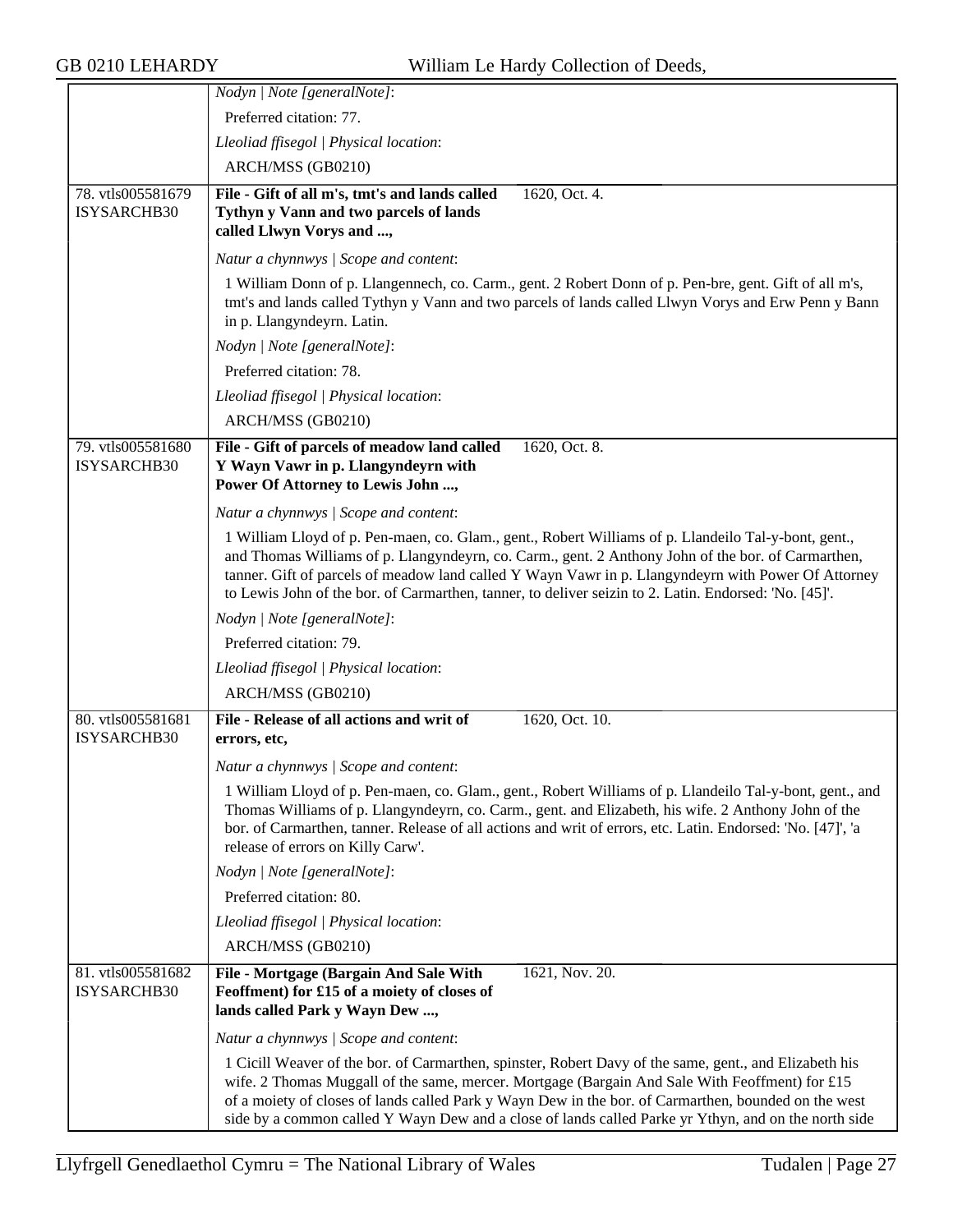|                                  | by a common called Kefen Berwyn (other boundaries given, occupants named). Consideration: £15.<br>Endorsed: livery of seisin, 'No. [5]', 'a mortgage deed upon one half of Park Gwyn'.                                                                                                                                                                                                                                                                                                                                               |
|----------------------------------|--------------------------------------------------------------------------------------------------------------------------------------------------------------------------------------------------------------------------------------------------------------------------------------------------------------------------------------------------------------------------------------------------------------------------------------------------------------------------------------------------------------------------------------|
|                                  | Nodyn   Note [generalNote]:                                                                                                                                                                                                                                                                                                                                                                                                                                                                                                          |
|                                  | Preferred citation: 81.                                                                                                                                                                                                                                                                                                                                                                                                                                                                                                              |
|                                  | Lleoliad ffisegol   Physical location:                                                                                                                                                                                                                                                                                                                                                                                                                                                                                               |
|                                  | ARCH/MSS (GB0210)                                                                                                                                                                                                                                                                                                                                                                                                                                                                                                                    |
| 82. vtls005581683                | 1621/2, Feb. 19.<br>File - Quitclaim of the premises specified                                                                                                                                                                                                                                                                                                                                                                                                                                                                       |
| ISYSARCHB30                      | in No. 81, a moiety of closes of lands called<br>Park y Wayn Dew in ,                                                                                                                                                                                                                                                                                                                                                                                                                                                                |
|                                  | Natur a chynnwys / Scope and content:                                                                                                                                                                                                                                                                                                                                                                                                                                                                                                |
|                                  | 1 Thomas James of the town of Emlyn, co. Carm., gent., and William Davis of King Streetward in the<br>bor. of Carmarthen, gent. 2 Thomas Muggall of the same, mercer. Quitclaim of the premises specified in<br>No. 81, a moiety of closes of lands called Park y Wayn Dew in the bor. of Carmarthen, bounded on the<br>west side by a common called Y Wayn Dew and a close of lands called Parke yr Ythyn, and on the north<br>side by a common called Kefen Berwyn (other boundaries given, occupants named). Endorsed: 'No. [8]'. |
|                                  | Nodyn   Note [generalNote]:                                                                                                                                                                                                                                                                                                                                                                                                                                                                                                          |
|                                  | Preferred citation: 82.                                                                                                                                                                                                                                                                                                                                                                                                                                                                                                              |
|                                  | Lleoliad ffisegol   Physical location:                                                                                                                                                                                                                                                                                                                                                                                                                                                                                               |
|                                  | ARCH/MSS (GB0210)                                                                                                                                                                                                                                                                                                                                                                                                                                                                                                                    |
| 83. vtls005581684<br>ISYSARCHB30 | File - Deed To Lead The Uses Of A<br>1622, Aug. 20.<br>Recovery of m's lying near the [t.] of<br>Cilcarw and two parcels of ,                                                                                                                                                                                                                                                                                                                                                                                                        |
|                                  | Natur a chynnwys   Scope and content:                                                                                                                                                                                                                                                                                                                                                                                                                                                                                                |
|                                  | 1 Thomas Williams of p. Llandeilo Tal-y-bont, co. Glam., gent., and Elizabeth his wife. 2 Anthony<br>Johnes of the bor. of Carmarthen, tanner. 3 Evan Thomas of the same, gent. Deed To Lead The Uses Of<br>A Recovery of m's lying near the [t.] of Cilcarw and two parcels of lands (4 a.) called Tyr Skethyn and<br>Y Wayn Vawr all in p. Llangyndeyrn, co. Carm. (occupants named) to enure to the use of 2. Recites a<br>conveyance of the said lands from 1 to 2. Endorsed: 'No. [51]'.                                        |
|                                  | Nodyn   Note [generalNote]:                                                                                                                                                                                                                                                                                                                                                                                                                                                                                                          |
|                                  | Preferred citation: 83.                                                                                                                                                                                                                                                                                                                                                                                                                                                                                                              |
|                                  | Lleoliad ffisegol   Physical location:                                                                                                                                                                                                                                                                                                                                                                                                                                                                                               |
|                                  | ARCH/MSS (GB0210)                                                                                                                                                                                                                                                                                                                                                                                                                                                                                                                    |
| 84. vtls005581685<br>ISYSARCHB30 | File - Gift of m's, lands and tmt's called<br>1623, April 28.<br>Llettir Gove, Teere Ellen Howell, Teere y<br>Pante Bach, Tythen y Berth Lloyd ,                                                                                                                                                                                                                                                                                                                                                                                     |
|                                  | Natur a chynnwys / Scope and content:                                                                                                                                                                                                                                                                                                                                                                                                                                                                                                |
|                                  | 1 Phillip Lewis Thomas of p. Llanddewi Felffre, co. Pemb., gent. 2 Thomas Phillip Lewis of p.<br>Llanboidy, co. Carm., gent., son of 1. Gift of m's, lands and tmt's called Llettir Gove, Teere Ellen Howell,<br>Teere y Pante Bach, Tythen y Berth Lloyd, Allt Werne Goch, Tythen y Drevach and Weyne Vawre lying<br>in man. Bach-y-Ffrainc Issa in p. Llanboidy. Endorsed: livery of seisin.                                                                                                                                       |
|                                  | Nodyn   Note [generalNote]:                                                                                                                                                                                                                                                                                                                                                                                                                                                                                                          |
|                                  | Preferred citation: 84.                                                                                                                                                                                                                                                                                                                                                                                                                                                                                                              |
|                                  | Lleoliad ffisegol   Physical location:                                                                                                                                                                                                                                                                                                                                                                                                                                                                                               |
|                                  | ARCH/MSS (GB0210)                                                                                                                                                                                                                                                                                                                                                                                                                                                                                                                    |
| 85. vtls005581686<br>ISYSARCHB30 | File - Gift of two parcels of arable lands,<br>$[c.1625]$ .<br>one lying near a place called Dan Ben yr<br>Hendre $(2 a.)$ , the ,                                                                                                                                                                                                                                                                                                                                                                                                   |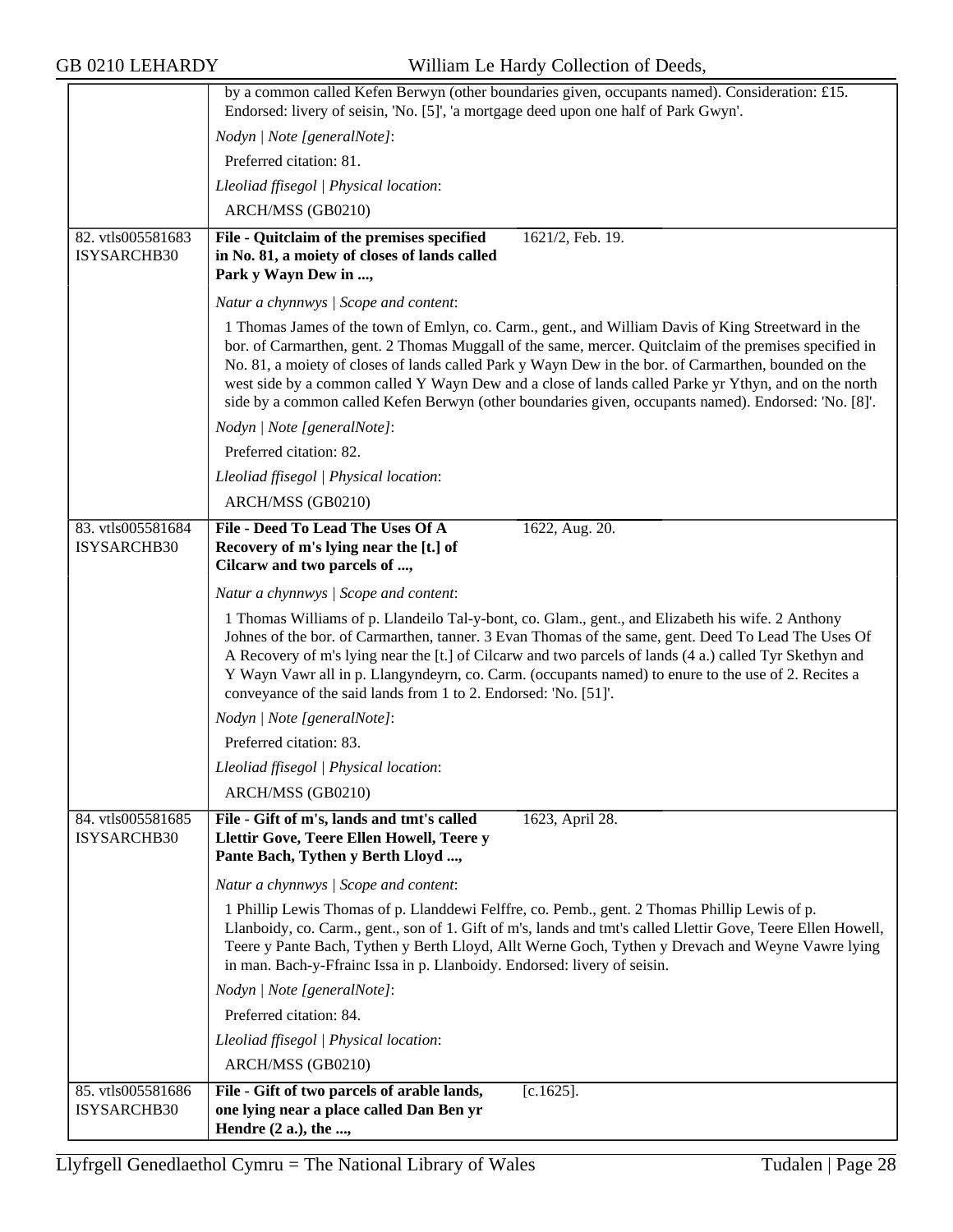*Natur a chynnwys | Scope and content*:

1 David Jenkin Moris Morton of p. St Ishmael, co. Carm., yeoman. 2 Owen David Bevan of the same, yeoman. Gift of two parcels of arable lands, one lying near a place called Dan Ben yr Hendre (2 a.), the other lying within an enclosed land called Parke y Trawsdire (1 a.), both in p. St Ishmael (boundaries given). Latin. Consideration: £3.10.0.

*Nodyn | Note [generalNote]*:

Preferred citation: 85.

*Lleoliad ffisegol | Physical location*:

ARCH/MSS (GB0210)

#### <span id="page-28-0"></span>**Is-gyfres | Subseries 86-137. vtls005581687 ISYSARCHB30: Deeds,**

Dyddiad | Date: 1626-1725. (dyddiad creu) | (date of creation)

Natur a chynnwys | Scope and content:

Deeds 1626-1725.

Lleoliad ffisegol | Physical location: ARCH/MSS (GB0210)

Nodyn | Note [generalNote]:

Preferred citation: 86-137.

| FFeil / rhestr eitemau   File / item list |                                                                                                                                                                                                                                                                                                                                                                                                                                                                                                                                |                   |                                |
|-------------------------------------------|--------------------------------------------------------------------------------------------------------------------------------------------------------------------------------------------------------------------------------------------------------------------------------------------------------------------------------------------------------------------------------------------------------------------------------------------------------------------------------------------------------------------------------|-------------------|--------------------------------|
| Cod cyfeirnod                             | Teitl   Title                                                                                                                                                                                                                                                                                                                                                                                                                                                                                                                  | Dyddiadau   Dates | Disgrifiad ffisegol   Physical |
| Reference code                            |                                                                                                                                                                                                                                                                                                                                                                                                                                                                                                                                |                   | description                    |
| 86. vtls005581688                         | File - Gift of a m., tmt and lands called                                                                                                                                                                                                                                                                                                                                                                                                                                                                                      | 1626, Dec. 20.    |                                |
| <b>ISYSARCHB30</b>                        | Tir yr Hirllwyn lying in [t.] Gwynfe in p.                                                                                                                                                                                                                                                                                                                                                                                                                                                                                     |                   |                                |
|                                           | Llangadog, bounded on ,                                                                                                                                                                                                                                                                                                                                                                                                                                                                                                        |                   |                                |
|                                           | Natur a chynnwys / Scope and content:                                                                                                                                                                                                                                                                                                                                                                                                                                                                                          |                   |                                |
|                                           | 1 Lewis Awbrey of Llwyn y Vron in p. Llanddeusant, co. Carm., gent. 2 Walwin David D'd Gitto of<br>p. Llangadog, yeoman. Gift of a m., tmt and lands called Tir yr Hirllwyn lying in [t.] Gwynfe in p.<br>Llangadog, bounded on the south side by a mountain called Y Mynydd Dy (other boundaries given,<br>former occupants named). Latin.                                                                                                                                                                                    |                   |                                |
|                                           | Nodyn   Note [generalNote]:                                                                                                                                                                                                                                                                                                                                                                                                                                                                                                    |                   |                                |
|                                           | Preferred citation: 86.                                                                                                                                                                                                                                                                                                                                                                                                                                                                                                        |                   |                                |
|                                           | Lleoliad ffisegol   Physical location:                                                                                                                                                                                                                                                                                                                                                                                                                                                                                         |                   |                                |
|                                           | ARCH/MSS (GB0210)                                                                                                                                                                                                                                                                                                                                                                                                                                                                                                              |                   |                                |
| 87. vtls005581689<br><b>ISYSARCHB30</b>   | File - Quitclaim [Release Of The Equity Of<br>Redemption] of m's, lands and tmt's called<br>Llettir Gove, Teer Ellen Hoell, Tyr y ,                                                                                                                                                                                                                                                                                                                                                                                            | 1627/8, Jan. 25.  |                                |
|                                           | Natur a chynnwys / Scope and content:                                                                                                                                                                                                                                                                                                                                                                                                                                                                                          |                   |                                |
|                                           | 1 Thomas Phillipp Lewis of p. Llanboidy, co. Carm., gent. and Katherin his wife. 2 Lewis Bevan of p.<br>St Clears, gent. Quitclaim [Release Of The Equity Of Redemption] of m's, lands and tmt's called Llettir<br>Gove, Teer Ellen Hoell, Tyr y Pante Bach, Tythin y Berth Loyd, Allt Wern Goch, Tythyn y Dre Vach<br>and Weyn Vawer in p. Llanboidy (occupants named), and of a bond in £300 to secure repayment for £30,<br>with Covenant To Levy A Fine by 1. Recites a feoffment dated 13 Nov. 1623 between 1 and Rees ap |                   |                                |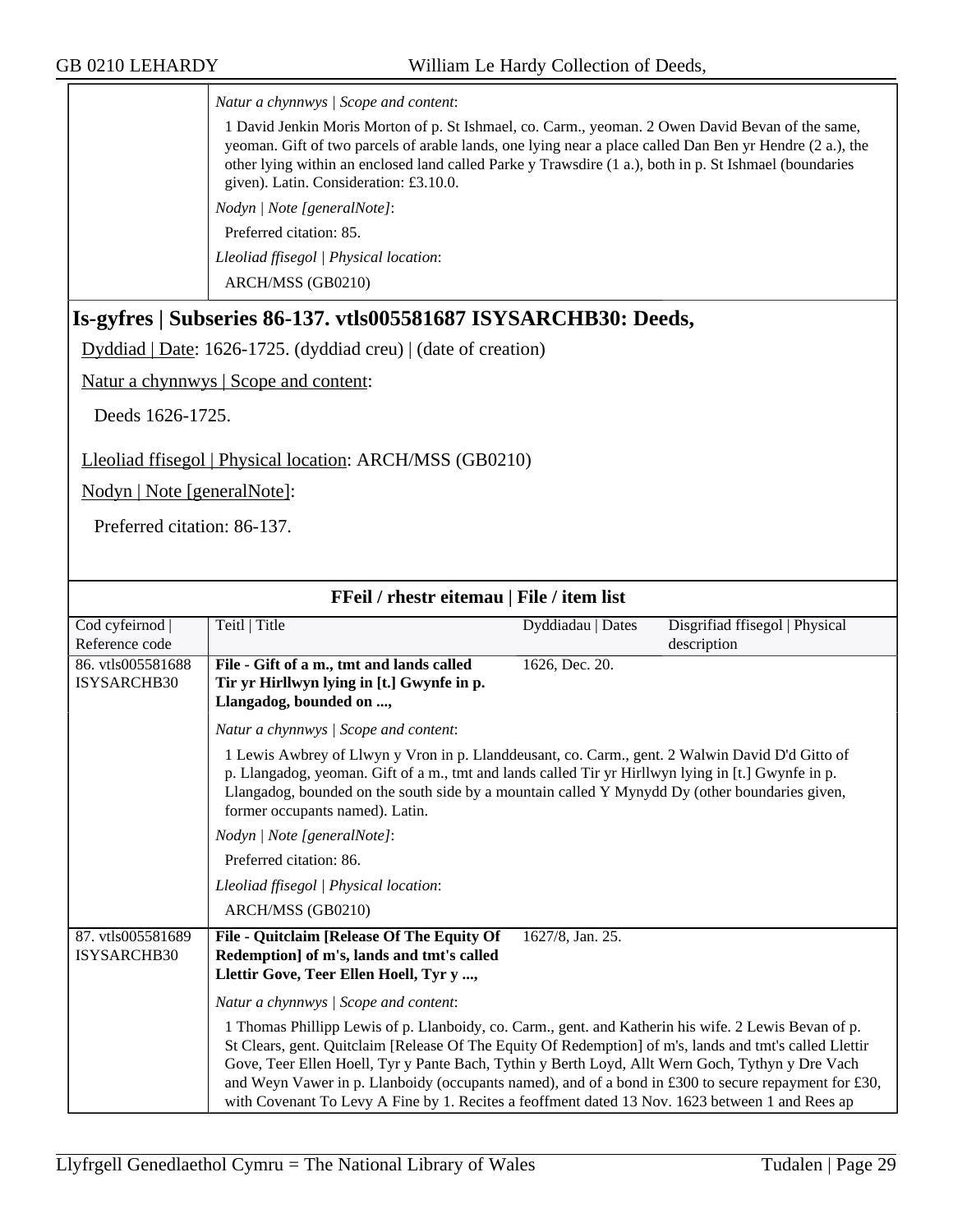|                                  | Ieuan, father of 2 of the above premises, and a bond for £300, with condition of redemption if 1 pays £30<br>to 2. Consideration: £110.                                                                                                                                                                                                                                                                                                                                                                                              |
|----------------------------------|--------------------------------------------------------------------------------------------------------------------------------------------------------------------------------------------------------------------------------------------------------------------------------------------------------------------------------------------------------------------------------------------------------------------------------------------------------------------------------------------------------------------------------------|
|                                  | Nodyn   Note [generalNote]:                                                                                                                                                                                                                                                                                                                                                                                                                                                                                                          |
|                                  | Preferred citation: 87.                                                                                                                                                                                                                                                                                                                                                                                                                                                                                                              |
|                                  | Lleoliad ffisegol   Physical location:                                                                                                                                                                                                                                                                                                                                                                                                                                                                                               |
|                                  | ARCH/MSS (GB0210)                                                                                                                                                                                                                                                                                                                                                                                                                                                                                                                    |
| 88. vtls005581690                | File - Mortgage (Bargain And Sale) for £30<br>1629, July 8.                                                                                                                                                                                                                                                                                                                                                                                                                                                                          |
| ISYSARCHB30                      | of a m., house, one out-house with curtilage<br>and garden and one house by ,                                                                                                                                                                                                                                                                                                                                                                                                                                                        |
|                                  | Natur a chynnwys / Scope and content:                                                                                                                                                                                                                                                                                                                                                                                                                                                                                                |
|                                  | 1 Robert Davy of the bor. of Carmarthen, gent., and Elizabeth his wife. 2 John Woodde the younger of<br>the same, mercer. Mortgage (Bargain And Sale) for £30 of a m., house, one out-house with curtilage<br>and garden and one house by the garden in a street called St Peters Streete, otherwise, Priory Streete in<br>Carmarthen bounded on the east side by the highway leading towards Cappell Evan and bounded on the<br>south side by the highway or street (other boundaries given, occupants named). Endorsed: 'No. [4]'. |
|                                  | Nodyn   Note [generalNote]:                                                                                                                                                                                                                                                                                                                                                                                                                                                                                                          |
|                                  | Preferred citation: 88.                                                                                                                                                                                                                                                                                                                                                                                                                                                                                                              |
|                                  | Lleoliad ffisegol   Physical location:                                                                                                                                                                                                                                                                                                                                                                                                                                                                                               |
|                                  | ARCH/MSS (GB0210)                                                                                                                                                                                                                                                                                                                                                                                                                                                                                                                    |
| 89. vtls005581691<br>ISYSARCHB30 | <b>File - Bargain And Sale With Feoffment</b><br>1629, Aug. 15.<br>of a cottage, little house or tan-house with<br>garden and orchard lying in a street ,                                                                                                                                                                                                                                                                                                                                                                            |
|                                  | Natur a chynnwys / Scope and content:                                                                                                                                                                                                                                                                                                                                                                                                                                                                                                |
|                                  | 1 Humphrey Toy, gent., John Woodde the elder, mercer, and Mary his wife, all of the bor. of Carmarthen.<br>2 John Woodde the younger of the same, mercer. Bargain And Sale With Feoffment of a cottage, little<br>house or tan-house with garden and orchard lying in a street called St Peters Streete, otherwise, Priory<br>Streete in the bor. of Carmarthen, bounded on the east and north sides by a highway (other boundaries<br>given, occupants named). Consideration: £8. Endorsed: livery of seisin, 'No. [5]'.            |
|                                  | Nodyn   Note [generalNote]:                                                                                                                                                                                                                                                                                                                                                                                                                                                                                                          |
|                                  | Preferred citation: 89.                                                                                                                                                                                                                                                                                                                                                                                                                                                                                                              |
|                                  | Lleoliad ffisegol   Physical location:                                                                                                                                                                                                                                                                                                                                                                                                                                                                                               |
|                                  | ARCH/MSS (GB0210)                                                                                                                                                                                                                                                                                                                                                                                                                                                                                                                    |
| 90. vtls005581692<br>ISYSARCHB30 | File - Deed To Lead The Uses Of A Fine<br>1629, Aug. 15.<br>of one cottage or little house, garden or<br>orchard with cottage, tan ,                                                                                                                                                                                                                                                                                                                                                                                                 |
|                                  | Natur a chynnwys / Scope and content:                                                                                                                                                                                                                                                                                                                                                                                                                                                                                                |
|                                  | 1 Humphrey Toy, gent., John Woodde the elder, mercer, and Mary his wife, all of the bor. of Carmarthen.<br>2 John Woodde the younger of the same, mercer. Deed To Lead The Uses Of A Fine of one cottage or<br>little house, garden or orchard with cottage, tan house and garden (occupants named) in a street called St<br>Peters Street, otherwise, Priory Street in Carmarthen, bounded on the east and north sides by the highway<br>(other boundaries given) to enure to the use of 2. Consideration: £8.                      |
|                                  | Nodyn   Note [generalNote]:                                                                                                                                                                                                                                                                                                                                                                                                                                                                                                          |
|                                  | Preferred citation: 90.                                                                                                                                                                                                                                                                                                                                                                                                                                                                                                              |
|                                  | Lleoliad ffisegol   Physical location:                                                                                                                                                                                                                                                                                                                                                                                                                                                                                               |
|                                  | ARCH/MSS (GB0210)                                                                                                                                                                                                                                                                                                                                                                                                                                                                                                                    |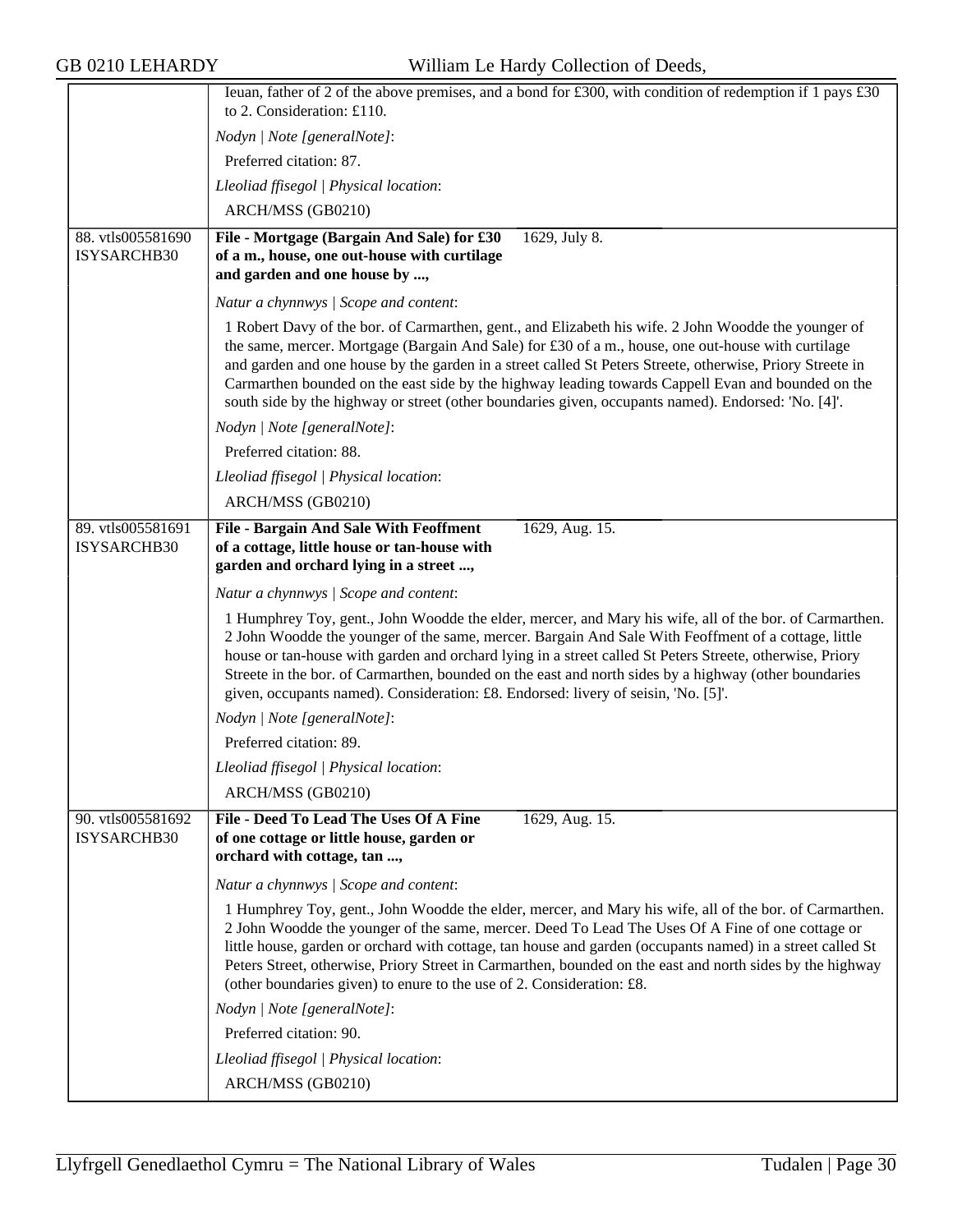| 91. vtls005581693 | File - Gift of m., lands and tmt called<br>1629, Nov. 20.                                                                                                                                                        |
|-------------------|------------------------------------------------------------------------------------------------------------------------------------------------------------------------------------------------------------------|
| ISYSARCHB30       | Tir Blaen yr Hirllwyn Ycha, lying in [t.]                                                                                                                                                                        |
|                   | Gwynfe, p. Llangadog,                                                                                                                                                                                            |
|                   | Natur a chynnwys / Scope and content:                                                                                                                                                                            |
|                   | 1 Gwallchmay David D'd Gitto of p. Llangadog, co. Carm., yeoman. 2 Richard David D'd Gitto, of the                                                                                                               |
|                   | same, yeoman, brother of 1. Gift of m., lands and tmt called Tir Blaen yr Hirllwyn Ycha, lying in [t.]                                                                                                           |
|                   | Gwynfe, p. Llangadog. Latin. Consideration: £40.                                                                                                                                                                 |
|                   | Nodyn   Note [generalNote]:                                                                                                                                                                                      |
|                   | Preferred citation: 91.                                                                                                                                                                                          |
|                   | Lleoliad ffisegol   Physical location:                                                                                                                                                                           |
|                   | ARCH/MSS (GB0210)                                                                                                                                                                                                |
| 92. vtls005581694 | File - Quitclaim of of m., lands and tmt<br>1629, Nov. 20.                                                                                                                                                       |
| ISYSARCHB30       | called Tir Blaen yr Hirllwyn Ycha, lying in                                                                                                                                                                      |
|                   | [t.] Gwynfe, p. Llangadog,                                                                                                                                                                                       |
|                   | Natur a chynnwys / Scope and content:                                                                                                                                                                            |
|                   | 1 Gwallchmay David D'd Gitto of p. Llangadog, co. Carm., yeoman. 2 Richard David D'd Gitto, of the                                                                                                               |
|                   | same, yeoman, brother of 1. Quitclaim of of m., lands and tmt called Tir Blaen yr Hirllwyn Ycha, lying<br>in [t.] Gwynfe, p. Llangadog. Latin. Endorsed: 'Old deed which relates to an estate in Carmarthenshire |
|                   | belonging to Mr Hughes'.                                                                                                                                                                                         |
|                   | Nodyn   Note [generalNote]:                                                                                                                                                                                      |
|                   | Preferred citation: 92.                                                                                                                                                                                          |
|                   | Lleoliad ffisegol   Physical location:                                                                                                                                                                           |
|                   | ARCH/MSS (GB0210)                                                                                                                                                                                                |
| 93. vtls005581695 | 1633/4, Jan. 20.<br>File - Lease for 21 years of a parcel of                                                                                                                                                     |
|                   |                                                                                                                                                                                                                  |
| ISYSARCHB30       | lands called Corfey Rhevell and another                                                                                                                                                                          |
|                   | parcel of waste ground in p ,                                                                                                                                                                                    |
|                   | Natur a chynnwys / Scope and content:                                                                                                                                                                            |
|                   |                                                                                                                                                                                                                  |
|                   | 1 William Williams of p. Llan-non, co. Carm., gent. 2 William Rytherch Howell of the same, yeoman.<br>Lease for 21 years of a parcel of lands called Corfey Rhevell and another parcel of waste ground in p.     |
|                   | Llan-non; covenants relating to building houses, etc. Annual rent: 13s.4. Paper.                                                                                                                                 |
|                   | Nodyn   Note [generalNote]:                                                                                                                                                                                      |
|                   | Preferred citation: 93.                                                                                                                                                                                          |
|                   | Lleoliad ffisegol   Physical location:                                                                                                                                                                           |
|                   | ARCH/MSS (GB0210)                                                                                                                                                                                                |
| 94. vtls005581696 | 1636, Sept. 30.<br>File - Gift of parcels of lands called Y                                                                                                                                                      |
| ISYSARCHB30       | Pedwar Kyver, Ty Llaine Isha Urth Ben yr                                                                                                                                                                         |
|                   | Hen Vagwr, Y Llaine Wenn ,                                                                                                                                                                                       |
|                   | Natur a chynnwys / Scope and content:                                                                                                                                                                            |
|                   | 1 Jenkin Moris Mortone of p. St Ishmael, co. Carm., yeoman. 2 David Jenkin Moris of the same, yeoman,                                                                                                            |
|                   | son of 1. Gift of parcels of lands called Y Pedwar Kyver, Ty Llaine Isha Urth Ben yr Hen Vagwr, Y                                                                                                                |
|                   | Llaine Wenn Urth Ben yr Hendre, Ty Llaine ay Ffen y Barke Pen yr Hendre, Llaine y Mane Lloyd, Ty<br>Parke Ycha and Park y Trawsdir all in p. St Ishmael. Endorsed: livery of seisin. Latin.                      |
|                   | Nodyn   Note [generalNote]:                                                                                                                                                                                      |
|                   | Preferred citation: 94.                                                                                                                                                                                          |
|                   | Lleoliad ffisegol   Physical location:                                                                                                                                                                           |
|                   | ARCH/MSS (GB0210)                                                                                                                                                                                                |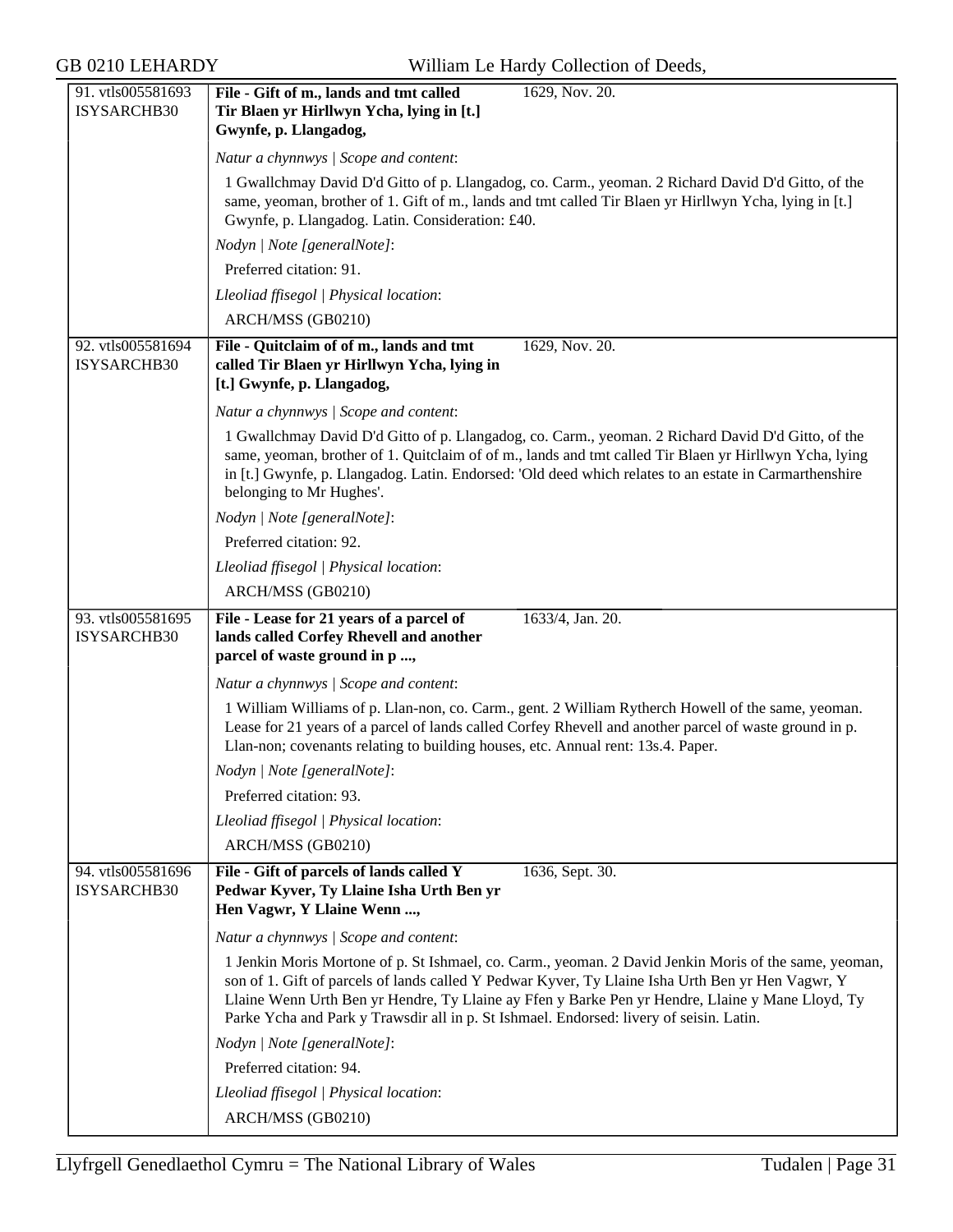| 95. vtls005581697                | File - Bargain And Sale With Feoffment of<br>1637, Sept. 15.                                                                                                                                                                                                                                                                                       |
|----------------------------------|----------------------------------------------------------------------------------------------------------------------------------------------------------------------------------------------------------------------------------------------------------------------------------------------------------------------------------------------------|
| ISYSARCHB30                      | a cottage or tan-house and curtilage lying                                                                                                                                                                                                                                                                                                         |
|                                  | in a street called St Peeters Streete ,                                                                                                                                                                                                                                                                                                            |
|                                  | Natur a chynnwys / Scope and content:                                                                                                                                                                                                                                                                                                              |
|                                  | 1 John Woodde of the bor. of Carmarthen, mercer, and Elizabeth his wife. 2 Thomas Johnes of the same,                                                                                                                                                                                                                                              |
|                                  | tanner. Bargain And Sale With Feoffment of a cottage or tan-house and curtilage lying in a street called<br>St Peeters Streete, otherwise, Priory Streete in Carmarthen, bounded on the east and north sides by the<br>highway. Consideration: £4. Endorsed: livery of seisin, 'No. [8]'.                                                          |
|                                  | Nodyn   Note [generalNote]:                                                                                                                                                                                                                                                                                                                        |
|                                  | Preferred citation: 95.                                                                                                                                                                                                                                                                                                                            |
|                                  | Lleoliad ffisegol   Physical location:                                                                                                                                                                                                                                                                                                             |
|                                  | ARCH/MSS (GB0210)                                                                                                                                                                                                                                                                                                                                  |
| 96. vtls005581698<br>ISYSARCHB30 | File - Mortgage (Bargain And Sale With<br>1639, Oct. 10.<br>Feoffment) for £80 of a m. or tmt and lands<br>called Tir Kilwr in p ,                                                                                                                                                                                                                 |
|                                  | Natur a chynnwys / Scope and content:                                                                                                                                                                                                                                                                                                              |
|                                  | 1 Morgan David Morgan of p. Talley, co. Carm., gent. 2 David Rytherch David of the same, gent.<br>Mortgage (Bargain And Sale With Feoffment) for £80 of a m. or tmt and lands called Tir Kilwr in p.<br>Talley to be held in socage. Endorsed: livery of seisin, 'No. [3]'.                                                                        |
|                                  | Nodyn   Note [generalNote]:                                                                                                                                                                                                                                                                                                                        |
|                                  | Preferred citation: 96.                                                                                                                                                                                                                                                                                                                            |
|                                  | Lleoliad ffisegol   Physical location:                                                                                                                                                                                                                                                                                                             |
|                                  | ARCH/MSS (GB0210)                                                                                                                                                                                                                                                                                                                                  |
|                                  |                                                                                                                                                                                                                                                                                                                                                    |
| 97. vtls005581699<br>ISYSARCHB30 | File - Bargain And Sale With Feoffment of<br>1643, Nov. 6.<br>a m. and tmt called Rhyd Llaies Myau and<br>Pen Celly Wood in p ,                                                                                                                                                                                                                    |
|                                  | Natur a chynnwys / Scope and content:                                                                                                                                                                                                                                                                                                              |
|                                  | 1 Lewis John Lewis of p. Llangynin, co. Carm., yeoman. 2 David Howell of p. Meidrum, gent. Bargain<br>And Sale With Feoffment of a m. and tmt called Rhyd Llaies Myau and Pen Celly Wood in p. Llanwinio,<br>co. Carm. and parcel of ground (5 a.) in p. Llangynin. Witnesses include Rice Williams writer thereof.<br>Endorsed: livery of seisin. |
|                                  | Nodyn   Note [generalNote]:                                                                                                                                                                                                                                                                                                                        |
|                                  | Preferred citation: 97.                                                                                                                                                                                                                                                                                                                            |
|                                  | Lleoliad ffisegol   Physical location:                                                                                                                                                                                                                                                                                                             |
|                                  | ARCH/MSS (GB0210)                                                                                                                                                                                                                                                                                                                                  |
| 98. vtls005581700<br>ISYSARCHB30 | File - Mortgage (Bargain And Sale With<br>1649, May 22.<br>Feoffment) for £70 of two m's, tmt's and<br>lands called Nant y Llech Issa and ,                                                                                                                                                                                                        |
|                                  | Natur a chynnwys / Scope and content:                                                                                                                                                                                                                                                                                                              |
|                                  | 1 David Lloyd of p. Eglwyswrw, co. Pemb., gent., and Anne, his wife. 2 David Evan of p. Llanfihangel<br>Iorath, co. Carm., gent. Mortgage (Bargain And Sale With Feoffment) for £70 of two m's, tmt's and lands<br>called Nant y Llech Issa and Nant y Llech Ycha in p. Llanfihangel Iorath (occupants named).                                     |
|                                  | Nodyn   Note [generalNote]:                                                                                                                                                                                                                                                                                                                        |
|                                  | Preferred citation: 98.                                                                                                                                                                                                                                                                                                                            |
|                                  | Lleoliad ffisegol   Physical location:                                                                                                                                                                                                                                                                                                             |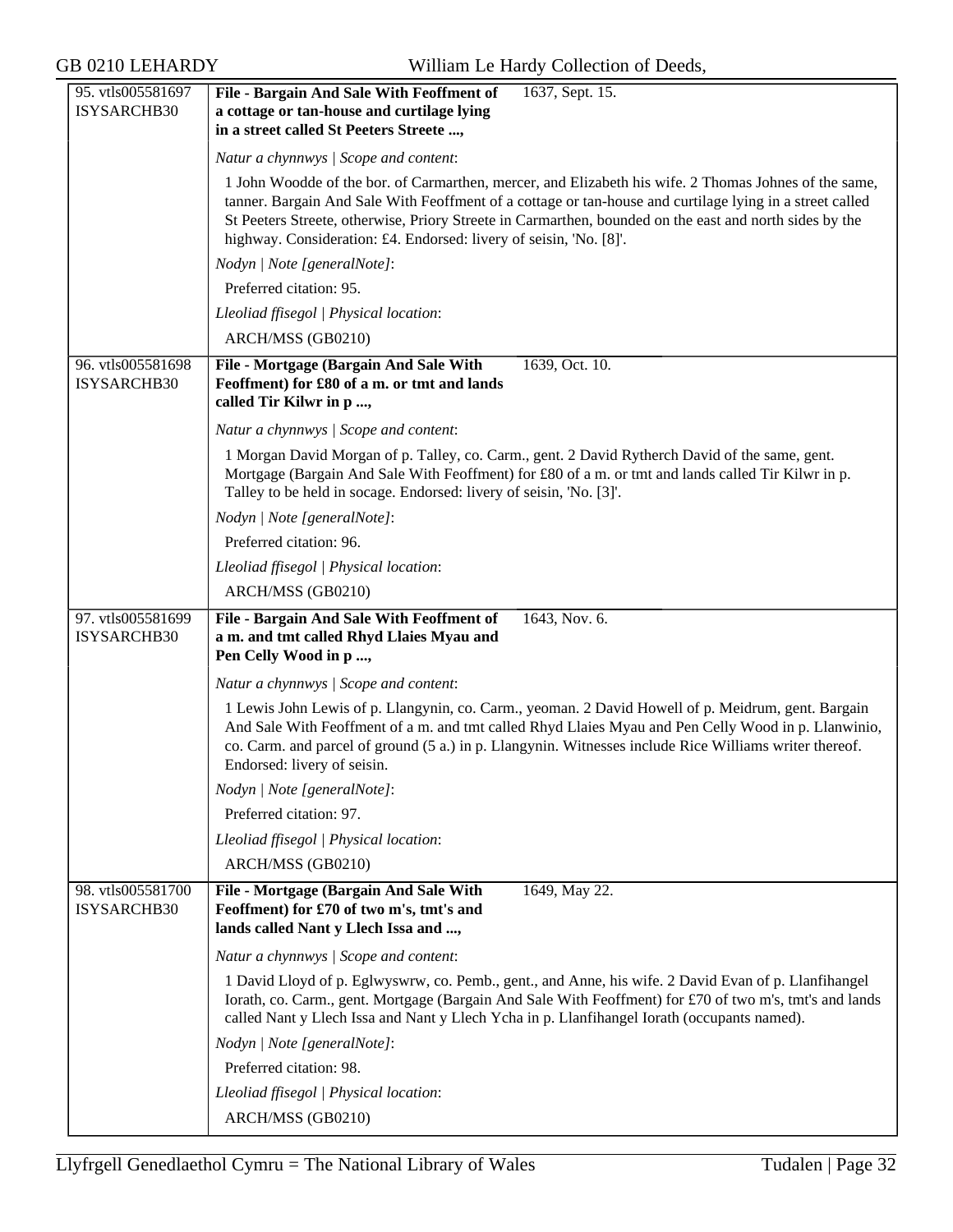| 99. vtls005581701<br>ISYSARCHB30     | File - Mortgage (Bargain And Sale With<br>1649, May 22.<br>Feoffment) for £70 of two m's, tmt's and<br>lands called Nant y Llech Issa and ,                                                                                                                                                                                                                                                                                                                                                                                                                                                              |
|--------------------------------------|----------------------------------------------------------------------------------------------------------------------------------------------------------------------------------------------------------------------------------------------------------------------------------------------------------------------------------------------------------------------------------------------------------------------------------------------------------------------------------------------------------------------------------------------------------------------------------------------------------|
|                                      | Natur a chynnwys / Scope and content:                                                                                                                                                                                                                                                                                                                                                                                                                                                                                                                                                                    |
|                                      | 1 David Lloyd of p. Eglwyswrw, co. Pemb., gent., and Anne, his wife. 2 David Evan of p. Llanfihangel<br>Iorath, co. Carm., gent. Mortgage (Bargain And Sale With Feoffment) for £70 of two m's, tmt's and lands<br>called Nant y Llech Issa and Nant y Llech Ycha in p. Llanfihangel Iorath (occupants named). Counterpart<br>of no. 98.                                                                                                                                                                                                                                                                 |
|                                      | Nodyn   Note [generalNote]:                                                                                                                                                                                                                                                                                                                                                                                                                                                                                                                                                                              |
|                                      | Preferred citation: 99.                                                                                                                                                                                                                                                                                                                                                                                                                                                                                                                                                                                  |
|                                      | Lleoliad ffisegol   Physical location:                                                                                                                                                                                                                                                                                                                                                                                                                                                                                                                                                                   |
|                                      | ARCH/MSS (GB0210)                                                                                                                                                                                                                                                                                                                                                                                                                                                                                                                                                                                        |
| 100.<br>vtls005581702<br>ISYSARCHB30 | 1651, April 12.<br>File - Bargain And Sale With Feoffment of<br>a m., house with curtilage, a garden, one<br>parcel of land and a barn ,                                                                                                                                                                                                                                                                                                                                                                                                                                                                 |
|                                      | Natur a chynnwys / Scope and content:                                                                                                                                                                                                                                                                                                                                                                                                                                                                                                                                                                    |
|                                      | 1 Sir Walter Lloyd of p. Llanfair Clydogau, co. Card., kt, Dame Bridget his wife, and Thomas Lloyd<br>of the same, son and heir of the above. 2 Thomas Johnes of the bor. of Carmarthen, alderman. Bargain<br>And Sale With Feoffment of a m., house with curtilage, a garden, one parcel of land and a barn lying in<br>a street called Priory Street in Carmarthen (other occupants named), with Covenant To Levy A Fine by 1<br>and Power Of Attorney from 1 to Edward Johns of the bor. of Carmarthen, gent., and Griffith Beynon of<br>the same, gent., to deliver seizin to 2. Consideration: £38. |
|                                      | Nodyn   Note [generalNote]:                                                                                                                                                                                                                                                                                                                                                                                                                                                                                                                                                                              |
|                                      | Preferred citation: 100.                                                                                                                                                                                                                                                                                                                                                                                                                                                                                                                                                                                 |
|                                      | Lleoliad ffisegol   Physical location:                                                                                                                                                                                                                                                                                                                                                                                                                                                                                                                                                                   |
|                                      | ARCH/MSS (GB0210)                                                                                                                                                                                                                                                                                                                                                                                                                                                                                                                                                                                        |
| 101.<br>vtls005581703<br>ISYSARCHB30 | File - Final Concord of two m's, two barns,<br>1651, Sept. 22.<br>two gardens, etc. (90 a.), in p. Llanfihangel<br>Iorath, co. Carm,                                                                                                                                                                                                                                                                                                                                                                                                                                                                     |
|                                      | Natur a chynnwys / Scope and content:                                                                                                                                                                                                                                                                                                                                                                                                                                                                                                                                                                    |
|                                      | 1 David Evan (quer.). 2 David Lloyd, gent. and Anne his wife (deforcs). Final Concord of two m's, two<br>barns, two gardens, etc. (90 a.), in p. Llanfihangel Iorath, co. Carm. Consideration: £60. L. H. Indenture.                                                                                                                                                                                                                                                                                                                                                                                     |
|                                      | Nodyn   Note [generalNote]:                                                                                                                                                                                                                                                                                                                                                                                                                                                                                                                                                                              |
|                                      | Preferred citation: 101.                                                                                                                                                                                                                                                                                                                                                                                                                                                                                                                                                                                 |
|                                      | Lleoliad ffisegol   Physical location:                                                                                                                                                                                                                                                                                                                                                                                                                                                                                                                                                                   |
|                                      | ARCH/MSS (GB0210)                                                                                                                                                                                                                                                                                                                                                                                                                                                                                                                                                                                        |
| 102.<br>vtls005581704<br>ISYSARCHB30 | File - Further Mortgage (Quitclaim) for<br>1653, May 20.<br>£100 of a m. and lands called Pen y Gaer or<br>Dyffryn Caer in p. Meidrum ,                                                                                                                                                                                                                                                                                                                                                                                                                                                                  |
|                                      | Natur a chynnwys / Scope and content:                                                                                                                                                                                                                                                                                                                                                                                                                                                                                                                                                                    |
|                                      | 1 William Thomas William Griffith of p. Meidrum, co. Carm., gent. 2 Thomas John Jenkin of the same,<br>husbandman. Further Mortgage (Quitclaim) for £100 of a m. and lands called Pen y Gaer or Dyffryn<br>Caer in p. Meidrum. Recites a mortgage dated 30 April 1650 for £100 with a fine levied, and a further<br>mortgage dated 10 March 1651 for £100.                                                                                                                                                                                                                                               |
|                                      | Nodyn   Note [generalNote]:                                                                                                                                                                                                                                                                                                                                                                                                                                                                                                                                                                              |
|                                      | Preferred citation: 102.                                                                                                                                                                                                                                                                                                                                                                                                                                                                                                                                                                                 |
|                                      | Lleoliad ffisegol   Physical location:                                                                                                                                                                                                                                                                                                                                                                                                                                                                                                                                                                   |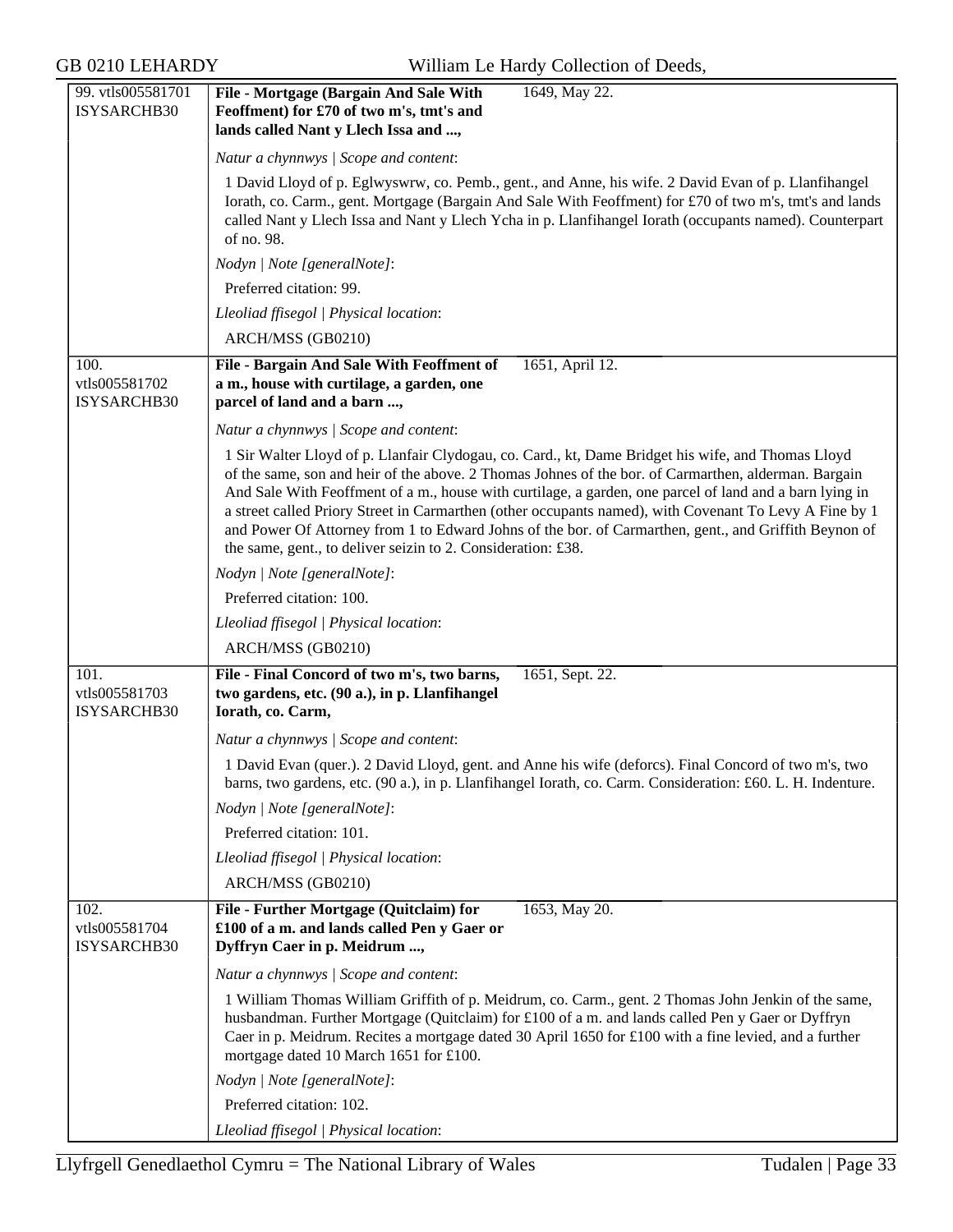≂

|                                             | ARCH/MSS (GB0210)                                                                                                                                                                                                                                                                                                                                                                                                                                                                                                                                                                                                                                                                |
|---------------------------------------------|----------------------------------------------------------------------------------------------------------------------------------------------------------------------------------------------------------------------------------------------------------------------------------------------------------------------------------------------------------------------------------------------------------------------------------------------------------------------------------------------------------------------------------------------------------------------------------------------------------------------------------------------------------------------------------|
| 103.<br>vtls005581705<br>ISYSARCHB30        | File - Assignment Of Mortgage (Bargain<br>1653, May 20.<br>And Sale) for £31 of two parks or closes of<br>lands called Kaer Koed and Kae ,                                                                                                                                                                                                                                                                                                                                                                                                                                                                                                                                       |
|                                             | Natur a chynnwys / Scope and content:                                                                                                                                                                                                                                                                                                                                                                                                                                                                                                                                                                                                                                            |
|                                             | 1 William John William of p. Llandeilo Fawr, co. Carm., gent. 2 Walter Phillipp of the same, gent.<br>Assignment Of Mortgage (Bargain And Sale) for £31 of two parks or closes of lands called Kaer Koed<br>and Kae Wallter (24 a.) in p. Llandeilo Fawr (boundaries given); covenants relating to right of ways, use<br>to 2 of adjoining parcel of land called Rhandyr ay Ffen yr Ffynnon for 22 years, and providing access<br>to Jane Rees and Thomas William of six ridges at the end of the close called Kae Walter. Recites a<br>mortgage dated 10 Nov. 1650 for £31 between Thomas William of p. Llandeilo Fawr, yeoman and 1.<br>Endorsed: livery of seisin, 'No. [1]'. |
|                                             | Nodyn   Note [generalNote]:                                                                                                                                                                                                                                                                                                                                                                                                                                                                                                                                                                                                                                                      |
|                                             | Preferred citation: 103.                                                                                                                                                                                                                                                                                                                                                                                                                                                                                                                                                                                                                                                         |
|                                             | Lleoliad ffisegol   Physical location:                                                                                                                                                                                                                                                                                                                                                                                                                                                                                                                                                                                                                                           |
|                                             | ARCH/MSS (GB0210)                                                                                                                                                                                                                                                                                                                                                                                                                                                                                                                                                                                                                                                                |
| 104.<br>vtls005581706<br>ISYSARCHB30        | File - Gift of a capital m. called Place Pen y<br>1655, June 18.<br>Knucke in p. Llanboidy, co. Carm. (other<br>occupants named), with Covenant ,                                                                                                                                                                                                                                                                                                                                                                                                                                                                                                                                |
|                                             | Natur a chynnwys / Scope and content:                                                                                                                                                                                                                                                                                                                                                                                                                                                                                                                                                                                                                                            |
|                                             | 1 William Bevan of Pen y Coed, p. St Clears, co. Carm., gent. 2 Theophilus Bevan of the same, gent.,<br>brother of 1. Gift of a capital m. called Place Pen y Knucke in p. Llanboidy, co. Carm. (other occupants<br>named), with Covenant by 1 that if Thomas Phillipes Lewis shall pay 1 £240 in order to redeem the<br>said capital m. now in mortgage with 1, then 1 will pay the said sum to 2. Endorsed: livery of seisin,<br>attornment of tenant, 'No. [3]'.                                                                                                                                                                                                              |
|                                             | Nodyn   Note [generalNote]:                                                                                                                                                                                                                                                                                                                                                                                                                                                                                                                                                                                                                                                      |
|                                             | Preferred citation: 104.                                                                                                                                                                                                                                                                                                                                                                                                                                                                                                                                                                                                                                                         |
|                                             | Lleoliad ffisegol   Physical location:                                                                                                                                                                                                                                                                                                                                                                                                                                                                                                                                                                                                                                           |
|                                             | ARCH/MSS (GB0210)                                                                                                                                                                                                                                                                                                                                                                                                                                                                                                                                                                                                                                                                |
| 105.<br>vtls005581707<br><b>ISYSARCHB30</b> | File - Brief for David Gwynne, plaintiff,<br>1658/9, Feb. 12.<br>in an action against Morgan Thomas,<br><b>Roderick Morgan and Evor Jones,</b><br>defendants, concerning customs and ,                                                                                                                                                                                                                                                                                                                                                                                                                                                                                           |
|                                             | Natur a chynnwys / Scope and content:                                                                                                                                                                                                                                                                                                                                                                                                                                                                                                                                                                                                                                            |
|                                             | Brief for David Gwynne, plaintiff, in an action against Morgan Thomas, Roderick Morgan and Evor<br>Jones, defendants, concerning customs and duties to grind at a mill called Gwastade in the [t.] of<br>Gwastad in p. Talley, co. Carm., formerly part of the esate of the dissolved monastery of Talley. Case<br>to proceed to a trial at law at the next Lent Assizes at Hereford. Affidavit by William Haries, gent.,<br>testifying that David Rudderch John, John Morgan and Rees Morley were incapable of travelling to<br>Hereford as witnesses. Endorsed: 'No. [4]'.                                                                                                     |
|                                             | Nodyn   Note [generalNote]:                                                                                                                                                                                                                                                                                                                                                                                                                                                                                                                                                                                                                                                      |
|                                             | Preferred citation: 105.                                                                                                                                                                                                                                                                                                                                                                                                                                                                                                                                                                                                                                                         |
|                                             | Lleoliad ffisegol   Physical location:                                                                                                                                                                                                                                                                                                                                                                                                                                                                                                                                                                                                                                           |
|                                             | ARCH/MSS (GB0210)                                                                                                                                                                                                                                                                                                                                                                                                                                                                                                                                                                                                                                                                |
| 106.                                        | File - Assignment Of A Lease for 3 lives<br>1659, Sept. 9.                                                                                                                                                                                                                                                                                                                                                                                                                                                                                                                                                                                                                       |
| vtls005581708<br>ISYSARCHB30                | of a m. above the gate leading to the great<br>close in St ,                                                                                                                                                                                                                                                                                                                                                                                                                                                                                                                                                                                                                     |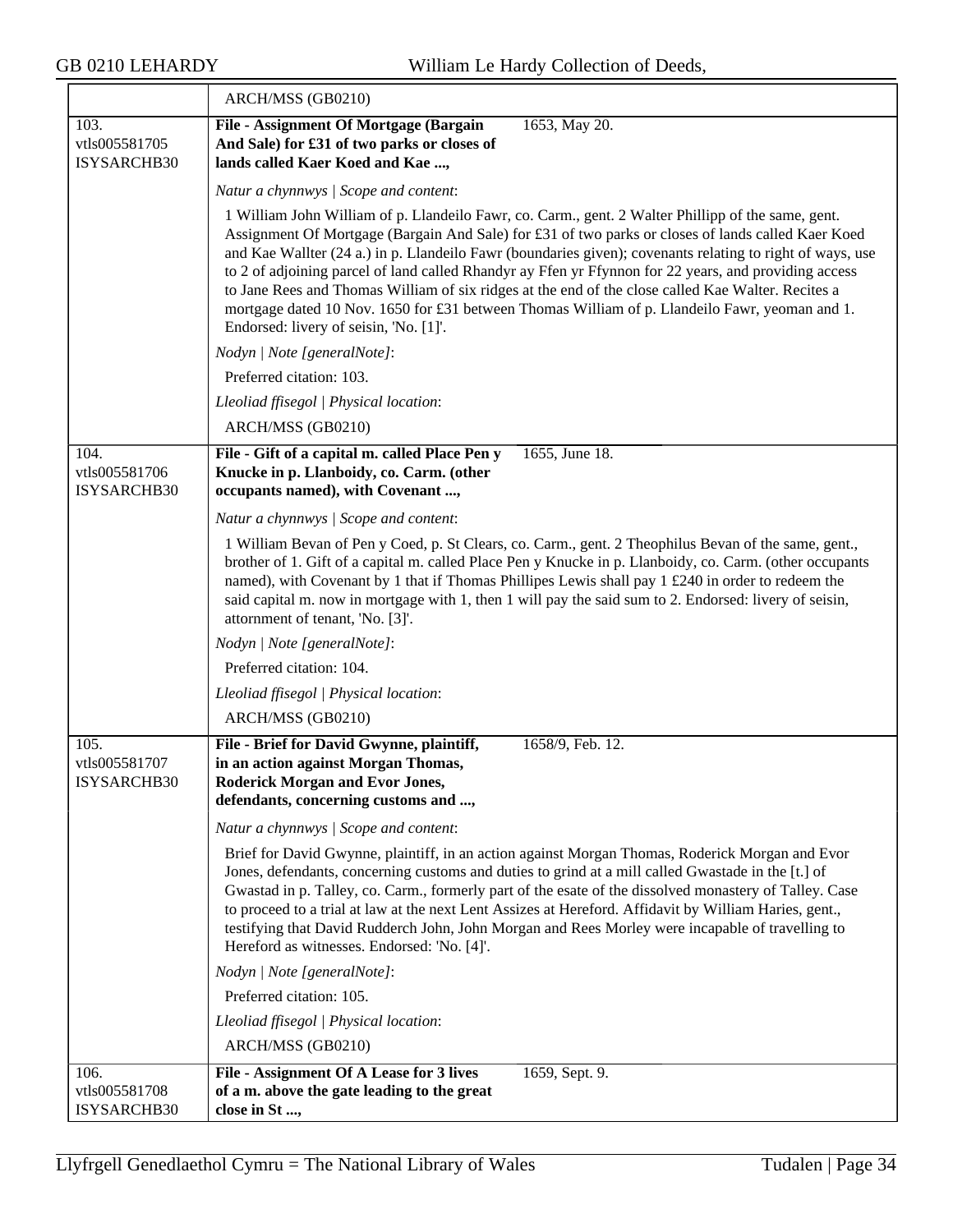|                                             | Natur a chynnwys / Scope and content:                                                                                                                                                                                                                                                                                                                                                                                                                                                                                          |
|---------------------------------------------|--------------------------------------------------------------------------------------------------------------------------------------------------------------------------------------------------------------------------------------------------------------------------------------------------------------------------------------------------------------------------------------------------------------------------------------------------------------------------------------------------------------------------------|
|                                             | 1 William Brigstock of the bor. of Carmarthen, mercer. 2 Thomas Lewis of the same, glover. Assignment<br>Of A Lease for 3 lives of a m. above the gate leading to the great close in St Mary Street in Carmarthen,<br>wherein Bonaventure Dyer, corvisor, lately inhabited. Recites a lease dated 1 Oct. 1658 granted by<br>Griffith Beynon, esq., late mayor of the bor. of Carmarthen, to 1 for the above premises and a parcel of<br>one room called Parlor in a m. in St Mary Street (boundaries given). Annual rent: 20s. |
|                                             | Nodyn   Note [generalNote]:                                                                                                                                                                                                                                                                                                                                                                                                                                                                                                    |
|                                             | Preferred citation: 106.                                                                                                                                                                                                                                                                                                                                                                                                                                                                                                       |
|                                             | Lleoliad ffisegol   Physical location:                                                                                                                                                                                                                                                                                                                                                                                                                                                                                         |
|                                             | ARCH/MSS (GB0210)                                                                                                                                                                                                                                                                                                                                                                                                                                                                                                              |
| 107.<br>vtls005581709<br><b>ISYSARCHB30</b> | 1661, May 4.<br>File - Lease-back for 3 years, and<br>for succesive terms of 10 years until<br>redemption by 1 of a capital m. called ,                                                                                                                                                                                                                                                                                                                                                                                        |
|                                             | Natur a chynnwys / Scope and content:                                                                                                                                                                                                                                                                                                                                                                                                                                                                                          |
|                                             | 1 Rice Williams of p. Meidrum, co. Carm., gent. 2 Jenkin John Jenkin of the same, yeoman. Lease-back<br>for 3 years, and for succesive terms of 10 years until redemption by 1 of a capital m. called Pen y Gaer<br>or Dyffryn Gaer in p. Meidrum which 2 mortgaged to 1. Annual rent: £8.2.6. Witnesses include Phillip<br>Thomas writer thereof.                                                                                                                                                                             |
|                                             | Nodyn   Note [generalNote]:                                                                                                                                                                                                                                                                                                                                                                                                                                                                                                    |
|                                             | Preferred citation: 107.                                                                                                                                                                                                                                                                                                                                                                                                                                                                                                       |
|                                             | Lleoliad ffisegol   Physical location:                                                                                                                                                                                                                                                                                                                                                                                                                                                                                         |
|                                             | ARCH/MSS (GB0210)                                                                                                                                                                                                                                                                                                                                                                                                                                                                                                              |
| 108.<br>vtls005581710<br>ISYSARCHB30        | File - Bargain And Sale With Feoffment of<br>1664, June 20.<br>a close of lands (4 a.) lying on the east side<br>of St John's ,                                                                                                                                                                                                                                                                                                                                                                                                |
|                                             | Natur a chynnwys / Scope and content:                                                                                                                                                                                                                                                                                                                                                                                                                                                                                          |
|                                             | 1 John William David of the bor. of Carmarthen, translator. 2 Thomas Jones of the same, alderman.<br>Bargain And Sale With Feoffment of a close of lands (4 a.) lying on the east side of St John's Hill, in the<br>upper franchise of Carmarthen, bounded on the east side by the commons called Cwm Oyrnant and on<br>the south side by lands belonging to the priory of Carmarthen (other boundaries given). Endorsed: livery<br>of seisin, 'No. [15]', Park Gwyn deed.                                                     |
|                                             | Nodyn   Note [generalNote]:                                                                                                                                                                                                                                                                                                                                                                                                                                                                                                    |
|                                             | Preferred citation: 108.                                                                                                                                                                                                                                                                                                                                                                                                                                                                                                       |
|                                             | Lleoliad ffisegol   Physical location:                                                                                                                                                                                                                                                                                                                                                                                                                                                                                         |
|                                             | ARCH/MSS (GB0210)                                                                                                                                                                                                                                                                                                                                                                                                                                                                                                              |
| 109.<br>vtls005581711<br>ISYSARCHB30        | 1673, May 24.<br>File - Mortgage (Bargain And Sale With<br>Feoffment) for £12 of a close of lands,<br>arable meadows and pastures called Park<br>y ,                                                                                                                                                                                                                                                                                                                                                                           |
|                                             |                                                                                                                                                                                                                                                                                                                                                                                                                                                                                                                                |
|                                             | Natur a chynnwys / Scope and content:                                                                                                                                                                                                                                                                                                                                                                                                                                                                                          |
|                                             | 1 Owen William David Bowen of p. Llandyfaelog, co. Carm., yeoman. 2 John David Jenkin of the same,<br>gent. Mortgage (Bargain And Sale With Feoffment) for £12 of a close of lands, arable meadows and<br>pastures called Park y Cay Issa (4 a.) in p. Llandyfaelog, bounded on the east side by lands called Tythin<br>y Goetre (other boundaries given).                                                                                                                                                                     |
|                                             | Nodyn   Note [generalNote]:                                                                                                                                                                                                                                                                                                                                                                                                                                                                                                    |
|                                             | Preferred citation: 109.                                                                                                                                                                                                                                                                                                                                                                                                                                                                                                       |
|                                             | Lleoliad ffisegol   Physical location:                                                                                                                                                                                                                                                                                                                                                                                                                                                                                         |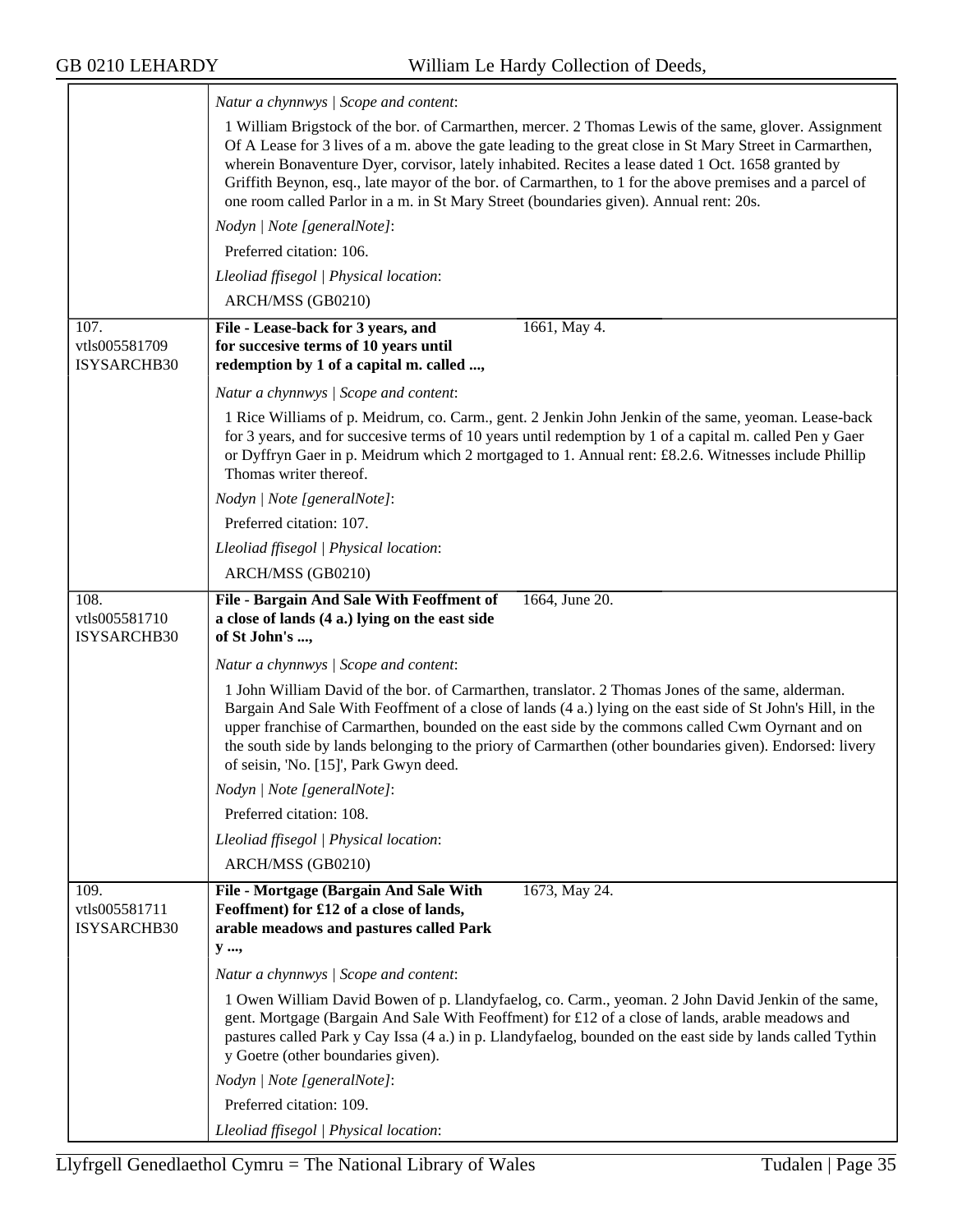|                                      | ARCH/MSS (GB0210)                                                                                                                                                                                                                                                                                                                                                                                                                                                                                                                                                                                                                   |
|--------------------------------------|-------------------------------------------------------------------------------------------------------------------------------------------------------------------------------------------------------------------------------------------------------------------------------------------------------------------------------------------------------------------------------------------------------------------------------------------------------------------------------------------------------------------------------------------------------------------------------------------------------------------------------------|
| 110.<br>vtls005581712<br>ISYSARCHB30 | <b>File - Bargain And Sale With Feoffment</b><br>1674, May 15.<br>of a m. and lands called Tyr y Ddime in p.<br>Llangadog (occupants named),                                                                                                                                                                                                                                                                                                                                                                                                                                                                                        |
|                                      | Natur a chynnwys / Scope and content:                                                                                                                                                                                                                                                                                                                                                                                                                                                                                                                                                                                               |
|                                      | 1 John Rytherch Morgan of p. Llan-gan, co. Carm., yeoman, Harry John, his son, yeoman, and Morgan<br>Rytherch Morgan, yeoman, both of the same. 2 David Rees David of the same, yeoman. Bargain<br>And Sale With Feoffment of a m. and lands called Tyr y Ddime in p. Llangadog (occupants named).<br>Consideration: £20. Endorsed: livery of seisin.                                                                                                                                                                                                                                                                               |
|                                      | Nodyn   Note [generalNote]:                                                                                                                                                                                                                                                                                                                                                                                                                                                                                                                                                                                                         |
|                                      | Preferred citation: 110.                                                                                                                                                                                                                                                                                                                                                                                                                                                                                                                                                                                                            |
|                                      | Lleoliad ffisegol   Physical location:                                                                                                                                                                                                                                                                                                                                                                                                                                                                                                                                                                                              |
|                                      | ARCH/MSS (GB0210)                                                                                                                                                                                                                                                                                                                                                                                                                                                                                                                                                                                                                   |
| 111.<br>vtls005581713                | File - Feoffment of m's, tmt's and lands<br>1674, July 11.<br>called Tir Escair Owen, Tir yn y Rhiwe                                                                                                                                                                                                                                                                                                                                                                                                                                                                                                                                |
| ISYSARCHB30                          | Allt, Tuy yn y Rhiw in ,                                                                                                                                                                                                                                                                                                                                                                                                                                                                                                                                                                                                            |
|                                      | Natur a chynnwys / Scope and content:                                                                                                                                                                                                                                                                                                                                                                                                                                                                                                                                                                                               |
|                                      | 1 William Francis of p. Pencarreg, co. Carm., gent., and Margaret his wife. 2 Thomas Morgan of p.<br>Llanybydder, yeoman. Feoffment of m's, tmt's and lands called Tir Escair Owen, Tir yn y Rhiwe Allt,<br>Tuy yn y Rhiw in p. Pencarreg with Covenant To Levy A Fine by 1. Consideration: £80. Endorsed: livery<br>of seisin, 'No. [18]'.                                                                                                                                                                                                                                                                                         |
|                                      | Nodyn   Note [generalNote]:                                                                                                                                                                                                                                                                                                                                                                                                                                                                                                                                                                                                         |
|                                      | Preferred citation: 111.                                                                                                                                                                                                                                                                                                                                                                                                                                                                                                                                                                                                            |
|                                      | Lleoliad ffisegol   Physical location:                                                                                                                                                                                                                                                                                                                                                                                                                                                                                                                                                                                              |
|                                      | ARCH/MSS (GB0210)                                                                                                                                                                                                                                                                                                                                                                                                                                                                                                                                                                                                                   |
| 112.<br>vtls005581714<br>ISYSARCHB30 | File - Bargain And Sale With Feoffment of<br>1676, July 27.<br>two m's, tmt's and lands called Tir Kae yr<br>Llwch and Tir Cwm Mare ,                                                                                                                                                                                                                                                                                                                                                                                                                                                                                               |
|                                      | Natur a chynnwys / Scope and content:                                                                                                                                                                                                                                                                                                                                                                                                                                                                                                                                                                                               |
|                                      | 1 Jane David Rees of p. Llanwrda, co. Carm., and Mary David Rees of the same, spinsters. 2 Anne David<br>Rees of the same, spinster. Bargain And Sale With Feoffment of two m's, tmt's and lands called Tir Kae<br>yr Llwch and Tir Cwm Mare Genne in p. Llanwrda (occupants named); covenants reserving title of<br>dower of Margaret Awbrey, widow of David Rees, gent., dec. Recites that 2 by a deed to be executed 31<br>July 1676, has passed all her claim and interest in tmt's called Tir y Garreg Vechan, Gweine y Meirch and<br>Escayre Lleithtuy in p. Llanwrda to 1. Endorsed: livery of seisin, attornment of tenant. |
|                                      | Nodyn   Note [generalNote]:                                                                                                                                                                                                                                                                                                                                                                                                                                                                                                                                                                                                         |
|                                      | Preferred citation: 112.                                                                                                                                                                                                                                                                                                                                                                                                                                                                                                                                                                                                            |
|                                      | Lleoliad ffisegol   Physical location:                                                                                                                                                                                                                                                                                                                                                                                                                                                                                                                                                                                              |
|                                      | ARCH/MSS (GB0210)                                                                                                                                                                                                                                                                                                                                                                                                                                                                                                                                                                                                                   |
| 113.<br>vtls005581715<br>ISYSARCHB30 | File - Assignment Of A Mortgage for<br>1682, Sept. 25.<br>£12 of a close or parks of lands, arable<br>meadows and pastures called Park y ,                                                                                                                                                                                                                                                                                                                                                                                                                                                                                          |
|                                      | Natur a chynnwys / Scope and content:                                                                                                                                                                                                                                                                                                                                                                                                                                                                                                                                                                                               |
|                                      | 1 John David Jenkin of p. Llandyfaelog, co. Carm., gent. 2 Richard Mansell of Iscoed, p. St Ishmael,<br>gent. Assignment Of A Mortgage for £12 of a close or parks of lands, arable meadows and pastures<br>called Park y Cay Issa (4 a.) in p. Llandyfaelog. Recites a mortgage dated 24 May 1673, and a bond in<br>£24 between Owen William David Bowen of p. Llandyfaelog and 1. Endorsed: livery of seisin.                                                                                                                                                                                                                     |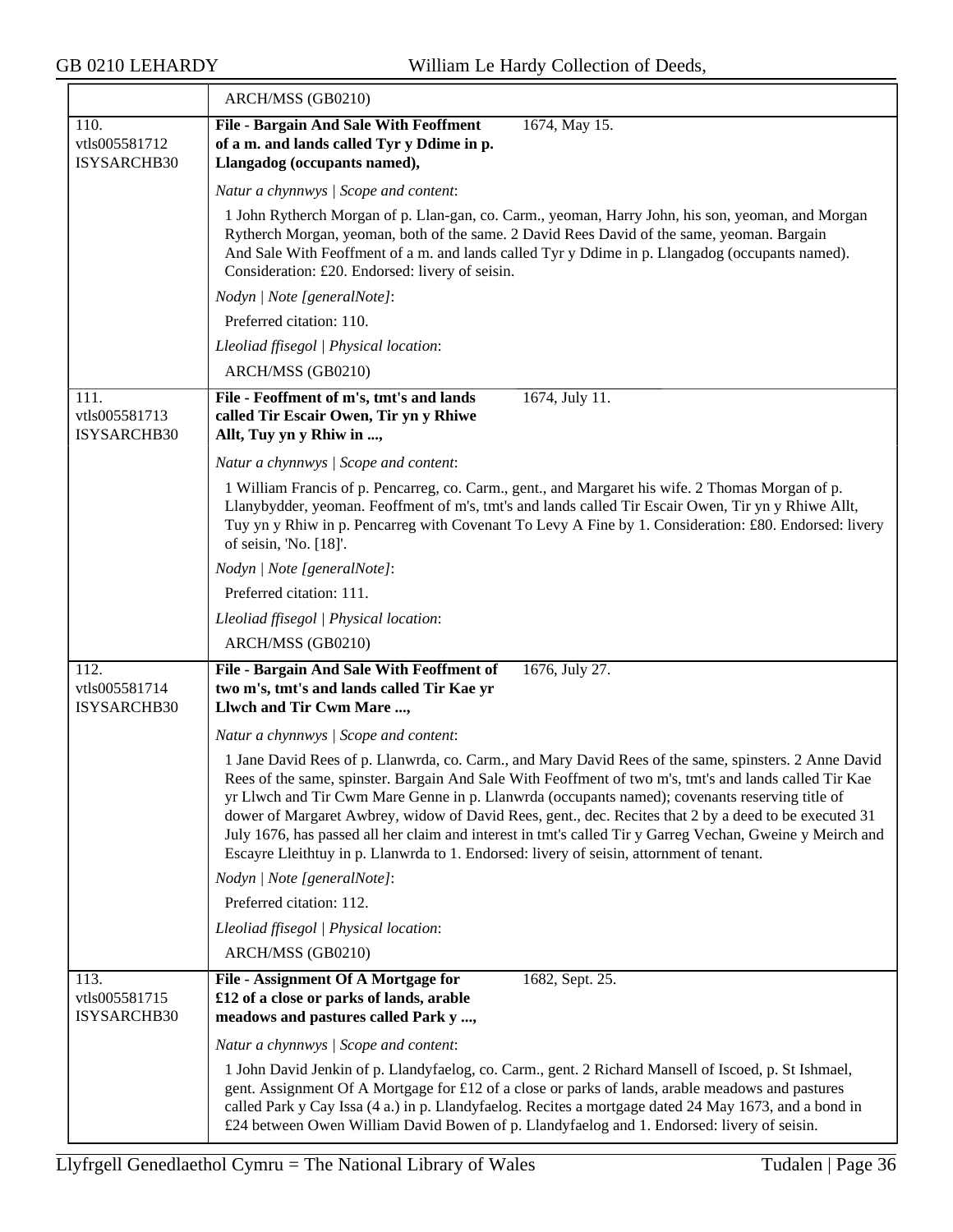|                                      | Nodyn   Note [generalNote]:                                                                                                                                                                                                                                                                                                                                                                                                                                             |
|--------------------------------------|-------------------------------------------------------------------------------------------------------------------------------------------------------------------------------------------------------------------------------------------------------------------------------------------------------------------------------------------------------------------------------------------------------------------------------------------------------------------------|
|                                      | Preferred citation: 113.                                                                                                                                                                                                                                                                                                                                                                                                                                                |
|                                      | Lleoliad ffisegol   Physical location:                                                                                                                                                                                                                                                                                                                                                                                                                                  |
|                                      | ARCH/MSS (GB0210)                                                                                                                                                                                                                                                                                                                                                                                                                                                       |
| 114.                                 | File - Lease To Vest Possession of m's,<br>1684, Aug. 1.                                                                                                                                                                                                                                                                                                                                                                                                                |
| vtls005581716                        | tmt's and lands called Cwm Du, Cwm y                                                                                                                                                                                                                                                                                                                                                                                                                                    |
| ISYSARCHB30                          | Scybor in the upper franchise of ,                                                                                                                                                                                                                                                                                                                                                                                                                                      |
|                                      | Natur a chynnwys / Scope and content:                                                                                                                                                                                                                                                                                                                                                                                                                                   |
|                                      | 1 Thomas Jones of the city of London, gent. 2 John James of the bor. of Carmarthen, gent. Lease To Vest<br>Possession of m's, tmt's and lands called Cwm Du, Cwm y Scybor in the upper franchise of the bor. of<br>Carmarthen, two m's, tmt's and parcels of lands called Llech Llwyd and Nant y Graig in p. Merthyr, a<br>capital m., tmt's and lands called Llwyn Conwill in p. Cynwil Elfed, and a m., tmt and lands called Tythin<br>Nant y Bettws in p. Abergwili. |
|                                      | Nodyn   Note [generalNote]:                                                                                                                                                                                                                                                                                                                                                                                                                                             |
|                                      | Preferred citation: 114.                                                                                                                                                                                                                                                                                                                                                                                                                                                |
|                                      | Lleoliad ffisegol   Physical location:                                                                                                                                                                                                                                                                                                                                                                                                                                  |
|                                      | ARCH/MSS (GB0210)                                                                                                                                                                                                                                                                                                                                                                                                                                                       |
| 115.                                 | File - Lease To Vest Possession of three<br>1684/5, March 12.                                                                                                                                                                                                                                                                                                                                                                                                           |
| vtls005581717<br>ISYSARCHB30         | parcels of lands called Parke y Tree Closes<br>in the lower franchise of the ,                                                                                                                                                                                                                                                                                                                                                                                          |
|                                      | Natur a chynnwys / Scope and content:                                                                                                                                                                                                                                                                                                                                                                                                                                   |
|                                      | 1 Edward Howells of the bor. of Carmarthen, gent. 2 Griffith Williams of the same, gent. Lease To<br>Vest Possession of three parcels of lands called Parke y Tree Closes in the lower franchise of the bor. of<br>Carmarthen. Endorsed: 'No. [6]'.                                                                                                                                                                                                                     |
|                                      | Nodyn   Note [generalNote]:                                                                                                                                                                                                                                                                                                                                                                                                                                             |
|                                      | Preferred citation: 115.                                                                                                                                                                                                                                                                                                                                                                                                                                                |
|                                      | Lleoliad ffisegol   Physical location:                                                                                                                                                                                                                                                                                                                                                                                                                                  |
|                                      | ARCH/MSS (GB0210)                                                                                                                                                                                                                                                                                                                                                                                                                                                       |
| 116.<br>vtls005581718<br>ISYSARCHB30 | File - Quitclaim of right and title of dower<br>1686, Nov. 16.<br>in a m., tmt and lands called Park y Berllen<br>in p. Llanwinio ,                                                                                                                                                                                                                                                                                                                                     |
|                                      | Natur a chynnwys / Scope and content:                                                                                                                                                                                                                                                                                                                                                                                                                                   |
|                                      | 1 Catherin Rees of p. Llanwinio, co. Carm., widow of Jenkin Phillipes, dec. 2 Griffith Williams of<br>the bor. of Carmarthen, gent. Quitclaim of right and title of dower in a m., tmt and lands called Park y<br>Berllen in p. Llanwinio. Consideration: 13s.                                                                                                                                                                                                          |
|                                      | Nodyn   Note [generalNote]:                                                                                                                                                                                                                                                                                                                                                                                                                                             |
|                                      | Preferred citation: 116.                                                                                                                                                                                                                                                                                                                                                                                                                                                |
|                                      | Lleoliad ffisegol   Physical location:                                                                                                                                                                                                                                                                                                                                                                                                                                  |
|                                      | ARCH/MSS (GB0210)                                                                                                                                                                                                                                                                                                                                                                                                                                                       |
| 117.<br>vtls005581719<br>ISYSARCHB30 | File - Deed To Lead The Uses Of A Fine of<br>1687, May 1.<br>20 m's, 20 cottages etc. (acreages given), in<br>p's Kidwelly, Llangynnwr ,                                                                                                                                                                                                                                                                                                                                |
|                                      | Natur a chynnwys / Scope and content:                                                                                                                                                                                                                                                                                                                                                                                                                                   |
|                                      | 1 Sir Thomas Arden Prize of Parke Hall, Warwickshire, bart., and Dame Elizabeth, his wife. 2 John Lilly<br>of Cliffords Inne, London, gent. Deed To Lead The Uses Of A Fine of 20 m's, 20 cottages etc. (acreages                                                                                                                                                                                                                                                       |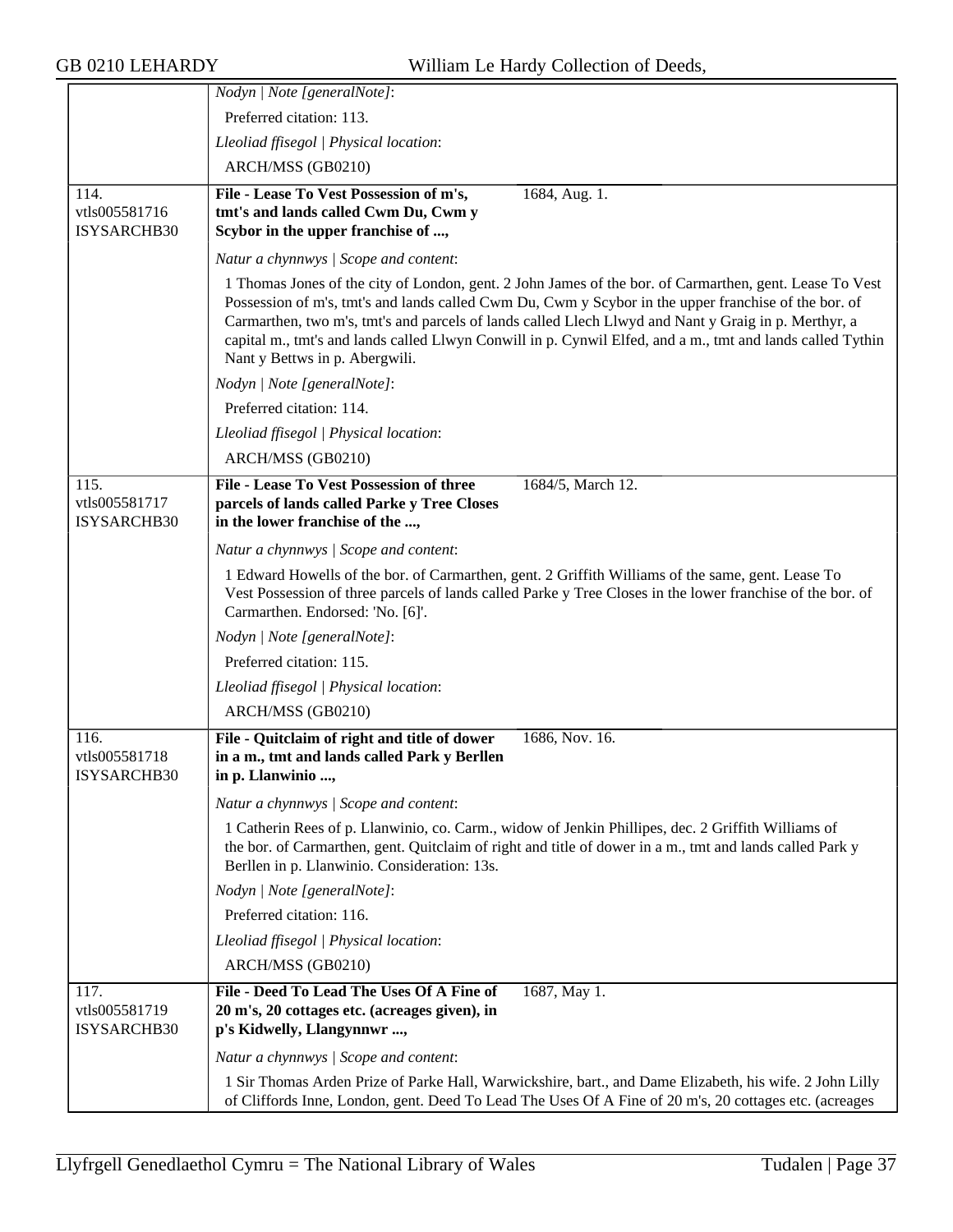|                                      | given), in p's Kidwelly, Llangynnwr, Llanelli, St Ishmael, Llandyfaelog and Laugharne, co. Carm., and<br>others, to enure to the use of 1. Seals.                                                                                                                                                                                                                                                                                                                                                                                                                                                                                                                                                                                                                                                                                                                                                                                                                                                                                                                                                      |
|--------------------------------------|--------------------------------------------------------------------------------------------------------------------------------------------------------------------------------------------------------------------------------------------------------------------------------------------------------------------------------------------------------------------------------------------------------------------------------------------------------------------------------------------------------------------------------------------------------------------------------------------------------------------------------------------------------------------------------------------------------------------------------------------------------------------------------------------------------------------------------------------------------------------------------------------------------------------------------------------------------------------------------------------------------------------------------------------------------------------------------------------------------|
|                                      | Nodyn   Note [generalNote]:                                                                                                                                                                                                                                                                                                                                                                                                                                                                                                                                                                                                                                                                                                                                                                                                                                                                                                                                                                                                                                                                            |
|                                      | Preferred citation: 117.                                                                                                                                                                                                                                                                                                                                                                                                                                                                                                                                                                                                                                                                                                                                                                                                                                                                                                                                                                                                                                                                               |
|                                      | Lleoliad ffisegol   Physical location:                                                                                                                                                                                                                                                                                                                                                                                                                                                                                                                                                                                                                                                                                                                                                                                                                                                                                                                                                                                                                                                                 |
|                                      | ARCH/MSS (GB0210)                                                                                                                                                                                                                                                                                                                                                                                                                                                                                                                                                                                                                                                                                                                                                                                                                                                                                                                                                                                                                                                                                      |
|                                      |                                                                                                                                                                                                                                                                                                                                                                                                                                                                                                                                                                                                                                                                                                                                                                                                                                                                                                                                                                                                                                                                                                        |
| 118.<br>vtls005581720<br>ISYSARCHB30 | 1689, Dec. 31.<br>File - Bargain And Sale With Feoffment<br>of a m., tmt and lands called Tythyn yn yr<br>Ystrad bounded on the east ,                                                                                                                                                                                                                                                                                                                                                                                                                                                                                                                                                                                                                                                                                                                                                                                                                                                                                                                                                                 |
|                                      | Natur a chynnwys / Scope and content:                                                                                                                                                                                                                                                                                                                                                                                                                                                                                                                                                                                                                                                                                                                                                                                                                                                                                                                                                                                                                                                                  |
|                                      | 1 Jenkin Harries of the city of Bristol, shipwright, and Sarah his wife. 2 David Jones of p. St Ishmael,<br>co. Carm., yeoman. Bargain And Sale With Feoffment of a m., tmt and lands called Tythyn yn yr Ystrad<br>bounded on the east and north sides by a brook called Nant y Cwm Mawr, and on the west side by the<br>river Tywi (other boundaries given), m's and tmt's of lands called Trippin Had, Court y Berkin, Tre Cor,<br>one parcel of land called Tir y Groes Lloyd, lying at a place called Trippin Had, bounded on the south<br>side by a highway leading towards the ferry, and on the north side by a brook called Nant y Cwm Mawr,<br>one parcel of land called Croes Lloyd, one other parcel lying at a place called Pen Allt, bounded on<br>the north side by the way leading from the town of Kidwelly towards the church of St Ishmael (other<br>boundaries given), and one parcel of land called Pen yr Hendre at a place called Trippin Had, all in p. St<br>Ishmael (acreages given), with Covenant To Levy A Fine by 1. Consideration: £400. Endorsed: livery of<br>seisin. |
|                                      | Nodyn   Note [generalNote]:                                                                                                                                                                                                                                                                                                                                                                                                                                                                                                                                                                                                                                                                                                                                                                                                                                                                                                                                                                                                                                                                            |
|                                      | Preferred citation: 118.                                                                                                                                                                                                                                                                                                                                                                                                                                                                                                                                                                                                                                                                                                                                                                                                                                                                                                                                                                                                                                                                               |
|                                      | Lleoliad ffisegol   Physical location:                                                                                                                                                                                                                                                                                                                                                                                                                                                                                                                                                                                                                                                                                                                                                                                                                                                                                                                                                                                                                                                                 |
|                                      | ARCH/MSS (GB0210)                                                                                                                                                                                                                                                                                                                                                                                                                                                                                                                                                                                                                                                                                                                                                                                                                                                                                                                                                                                                                                                                                      |
| 119.<br>vtls005581721<br>ISYSARCHB30 | 1691, Nov. 20.<br>File - Grant of a seat or pew in the church<br>of p. Llanfynydd,                                                                                                                                                                                                                                                                                                                                                                                                                                                                                                                                                                                                                                                                                                                                                                                                                                                                                                                                                                                                                     |
|                                      | Natur a chynnwys / Scope and content:                                                                                                                                                                                                                                                                                                                                                                                                                                                                                                                                                                                                                                                                                                                                                                                                                                                                                                                                                                                                                                                                  |
|                                      | 1 Richard John Thomas of p. Llanfynydd, co. Carm., yeoman, and Morgan Thomas of the same. 2 Harry<br>Evan D'd of the same, gent. Grant of a seat or pew in the church of p. Llanfynydd. Consideration: 6s.6.<br>Paper.                                                                                                                                                                                                                                                                                                                                                                                                                                                                                                                                                                                                                                                                                                                                                                                                                                                                                 |
|                                      | Nodyn   Note [generalNote]:                                                                                                                                                                                                                                                                                                                                                                                                                                                                                                                                                                                                                                                                                                                                                                                                                                                                                                                                                                                                                                                                            |
|                                      | Preferred citation: 119.                                                                                                                                                                                                                                                                                                                                                                                                                                                                                                                                                                                                                                                                                                                                                                                                                                                                                                                                                                                                                                                                               |
|                                      | Lleoliad ffisegol   Physical location:                                                                                                                                                                                                                                                                                                                                                                                                                                                                                                                                                                                                                                                                                                                                                                                                                                                                                                                                                                                                                                                                 |
|                                      | ARCH/MSS (GB0210)                                                                                                                                                                                                                                                                                                                                                                                                                                                                                                                                                                                                                                                                                                                                                                                                                                                                                                                                                                                                                                                                                      |
| 120.<br>vtls005581722<br>ISYSARCHB30 | File - Deed To Declare The Uses Of A Fine<br>1694, Sept. 28.<br>of a m., tmt and lands called Tyr Ffynnon<br>Dissyll, and four ,                                                                                                                                                                                                                                                                                                                                                                                                                                                                                                                                                                                                                                                                                                                                                                                                                                                                                                                                                                       |
|                                      | Natur a chynnwys / Scope and content:                                                                                                                                                                                                                                                                                                                                                                                                                                                                                                                                                                                                                                                                                                                                                                                                                                                                                                                                                                                                                                                                  |
|                                      | 1 Evan John Rees of p. Llanegwad, co. Carm., smith, and Mary his wife. 2 Anthony Jones, gent., Phillipp<br>Phillippes, gent., John Rees Thomas, gent., all of the same, and Rees John Rees of p. Abergwili, smith.<br>Deed To Declare The Uses Of A Fine of a m., tmt and lands called Tyr Ffynnon Dissyll, and four parcels<br>of lands called Park Doyty yr Havod or Kae Doyty yr Havod, parcels of land called Kae yr Eithin (6 a.),<br>Rhandir Ffynon Dissyll bounded on the east and south sides by a highway leading from the village of<br>Llanfynydd to the town of Carmarthen, and Kae yr Gwarthegg bounded by the river Sannan, one other<br>m., tmt and lands called Aberlabidus, two parcels of land called Erw Derveis (2 a.), Y Rhandir Dan yr                                                                                                                                                                                                                                                                                                                                           |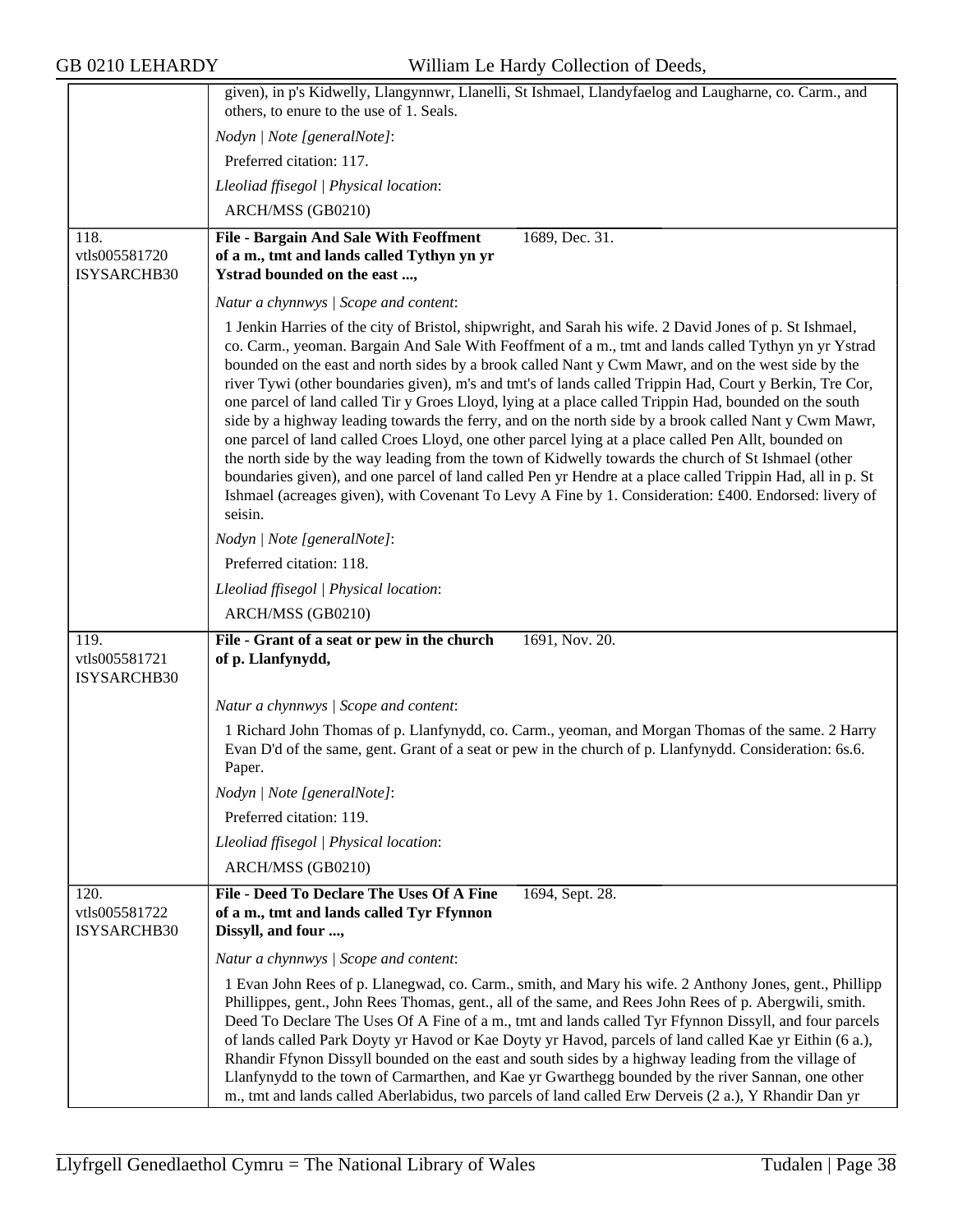|                              | Heol or Rhandir Doyty yr Heol (1 a.) and all other parcels of lands (field names and acreages given) in p.                                                                                                                                                                                                                                                                                                                                                                                                                                                                                                                                                                                                                                                                                                                                                                                                                                                                                                                                                                                                                                                                                                                                                       |
|------------------------------|------------------------------------------------------------------------------------------------------------------------------------------------------------------------------------------------------------------------------------------------------------------------------------------------------------------------------------------------------------------------------------------------------------------------------------------------------------------------------------------------------------------------------------------------------------------------------------------------------------------------------------------------------------------------------------------------------------------------------------------------------------------------------------------------------------------------------------------------------------------------------------------------------------------------------------------------------------------------------------------------------------------------------------------------------------------------------------------------------------------------------------------------------------------------------------------------------------------------------------------------------------------|
|                              | Llanfynydd to enure to the use of 1. Recites a fine levied by 1 on 3 Sept. 1692.                                                                                                                                                                                                                                                                                                                                                                                                                                                                                                                                                                                                                                                                                                                                                                                                                                                                                                                                                                                                                                                                                                                                                                                 |
|                              | Nodyn   Note [generalNote]:                                                                                                                                                                                                                                                                                                                                                                                                                                                                                                                                                                                                                                                                                                                                                                                                                                                                                                                                                                                                                                                                                                                                                                                                                                      |
|                              | Preferred citation: 120.                                                                                                                                                                                                                                                                                                                                                                                                                                                                                                                                                                                                                                                                                                                                                                                                                                                                                                                                                                                                                                                                                                                                                                                                                                         |
|                              | Lleoliad ffisegol   Physical location:                                                                                                                                                                                                                                                                                                                                                                                                                                                                                                                                                                                                                                                                                                                                                                                                                                                                                                                                                                                                                                                                                                                                                                                                                           |
|                              | ARCH/MSS (GB0210)                                                                                                                                                                                                                                                                                                                                                                                                                                                                                                                                                                                                                                                                                                                                                                                                                                                                                                                                                                                                                                                                                                                                                                                                                                                |
| 121.                         | File - Lease To Vest Possession of two<br>1695, May 17.                                                                                                                                                                                                                                                                                                                                                                                                                                                                                                                                                                                                                                                                                                                                                                                                                                                                                                                                                                                                                                                                                                                                                                                                          |
| vtls005581723<br>ISYSARCHB30 | parcels of land within two parcels of a tmt<br>of lands called Parke y ,                                                                                                                                                                                                                                                                                                                                                                                                                                                                                                                                                                                                                                                                                                                                                                                                                                                                                                                                                                                                                                                                                                                                                                                         |
|                              | Natur a chynnwys / Scope and content:                                                                                                                                                                                                                                                                                                                                                                                                                                                                                                                                                                                                                                                                                                                                                                                                                                                                                                                                                                                                                                                                                                                                                                                                                            |
|                              | 1 Francis Browne of Frood, p. Llangyndeyrn, co. Carm., esq. 2 William Jones of the bor. of Carmarthen,<br>alderman. Lease To Vest Possession of two parcels of land within two parcels of a tmt of lands called<br>Parke y Scethin and Gweyn Vawrr being part of [t.] Cilcarw in p. Llangyndeyrn (1 a.).                                                                                                                                                                                                                                                                                                                                                                                                                                                                                                                                                                                                                                                                                                                                                                                                                                                                                                                                                         |
|                              | Nodyn   Note [generalNote]:                                                                                                                                                                                                                                                                                                                                                                                                                                                                                                                                                                                                                                                                                                                                                                                                                                                                                                                                                                                                                                                                                                                                                                                                                                      |
|                              | Preferred citation: 121.                                                                                                                                                                                                                                                                                                                                                                                                                                                                                                                                                                                                                                                                                                                                                                                                                                                                                                                                                                                                                                                                                                                                                                                                                                         |
|                              | Lleoliad ffisegol   Physical location:                                                                                                                                                                                                                                                                                                                                                                                                                                                                                                                                                                                                                                                                                                                                                                                                                                                                                                                                                                                                                                                                                                                                                                                                                           |
|                              | ARCH/MSS (GB0210)                                                                                                                                                                                                                                                                                                                                                                                                                                                                                                                                                                                                                                                                                                                                                                                                                                                                                                                                                                                                                                                                                                                                                                                                                                                |
| 122.                         | File - Final Concord of two m's, four<br>1698, Aug. 21.                                                                                                                                                                                                                                                                                                                                                                                                                                                                                                                                                                                                                                                                                                                                                                                                                                                                                                                                                                                                                                                                                                                                                                                                          |
| vtls005581724<br>ISYSARCHB30 | parcels of land, one mill, etc. (900 a.) in p's<br>Llandeilo Fawr, Llansadwrn and ,                                                                                                                                                                                                                                                                                                                                                                                                                                                                                                                                                                                                                                                                                                                                                                                                                                                                                                                                                                                                                                                                                                                                                                              |
|                              | Natur a chynnwys / Scope and content:                                                                                                                                                                                                                                                                                                                                                                                                                                                                                                                                                                                                                                                                                                                                                                                                                                                                                                                                                                                                                                                                                                                                                                                                                            |
|                              | 1 Thomas Lloyd, Watkin Morgan, William Rudderch and David Evans, gent's (quers). 2 Morgan David,<br>gent., and Elinore his wife, Richard Beynon, gent., and Elizabeth his wife (deforcs). Final Concord<br>of two m's, four parcels of land, one mill, etc. (900 a.) in p's Llandeilo Fawr, Llansadwrn and Talley.<br>Consideration: £1,200. Endorsed: 'No. [1]'. R. H. Indenture.                                                                                                                                                                                                                                                                                                                                                                                                                                                                                                                                                                                                                                                                                                                                                                                                                                                                               |
|                              | Nodyn   Note [generalNote]:                                                                                                                                                                                                                                                                                                                                                                                                                                                                                                                                                                                                                                                                                                                                                                                                                                                                                                                                                                                                                                                                                                                                                                                                                                      |
|                              | Preferred citation: 122.                                                                                                                                                                                                                                                                                                                                                                                                                                                                                                                                                                                                                                                                                                                                                                                                                                                                                                                                                                                                                                                                                                                                                                                                                                         |
|                              | Lleoliad ffisegol   Physical location:                                                                                                                                                                                                                                                                                                                                                                                                                                                                                                                                                                                                                                                                                                                                                                                                                                                                                                                                                                                                                                                                                                                                                                                                                           |
|                              | ARCH/MSS (GB0210)                                                                                                                                                                                                                                                                                                                                                                                                                                                                                                                                                                                                                                                                                                                                                                                                                                                                                                                                                                                                                                                                                                                                                                                                                                                |
| 123.                         | File - Post-nuptial Settlement of 1 being a<br>1699, Aug. 4.                                                                                                                                                                                                                                                                                                                                                                                                                                                                                                                                                                                                                                                                                                                                                                                                                                                                                                                                                                                                                                                                                                                                                                                                     |
| vtls005581725                | Deed To Lead The Uses Of A Fine of two                                                                                                                                                                                                                                                                                                                                                                                                                                                                                                                                                                                                                                                                                                                                                                                                                                                                                                                                                                                                                                                                                                                                                                                                                           |
| ISYSARCHB30                  | m's, tmt's, lands and ,                                                                                                                                                                                                                                                                                                                                                                                                                                                                                                                                                                                                                                                                                                                                                                                                                                                                                                                                                                                                                                                                                                                                                                                                                                          |
|                              | Natur a chynnwys / Scope and content:                                                                                                                                                                                                                                                                                                                                                                                                                                                                                                                                                                                                                                                                                                                                                                                                                                                                                                                                                                                                                                                                                                                                                                                                                            |
|                              | 1 Henry Williams of p. Llanarthne, co. Carm., gent., and Elizabeth his wife. 2 Nicholas Williams of p.<br>Abergwili, esq., and William Davies of t. Dryslwyn, gent. Post-nuptial Settlement of 1 being a Deed To<br>Lead The Uses Of A Fine of two m's, tmt's, lands and several closes of lands called Park Yssa, Park-<br>y-Ffordd, Park-y-Rhygg, Park-y-Wern, Park Gwillt, Rhandir Vach wrth Ffynnon Ddewy, Gweyn y<br>Dwarchen, Hanner Park y Maes Mawr, Hanner Park Keven Ynis, Hanner y Close wrth y Twy, Park<br>Ymmill Tuy David Res ap Jenkin ap John, Llwynllech, one parcel of lands near to a well called Ffynnon<br>Ddewi, other parcels of lands called Park yr Odin Gallch, or Keven Llether, Park David Treharne, Stang<br>Heligg, Park-y-Deved, Y Rhandir ay Phen-y-Dewy, Yr Wyth, Pwll-y-Piscod, Tyr Phillipp William,<br>Gweyn Myhathan, Tryen-Llaeth, Park-y-Skybor Vach or Park Kennell, Tyr Phillipp William or Llaine-y-<br>Werne, one half of one close of lands lying between the aforesaid m. and the tmt of John Lord Vaughan<br>(50 a.), and one cottage and close of land called Park Gwillt or Park-y-Pale all in [t.] Myhathan [p.<br>Llanarthne] to enure to the use of 1 and their heirs. Seals.<br>Nodyn   Note [generalNote]: |
|                              | Preferred citation: 123.                                                                                                                                                                                                                                                                                                                                                                                                                                                                                                                                                                                                                                                                                                                                                                                                                                                                                                                                                                                                                                                                                                                                                                                                                                         |
|                              | Lleoliad ffisegol   Physical location:                                                                                                                                                                                                                                                                                                                                                                                                                                                                                                                                                                                                                                                                                                                                                                                                                                                                                                                                                                                                                                                                                                                                                                                                                           |
|                              |                                                                                                                                                                                                                                                                                                                                                                                                                                                                                                                                                                                                                                                                                                                                                                                                                                                                                                                                                                                                                                                                                                                                                                                                                                                                  |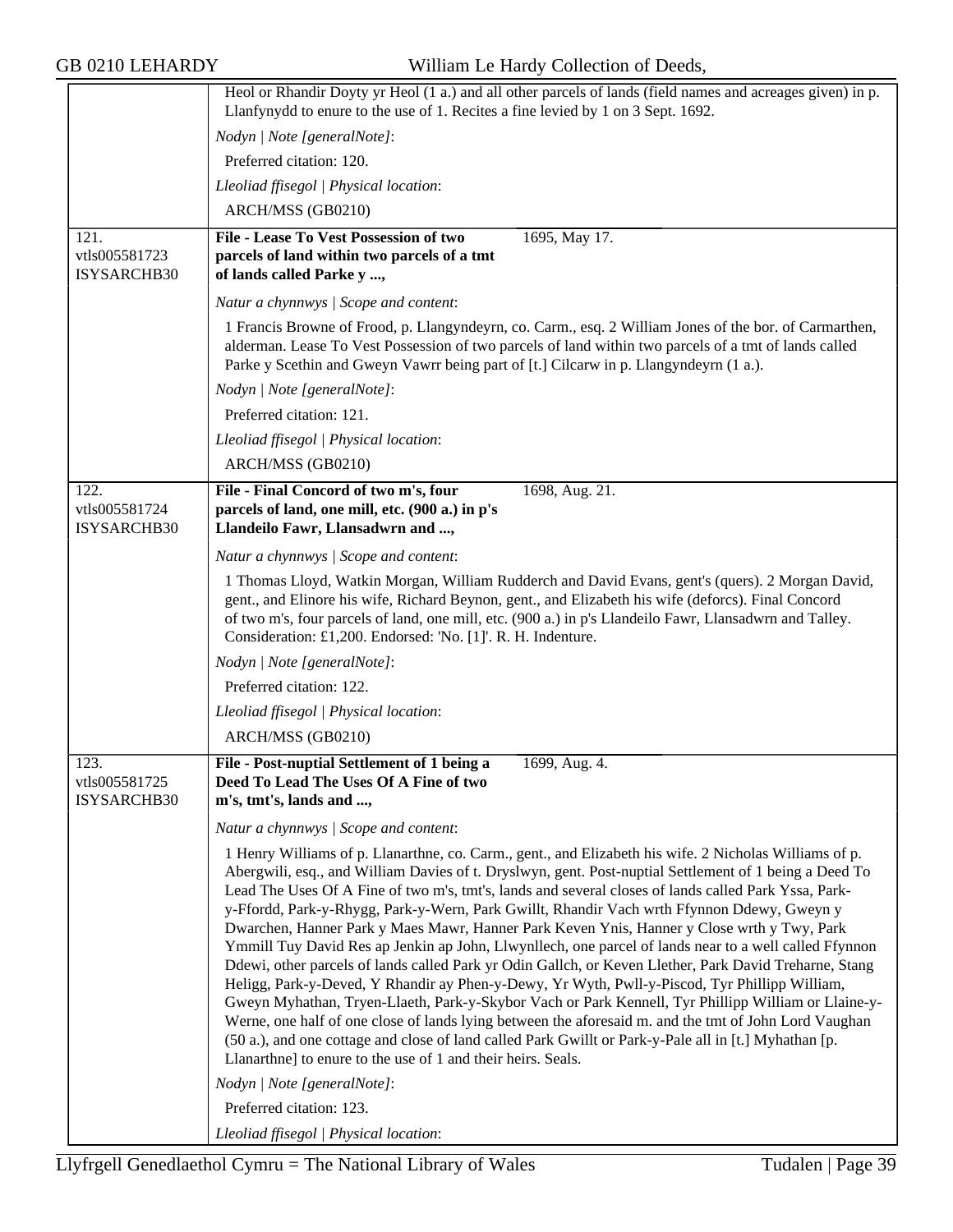|                                      | ARCH/MSS (GB0210)                                                                                                                                                                                                                                                                                                                                                                                                                        |
|--------------------------------------|------------------------------------------------------------------------------------------------------------------------------------------------------------------------------------------------------------------------------------------------------------------------------------------------------------------------------------------------------------------------------------------------------------------------------------------|
| 124.<br>vtls005581726<br>ISYSARCHB30 | File - Quitclaim of one moiety of a close of<br>1700, June 20.<br>lands called Parke y Weyne Dew and Park<br>Gwinn lying near a ,                                                                                                                                                                                                                                                                                                        |
|                                      | Natur a chynnwys / Scope and content:                                                                                                                                                                                                                                                                                                                                                                                                    |
|                                      | 1 Richard Woods of the bor. of Carmarthen, son of Sara Woods of the same, widow. 2 William Jones<br>of the same, alderman. Quitclaim of one moiety of a close of lands called Parke y Weyne Dew and Park<br>Gwinn lying near a place called Weyn Dew in the bor. of Carmarthen. Consideration: 10s. Endorsed: 'No.<br>[20]'. Seal.                                                                                                       |
|                                      | Nodyn   Note [generalNote]:                                                                                                                                                                                                                                                                                                                                                                                                              |
|                                      | Preferred citation: 124.                                                                                                                                                                                                                                                                                                                                                                                                                 |
|                                      | Lleoliad ffisegol   Physical location:                                                                                                                                                                                                                                                                                                                                                                                                   |
|                                      | ARCH/MSS (GB0210)                                                                                                                                                                                                                                                                                                                                                                                                                        |
| 125.<br>vtls005581727<br>ISYSARCHB30 | File - Lease To Vest Possession of a m., tmt<br>1701/2, March 6.<br>and lands called Tir Elizabeth Lewis or<br>Cae Glas, a parcel of ,                                                                                                                                                                                                                                                                                                   |
|                                      | Natur a chynnwys / Scope and content:                                                                                                                                                                                                                                                                                                                                                                                                    |
|                                      | 1 Richard Phillipps of Lletty Gariad and now of Pistyll Dewi, co. Carm., gent. 2 Francis Stedman of the<br>same, Thomas Phillipps of Bremenda, gent., John Williams of Abercothy, gent. and Phillip Phillipps of<br>Greenmead, p. Llanegwad, gent. Lease To Vest Possession of a m., tmt and lands called Tir Elizabeth<br>Lewis or Cae Glas, a parcel of land and one house, all lying in p. Llandeilo Fawr (occupants named).<br>Seal. |
|                                      | Nodyn   Note [generalNote]:                                                                                                                                                                                                                                                                                                                                                                                                              |
|                                      | Preferred citation: 125.                                                                                                                                                                                                                                                                                                                                                                                                                 |
|                                      | Lleoliad ffisegol   Physical location:                                                                                                                                                                                                                                                                                                                                                                                                   |
|                                      | ARCH/MSS (GB0210)                                                                                                                                                                                                                                                                                                                                                                                                                        |
| 126.<br>vtls005581728<br>ISYSARCHB30 | 1702/3, Jan. 16.<br>File - Probate Of Will of David Jones of p.<br>St Ishmael, co. Carm. (will dated 2 March<br>$1701/2$ ),                                                                                                                                                                                                                                                                                                              |
|                                      | Natur a chynnwys / Scope and content:                                                                                                                                                                                                                                                                                                                                                                                                    |
|                                      | Bequeaths 4d. towards the reparation of the Cathedral Church of St Davids. Devises to his third son,<br>Edward Jones, m's and lands called Trecor Istrad, Grose Llwyd Tipinhead and Llain Penallt being part of<br>a tmt called Trecor, all in p. St Ishmael.                                                                                                                                                                            |
|                                      | Nodyn   Note [generalNote]:                                                                                                                                                                                                                                                                                                                                                                                                              |
|                                      | Preferred citation: 126.                                                                                                                                                                                                                                                                                                                                                                                                                 |
|                                      | Lleoliad ffisegol   Physical location:                                                                                                                                                                                                                                                                                                                                                                                                   |
|                                      | ARCH/MSS (GB0210)                                                                                                                                                                                                                                                                                                                                                                                                                        |
| 127.<br>vtls005581729<br>ISYSARCHB30 | File - Quitclaim of two tmt's or parcels<br>1703, July 30.<br>of lands called Park y Mydd and Llech y<br>Swch in p. Cynwyl Elfed ,                                                                                                                                                                                                                                                                                                       |
|                                      | Natur a chynnwys / Scope and content:                                                                                                                                                                                                                                                                                                                                                                                                    |
|                                      | 1 Jenkin Williams of p. Cynwyl Elfed, co. Carm., yeoman. 2 Hercules Williams of Kilrhyn, yeoman.<br>Quitclaim of two tmt's or parcels of lands called Park y Mydd and Llech y Swch in p. Cynwyl Elfed.<br>Consideration: 10s. Endorsed: 'Park y Mynydd No. [2]'.                                                                                                                                                                         |
|                                      | Nodyn   Note [generalNote]:                                                                                                                                                                                                                                                                                                                                                                                                              |
|                                      | Preferred citation: 127.                                                                                                                                                                                                                                                                                                                                                                                                                 |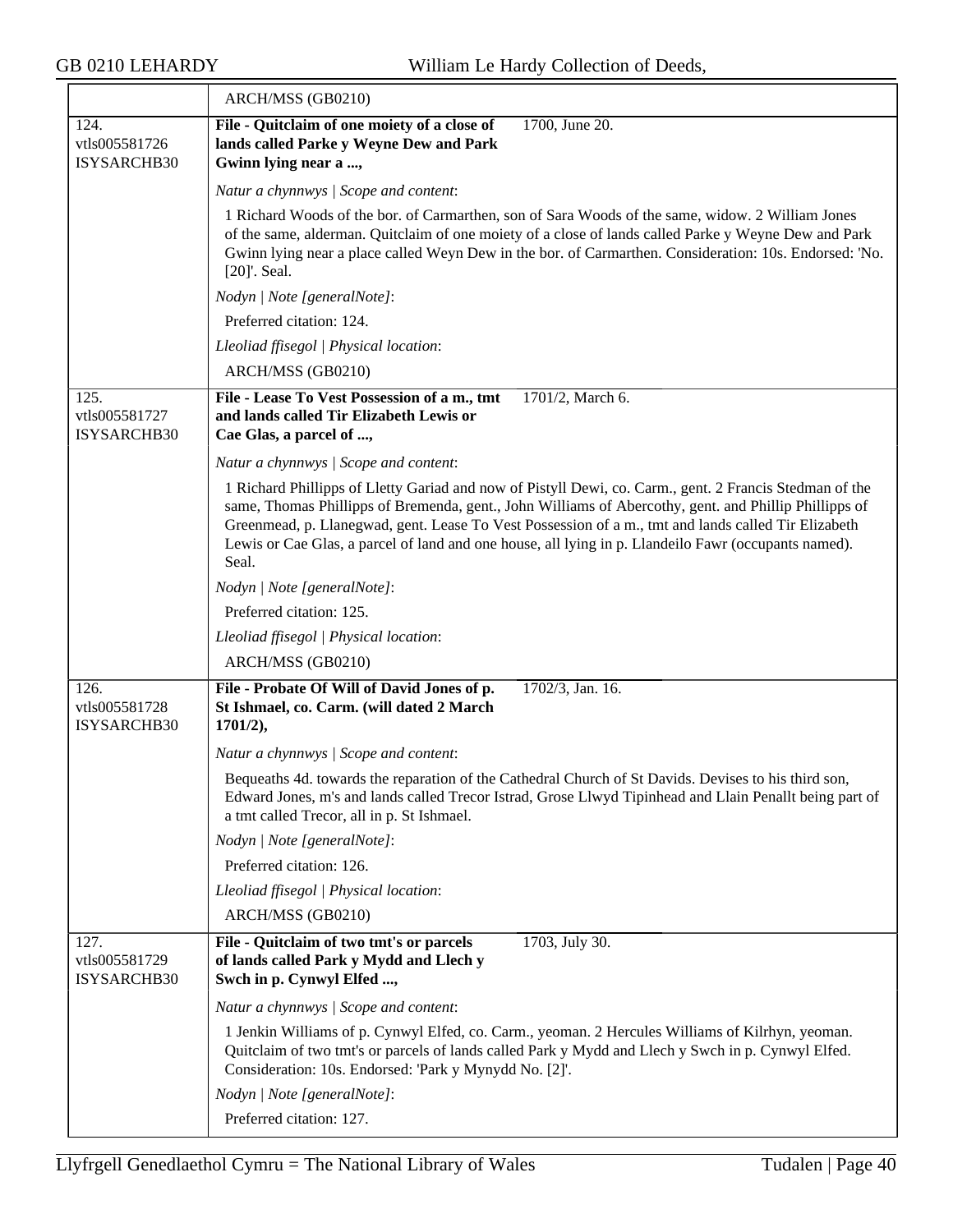|                                      | Lleoliad ffisegol   Physical location:                                                                                                                                                                                                                                                                                                                                                                                                                                                                                                                                                                                                                                                                                                                                                                                                                                                              |
|--------------------------------------|-----------------------------------------------------------------------------------------------------------------------------------------------------------------------------------------------------------------------------------------------------------------------------------------------------------------------------------------------------------------------------------------------------------------------------------------------------------------------------------------------------------------------------------------------------------------------------------------------------------------------------------------------------------------------------------------------------------------------------------------------------------------------------------------------------------------------------------------------------------------------------------------------------|
|                                      | ARCH/MSS (GB0210)                                                                                                                                                                                                                                                                                                                                                                                                                                                                                                                                                                                                                                                                                                                                                                                                                                                                                   |
| 128.<br>vtls005581730<br>ISYSARCHB30 | File - Lease To Vest Possession of a m., tmt<br>1703/4, Feb. 24.<br>and lands called Pant y Marchogion in p's<br>Llanllawddog and Abergwili, and ,                                                                                                                                                                                                                                                                                                                                                                                                                                                                                                                                                                                                                                                                                                                                                  |
|                                      | Natur a chynnwys / Scope and content:                                                                                                                                                                                                                                                                                                                                                                                                                                                                                                                                                                                                                                                                                                                                                                                                                                                               |
|                                      | 1 John Jones of Gillingham, Dorset, gent. 2 John Davies of p. Lampeter Velfrey, co. Pemb., gent. Lease<br>To Vest Possession of a m., tmt and lands called Pant y Marchogion in p's Llanllawddog and Abergwili,<br>and m's, tmt's and lands called Cwmyrhappa and Blaen Cwmegwad in p. Abergwili (occupants named).<br>Endorsed: 'No. [3]'. Seal.                                                                                                                                                                                                                                                                                                                                                                                                                                                                                                                                                   |
|                                      | Nodyn   Note [generalNote]:                                                                                                                                                                                                                                                                                                                                                                                                                                                                                                                                                                                                                                                                                                                                                                                                                                                                         |
|                                      | Preferred citation: 128.                                                                                                                                                                                                                                                                                                                                                                                                                                                                                                                                                                                                                                                                                                                                                                                                                                                                            |
|                                      | Lleoliad ffisegol   Physical location:                                                                                                                                                                                                                                                                                                                                                                                                                                                                                                                                                                                                                                                                                                                                                                                                                                                              |
|                                      | ARCH/MSS (GB0210)                                                                                                                                                                                                                                                                                                                                                                                                                                                                                                                                                                                                                                                                                                                                                                                                                                                                                   |
| 129.<br>vtls005581731<br>ISYSARCHB30 | File - Grant for 99 years of the liberty of<br>1708, Dec. 23.<br>erecting a mill weir over the river Gwili at<br>a place called ,                                                                                                                                                                                                                                                                                                                                                                                                                                                                                                                                                                                                                                                                                                                                                                   |
|                                      | Natur a chynnwys / Scope and content:                                                                                                                                                                                                                                                                                                                                                                                                                                                                                                                                                                                                                                                                                                                                                                                                                                                               |
|                                      | 1 Griffith Lloyd of Cwmgwili, co. Carm., esq. 2 Richard Jones of Cwmdwrwn, p. Abergwili, gent. Grant<br>for 99 years of the liberty of erecting a mill weir over the river Gwili at a place called Crychdu between<br>the lands of 1 and 2, and the liberty of erecting a foot bridge, with license to fix the west ends of the weir<br>and bridge on the lands of 1 lying in p. Newchurch. Annual rent: 1s. Seal.                                                                                                                                                                                                                                                                                                                                                                                                                                                                                  |
|                                      | Nodyn   Note [generalNote]:                                                                                                                                                                                                                                                                                                                                                                                                                                                                                                                                                                                                                                                                                                                                                                                                                                                                         |
|                                      | Preferred citation: 129.                                                                                                                                                                                                                                                                                                                                                                                                                                                                                                                                                                                                                                                                                                                                                                                                                                                                            |
|                                      | Lleoliad ffisegol   Physical location:                                                                                                                                                                                                                                                                                                                                                                                                                                                                                                                                                                                                                                                                                                                                                                                                                                                              |
|                                      | ARCH/MSS (GB0210)                                                                                                                                                                                                                                                                                                                                                                                                                                                                                                                                                                                                                                                                                                                                                                                                                                                                                   |
| 130.<br>vtls005581732<br>ISYSARCHB30 | File - Lease To Vest Possession of m's,<br>1714, June 18.<br>tmt's and lands called Tyr Merch John<br>Prise, Tyr Gwary Clawdd, Pant Vanog,<br>Eskeir ,                                                                                                                                                                                                                                                                                                                                                                                                                                                                                                                                                                                                                                                                                                                                              |
|                                      | Natur a chynnwys / Scope and content:                                                                                                                                                                                                                                                                                                                                                                                                                                                                                                                                                                                                                                                                                                                                                                                                                                                               |
|                                      | 1 Benjamin Jones of the Inner Temple, London, gent., and Anne his wife, Dame Beatrix Rudd, widow of<br>Sir Anthony Rudd of Capel Evan, dec., and Griffith Lloyd, esq., dec., and Walter Lloyd of St Peterwell,<br>co. Card., esq., grandson of Jonathan Lloyd of p. Llanfair. 2 Richard Vaughan of Derwydd, co. Carm.,<br>esq., and John Jones of Coirbrook, gent. Lease To Vest Possession of m's, tmt's and lands called Tyr<br>Merch John Prise, Tyr Gwary Clawdd, Pant Vanog, Eskeir y Ffordd, Tyr Rhew Las, Tyr y Clyn Coch,<br>Tyr y Trebedde, Tyr Kribin yr Eryr, a tucking mill (occupants named), and lands specified in a mortgage<br>dated 23 July 1662, between Jonathan Lloyd and Jenkin Lloyd of Llangoedmor, co. Card., doctor of<br>divinity, or in an indenture dated 28 April 1662 between Jenkin Lloyd and Sir John Lloyd of Fforest, co.<br>Carm. all in p. Llanybydder. Seals. |
|                                      | Nodyn   Note [generalNote]:                                                                                                                                                                                                                                                                                                                                                                                                                                                                                                                                                                                                                                                                                                                                                                                                                                                                         |
|                                      | Preferred citation: 130.                                                                                                                                                                                                                                                                                                                                                                                                                                                                                                                                                                                                                                                                                                                                                                                                                                                                            |
|                                      | Lleoliad ffisegol   Physical location:                                                                                                                                                                                                                                                                                                                                                                                                                                                                                                                                                                                                                                                                                                                                                                                                                                                              |
|                                      | ARCH/MSS (GB0210)                                                                                                                                                                                                                                                                                                                                                                                                                                                                                                                                                                                                                                                                                                                                                                                                                                                                                   |
| 131.<br>vtls005581733<br>ISYSARCHB30 | File - Lease To Vest Possession of a m., tmt<br>$1714/5,$ Feb. 1.<br>and lands called Tyr Pen y Lan and closes<br>of lands called ,                                                                                                                                                                                                                                                                                                                                                                                                                                                                                                                                                                                                                                                                                                                                                                 |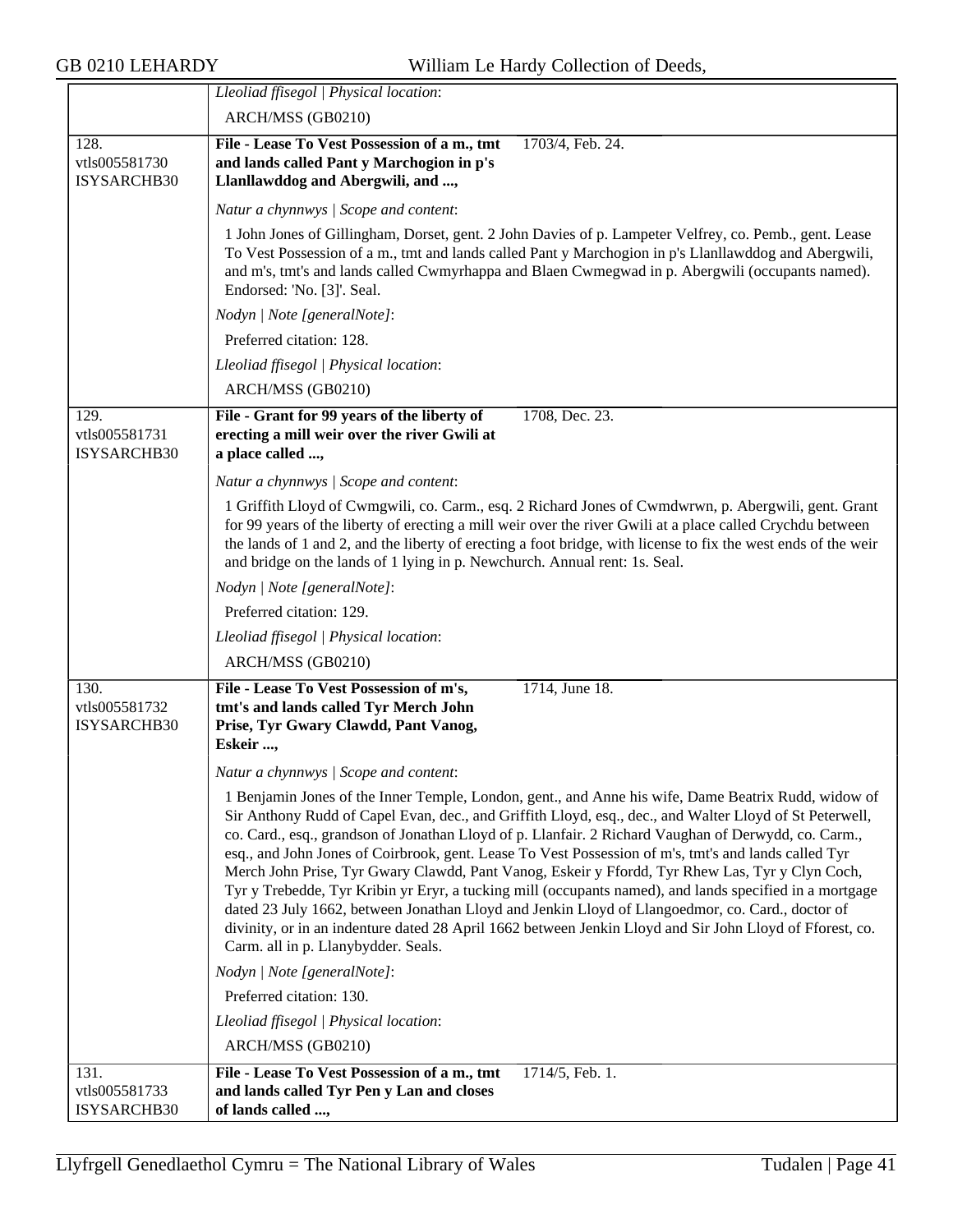|                                      | Natur a chynnwys / Scope and content:                                                                                                                                                                                                                                                                                                                                                                                                                                                                                                                                                                     |
|--------------------------------------|-----------------------------------------------------------------------------------------------------------------------------------------------------------------------------------------------------------------------------------------------------------------------------------------------------------------------------------------------------------------------------------------------------------------------------------------------------------------------------------------------------------------------------------------------------------------------------------------------------------|
|                                      | 1 Howell Rees of p. Cil-y-cwm, co. Carm., gent. and Elinor Howell of the same, widow, mother of the<br>said Howell. 2 Daniell David of p. Llanfair-ar-y-bryn, gent., and William Nicholas of p. Myddfai, gent.<br>Lease To Vest Possession of a m., tmt and lands called Tyr Pen y Lan and closes of lands called Yr Add<br>wrth Rydymoch and Tyr Kae Vab Ynyr all in p. Cil-y-cwm. Seals.                                                                                                                                                                                                                |
|                                      | Nodyn   Note [generalNote]:                                                                                                                                                                                                                                                                                                                                                                                                                                                                                                                                                                               |
|                                      | Preferred citation: 131.                                                                                                                                                                                                                                                                                                                                                                                                                                                                                                                                                                                  |
|                                      | Lleoliad ffisegol   Physical location:                                                                                                                                                                                                                                                                                                                                                                                                                                                                                                                                                                    |
|                                      | ARCH/MSS (GB0210)                                                                                                                                                                                                                                                                                                                                                                                                                                                                                                                                                                                         |
| 132.<br>vtls005581734<br>ISYSARCHB30 | File - Lease To Vest Possession of a m., tmt<br>1715, Oct. 12.<br>and lands called Panty Marchogion in p's<br>Llanllawddog and Abergwili, and m's ,                                                                                                                                                                                                                                                                                                                                                                                                                                                       |
|                                      | Natur a chynnwys / Scope and content:                                                                                                                                                                                                                                                                                                                                                                                                                                                                                                                                                                     |
|                                      | 1 John Jones of Gillingham, Dorset, gent., and Mary his wife, and Theodocia Jones of p. Lampeter<br>Velfrey, co. Pemb., widow, mother of John Jones. 2 John Davies of p. Lampeter Velfrey, gent. Lease To<br>Vest Possession of a m., tmt and lands called Panty Marchogion in p's Llanllawddog and Abergwili, and<br>m's, tmt's and lands called Cwm-yr-Happa and Blaen Cwmegwad in p. Abergwili. Endorsed: 'Bundle [4]'.<br>Seals.                                                                                                                                                                      |
|                                      | Nodyn   Note [generalNote]:                                                                                                                                                                                                                                                                                                                                                                                                                                                                                                                                                                               |
|                                      | Preferred citation: 132.                                                                                                                                                                                                                                                                                                                                                                                                                                                                                                                                                                                  |
|                                      | Lleoliad ffisegol   Physical location:                                                                                                                                                                                                                                                                                                                                                                                                                                                                                                                                                                    |
|                                      | ARCH/MSS (GB0210)                                                                                                                                                                                                                                                                                                                                                                                                                                                                                                                                                                                         |
| 133.<br>vtls005581735<br>ISYSARCHB30 | 1718, May 2.<br>File - Probate Of Will And Inventory of<br>Charles Jones of p. Llangyndeyrn, co.<br>Carm., gent. (will dated 30 Jan. 1717/18),                                                                                                                                                                                                                                                                                                                                                                                                                                                            |
|                                      | Natur a chynnwys / Scope and content:                                                                                                                                                                                                                                                                                                                                                                                                                                                                                                                                                                     |
|                                      | Devises to his eldest son Thomas Jones a tmt and lands called Killy Carew Vawr in p. Llangyndeyrn, a<br>house, garden and stable in the bor. of Carmarthen, two fields called Park Pistyll and three parts of Park<br>Gwyn; to his second son, William Jones, the house, garden and field in the possession of Henry Evan,<br>and to his daughter Mary Jones the house and garden by Morva Moch, all in the bor. of Carmarthen.<br>Bequeaths to his second son the tithes of p's Silian and Llanwnnen in co. Card., and to his daughter tithes<br>held by lease from the chantel or chapter of St Davids. |
|                                      | Nodyn   Note [generalNote]:                                                                                                                                                                                                                                                                                                                                                                                                                                                                                                                                                                               |
|                                      | Preferred citation: 133.                                                                                                                                                                                                                                                                                                                                                                                                                                                                                                                                                                                  |
|                                      | Lleoliad ffisegol   Physical location:                                                                                                                                                                                                                                                                                                                                                                                                                                                                                                                                                                    |
|                                      | ARCH/MSS (GB0210)                                                                                                                                                                                                                                                                                                                                                                                                                                                                                                                                                                                         |
| 134.<br>vtls005581736<br>ISYSARCHB30 | 1718, Dec. 30.<br>File - Mortgage (Release) for £130 of a m.,<br>tmt and lands called Tyr Thomas John<br>Lewis or Tyr Pen y Bank ,                                                                                                                                                                                                                                                                                                                                                                                                                                                                        |
|                                      | Natur a chynnwys / Scope and content:                                                                                                                                                                                                                                                                                                                                                                                                                                                                                                                                                                     |
|                                      | 1 Henry Williams of Cwmsidan, p. Llansadwrn, co. Carm., gent. 2 Edward Lewis of p. Talley, gent.<br>Mortgage (Release) for £130 of a m., tmt and lands called Tyr Thomas John Lewis or Tyr Pen y Bank,<br>Rhandyr y Gare and Gwayn y Meyrdy, p. Llansadwrn. Seal.                                                                                                                                                                                                                                                                                                                                         |
|                                      | Nodyn   Note [generalNote]:                                                                                                                                                                                                                                                                                                                                                                                                                                                                                                                                                                               |
|                                      | Preferred citation: 134.                                                                                                                                                                                                                                                                                                                                                                                                                                                                                                                                                                                  |
|                                      | Lleoliad ffisegol   Physical location:                                                                                                                                                                                                                                                                                                                                                                                                                                                                                                                                                                    |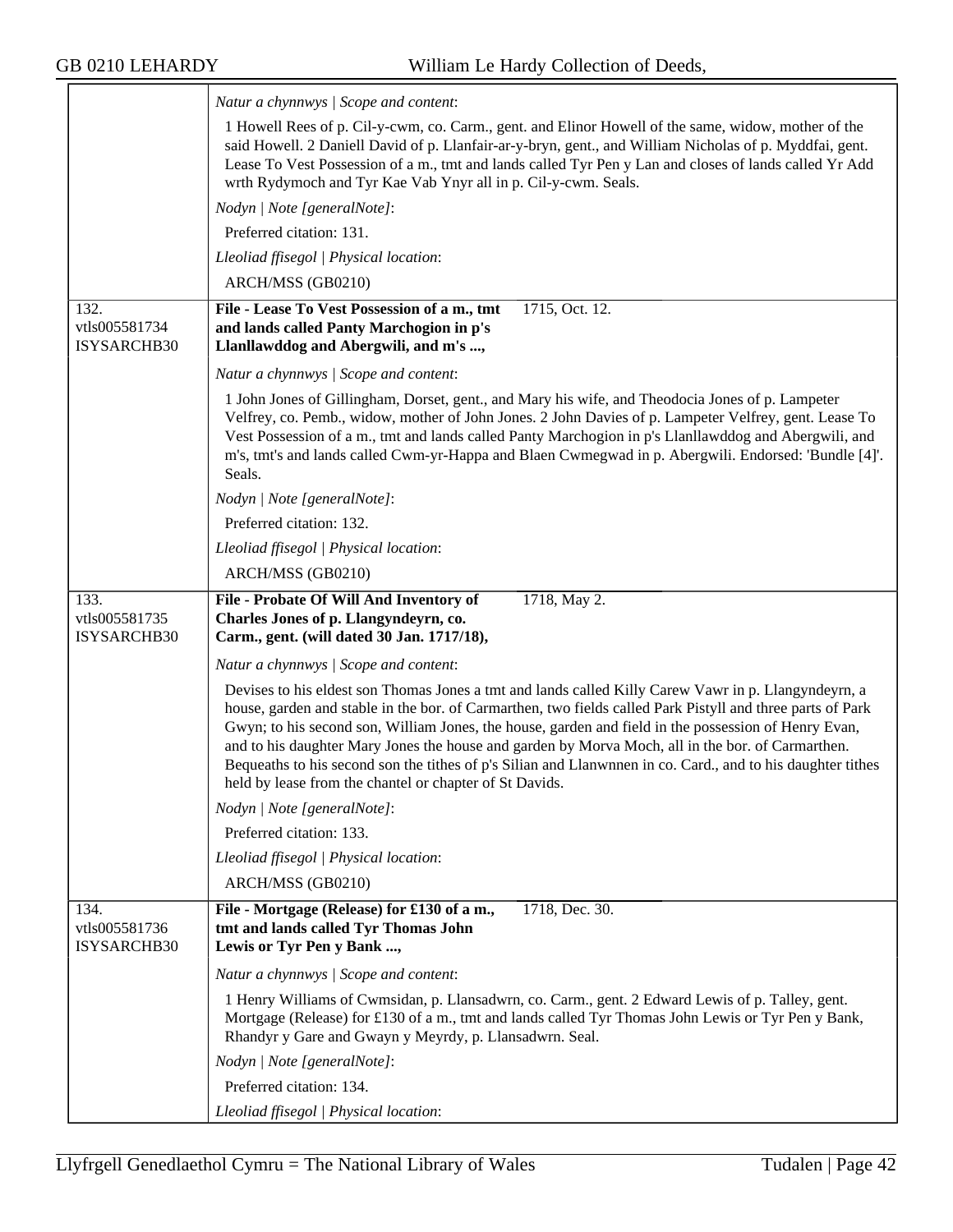|                                       | ARCH/MSS (GB0210)                                                                                                                                                                                                                                                                                                                                                 |  |
|---------------------------------------|-------------------------------------------------------------------------------------------------------------------------------------------------------------------------------------------------------------------------------------------------------------------------------------------------------------------------------------------------------------------|--|
| 135.<br>vtls005581737                 | File - Lease To Vest Possession of a m., tmt<br>1720, Sept. 18.                                                                                                                                                                                                                                                                                                   |  |
| ISYSARCHB30                           | and lands called Tyr Eskernant in p. Talley<br>and a m., tmt ,                                                                                                                                                                                                                                                                                                    |  |
|                                       | Natur a chynnwys / Scope and content:                                                                                                                                                                                                                                                                                                                             |  |
|                                       | 1 Henry Williams of Cwmsbyddan, p. Llansadwrn, co. Carm., gent. 2 James John of p. Talley, gent., and<br>James Nicholas of the same, nephew of the said James. Lease To Vest Possession of a m., tmt and lands<br>called Tyr Eskernant in p. Talley and a m., tmt and lands called Tyr Thomas John Lewis or Tyr Pen Y<br>Bant in p. Llansadwrn (occupants named). |  |
|                                       | Nodyn   Note [generalNote]:                                                                                                                                                                                                                                                                                                                                       |  |
|                                       | Preferred citation: 135.                                                                                                                                                                                                                                                                                                                                          |  |
|                                       | Lleoliad ffisegol   Physical location:                                                                                                                                                                                                                                                                                                                            |  |
|                                       | ARCH/MSS (GB0210)                                                                                                                                                                                                                                                                                                                                                 |  |
| 136.<br>vtls005581738<br>ISYSARCHB30  | File - Post-nuptial Settlement of 1 and<br>1721/2, March 20.<br>Elizabeth, sister of 2, being a Release by 1<br>to 2 of a m., tmt ,                                                                                                                                                                                                                               |  |
|                                       | Natur a chynnwys / Scope and content:                                                                                                                                                                                                                                                                                                                             |  |
|                                       | 1 William Thomas of p. Llansadwrn, co. Carm., yeoman. 2 John Williams of the same, yeoman. Post-<br>nuptial Settlement of 1 and Elizabeth, sister of 2, being a Release by 1 to 2 of a m., tmt and lands<br>called Cwm Llwmfey in p. Llansadwrn to the use of 1 and his wife and their heirs. Consideration £20.<br>Endorsed: 'No. [29]'. Seal.                   |  |
|                                       | Nodyn   Note [generalNote]:                                                                                                                                                                                                                                                                                                                                       |  |
|                                       | Preferred citation: 136.                                                                                                                                                                                                                                                                                                                                          |  |
|                                       | Lleoliad ffisegol   Physical location:                                                                                                                                                                                                                                                                                                                            |  |
|                                       | ARCH/MSS (GB0210)                                                                                                                                                                                                                                                                                                                                                 |  |
| 137.<br>vtls005581739<br>ISYSARCHB30  | File - Lease To Vest Possession of a m.,<br>1725, June 2.<br>tmt and lands called Tyr David ap Jenkin<br>David Penllwyd, Tyr Maes y ,                                                                                                                                                                                                                             |  |
|                                       | Natur a chynnwys / Scope and content:                                                                                                                                                                                                                                                                                                                             |  |
|                                       | 1 Morgan David of p. Llandingad, co. Carm., yeoman, and David Morgan, eldest son and heir of the<br>said Morgan. 2 John Williams of the same, gent. Lease To Vest Possession of a m., tmt and lands called<br>Tyr David ap Jenkin David Penllwyd, Tyr Maes y Gwndwn, Tyr Cae Newidd and Tyr March Jenkin ap<br>Gwillim in p. Llandingad. Seals.                   |  |
|                                       | Nodyn   Note [generalNote]:                                                                                                                                                                                                                                                                                                                                       |  |
|                                       | Preferred citation: 137.                                                                                                                                                                                                                                                                                                                                          |  |
|                                       | Lleoliad ffisegol   Physical location:<br>ARCH/MSS (GB0210)                                                                                                                                                                                                                                                                                                       |  |
|                                       | Is-gyfres   Subseries 138-184. vtls005581740 ISYSARCHB30: Deeds,                                                                                                                                                                                                                                                                                                  |  |
|                                       | Dyddiad   Date: 1731-1857. (dyddiad creu)   (date of creation)                                                                                                                                                                                                                                                                                                    |  |
| Natur a chynnwys   Scope and content: |                                                                                                                                                                                                                                                                                                                                                                   |  |
|                                       | Deeds 1731-1857.                                                                                                                                                                                                                                                                                                                                                  |  |
|                                       | Lleoliad ffisegol   Physical location: ARCH/MSS (GB0210)                                                                                                                                                                                                                                                                                                          |  |
|                                       |                                                                                                                                                                                                                                                                                                                                                                   |  |

<span id="page-42-0"></span>Nodyn | Note [generalNote]: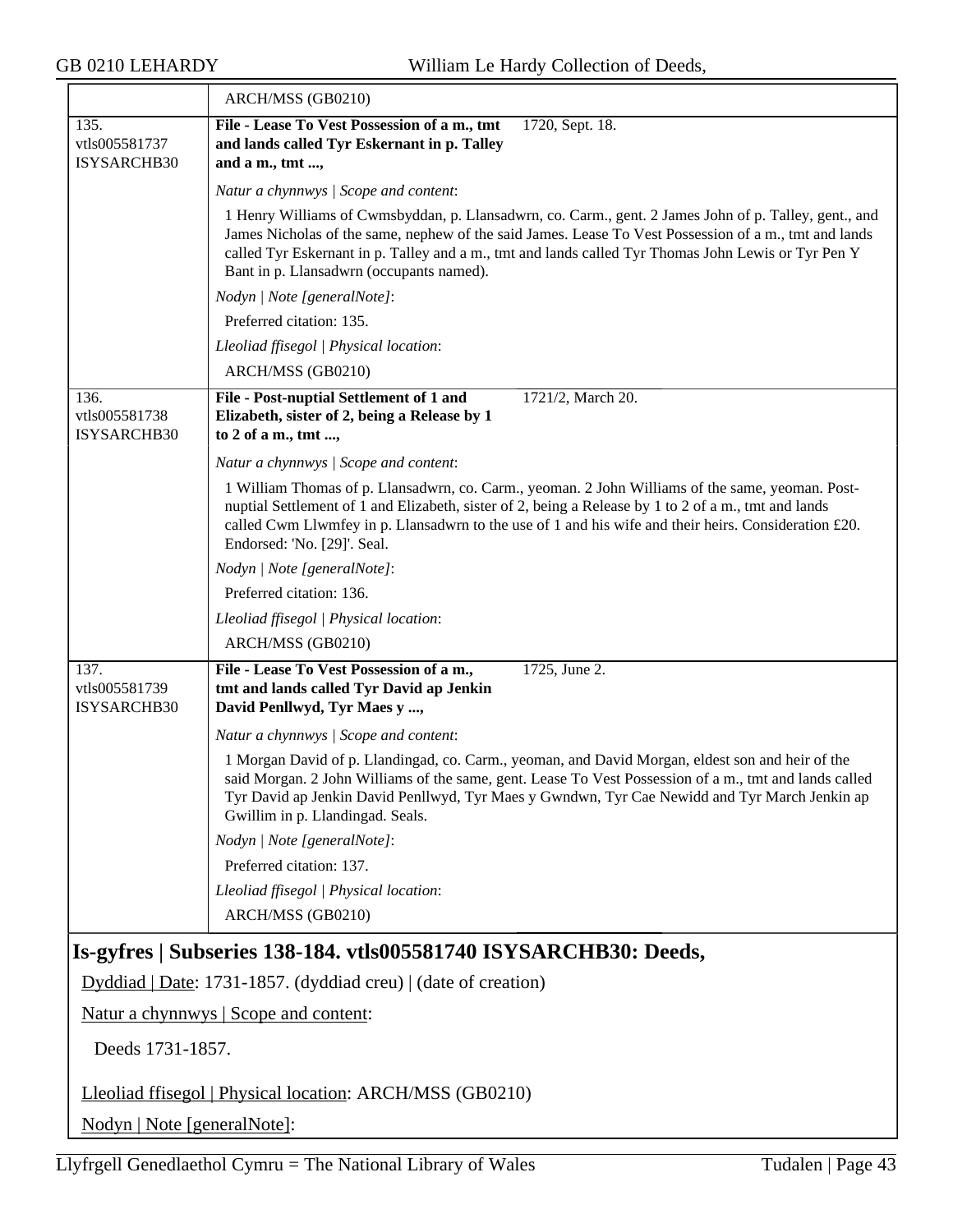Preferred citation: 138-184.

|                                      | FFeil / rhestr eitemau   File / item list                                                                                                                                                                                                                                                                                |                   |                                               |
|--------------------------------------|--------------------------------------------------------------------------------------------------------------------------------------------------------------------------------------------------------------------------------------------------------------------------------------------------------------------------|-------------------|-----------------------------------------------|
| Cod cyfeirnod<br>Reference code      | Teitl   Title                                                                                                                                                                                                                                                                                                            | Dyddiadau   Dates | Disgrifiad ffisegol   Physical<br>description |
| 138.<br>vtls005581741<br>ISYSARCHB30 | File - Probate Of Will And Inventory of<br>David Morgan of p. Abergwili, co Carm.<br>(will dated 16 April 1729),                                                                                                                                                                                                         | 1731, April 24.   |                                               |
|                                      | Natur a chynnwys / Scope and content:                                                                                                                                                                                                                                                                                    |                   |                                               |
|                                      | Bequests of money and household items. Seal.                                                                                                                                                                                                                                                                             |                   |                                               |
|                                      | Nodyn   Note [generalNote]:                                                                                                                                                                                                                                                                                              |                   |                                               |
|                                      | Preferred citation: 138.                                                                                                                                                                                                                                                                                                 |                   |                                               |
|                                      | Lleoliad ffisegol   Physical location:                                                                                                                                                                                                                                                                                   |                   |                                               |
|                                      | ARCH/MSS (GB0210)                                                                                                                                                                                                                                                                                                        |                   |                                               |
| 139.<br>vtls005581742<br>ISYSARCHB30 | File - Lease To Vest Possession of a tmt,<br>house, stable, gardens and waste ground in<br>p. Llandeilo Fawr (occupants named),                                                                                                                                                                                          | 1732, Sept. 21.   |                                               |
|                                      | Natur a chynnwys / Scope and content:                                                                                                                                                                                                                                                                                    |                   |                                               |
|                                      | 1 William Kelly of p. Llandeilo Fawr, co. Carm., apothecary. 2 Richard Gwynne of Taliaris, esq. Lease<br>To Vest Possession of a tmt, house, stable, gardens and waste ground in p. Llandeilo Fawr (occupants<br>named). Seal.                                                                                           |                   |                                               |
|                                      | Nodyn   Note [generalNote]:                                                                                                                                                                                                                                                                                              |                   |                                               |
|                                      | Preferred citation: 139.                                                                                                                                                                                                                                                                                                 |                   |                                               |
|                                      | Lleoliad ffisegol   Physical location:                                                                                                                                                                                                                                                                                   |                   |                                               |
|                                      | ARCH/MSS (GB0210)                                                                                                                                                                                                                                                                                                        |                   |                                               |
| 140.<br>vtls005581743<br>ISYSARCHB30 | File - Lease To Vest Possession of a tiled<br>house, outhouses and gardens in p. Cynwyl<br>Elfed,                                                                                                                                                                                                                        | 1733/4, Feb. 20.  |                                               |
|                                      | Natur a chynnwys / Scope and content:                                                                                                                                                                                                                                                                                    |                   |                                               |
|                                      | 1 Jeremiah Howell of p. Aber-nant, co. Carm., yeoman, and Howell Howells of p. Cynwyl Elfed, gent.<br>2 Evan Thomas of p. Cynwyl Elfed, carpenter. Lease To Vest Possession of a tiled house, outhouses and<br>gardens in p. Cynwyl Elfed. Endorsed: 'No. [2]'. Seals.                                                   |                   |                                               |
|                                      | Nodyn   Note [generalNote]:                                                                                                                                                                                                                                                                                              |                   |                                               |
|                                      | Preferred citation: 140.                                                                                                                                                                                                                                                                                                 |                   |                                               |
|                                      | Lleoliad ffisegol   Physical location:                                                                                                                                                                                                                                                                                   |                   |                                               |
|                                      | ARCH/MSS (GB0210)                                                                                                                                                                                                                                                                                                        |                   |                                               |
| 141.<br>vtls005581744<br>ISYSARCHB30 | File - Probate Of Will And Codicil of John<br>Williams of the bor. of Carmarthen, esq.<br>(will dated 26 Jan. 1735, codicil ,                                                                                                                                                                                            | 1739, May 8.      |                                               |
|                                      | Natur a chynnwys / Scope and content:                                                                                                                                                                                                                                                                                    |                   |                                               |
|                                      | Probate Of Will And Codicil of John Williams of the bor. of Carmarthen, esq. (will dated 26 Jan.<br>1735, codicil dated 22 March 1738). Devises to Anne, his wife, m's, mills, lands and tmt's lying in p's<br>Llanboidy, Llangynin and Llanwinio according to the terms of their marriage settlement, to the use of his |                   |                                               |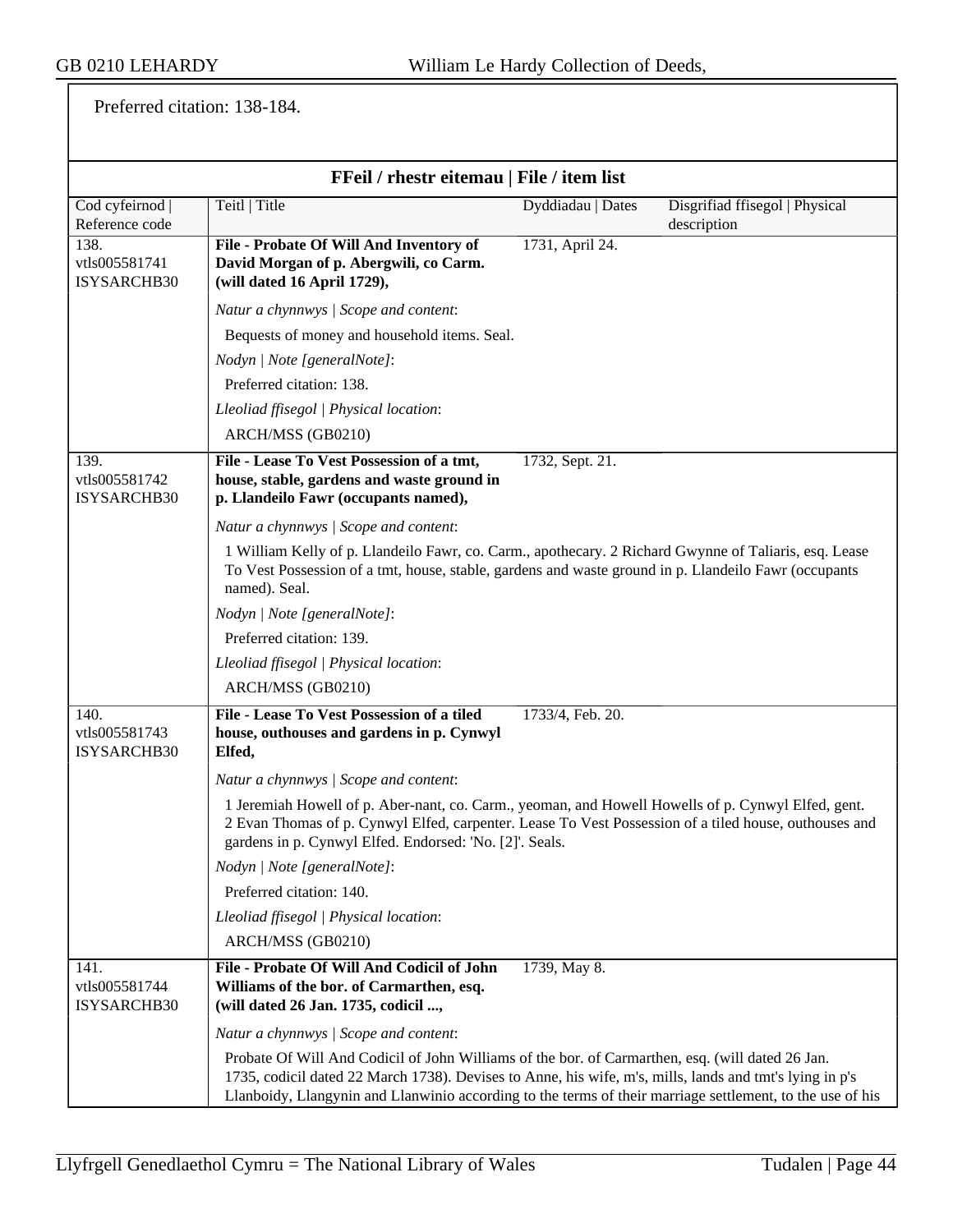|                                      | wife and their heirs for their natural lives (other uses specified). Recites the pre-nuptial settlement dated 7<br>July 1708 between the testator and Anne Phillips, daughter of John Phillipps, gent. Endorsed: 'No. [74]'.                                                                                                                                                                                                                                                  |
|--------------------------------------|-------------------------------------------------------------------------------------------------------------------------------------------------------------------------------------------------------------------------------------------------------------------------------------------------------------------------------------------------------------------------------------------------------------------------------------------------------------------------------|
|                                      | Nodyn   Note [generalNote]:                                                                                                                                                                                                                                                                                                                                                                                                                                                   |
|                                      | Preferred citation: 141.                                                                                                                                                                                                                                                                                                                                                                                                                                                      |
|                                      | Lleoliad ffisegol   Physical location:                                                                                                                                                                                                                                                                                                                                                                                                                                        |
|                                      | ARCH/MSS (GB0210)                                                                                                                                                                                                                                                                                                                                                                                                                                                             |
| 142.                                 | 1739, June 7.<br>File - Bargain And Sale With Feoffment of                                                                                                                                                                                                                                                                                                                                                                                                                    |
| vtls005581745<br>ISYSARCHB30         | a stang or parcel of arable ground called<br>Rhandyr Fach in p. Myddfai (occupants ,                                                                                                                                                                                                                                                                                                                                                                                          |
|                                      | Natur a chynnwys / Scope and content:                                                                                                                                                                                                                                                                                                                                                                                                                                         |
|                                      | 1 Evan Thomas of p. Myddfai, co. Carm., gent. 2 Walter Jeffreys of the town of Brecon, esq. Bargain<br>And Sale With Feoffment of a stang or parcel of arable ground called Rhandyr Fach in p. Myddfai<br>(occupants named). Consideration: £4.3.6. Endorsed: livery of seisin, power of attorney from 1 to<br>Edward Jones, gent., to deliver seizin to 2. Seal.                                                                                                             |
|                                      | Nodyn   Note [generalNote]:                                                                                                                                                                                                                                                                                                                                                                                                                                                   |
|                                      | Preferred citation: 142.                                                                                                                                                                                                                                                                                                                                                                                                                                                      |
|                                      | Lleoliad ffisegol   Physical location:                                                                                                                                                                                                                                                                                                                                                                                                                                        |
|                                      | ARCH/MSS (GB0210)                                                                                                                                                                                                                                                                                                                                                                                                                                                             |
| 143.<br>vtls005581746<br>ISYSARCHB30 | File - Lease To Vest Possession of a m., tmt<br>1743, April 28.<br>and lands called Tyr Gwayn y Whyad in p.<br>Llandeilo Fawr,                                                                                                                                                                                                                                                                                                                                                |
|                                      | Natur a chynnwys / Scope and content:                                                                                                                                                                                                                                                                                                                                                                                                                                         |
|                                      | 1 William Bevan of p. Llandeilo Fawr, co. Carm., gent. 2 Rees Powell of p. Llandybïe, gent. Lease To<br>Vest Possession of a m., tmt and lands called Tyr Gwayn y Whyad in p. Llandeilo Fawr. Endorsed: 'No.<br>[34]'. Seal.                                                                                                                                                                                                                                                  |
|                                      | Nodyn   Note [generalNote]:                                                                                                                                                                                                                                                                                                                                                                                                                                                   |
|                                      | Preferred citation: 143.                                                                                                                                                                                                                                                                                                                                                                                                                                                      |
|                                      | Lleoliad ffisegol   Physical location:                                                                                                                                                                                                                                                                                                                                                                                                                                        |
|                                      | ARCH/MSS (GB0210)                                                                                                                                                                                                                                                                                                                                                                                                                                                             |
| 144.<br>vtls005581747<br>ISYSARCHB30 | File - Lease To Vest Possession of two m's,<br>1743, July 22.<br>tmt's and lands called Tir Gelli Kydrim<br>and Tir Bryn Mynydd in p,                                                                                                                                                                                                                                                                                                                                         |
|                                      | Natur a chynnwys / Scope and content:                                                                                                                                                                                                                                                                                                                                                                                                                                         |
|                                      | 1 Gwenllian Hughes of p. Betws, co. Carm., widow of Hugh John of the same, yeoman, dec., and<br>daughter and heir of Hopkin William of the same, yeoman, dec., and Jonnett his wife, dec., William<br>Hughes of the same, gent., son and heir of Gwenllian Hughes, and Luce Hughes, his wife. 2 Richard<br>Gwynne of Taliaris, esq. Lease To Vest Possession of two m's, tmt's and lands called Tir Gelli Kydrim<br>and Tir Bryn Mynydd in p. Betws (occupants named). Seals. |
|                                      | Nodyn   Note [generalNote]:                                                                                                                                                                                                                                                                                                                                                                                                                                                   |
|                                      | Preferred citation: 144.                                                                                                                                                                                                                                                                                                                                                                                                                                                      |
|                                      | Lleoliad ffisegol   Physical location:                                                                                                                                                                                                                                                                                                                                                                                                                                        |
|                                      | ARCH/MSS (GB0210)                                                                                                                                                                                                                                                                                                                                                                                                                                                             |
| 145.                                 | 1745, Dec. 13.<br><b>File - Probate Of Will And Inventory</b>                                                                                                                                                                                                                                                                                                                                                                                                                 |
| vtls005581748                        | of Griffith John of p. Talley, co. Carm.,                                                                                                                                                                                                                                                                                                                                                                                                                                     |
| ISYSARCHB30                          | husbandman (will dated 14 Nov. 1744,<br>inventory ,                                                                                                                                                                                                                                                                                                                                                                                                                           |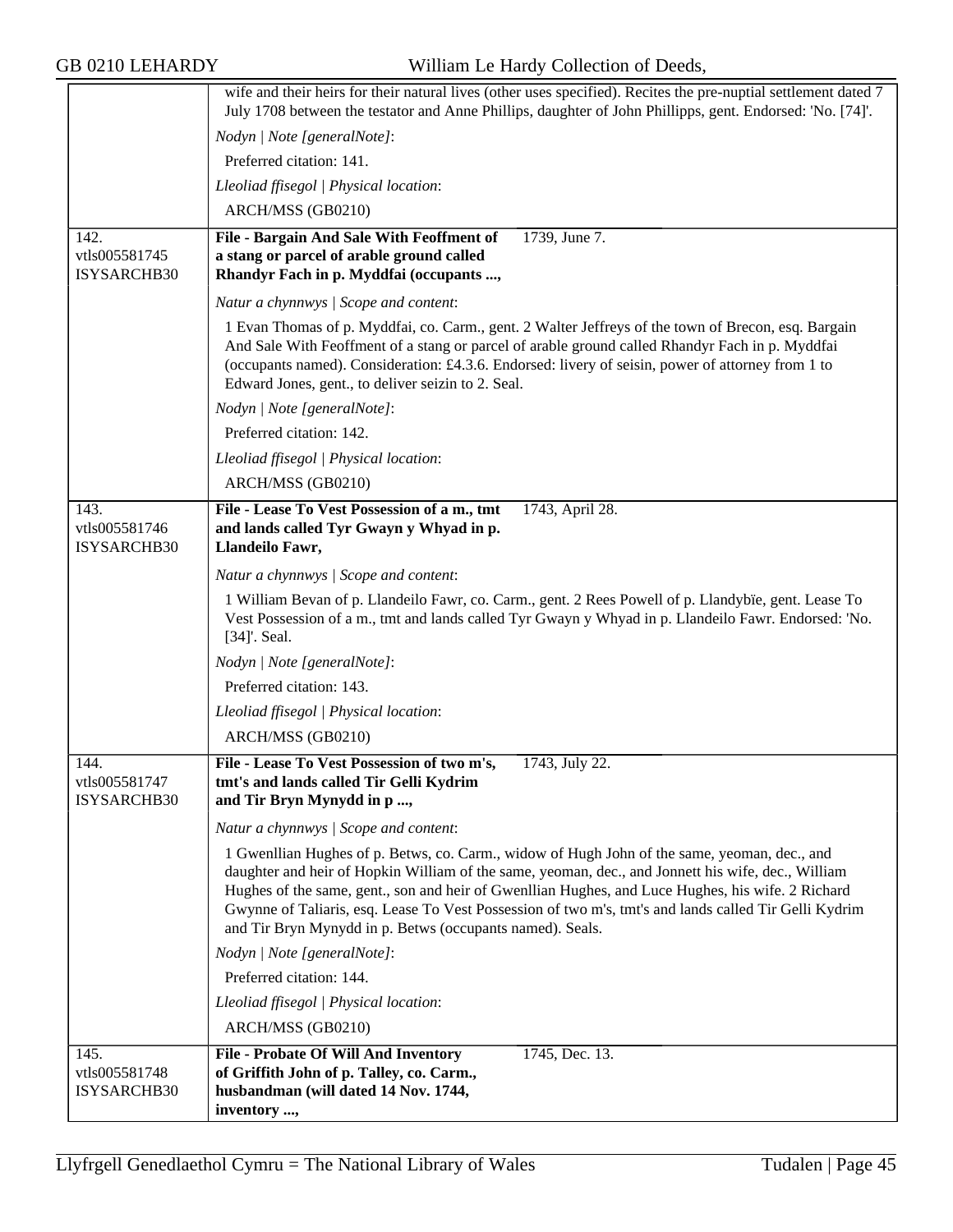|                                      | Natur a chynnwys / Scope and content:                                                                                                                                                                                                                                                                                                                                                                                                                                                                                                                                                                                                                                                                                                                                          |
|--------------------------------------|--------------------------------------------------------------------------------------------------------------------------------------------------------------------------------------------------------------------------------------------------------------------------------------------------------------------------------------------------------------------------------------------------------------------------------------------------------------------------------------------------------------------------------------------------------------------------------------------------------------------------------------------------------------------------------------------------------------------------------------------------------------------------------|
|                                      | Probate Of Will And Inventory of Griffith John of p. Talley, co. Carm., husbandman (will dated 14 Nov.                                                                                                                                                                                                                                                                                                                                                                                                                                                                                                                                                                                                                                                                         |
|                                      | 1744, inventory dated 17 Oct. 1745). Devises to his son, Thomas Griffith, m., tmt and lands called Tyr                                                                                                                                                                                                                                                                                                                                                                                                                                                                                                                                                                                                                                                                         |
|                                      | Rudderch Philip John and Kae Dan y Sgybor in p. Llansadwrn. Seal.                                                                                                                                                                                                                                                                                                                                                                                                                                                                                                                                                                                                                                                                                                              |
|                                      | Nodyn   Note [generalNote]:                                                                                                                                                                                                                                                                                                                                                                                                                                                                                                                                                                                                                                                                                                                                                    |
|                                      | Preferred citation: 145.                                                                                                                                                                                                                                                                                                                                                                                                                                                                                                                                                                                                                                                                                                                                                       |
|                                      | Lleoliad ffisegol   Physical location:                                                                                                                                                                                                                                                                                                                                                                                                                                                                                                                                                                                                                                                                                                                                         |
|                                      | ARCH/MSS (GB0210)                                                                                                                                                                                                                                                                                                                                                                                                                                                                                                                                                                                                                                                                                                                                                              |
| 146.                                 | File - Probate Of Will of Anne Williams of<br>1745/6, Feb. 24.                                                                                                                                                                                                                                                                                                                                                                                                                                                                                                                                                                                                                                                                                                                 |
| vtls005581749                        | the bor. of Carmarthen, widow (will dated                                                                                                                                                                                                                                                                                                                                                                                                                                                                                                                                                                                                                                                                                                                                      |
| ISYSARCHB30                          | 1 June 1744),                                                                                                                                                                                                                                                                                                                                                                                                                                                                                                                                                                                                                                                                                                                                                                  |
|                                      | Natur a chynnwys / Scope and content:                                                                                                                                                                                                                                                                                                                                                                                                                                                                                                                                                                                                                                                                                                                                          |
|                                      | Devises in trust to John Hensleigh of Panteague, co. Pemb., and Edward Davies of the bor. of<br>Carmarthen, gent., m's, tmt's and lands called Penyknwk, Trevach and Gwayn Fawr in p. Llanboidy,<br>a m. and water corn grist mill called Dolegoydog Mill, other mills called Duallt Mill, a m., tmt and<br>lands called Dolegoydog, Llwyndy Bach, Clyn Froga, Clyclin, Clyn Rhedin and parcels of land called<br>Llaindy all in p. Llanwinio, and a dwelling house in the bor. of Carmarthen adjoining King Street upper<br>gate (occupants named), with directions to trustees as to further uses of the above lands to her family.<br>Directions to erect a marble monument with inscription near a monument for her husband in Carmarthen<br>church. Endorsed: 'No. [77]'. |
|                                      | Nodyn   Note [generalNote]:                                                                                                                                                                                                                                                                                                                                                                                                                                                                                                                                                                                                                                                                                                                                                    |
|                                      | Preferred citation: 146.                                                                                                                                                                                                                                                                                                                                                                                                                                                                                                                                                                                                                                                                                                                                                       |
|                                      | Lleoliad ffisegol   Physical location:                                                                                                                                                                                                                                                                                                                                                                                                                                                                                                                                                                                                                                                                                                                                         |
|                                      | ARCH/MSS (GB0210)                                                                                                                                                                                                                                                                                                                                                                                                                                                                                                                                                                                                                                                                                                                                                              |
| 147.<br>vtls005581750<br>ISYSARCHB30 | 1747, Aug. 15.<br>File - Lease for 21 years of a close of land<br>called Upper Park y Pistyll lying near the<br>common called Waindew,                                                                                                                                                                                                                                                                                                                                                                                                                                                                                                                                                                                                                                         |
|                                      | Natur a chynnwys / Scope and content:                                                                                                                                                                                                                                                                                                                                                                                                                                                                                                                                                                                                                                                                                                                                          |
|                                      | 1 Thomas Jones of p. St Andrews Holborn, Middlesex, gent. 2 John James of p. St Peters in the bor.<br>of Carmarthen, hatmaker. Lease for 21 years of a close of land called Upper Park y Pistyll lying near<br>the common called Waindew in p. St Peters $(3 a)$ ; covenants relating to repairs. Annual rent: £4.5.0.<br>Endorsed; 'No. [6]'. Paper.                                                                                                                                                                                                                                                                                                                                                                                                                          |
|                                      | Nodyn   Note [generalNote]:                                                                                                                                                                                                                                                                                                                                                                                                                                                                                                                                                                                                                                                                                                                                                    |
|                                      | Preferred citation: 147.                                                                                                                                                                                                                                                                                                                                                                                                                                                                                                                                                                                                                                                                                                                                                       |
|                                      | Lleoliad ffisegol   Physical location:                                                                                                                                                                                                                                                                                                                                                                                                                                                                                                                                                                                                                                                                                                                                         |
|                                      | ARCH/MSS (GB0210)                                                                                                                                                                                                                                                                                                                                                                                                                                                                                                                                                                                                                                                                                                                                                              |
| 148.                                 | File - Probate Of Will of John Williams of<br>1747/8, Feb. 2.                                                                                                                                                                                                                                                                                                                                                                                                                                                                                                                                                                                                                                                                                                                  |
| vtls005581751<br>ISYSARCHB30         | the bor. of Carmarthen (will dated 9 May<br>1747,                                                                                                                                                                                                                                                                                                                                                                                                                                                                                                                                                                                                                                                                                                                              |
|                                      | Natur a chynnwys / Scope and content:                                                                                                                                                                                                                                                                                                                                                                                                                                                                                                                                                                                                                                                                                                                                          |
|                                      | Bequeaths to his daughters, Anna Margaretta and Elizabeth Williams, spinsters, £500 to be paid out of<br>sale of m's and lands in p. Llanwinio to be devised to his son John Philipps Williams, and his daughters<br>to release all claims in his estate, according to his mother's will, as soon as this money is paid. Endorsed;<br>'No. [29]'. Seal.                                                                                                                                                                                                                                                                                                                                                                                                                        |
|                                      | Nodyn   Note [generalNote]:                                                                                                                                                                                                                                                                                                                                                                                                                                                                                                                                                                                                                                                                                                                                                    |
|                                      | Preferred citation: 148.                                                                                                                                                                                                                                                                                                                                                                                                                                                                                                                                                                                                                                                                                                                                                       |
|                                      | Lleoliad ffisegol   Physical location:                                                                                                                                                                                                                                                                                                                                                                                                                                                                                                                                                                                                                                                                                                                                         |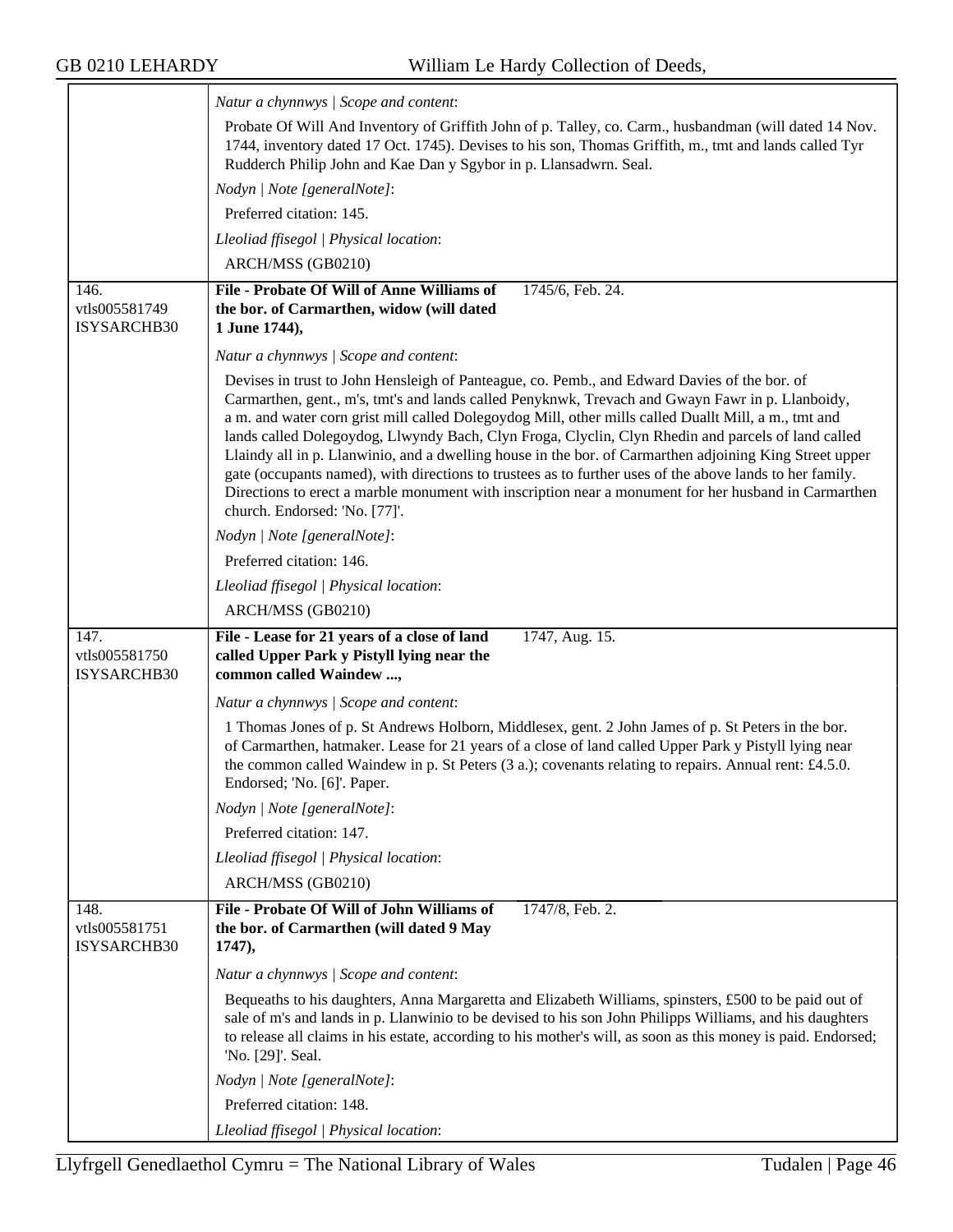| ARCH/MSS (GB0210)                                                                                                                                                                                                                                                                                                                                                                                                                                                                                                                                                                                                                                                                                                        |
|--------------------------------------------------------------------------------------------------------------------------------------------------------------------------------------------------------------------------------------------------------------------------------------------------------------------------------------------------------------------------------------------------------------------------------------------------------------------------------------------------------------------------------------------------------------------------------------------------------------------------------------------------------------------------------------------------------------------------|
| File - Lease and Release of m's, tmt's and<br>1747/8, Feb. 23-4.<br>parcels of lands called Knwch Diloe, Pwll<br>Glase and Gwern Dwstach in p ,                                                                                                                                                                                                                                                                                                                                                                                                                                                                                                                                                                          |
| Natur a chynnwys / Scope and content:                                                                                                                                                                                                                                                                                                                                                                                                                                                                                                                                                                                                                                                                                    |
| 1 Daniel Prytherch of Maes y Bwlch, p. Llandeilo'r-fân, co. Brec., gent. 2 Rees Prytherch of p. Cil-y-<br>cwm, co. Carm., esq., heir of 1. Lease and Release of m's, tmt's and parcels of lands called Knwch Diloe,<br>Pwll Glase and Gwern Dwstach in p. Cil-y-cwm, m., tmt and lands called Llether or Llethrech Burchill in<br>p. Llandingad. Seal.                                                                                                                                                                                                                                                                                                                                                                   |
| Nodyn   Note [generalNote]:                                                                                                                                                                                                                                                                                                                                                                                                                                                                                                                                                                                                                                                                                              |
| Preferred citation: 149-50.                                                                                                                                                                                                                                                                                                                                                                                                                                                                                                                                                                                                                                                                                              |
| Lleoliad ffisegol   Physical location:                                                                                                                                                                                                                                                                                                                                                                                                                                                                                                                                                                                                                                                                                   |
| ARCH/MSS (GB0210)                                                                                                                                                                                                                                                                                                                                                                                                                                                                                                                                                                                                                                                                                                        |
| File - Copy Will of John Thomas of p. Tre-<br>1752, Nov. 11.<br>lech a'r Betws, co. Carm., gent,                                                                                                                                                                                                                                                                                                                                                                                                                                                                                                                                                                                                                         |
| Natur a chynnwys / Scope and content:                                                                                                                                                                                                                                                                                                                                                                                                                                                                                                                                                                                                                                                                                    |
| Bequests of money to family.                                                                                                                                                                                                                                                                                                                                                                                                                                                                                                                                                                                                                                                                                             |
| Nodyn   Note [generalNote]:                                                                                                                                                                                                                                                                                                                                                                                                                                                                                                                                                                                                                                                                                              |
| Preferred citation: 151.                                                                                                                                                                                                                                                                                                                                                                                                                                                                                                                                                                                                                                                                                                 |
| Lleoliad ffisegol   Physical location:                                                                                                                                                                                                                                                                                                                                                                                                                                                                                                                                                                                                                                                                                   |
| ARCH/MSS (GB0210)                                                                                                                                                                                                                                                                                                                                                                                                                                                                                                                                                                                                                                                                                                        |
| File - Lease To Vest Possession of a m. or<br>1758, July 28.<br>tmt in a street called Upton Street in the<br>town of Laugharne ,                                                                                                                                                                                                                                                                                                                                                                                                                                                                                                                                                                                        |
| Natur a chynnwys / Scope and content:                                                                                                                                                                                                                                                                                                                                                                                                                                                                                                                                                                                                                                                                                    |
| 1 Thomas Laugharne of the town of Laugharne, co. Carm., merchant. 2 Evan Jeremiah of the same,<br>blacksmith. Lease To Vest Possession of a m. or tmt in a street called Upton Street in the town of<br>Laugharne, bounded on the west side by the highway leading from the said town to St Clears (other<br>boundaries given). Endorsed: 'No. [2]'. Seal.                                                                                                                                                                                                                                                                                                                                                               |
| Nodyn   Note [generalNote]:                                                                                                                                                                                                                                                                                                                                                                                                                                                                                                                                                                                                                                                                                              |
| Preferred citation: 152.                                                                                                                                                                                                                                                                                                                                                                                                                                                                                                                                                                                                                                                                                                 |
| Lleoliad ffisegol   Physical location:                                                                                                                                                                                                                                                                                                                                                                                                                                                                                                                                                                                                                                                                                   |
| ARCH/MSS (GB0210)                                                                                                                                                                                                                                                                                                                                                                                                                                                                                                                                                                                                                                                                                                        |
| File - Lease for 21 years of a m. called<br>1759, Aug. 21.<br>Foxhole, and closes of lands called Park y<br>Tump or Tump Field ,                                                                                                                                                                                                                                                                                                                                                                                                                                                                                                                                                                                         |
| Natur a chynnwys / Scope and content:                                                                                                                                                                                                                                                                                                                                                                                                                                                                                                                                                                                                                                                                                    |
| 1 Edmund Plowden of Plowden Hall, Shropshire, esq. 2 Rees Prothero of Foxhole, p. Llanfihangel<br>Abercywyn, co. Carm., gent. Lease for 21 years of a m. called Foxhole, and closes of lands called Park y<br>Tump or Tump Field, Close Under Tump Field, Kiln Park, Well Park, The Great Park, Park Tee Degum,<br>Foxhole Park, Park Morva, Inclosd Marsh or Foxhole Marsh, Upper Great Division and Lower Great<br>Division all situated to the west of the common way leading from the river Tawe through part of a tmt<br>called Treventy in p. Llanfihangel Abercywyn, reserving timber and mineral rights; covenants relating to<br>repairs and husbandry. Annual rent: £73. Seals.<br>Nodyn   Note [generalNote]: |
|                                                                                                                                                                                                                                                                                                                                                                                                                                                                                                                                                                                                                                                                                                                          |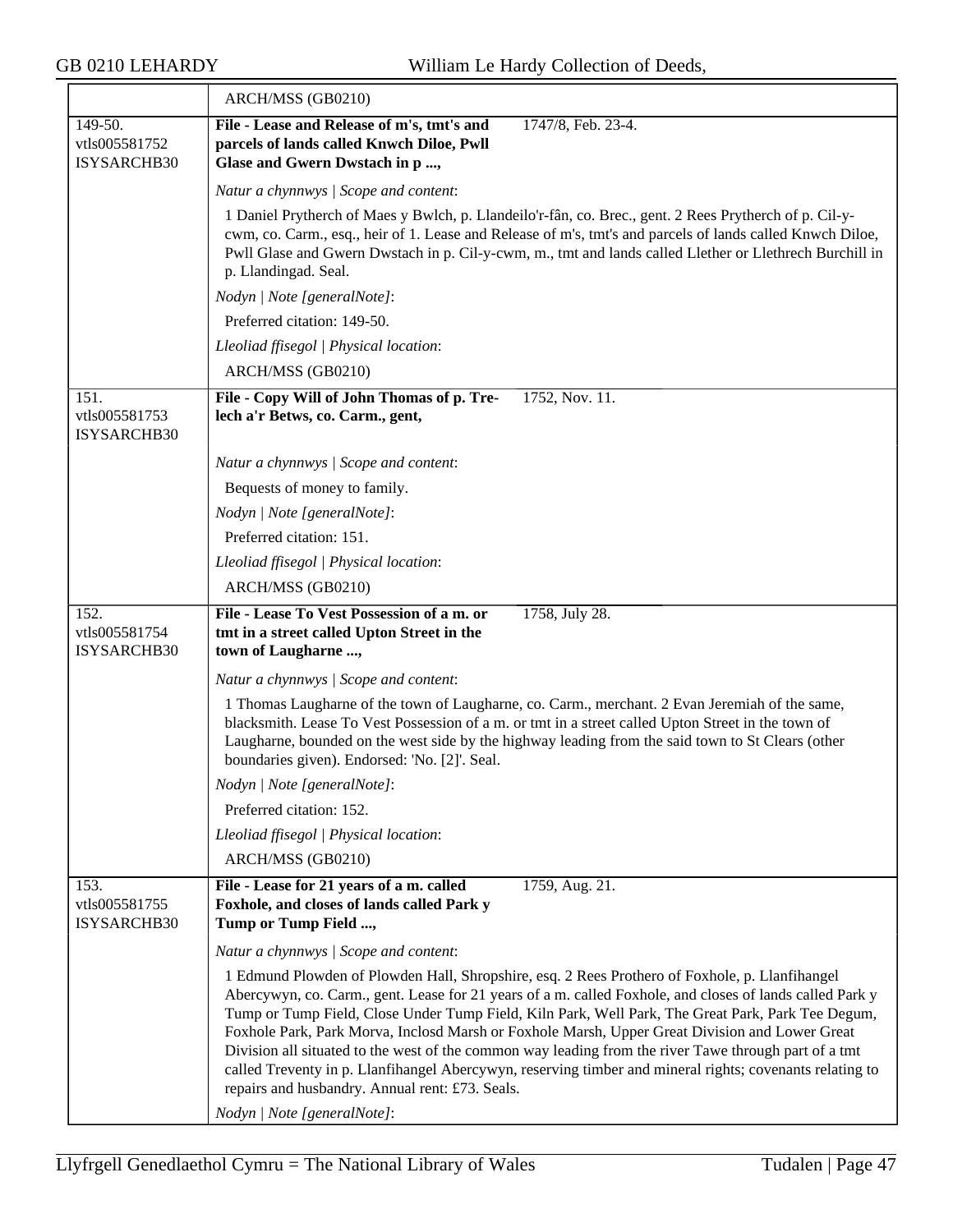|                                             | Preferred citation: 153.                                                                                                                                                                                                                                                                                                                                          |
|---------------------------------------------|-------------------------------------------------------------------------------------------------------------------------------------------------------------------------------------------------------------------------------------------------------------------------------------------------------------------------------------------------------------------|
|                                             | Lleoliad ffisegol   Physical location:                                                                                                                                                                                                                                                                                                                            |
|                                             | ARCH/MSS (GB0210)                                                                                                                                                                                                                                                                                                                                                 |
| 154.<br>vtls005581756<br><b>ISYSARCHB30</b> | <b>File - Probate Of Will of William Thomas</b><br>1759, Sept. 8.<br>of p. Llanllwni, co. Carm., yeoman (will<br>dated 31 May 1757),                                                                                                                                                                                                                              |
|                                             | Natur a chynnwys / Scope and content:                                                                                                                                                                                                                                                                                                                             |
|                                             | Bequests of money to family and friends. Bequeaths £40 to the ministers of the congregation of<br>Dissenting Protestants at [t.] Pencader, p. Llanfihangel Iorath, £5 to be distributed amongst the poor<br>of the said p., £20 to the ministers of the Congregation at Aberduar in p. Llanybydder, and 50s. to be<br>distributed amongst the poor of the said p. |
|                                             | Nodyn   Note [generalNote]:                                                                                                                                                                                                                                                                                                                                       |
|                                             | Preferred citation: 154.                                                                                                                                                                                                                                                                                                                                          |
|                                             | Lleoliad ffisegol   Physical location:                                                                                                                                                                                                                                                                                                                            |
|                                             | ARCH/MSS (GB0210)                                                                                                                                                                                                                                                                                                                                                 |
| 155.<br>vtls005581757<br>ISYSARCHB30        | File - Lease To Vest Possession of a tiled<br>1767, March 5.<br>house, m. or tmt in p. Cynwyl Elfed,                                                                                                                                                                                                                                                              |
|                                             | Natur a chynnwys / Scope and content:                                                                                                                                                                                                                                                                                                                             |
|                                             | 1 Evan Thomas of Hawkes Brook in p. Llangynog, co. Carm., husbandman, and David Thomas, eldest<br>son and heir of the said Evan by Elizabeth his wife, dec., yeoman. 2 Llewelin Lewis of Pantyrhaidd, p.<br>Cynwyl Elfed, gent. Lease To Vest Possession of a tiled house, m. or tmt in p. Cynwyl Elfed. Endorsed:<br>'No. [6]'. Seals.                           |
|                                             | Nodyn   Note [generalNote]:                                                                                                                                                                                                                                                                                                                                       |
|                                             | Preferred citation: 155.                                                                                                                                                                                                                                                                                                                                          |
|                                             | Lleoliad ffisegol   Physical location:                                                                                                                                                                                                                                                                                                                            |
|                                             | ARCH/MSS (GB0210)                                                                                                                                                                                                                                                                                                                                                 |
| 156.<br>vtls005581758<br><b>ISYSARCHB30</b> | <b>File - Probate Of Will of Thomas Williams</b><br>1769, June 24.<br>of p. Llansawel, co. Carm., tailor (will<br>dated 12 April 1769),                                                                                                                                                                                                                           |
|                                             | Natur a chynnwys / Scope and content:                                                                                                                                                                                                                                                                                                                             |
|                                             | Bequests to his wife Elizabeth and to his parents. Seal.                                                                                                                                                                                                                                                                                                          |
|                                             | Nodyn   Note [generalNote]:                                                                                                                                                                                                                                                                                                                                       |
|                                             | Preferred citation: 156.                                                                                                                                                                                                                                                                                                                                          |
|                                             | Lleoliad ffisegol   Physical location:                                                                                                                                                                                                                                                                                                                            |
|                                             | ARCH/MSS (GB0210)                                                                                                                                                                                                                                                                                                                                                 |
| 157.<br>vtls005581759<br>ISYSARCHB30        | File - Probate Of Will of David Morgan,<br>1770, Jan. 18.<br>rector of Llanfihangel Cilfargen, co. Carm.<br>(will dated 23 Feb. 1764),                                                                                                                                                                                                                            |
|                                             | Natur a chynnwys / Scope and content:                                                                                                                                                                                                                                                                                                                             |
|                                             | Devises to his wife, Catherine Morgan all his m's, outhouses, closes and gardens in a street called Lake<br>Street or Low Water Street in the bor. of Carmarthen (occupants named). Seal.                                                                                                                                                                         |
|                                             | Nodyn   Note [generalNote]:                                                                                                                                                                                                                                                                                                                                       |
|                                             | Preferred citation: 157.                                                                                                                                                                                                                                                                                                                                          |
|                                             | Lleoliad ffisegol   Physical location:                                                                                                                                                                                                                                                                                                                            |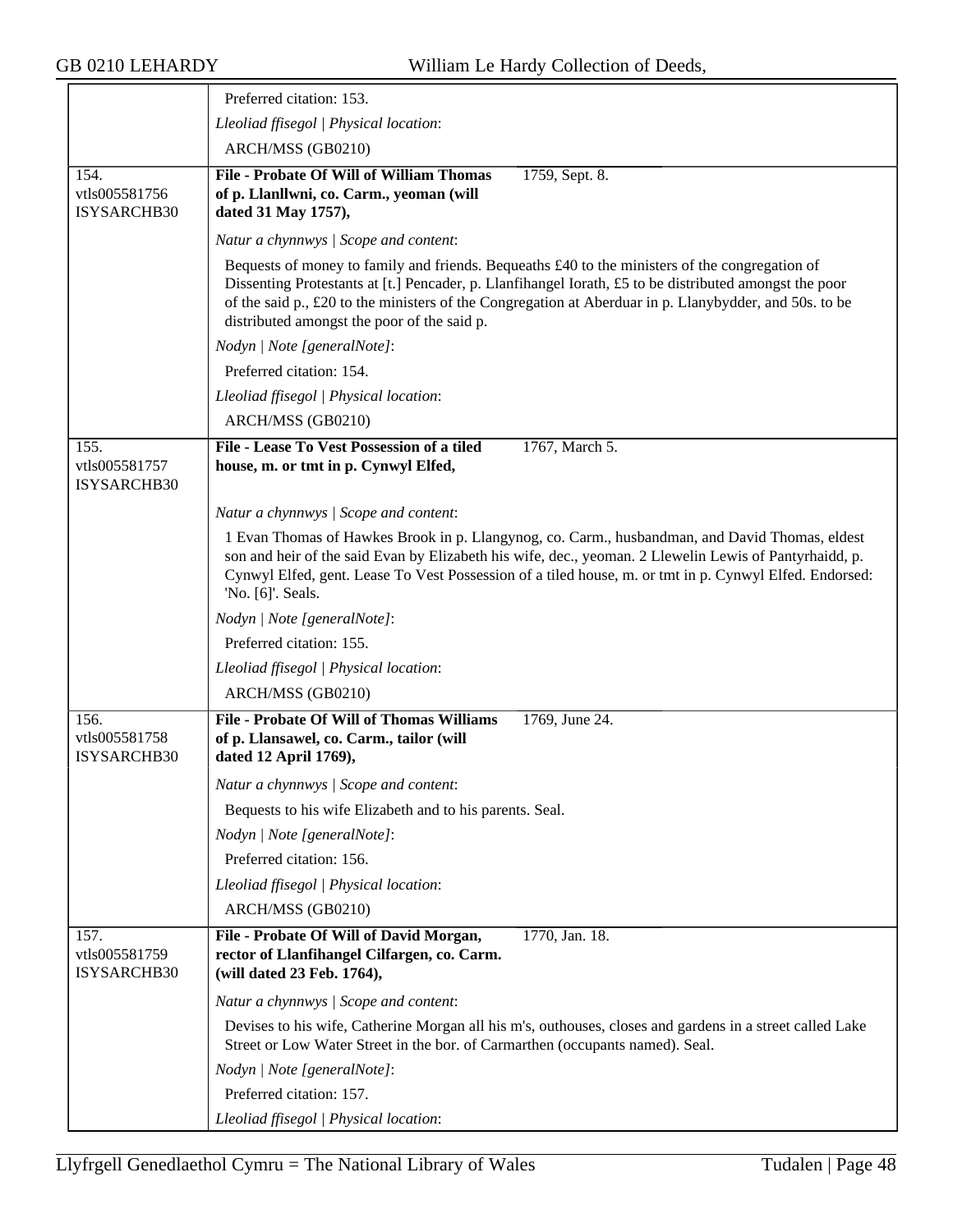$\overline{\phantom{a}}$ 

|                                      | ARCH/MSS (GB0210)                                                                                                                                                                                                                                                                                                                                                                                                                                                                                     |
|--------------------------------------|-------------------------------------------------------------------------------------------------------------------------------------------------------------------------------------------------------------------------------------------------------------------------------------------------------------------------------------------------------------------------------------------------------------------------------------------------------------------------------------------------------|
| 158.<br>vtls005581760<br>ISYSARCHB30 | File - Probate Of Will of Morgan Rees of p.<br>1771, April 10.<br>Llansawel, co. Carm. (will dated 18 March<br>1771,                                                                                                                                                                                                                                                                                                                                                                                  |
|                                      | Natur a chynnwys / Scope and content:                                                                                                                                                                                                                                                                                                                                                                                                                                                                 |
|                                      | Devises to his son, James, a m., tmt, and land called Tir Nant Gwinan in p. Cynwyl Gaeo with a stang<br>of meadow called Morfa lying on the Cayo side of the river Nantgwinan, with one moth of turf yearly<br>from the turbary ground of Talwilkin and lands with woods growing from beneath the path below Ty yn<br>y Cwm, leading through the wood to the hill to Cwmbach. Seal.                                                                                                                   |
|                                      | Nodyn   Note [generalNote]:                                                                                                                                                                                                                                                                                                                                                                                                                                                                           |
|                                      | Preferred citation: 158.                                                                                                                                                                                                                                                                                                                                                                                                                                                                              |
|                                      | Lleoliad ffisegol   Physical location:                                                                                                                                                                                                                                                                                                                                                                                                                                                                |
|                                      | ARCH/MSS (GB0210)                                                                                                                                                                                                                                                                                                                                                                                                                                                                                     |
| 159.<br>vtls005581761<br>ISYSARCHB30 | <b>File - Letters Of Administration With</b><br>1771, April 26.<br>Will Annexed of William Thomas of p.<br>Llangennech, co. Carm., esq. (will dated 27<br>Oct. 1764) ,                                                                                                                                                                                                                                                                                                                                |
|                                      | Natur a chynnwys / Scope and content:                                                                                                                                                                                                                                                                                                                                                                                                                                                                 |
|                                      | Devises in trust to David Edwards of p. Llandeilo Fawr, esq., and Richard Powell of Glynhir, esq., m's,<br>tmt's and lands called Pentre Davies in p's Llangathen and Llanfihangel Aberbythych, and a m., tmt and<br>lands called Glan Shon Harry in p. Llanfihangel Aberbythych, to the use of his wife, Anne in lieu of her<br>dower, two m's, tmt's and lands called Cafadog and Llwynfalch in the last mentioned p. to the use of his<br>heirs, and the lease of Brynbair (uses specified). Seal. |
|                                      | Nodyn   Note [generalNote]:                                                                                                                                                                                                                                                                                                                                                                                                                                                                           |
|                                      | Preferred citation: 159.                                                                                                                                                                                                                                                                                                                                                                                                                                                                              |
|                                      | Lleoliad ffisegol   Physical location:                                                                                                                                                                                                                                                                                                                                                                                                                                                                |
|                                      | ARCH/MSS (GB0210)                                                                                                                                                                                                                                                                                                                                                                                                                                                                                     |
| 160.<br>vtls005581762<br>ISYSARCHB30 | File - Probate Of Will of William Davies of<br>1772, Jan. 7.<br>p. Llansadwrn, co. Carm., gent. (will dated<br>31 Dec. 1765),                                                                                                                                                                                                                                                                                                                                                                         |
|                                      | Natur a chynnwys / Scope and content:                                                                                                                                                                                                                                                                                                                                                                                                                                                                 |
|                                      | Devises to his son, David Davies, two m's, tmt's and lands called Cwmllunfe, a tmt called Bryn<br>Mawr, and to his son John Davies two m's, tmt's and lands called Tyr Cwm Eirchon in p. Llansadwrn.<br>Seal.                                                                                                                                                                                                                                                                                         |
|                                      | Nodyn   Note [generalNote]:                                                                                                                                                                                                                                                                                                                                                                                                                                                                           |
|                                      | Preferred citation: 160.                                                                                                                                                                                                                                                                                                                                                                                                                                                                              |
|                                      | Lleoliad ffisegol   Physical location:                                                                                                                                                                                                                                                                                                                                                                                                                                                                |
|                                      | ARCH/MSS (GB0210)                                                                                                                                                                                                                                                                                                                                                                                                                                                                                     |
| 161.<br>vtls005581763<br>ISYSARCHB30 | File - Release of m's, dwelling houses and<br>1772, Aug. 5.<br>gardens lying in a street called Water<br>Street or Lake Street in p. St ,                                                                                                                                                                                                                                                                                                                                                             |
|                                      | Natur a chynnwys / Scope and content:                                                                                                                                                                                                                                                                                                                                                                                                                                                                 |
|                                      | 1 Lewis Griffiths of p. Cynwyl Elfed, co. Carm., gent. 2 William Howell of p. Llanpumsaint, gent.<br>Release of m's, dwelling houses and gardens lying in a street called Water Street or Lake Street in p. St<br>Peter, Carmarthen. Consideration: £60. Seal.                                                                                                                                                                                                                                        |
|                                      | Nodyn   Note [generalNote]:                                                                                                                                                                                                                                                                                                                                                                                                                                                                           |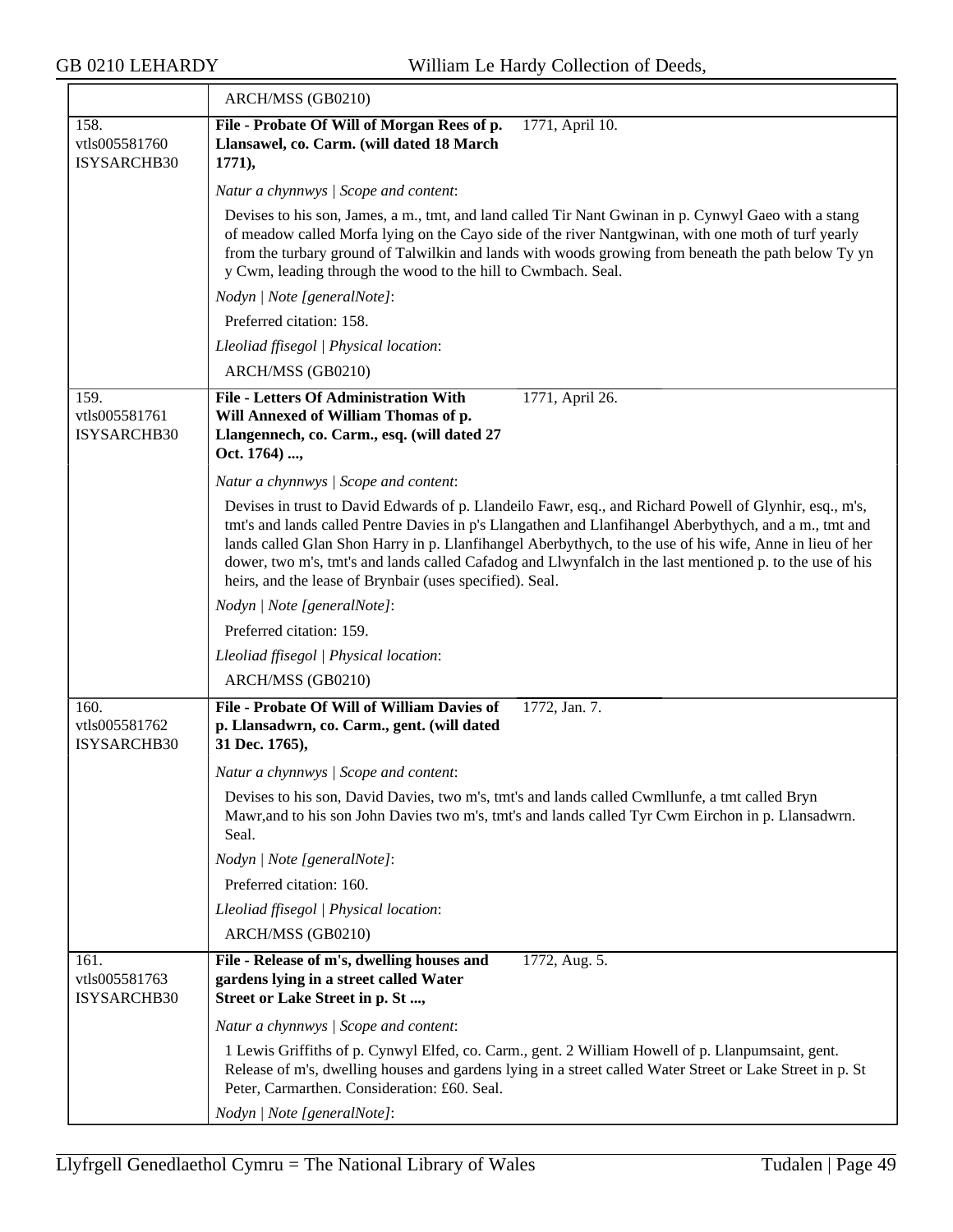|                                      | Preferred citation: 161.                                                                                                                                                                                                                                                                                                                                                                                                                                                                |
|--------------------------------------|-----------------------------------------------------------------------------------------------------------------------------------------------------------------------------------------------------------------------------------------------------------------------------------------------------------------------------------------------------------------------------------------------------------------------------------------------------------------------------------------|
|                                      | Lleoliad ffisegol   Physical location:                                                                                                                                                                                                                                                                                                                                                                                                                                                  |
|                                      | ARCH/MSS (GB0210)                                                                                                                                                                                                                                                                                                                                                                                                                                                                       |
| 162.<br>vtls005581764<br>ISYSARCHB30 | File - Probate Of Will of John Harris now<br>1772, Sept. 23.<br>of [t.] Tre-gib, formerly of Castle Piggin,<br>co. Carm. (will dated 7 July ,                                                                                                                                                                                                                                                                                                                                           |
|                                      | Natur a chynnwys / Scope and content:                                                                                                                                                                                                                                                                                                                                                                                                                                                   |
|                                      | Probate Of Will of John Harris now of [t.] Tre-gib, formerly of Castle Piggin, co. Carm. (will dated 7<br>July 1772). Devises to his wife, Elizabeth, m's, lands and tmt's in p's Abergwili, Llanarthne, Llanegwad<br>and Llanfynydd. Seal.                                                                                                                                                                                                                                             |
|                                      | Nodyn   Note [generalNote]:                                                                                                                                                                                                                                                                                                                                                                                                                                                             |
|                                      | Preferred citation: 162.                                                                                                                                                                                                                                                                                                                                                                                                                                                                |
|                                      | Lleoliad ffisegol   Physical location:                                                                                                                                                                                                                                                                                                                                                                                                                                                  |
|                                      | ARCH/MSS (GB0210)                                                                                                                                                                                                                                                                                                                                                                                                                                                                       |
| 163.<br>vtls005581765<br>ISYSARCHB30 | File - Probate Of Will of Anne Gwynne of<br>1773, March 26.<br>p. Llandeilo Fawr, co. Carm., widow (will<br>dated 24 March 1760),                                                                                                                                                                                                                                                                                                                                                       |
|                                      | Natur a chynnwys / Scope and content:                                                                                                                                                                                                                                                                                                                                                                                                                                                   |
|                                      | Bequests to her daughter and son. Seal.                                                                                                                                                                                                                                                                                                                                                                                                                                                 |
|                                      | Nodyn   Note [generalNote]:                                                                                                                                                                                                                                                                                                                                                                                                                                                             |
|                                      | Preferred citation: 163.                                                                                                                                                                                                                                                                                                                                                                                                                                                                |
|                                      | Lleoliad ffisegol   Physical location:                                                                                                                                                                                                                                                                                                                                                                                                                                                  |
|                                      | ARCH/MSS (GB0210)                                                                                                                                                                                                                                                                                                                                                                                                                                                                       |
| 164.<br>vtls005581766<br>ISYSARCHB30 | 1778, June 3.<br>File - Probate Of Will of Mary Lloyd of<br>Cringa, p. Pen-boyr, co. Carm., widow<br>(will dated 29 May 1778),                                                                                                                                                                                                                                                                                                                                                          |
|                                      | Natur a chynnwys / Scope and content:                                                                                                                                                                                                                                                                                                                                                                                                                                                   |
|                                      | Devises a stang or parcel of land being a part of a m. called Killiforest in p. Pen-boyr, to Thomas Phillips,<br>son of her brother for his life, and after his death to the use of her nephew in law, John Lloyd, m's, tmt's,<br>mills and lands called Gilvach Wen Issha, Ponthaylwen Mill in p. Llandysul, co. Card., and m's, tmt's and<br>lands called Borcort, Aberhawnant, Troedrhiw Kellan and Pontffynon in p. Bangor Teifi, co. Card., to the<br>same John Lloyd. Seal.       |
|                                      | Nodyn   Note [generalNote]:                                                                                                                                                                                                                                                                                                                                                                                                                                                             |
|                                      | Preferred citation: 164.                                                                                                                                                                                                                                                                                                                                                                                                                                                                |
|                                      | Lleoliad ffisegol   Physical location:                                                                                                                                                                                                                                                                                                                                                                                                                                                  |
|                                      | ARCH/MSS (GB0210)                                                                                                                                                                                                                                                                                                                                                                                                                                                                       |
| 165.<br>vtls005581767<br>ISYSARCHB30 | File - Lease To Vest Possession of a cottage,<br>1778, June 22.<br>garden and orchard bounded on the north<br>side by a turnpike road and ,                                                                                                                                                                                                                                                                                                                                             |
|                                      | Natur a chynnwys / Scope and content:                                                                                                                                                                                                                                                                                                                                                                                                                                                   |
|                                      | 1 Thomas Thomas of Manervabon in p. Llandeilo Fawr, co. Carm., esq. 2 George Jones of Lincolns Inn,<br>Middlesex, esq. Lease To Vest Possession of a cottage, garden and orchard bounded on the north side<br>by a turnpike road and on the south and west sides by the lands of George Rice, a barn and beasthouse<br>bounded on the north side by a turnpike road (other boundaries given), all lying in [t.] Rhos-maen in p.<br>Llandeilo Fawr. Seal.<br>Nodyn   Note [generalNote]: |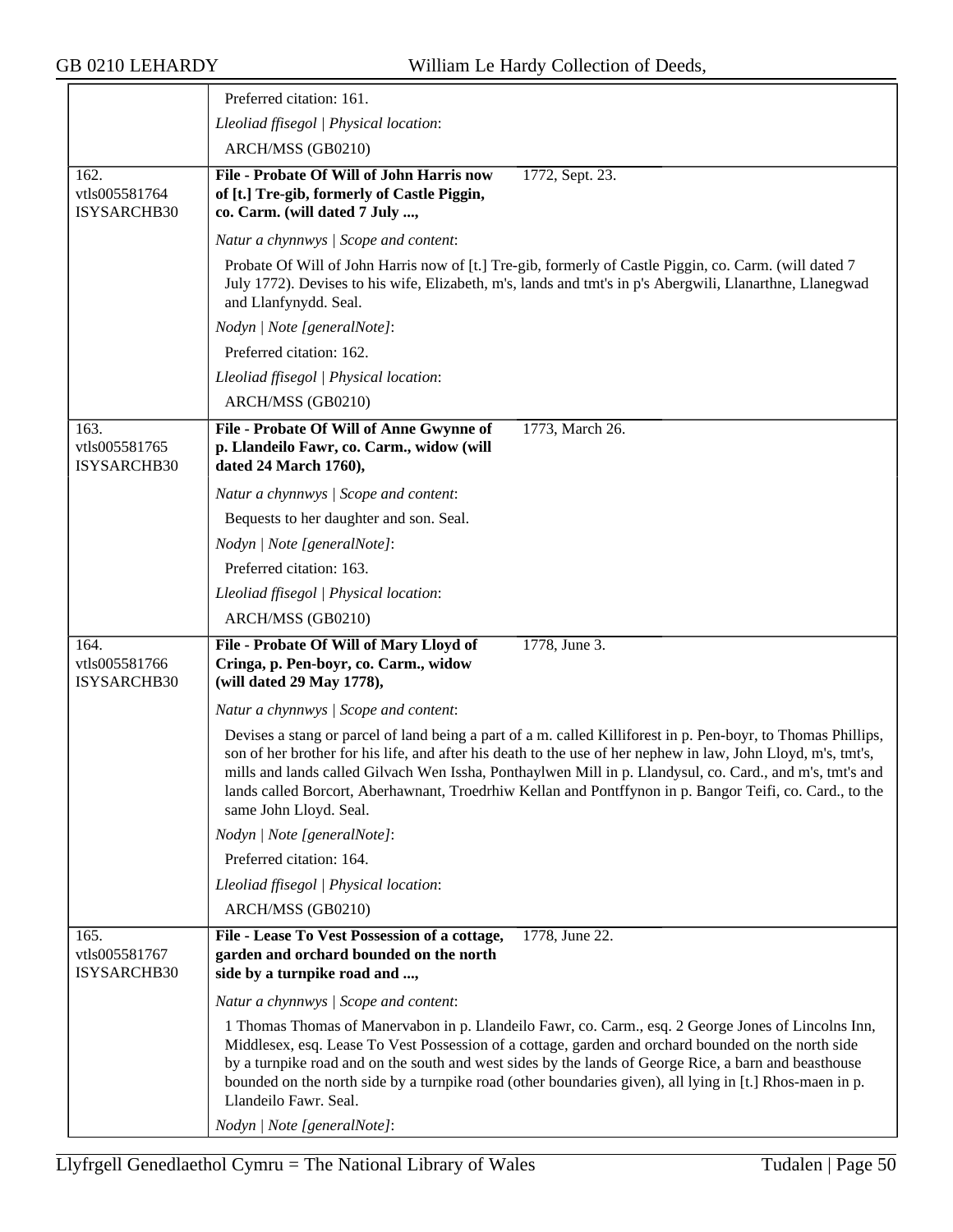|                                      | Preferred citation: 165.                                                                                                                                                                                                                                                                                                                                                                                                                      |
|--------------------------------------|-----------------------------------------------------------------------------------------------------------------------------------------------------------------------------------------------------------------------------------------------------------------------------------------------------------------------------------------------------------------------------------------------------------------------------------------------|
|                                      | Lleoliad ffisegol   Physical location:                                                                                                                                                                                                                                                                                                                                                                                                        |
|                                      | ARCH/MSS (GB0210)                                                                                                                                                                                                                                                                                                                                                                                                                             |
| 166.<br>vtls005581768<br>ISYSARCHB30 | <b>File - Lease To Vest Possession of parcels</b><br>1779, Sept. 28.<br>of land called Ddolygwair, Y Dolfawr,<br>Y Ddoldryshiog, Yr Alltddy and Y<br>Llwyncoed being ,                                                                                                                                                                                                                                                                        |
|                                      | Natur a chynnwys / Scope and content:                                                                                                                                                                                                                                                                                                                                                                                                         |
|                                      | 1 Lewis Howell of p. Llanddeusant, co. Carm., farmer, and John Evan of p. Llansadwrn, yeoman. 2 John<br>Davies of p. Llansadwrn. Lease To Vest Possession of parcels of land called Ddolygwair, Y Dolfawr,<br>Y Ddoldryshiog, Yr Alltddy and Y Llwyncoed being part of a m. called Troedyrhiw in p. Llansadwrn,<br>and free use of water that flows out of two springs in a close called Y Wern adjoining the aforesaid Y<br>Ddolfawr. Seals. |
|                                      | Nodyn   Note [generalNote]:                                                                                                                                                                                                                                                                                                                                                                                                                   |
|                                      | Preferred citation: 166.                                                                                                                                                                                                                                                                                                                                                                                                                      |
|                                      | Lleoliad ffisegol   Physical location:                                                                                                                                                                                                                                                                                                                                                                                                        |
|                                      | ARCH/MSS (GB0210)                                                                                                                                                                                                                                                                                                                                                                                                                             |
| 167.<br>vtls005581769<br>ISYSARCHB30 | File - Copy Will of David William Harry of<br>1782, Sept. 27.<br>p. Llandeilo Fawr, co. Carm., farmer,                                                                                                                                                                                                                                                                                                                                        |
|                                      | Natur a chynnwys / Scope and content:                                                                                                                                                                                                                                                                                                                                                                                                         |
|                                      | Bequests to family.                                                                                                                                                                                                                                                                                                                                                                                                                           |
|                                      | Nodyn   Note [generalNote]:                                                                                                                                                                                                                                                                                                                                                                                                                   |
|                                      | Preferred citation: 167.                                                                                                                                                                                                                                                                                                                                                                                                                      |
|                                      | Lleoliad ffisegol   Physical location:                                                                                                                                                                                                                                                                                                                                                                                                        |
|                                      | ARCH/MSS (GB0210)                                                                                                                                                                                                                                                                                                                                                                                                                             |
| 168.<br>vtls005581770<br>ISYSARCHB30 | <b>File - Probate Of Will of Elizabeth Davies</b><br>1782, Dec. 30.<br>of p. Llanedi, co. Carm., widow (will dated<br>6 Sept. 1782),                                                                                                                                                                                                                                                                                                          |
|                                      | Natur a chynnwys / Scope and content:                                                                                                                                                                                                                                                                                                                                                                                                         |
|                                      | Devises to her son Charles Davies a m., tmt and lands called Gwalyrhun, and to her daughter Mary, her<br>part in a m., tmt and lands called Brin y Bargod and Sarnach, all in p. Llanedi. Seal.                                                                                                                                                                                                                                               |
|                                      | Nodyn   Note [generalNote]:                                                                                                                                                                                                                                                                                                                                                                                                                   |
|                                      | Preferred citation: 168.                                                                                                                                                                                                                                                                                                                                                                                                                      |
|                                      | Lleoliad ffisegol   Physical location:                                                                                                                                                                                                                                                                                                                                                                                                        |
|                                      | ARCH/MSS (GB0210)                                                                                                                                                                                                                                                                                                                                                                                                                             |
| 169.<br>vtls005581771<br>ISYSARCHB30 | File - Probate Of Will of Thomas William<br>1783, March 12.<br>of p. Llanarthne, co. Carm., farmer (will<br>dated 22 Feb. 1771),                                                                                                                                                                                                                                                                                                              |
|                                      | Natur a chynnwys / Scope and content:                                                                                                                                                                                                                                                                                                                                                                                                         |
|                                      | Devises to his daughter Lettice William the lease of Park Henllan in p. Llanarthne. Seal.                                                                                                                                                                                                                                                                                                                                                     |
|                                      | Nodyn   Note [generalNote]:                                                                                                                                                                                                                                                                                                                                                                                                                   |
|                                      | Preferred citation: 169.                                                                                                                                                                                                                                                                                                                                                                                                                      |
|                                      | Lleoliad ffisegol   Physical location:                                                                                                                                                                                                                                                                                                                                                                                                        |
|                                      | ARCH/MSS (GB0210)                                                                                                                                                                                                                                                                                                                                                                                                                             |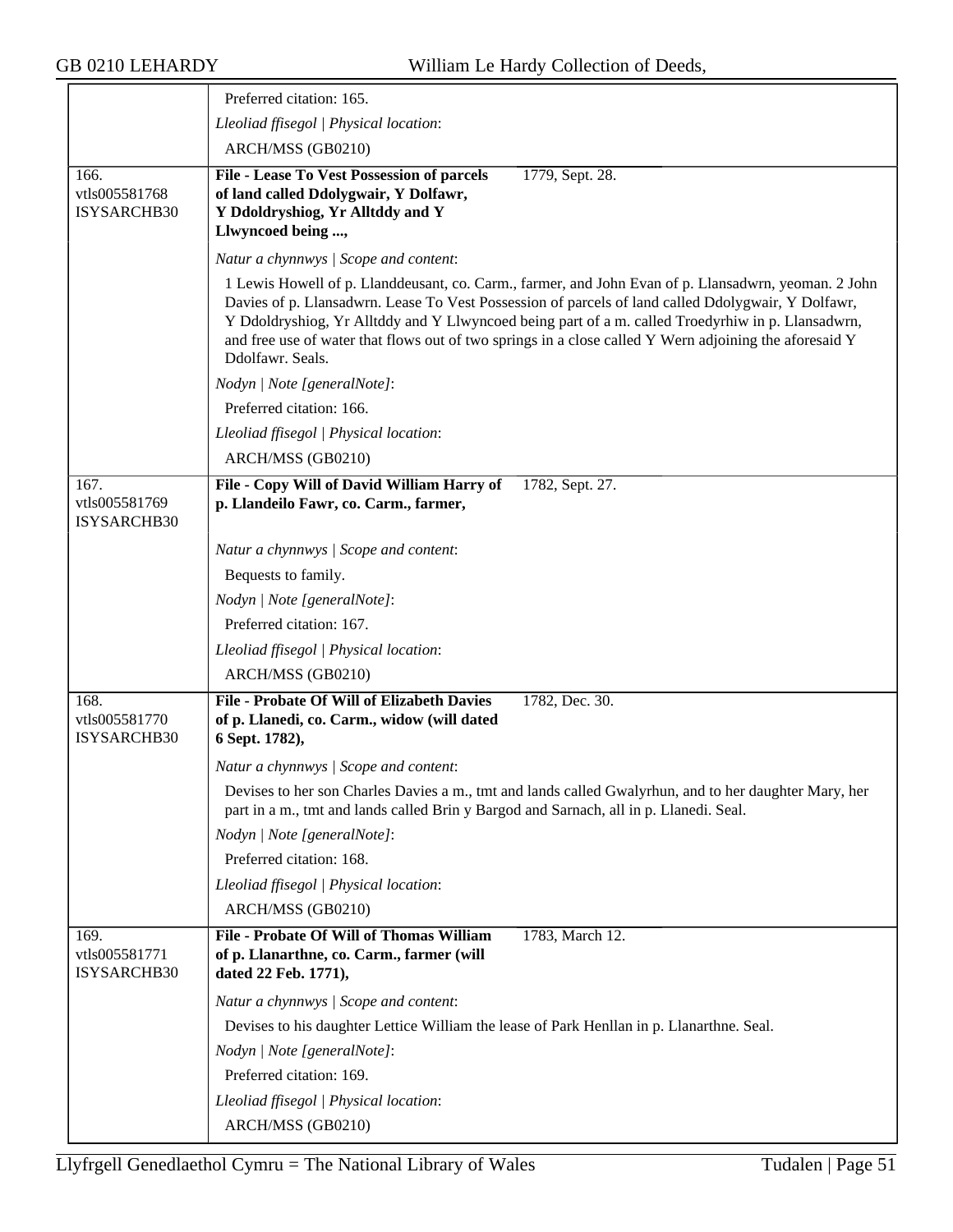| 170.                                 | File - Letters Of Administration With Will<br>1784, Feb. 28.                                                                                                                                                                                                                                                                                     |
|--------------------------------------|--------------------------------------------------------------------------------------------------------------------------------------------------------------------------------------------------------------------------------------------------------------------------------------------------------------------------------------------------|
| vtls005581772<br>ISYSARCHB30         | Annexed of Thomas Evans of the bor. of<br>Carmarthen, miller (will dated 30 Sept.                                                                                                                                                                                                                                                                |
|                                      | 1782) ,                                                                                                                                                                                                                                                                                                                                          |
|                                      | Natur a chynnwys / Scope and content:                                                                                                                                                                                                                                                                                                            |
|                                      | Bequests to his wife. Seal.                                                                                                                                                                                                                                                                                                                      |
|                                      | Nodyn   Note [generalNote]:                                                                                                                                                                                                                                                                                                                      |
|                                      | Preferred citation: 170.                                                                                                                                                                                                                                                                                                                         |
|                                      | Lleoliad ffisegol   Physical location:                                                                                                                                                                                                                                                                                                           |
|                                      | ARCH/MSS (GB0210)                                                                                                                                                                                                                                                                                                                                |
| 171.                                 | <b>File - Probate Of Will of James Baxter</b><br>1784, Nov. 8.                                                                                                                                                                                                                                                                                   |
| vtls005581773<br>ISYSARCHB30         | of the bor. of Carmarthen, formerly of p.<br>Llandovery, co. Carm., gent. (will dated ,                                                                                                                                                                                                                                                          |
|                                      | Natur a chynnwys / Scope and content:                                                                                                                                                                                                                                                                                                            |
|                                      | Probate Of Will of James Baxter of the bor. of Carmarthen, formerly of p. Llandovery, co. Carm., gent.<br>(will dated 30 Aug. 1774). Devises to his wife and heirs all his m's, lands, tmt's and estate. Bequests of<br>money. Seal.                                                                                                             |
|                                      | Nodyn   Note [generalNote]:                                                                                                                                                                                                                                                                                                                      |
|                                      | Preferred citation: 171.                                                                                                                                                                                                                                                                                                                         |
|                                      | Lleoliad ffisegol   Physical location:                                                                                                                                                                                                                                                                                                           |
|                                      | ARCH/MSS (GB0210)                                                                                                                                                                                                                                                                                                                                |
| 172.                                 | <b>File - Letters Of Administration With</b><br>1786, Dec. 16.                                                                                                                                                                                                                                                                                   |
| vtls005581774<br>ISYSARCHB30         | Will Annexed of John Lewis of the bor.<br>of Carmarthen, esq. (will dated 25 Dec.                                                                                                                                                                                                                                                                |
|                                      | $1779)$ ,                                                                                                                                                                                                                                                                                                                                        |
|                                      | Natur a chynnwys / Scope and content:                                                                                                                                                                                                                                                                                                            |
|                                      | Devises to his wife Susan Lewes for life all his estate in Wales, and after her death to Herbert Ball, son<br>of John Ball late of Escar-Mwyn, co. Card., dec.; an estate left to him by the will of Evan Griffiths,<br>Brynllys, to the same, and to William Lewes of Llysnewydd, his lease of Park Lluesty in p. Llangeler, co.<br>Carm. Seal. |
|                                      | Nodyn   Note [generalNote]:                                                                                                                                                                                                                                                                                                                      |
|                                      | Preferred citation: 172.                                                                                                                                                                                                                                                                                                                         |
|                                      | Lleoliad ffisegol   Physical location:                                                                                                                                                                                                                                                                                                           |
|                                      | ARCH/MSS (GB0210)                                                                                                                                                                                                                                                                                                                                |
| 173.<br>vtls005581775<br>ISYSARCHB30 | File - Probate Of Will of Evan David of<br>1787, April 14.<br>Hendrewenin in p. Llanarthne, co. Carm.,<br>farmer (will dated 16 March 1787),                                                                                                                                                                                                     |
|                                      | Natur a chynnwys / Scope and content:                                                                                                                                                                                                                                                                                                            |
|                                      | Devises to his son John Evan the lease of his farm, Hendrewenin, p. Llanarthne, for his life, and<br>afterwards to the use of his other son, William Evan. Seal.                                                                                                                                                                                 |
|                                      | Nodyn   Note [generalNote]:                                                                                                                                                                                                                                                                                                                      |
|                                      | Preferred citation: 173.                                                                                                                                                                                                                                                                                                                         |
|                                      | Lleoliad ffisegol   Physical location:                                                                                                                                                                                                                                                                                                           |
|                                      | ARCH/MSS (GB0210)                                                                                                                                                                                                                                                                                                                                |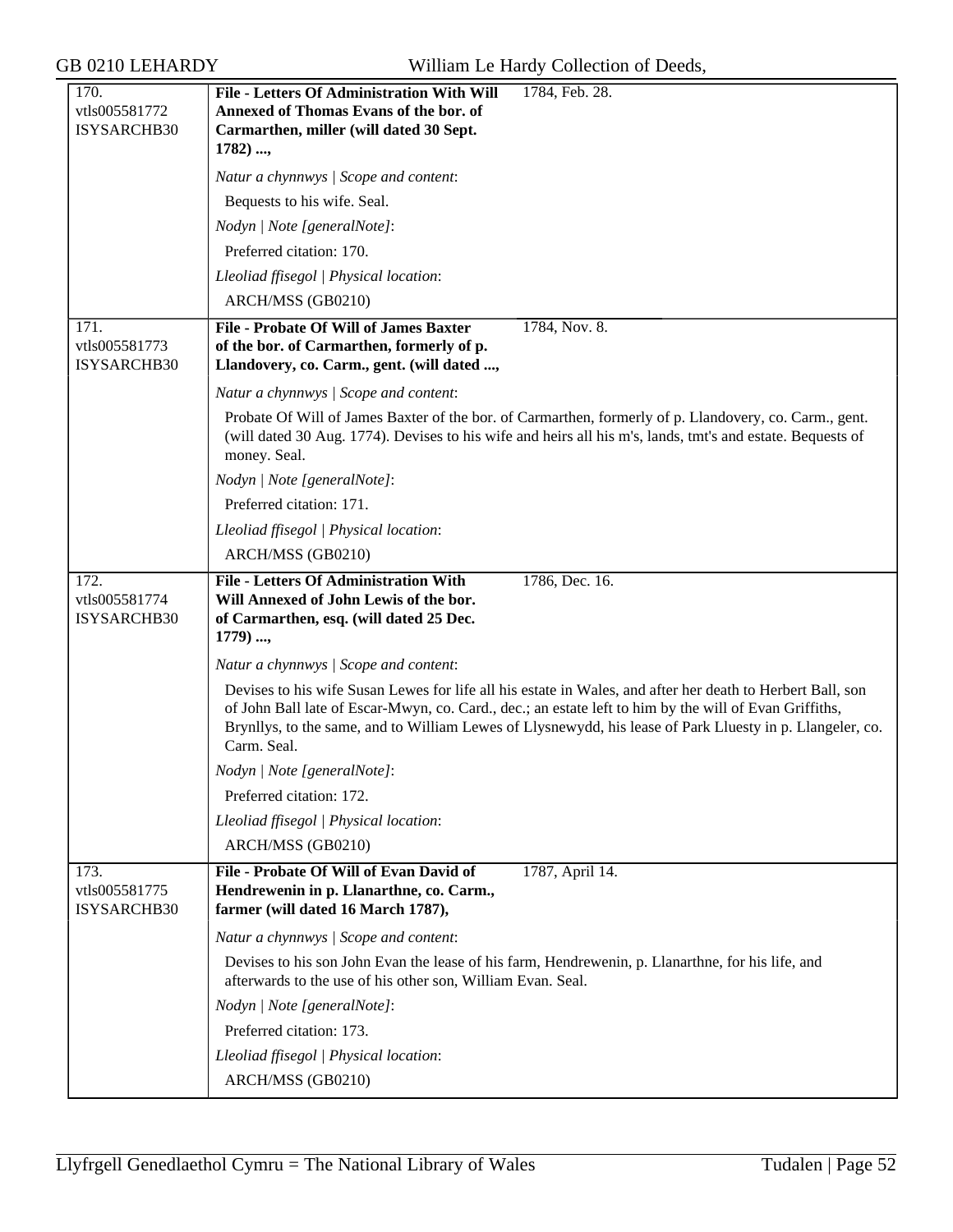| 174.                                 | <b>File - Probate Of Will of Katherine Rees</b><br>1788, Sept. 23.                                                                                                                                                                                                                                                                                                                                                                                                                                                                                                                                                                                                                                                                                                                                                                                                                                                                                                                            |  |
|--------------------------------------|-----------------------------------------------------------------------------------------------------------------------------------------------------------------------------------------------------------------------------------------------------------------------------------------------------------------------------------------------------------------------------------------------------------------------------------------------------------------------------------------------------------------------------------------------------------------------------------------------------------------------------------------------------------------------------------------------------------------------------------------------------------------------------------------------------------------------------------------------------------------------------------------------------------------------------------------------------------------------------------------------|--|
| vtls005581776                        | of Foy, p. Llanelli, co. Carm., widow (will                                                                                                                                                                                                                                                                                                                                                                                                                                                                                                                                                                                                                                                                                                                                                                                                                                                                                                                                                   |  |
| ISYSARCHB30                          | dated 7 Sept. 1787 with codicil ,                                                                                                                                                                                                                                                                                                                                                                                                                                                                                                                                                                                                                                                                                                                                                                                                                                                                                                                                                             |  |
|                                      | Natur a chynnwys / Scope and content:                                                                                                                                                                                                                                                                                                                                                                                                                                                                                                                                                                                                                                                                                                                                                                                                                                                                                                                                                         |  |
|                                      | Probate Of Will of Katherine Rees of Foy, p. Llanelli, co. Carm., widow (will dated 7 Sept. 1787<br>with codicil dated the same). Devises a m., tmt and lands called Penddoilwn in p. Llangynnwr, to her<br>grandson, Walter Thomas for life, and after his death to the use of her granddaughter Catherine Rees;<br>her estate in p. Llan-non, to the same Catherine for life, and after her death to the use of her grandson,<br>Robert Rees; her part of a tmt of land called Pentrecwn, to her grandson, William Rees; a tmt of land<br>called Constantinople, to her said grandson, Walter, both in p. Llandyfaelog; the lease of a coalyard in<br>p. Kidwelly, to John Morris of Gellyfechan; the lease of a tmt of land called Plasbach in p's Llanelli and<br>Llangyndeyrn, to her granddaughter Margaret; a m., tmt and lands called Penddoilwn in p. Llangynnwr,<br>between her grandsons, Walter and Robert and the lease of a house in p. Kidwelly to her granddaughter.<br>Seal. |  |
|                                      | Nodyn   Note [generalNote]:                                                                                                                                                                                                                                                                                                                                                                                                                                                                                                                                                                                                                                                                                                                                                                                                                                                                                                                                                                   |  |
|                                      | Preferred citation: 174.                                                                                                                                                                                                                                                                                                                                                                                                                                                                                                                                                                                                                                                                                                                                                                                                                                                                                                                                                                      |  |
|                                      | Lleoliad ffisegol   Physical location:                                                                                                                                                                                                                                                                                                                                                                                                                                                                                                                                                                                                                                                                                                                                                                                                                                                                                                                                                        |  |
|                                      | ARCH/MSS (GB0210)                                                                                                                                                                                                                                                                                                                                                                                                                                                                                                                                                                                                                                                                                                                                                                                                                                                                                                                                                                             |  |
| 175.<br>vtls005581777<br>ISYSARCHB30 | File - Probate Of Will of Joyce King of p.<br>1788, Dec. 18.<br>Llangathen, co. Carm., widow (will dated<br>26 Nov. 1787),                                                                                                                                                                                                                                                                                                                                                                                                                                                                                                                                                                                                                                                                                                                                                                                                                                                                    |  |
|                                      | Natur a chynnwys / Scope and content:                                                                                                                                                                                                                                                                                                                                                                                                                                                                                                                                                                                                                                                                                                                                                                                                                                                                                                                                                         |  |
|                                      | Bequests to family. Seal.                                                                                                                                                                                                                                                                                                                                                                                                                                                                                                                                                                                                                                                                                                                                                                                                                                                                                                                                                                     |  |
|                                      | Nodyn   Note [generalNote]:                                                                                                                                                                                                                                                                                                                                                                                                                                                                                                                                                                                                                                                                                                                                                                                                                                                                                                                                                                   |  |
|                                      | Preferred citation: 175.                                                                                                                                                                                                                                                                                                                                                                                                                                                                                                                                                                                                                                                                                                                                                                                                                                                                                                                                                                      |  |
|                                      | Lleoliad ffisegol   Physical location:                                                                                                                                                                                                                                                                                                                                                                                                                                                                                                                                                                                                                                                                                                                                                                                                                                                                                                                                                        |  |
|                                      | ARCH/MSS (GB0210)                                                                                                                                                                                                                                                                                                                                                                                                                                                                                                                                                                                                                                                                                                                                                                                                                                                                                                                                                                             |  |
| 176.<br>vtls005581778<br>ISYSARCHB30 | 1791, Dec. 28.<br>File - Bargain And Sale of household<br>furniture, cattle, goods and chattels<br>(specified in a schedule) in the dwelling<br>house upon a ,                                                                                                                                                                                                                                                                                                                                                                                                                                                                                                                                                                                                                                                                                                                                                                                                                                |  |
|                                      | Natur a chynnwys / Scope and content:                                                                                                                                                                                                                                                                                                                                                                                                                                                                                                                                                                                                                                                                                                                                                                                                                                                                                                                                                         |  |
|                                      | 1 Owen William of p. Llandeilo Fawr, co. Carm., husbandman. 2 Anne Owen of the same. Bargain And<br>Sale of household furniture, cattle, goods and chattels (specified in a schedule) in the dwelling house<br>upon a tmt and lands called Glien in p. Llandeilo Fawr. Recites that 1 owes 2 £18.4.0 and that 2 is willing<br>to accept goods and chattels amounting to £15.11.0 as part payment of the above sum. Seal.                                                                                                                                                                                                                                                                                                                                                                                                                                                                                                                                                                      |  |
|                                      | Nodyn   Note [generalNote]:                                                                                                                                                                                                                                                                                                                                                                                                                                                                                                                                                                                                                                                                                                                                                                                                                                                                                                                                                                   |  |
|                                      | Preferred citation: 176.                                                                                                                                                                                                                                                                                                                                                                                                                                                                                                                                                                                                                                                                                                                                                                                                                                                                                                                                                                      |  |
|                                      | Lleoliad ffisegol   Physical location:                                                                                                                                                                                                                                                                                                                                                                                                                                                                                                                                                                                                                                                                                                                                                                                                                                                                                                                                                        |  |
|                                      | ARCH/MSS (GB0210)                                                                                                                                                                                                                                                                                                                                                                                                                                                                                                                                                                                                                                                                                                                                                                                                                                                                                                                                                                             |  |
| 177.<br>vtls005581779<br>ISYSARCHB30 | File - Probate Of Will of Thomas John of<br>1793, Oct. 8.<br>p. Llangathen, co. Carm., yeoman (will<br>dated 28 Feb. 1792),                                                                                                                                                                                                                                                                                                                                                                                                                                                                                                                                                                                                                                                                                                                                                                                                                                                                   |  |
|                                      | Natur a chynnwys / Scope and content:                                                                                                                                                                                                                                                                                                                                                                                                                                                                                                                                                                                                                                                                                                                                                                                                                                                                                                                                                         |  |
|                                      | Devises to his daughter Anne Thomas his house called Pantyveren with all its out-houses, lands and tmt's<br>in p. Llangathen. Seal.                                                                                                                                                                                                                                                                                                                                                                                                                                                                                                                                                                                                                                                                                                                                                                                                                                                           |  |
|                                      | Nodyn   Note [generalNote]:                                                                                                                                                                                                                                                                                                                                                                                                                                                                                                                                                                                                                                                                                                                                                                                                                                                                                                                                                                   |  |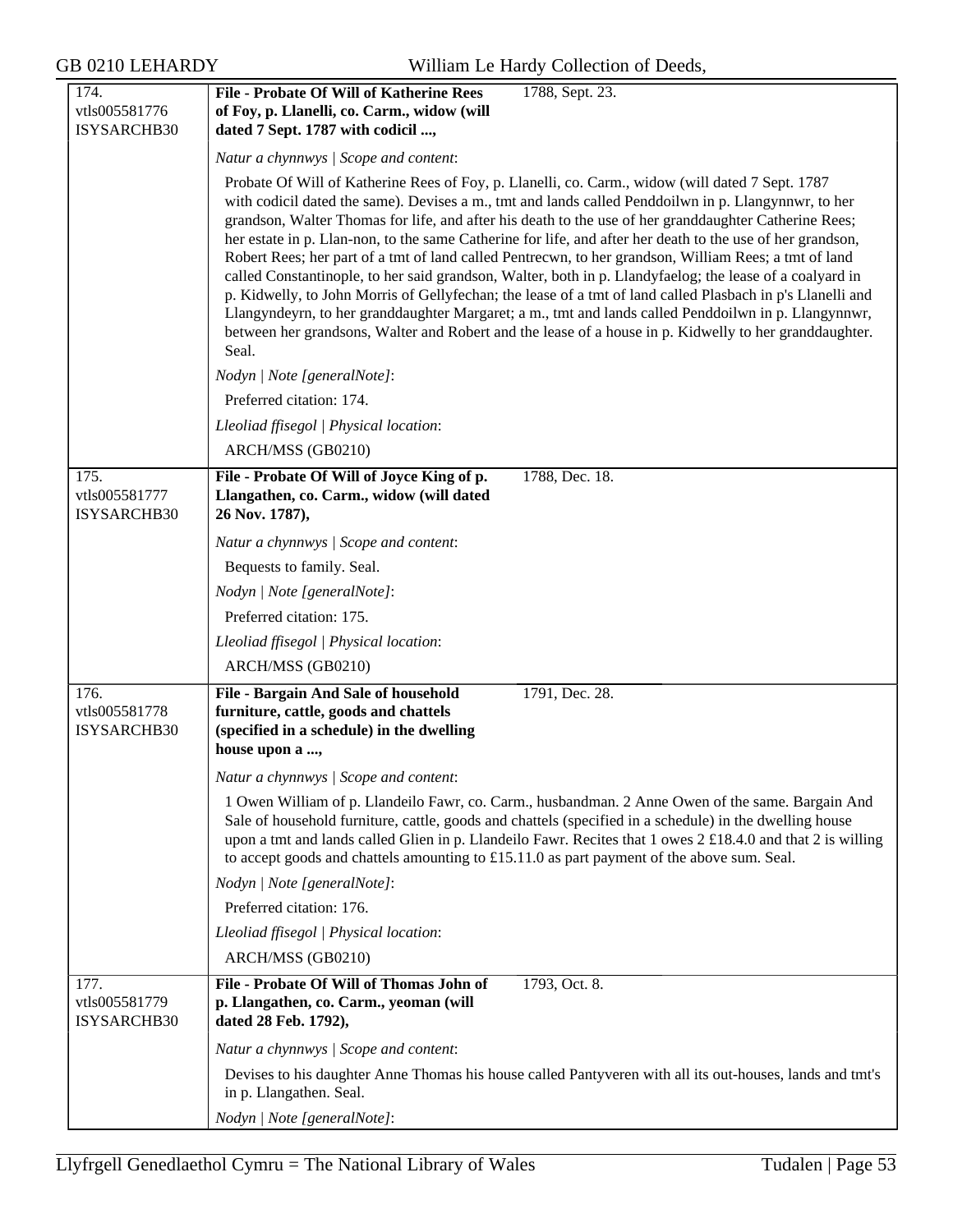|                                      | Preferred citation: 177.                                                                                                                                                                                                                                                                                                                                                                                                                                      |
|--------------------------------------|---------------------------------------------------------------------------------------------------------------------------------------------------------------------------------------------------------------------------------------------------------------------------------------------------------------------------------------------------------------------------------------------------------------------------------------------------------------|
|                                      | Lleoliad ffisegol   Physical location:                                                                                                                                                                                                                                                                                                                                                                                                                        |
|                                      | ARCH/MSS (GB0210)                                                                                                                                                                                                                                                                                                                                                                                                                                             |
| 178.<br>vtls005581780<br>ISYSARCHB30 | <b>File - Letters Patent granting to William</b><br>1810, Jan. 31.<br>McClary the office of sheriff of co. Carm,                                                                                                                                                                                                                                                                                                                                              |
|                                      | Nodyn   Note [generalNote]:                                                                                                                                                                                                                                                                                                                                                                                                                                   |
|                                      | Preferred citation: 178.                                                                                                                                                                                                                                                                                                                                                                                                                                      |
|                                      | Lleoliad ffisegol   Physical location:                                                                                                                                                                                                                                                                                                                                                                                                                        |
|                                      | ARCH/MSS (GB0210)                                                                                                                                                                                                                                                                                                                                                                                                                                             |
| 179.<br>vtls005581781<br>ISYSARCHB30 | <b>File - Probate Of Will of David Richards</b><br>1820, Nov. 8.<br>of Ffynnonwen in p. Tre-lech a'r Betws, co.<br>Carm., freeholder (will dated 3 Oct ,                                                                                                                                                                                                                                                                                                      |
|                                      | Natur a chynnwys / Scope and content:                                                                                                                                                                                                                                                                                                                                                                                                                         |
|                                      | Probate Of Will of David Richards of Ffynnonwen in p. Tre-lech a'r Betws, co. Carm., freeholder (will<br>dated 3 Oct. 1820). Devises his tmt called Ffynnonwen in p. Tre-lech A'r Betws to trustees for a year to<br>the use of his wife, Mary. Directs his trustees to sell the above property within twelve months, the interest<br>of the money to be paid to his wife. Bequeaths £20 to the elders of Rock Congregational chapel in the<br>above p. Seal. |
|                                      | Nodyn   Note [generalNote]:                                                                                                                                                                                                                                                                                                                                                                                                                                   |
|                                      | Preferred citation: 179.                                                                                                                                                                                                                                                                                                                                                                                                                                      |
|                                      | Lleoliad ffisegol   Physical location:                                                                                                                                                                                                                                                                                                                                                                                                                        |
|                                      | ARCH/MSS (GB0210)                                                                                                                                                                                                                                                                                                                                                                                                                                             |
| 180.<br>vtls005581782<br>ISYSARCHB30 | File - Probate Of Will of Margaret Davies<br>1821, July 28.<br>of Glanyrwyth, p. Llandeilo Fawr, co.<br>Carm., widow (will dated 17 July 1820),                                                                                                                                                                                                                                                                                                               |
|                                      | Natur a chynnwys / Scope and content:                                                                                                                                                                                                                                                                                                                                                                                                                         |
|                                      | Bequests of money to family. Seal.                                                                                                                                                                                                                                                                                                                                                                                                                            |
|                                      | Nodyn   Note [generalNote]:                                                                                                                                                                                                                                                                                                                                                                                                                                   |
|                                      | Preferred citation: 180.                                                                                                                                                                                                                                                                                                                                                                                                                                      |
|                                      | Lleoliad ffisegol   Physical location:                                                                                                                                                                                                                                                                                                                                                                                                                        |
|                                      | ARCH/MSS (GB0210)                                                                                                                                                                                                                                                                                                                                                                                                                                             |
| 181.<br>vtls005581783<br>ISYSARCHB30 | File - Letters Of Administration of the<br>1826, July 14.<br>estate of David Evans of p. Llanwrda, co<br>Carm,                                                                                                                                                                                                                                                                                                                                                |
|                                      | Natur a chynnwys / Scope and content:                                                                                                                                                                                                                                                                                                                                                                                                                         |
|                                      | Seal.                                                                                                                                                                                                                                                                                                                                                                                                                                                         |
|                                      | Nodyn   Note [generalNote]:                                                                                                                                                                                                                                                                                                                                                                                                                                   |
|                                      | Preferred citation: 181.                                                                                                                                                                                                                                                                                                                                                                                                                                      |
|                                      | Lleoliad ffisegol   Physical location:                                                                                                                                                                                                                                                                                                                                                                                                                        |
|                                      | ARCH/MSS (GB0210)                                                                                                                                                                                                                                                                                                                                                                                                                                             |
| 182.<br>vtls005581784<br>ISYSARCHB30 | File - Probate Of Will of Mary Jones of p.<br>1828, Aug. 14.<br>Llandovery, co. Carm., widow (will dated 3<br>Nov. 1827),                                                                                                                                                                                                                                                                                                                                     |
|                                      | Natur a chynnwys / Scope and content:                                                                                                                                                                                                                                                                                                                                                                                                                         |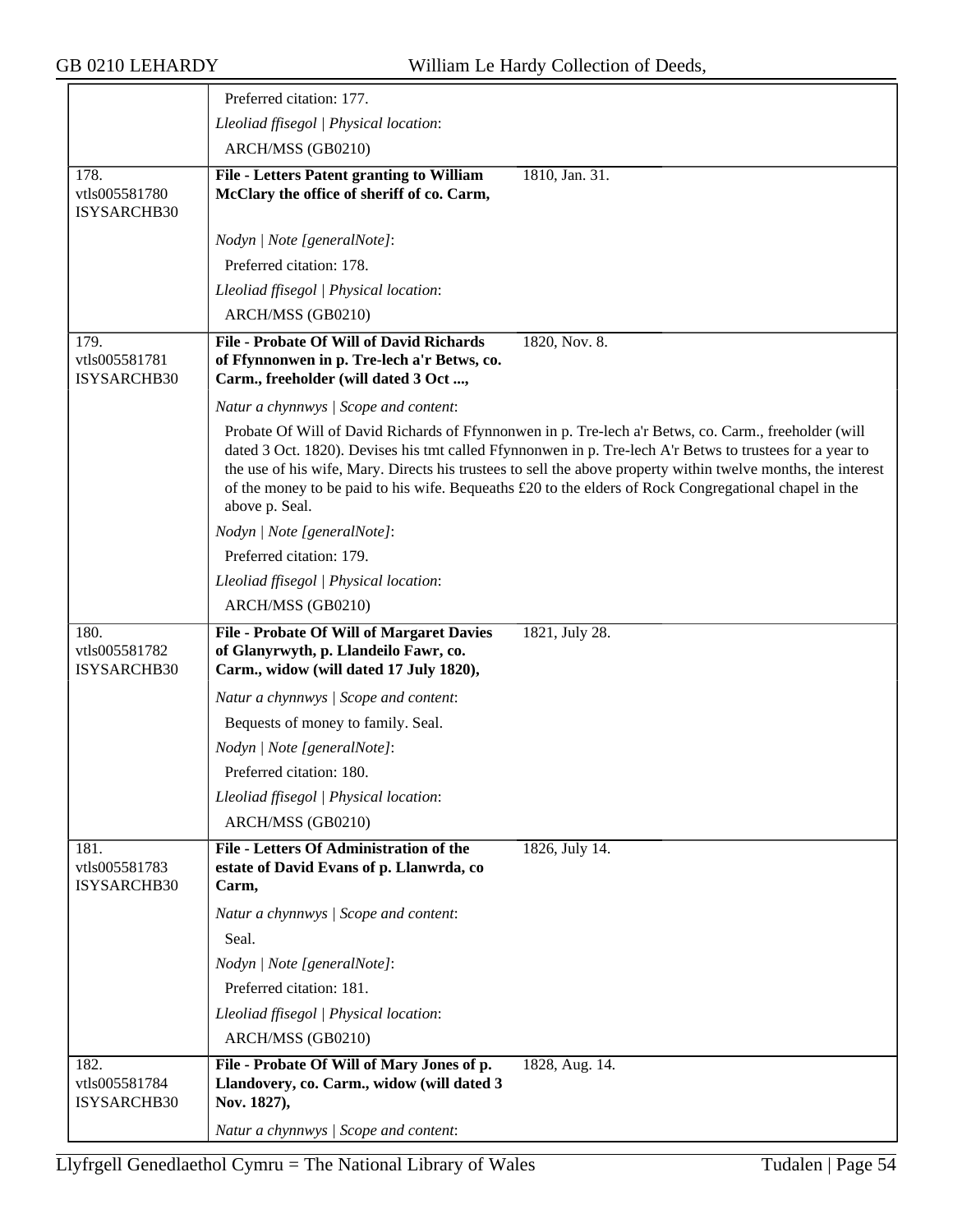<span id="page-54-0"></span>

|                                      | Bequests of money from the $\text{\pounds}3,000$ left to her in the recited will of her husband. Recites a will dated 13<br>Jan. 1810, of her husband, Theophilus Jones of the town of Brecon, dec. [historian, author of A History<br>of the County of Brecknock, 2 vols, (Brecknock 1805, 1809)]. Seal.                                                                                                                               |                   |                                               |
|--------------------------------------|-----------------------------------------------------------------------------------------------------------------------------------------------------------------------------------------------------------------------------------------------------------------------------------------------------------------------------------------------------------------------------------------------------------------------------------------|-------------------|-----------------------------------------------|
|                                      | Nodyn   Note [generalNote]:                                                                                                                                                                                                                                                                                                                                                                                                             |                   |                                               |
|                                      | Preferred citation: 182.                                                                                                                                                                                                                                                                                                                                                                                                                |                   |                                               |
|                                      | Lleoliad ffisegol   Physical location:                                                                                                                                                                                                                                                                                                                                                                                                  |                   |                                               |
|                                      | ARCH/MSS (GB0210)                                                                                                                                                                                                                                                                                                                                                                                                                       |                   |                                               |
| 183.<br>vtls005581785<br>ISYSARCHB30 | File - Letters Of Administration of the<br>estate of Thomas Evans of p. Llanfynydd,<br>co. Carm,                                                                                                                                                                                                                                                                                                                                        | 1834, June 17.    |                                               |
|                                      | Natur a chynnwys / Scope and content:                                                                                                                                                                                                                                                                                                                                                                                                   |                   |                                               |
|                                      | Seal.                                                                                                                                                                                                                                                                                                                                                                                                                                   |                   |                                               |
|                                      | Nodyn   Note [generalNote]:                                                                                                                                                                                                                                                                                                                                                                                                             |                   |                                               |
|                                      | Preferred citation: 183.                                                                                                                                                                                                                                                                                                                                                                                                                |                   |                                               |
|                                      | Lleoliad ffisegol   Physical location:                                                                                                                                                                                                                                                                                                                                                                                                  |                   |                                               |
|                                      | ARCH/MSS (GB0210)                                                                                                                                                                                                                                                                                                                                                                                                                       |                   |                                               |
| 184.<br>vtls005581786<br>ISYSARCHB30 | File - Commision Of The Peace, co. Carm,                                                                                                                                                                                                                                                                                                                                                                                                | $[1857x1858]$ .   |                                               |
|                                      | Nodyn   Note [generalNote]:                                                                                                                                                                                                                                                                                                                                                                                                             |                   |                                               |
|                                      | Preferred citation: 184.                                                                                                                                                                                                                                                                                                                                                                                                                |                   |                                               |
|                                      | Lleoliad ffisegol   Physical location:                                                                                                                                                                                                                                                                                                                                                                                                  |                   |                                               |
|                                      | ARCH/MSS (GB0210)                                                                                                                                                                                                                                                                                                                                                                                                                       |                   |                                               |
|                                      | Cyfres   Series 185. vtls005581787 ISYSARCHB30: Denbighshire deeds,                                                                                                                                                                                                                                                                                                                                                                     |                   |                                               |
|                                      | Dyddiad   Date: 1781. (dyddiad creu)   (date of creation)                                                                                                                                                                                                                                                                                                                                                                               |                   |                                               |
|                                      | Lleoliad ffisegol   Physical location: ARCH/MSS (GB0210)                                                                                                                                                                                                                                                                                                                                                                                |                   |                                               |
| Nodyn   Note [generalNote]:          |                                                                                                                                                                                                                                                                                                                                                                                                                                         |                   |                                               |
| Preferred citation: 185.             |                                                                                                                                                                                                                                                                                                                                                                                                                                         |                   |                                               |
|                                      |                                                                                                                                                                                                                                                                                                                                                                                                                                         |                   |                                               |
|                                      |                                                                                                                                                                                                                                                                                                                                                                                                                                         |                   |                                               |
|                                      | FFeil / rhestr eitemau   File / item list                                                                                                                                                                                                                                                                                                                                                                                               |                   |                                               |
| Cod cyfeirnod<br>Reference code      | Teitl   Title                                                                                                                                                                                                                                                                                                                                                                                                                           | Dyddiadau   Dates | Disgrifiad ffisegol   Physical<br>description |
| 185.<br>vtls005581788<br>ISYSARCHB30 | File - Deed Of Covenant of all man's,<br>lands and tmt's in co. Denb., subject to the<br>jointures of Aliza, wife of ,                                                                                                                                                                                                                                                                                                                  | 1781, March 5.    |                                               |
|                                      | Natur a chynnwys   Scope and content:                                                                                                                                                                                                                                                                                                                                                                                                   |                   |                                               |
|                                      | 1 David Roberts of Hendrevawr, co. Denb., esq. 2 Sabina Bevis and Thomas Wilson. 3 John Haughton<br>and Issac Strut, gent. Deed Of Covenant of all man's, lands and tmt's in co. Denb., subject to the jointures<br>of Aliza, wife of 1, in trust to 3 in order to pay debts of 1 to 2. Recites a bargain and sale, dated 16 July<br>1745, between 1 and 3, in trust for 1 and his wife, with covenant that 1 suffers a recovery. Seal. |                   |                                               |
|                                      | Nodyn   Note [generalNote]:                                                                                                                                                                                                                                                                                                                                                                                                             |                   |                                               |
|                                      | Preferred citation: 185.                                                                                                                                                                                                                                                                                                                                                                                                                |                   |                                               |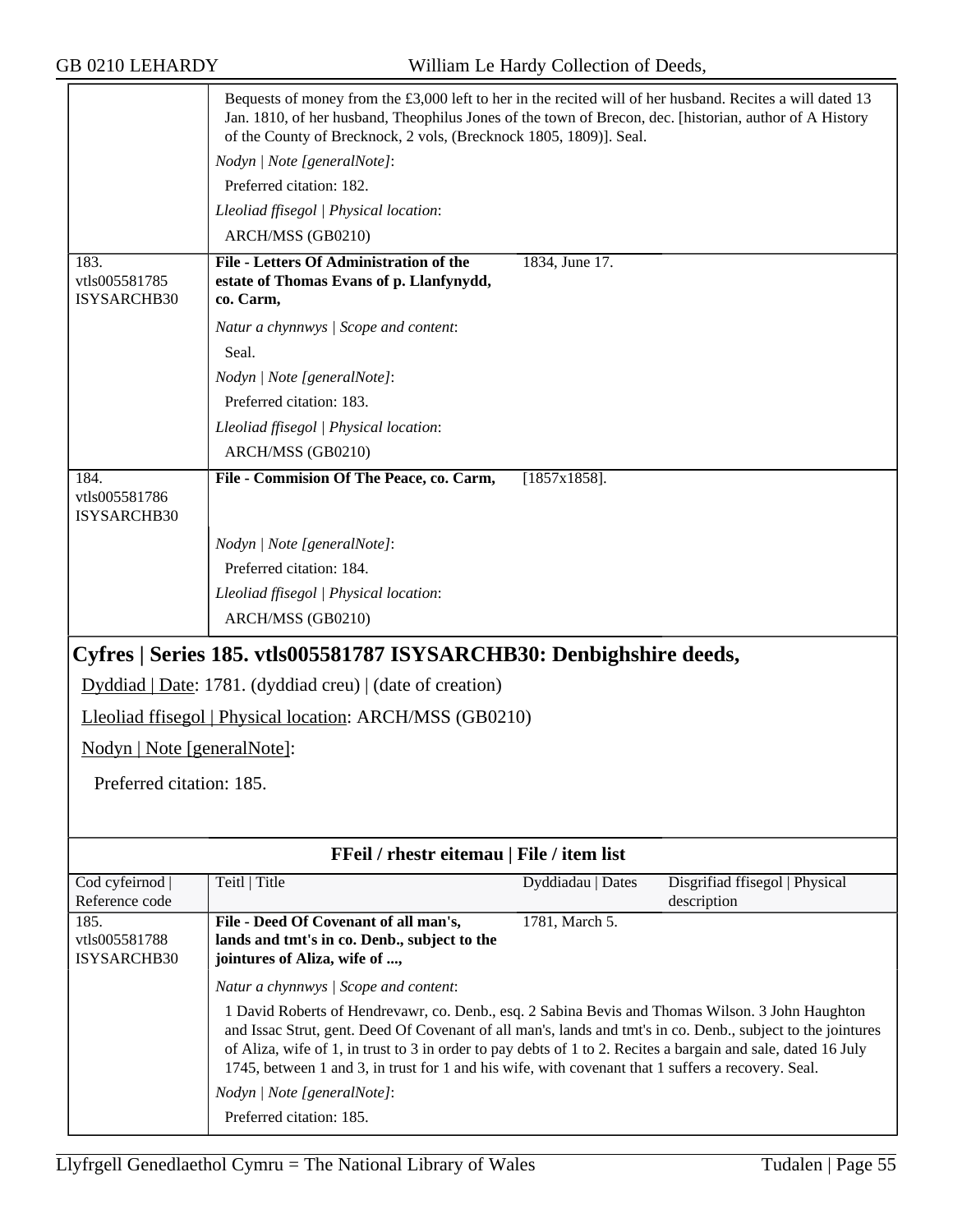*Lleoliad ffisegol | Physical location*: ARCH/MSS (GB0210)

#### <span id="page-55-0"></span>**Cyfres | Series 186-191. vtls005581789 ISYSARCHB30: Glamorganshire deeds,**

Dyddiad | Date: 1673-1792. (dyddiad creu) | (date of creation)

Lleoliad ffisegol | Physical location: ARCH/MSS (GB0210)

Nodyn | Note [generalNote]:

Preferred citation: 186-191.

|                                      | FFeil / rhestr eitemau   File / item list                                                                                                                                                                                                                                                                                                                                                                                                                                                                                                                                                                                                                                                                                                                                                                                                                  |                    |                                |
|--------------------------------------|------------------------------------------------------------------------------------------------------------------------------------------------------------------------------------------------------------------------------------------------------------------------------------------------------------------------------------------------------------------------------------------------------------------------------------------------------------------------------------------------------------------------------------------------------------------------------------------------------------------------------------------------------------------------------------------------------------------------------------------------------------------------------------------------------------------------------------------------------------|--------------------|--------------------------------|
| Cod cyfeirnod                        | Teitl   Title                                                                                                                                                                                                                                                                                                                                                                                                                                                                                                                                                                                                                                                                                                                                                                                                                                              | Dyddiadau   Dates  | Disgrifiad ffisegol   Physical |
| Reference code                       |                                                                                                                                                                                                                                                                                                                                                                                                                                                                                                                                                                                                                                                                                                                                                                                                                                                            |                    | description                    |
| $186-7.$<br>vtls005581790            | File - Lease and Release of two closes of<br>arable lands called Caie Jacke, lying in a                                                                                                                                                                                                                                                                                                                                                                                                                                                                                                                                                                                                                                                                                                                                                                    | 1673, April 17-18. |                                |
| ISYSARCHB30                          | place called Pant Gwidir in ,                                                                                                                                                                                                                                                                                                                                                                                                                                                                                                                                                                                                                                                                                                                                                                                                                              |                    |                                |
|                                      | Natur a chynnwys / Scope and content:                                                                                                                                                                                                                                                                                                                                                                                                                                                                                                                                                                                                                                                                                                                                                                                                                      |                    |                                |
|                                      | 1 David Griffith of the town of Swansea, co. Glam., shoemaker, Elizabeth Leyson, his wife, and John<br>Griffith, their son and heir. 2 David Bennett the elder of p. Pen-rhys in Gower, gent. Lease and Release of<br>two closes of arable lands called Caie Jacke, lying in a place called Pant Gwidir in the town of Swansea.<br>Consideration: £72.                                                                                                                                                                                                                                                                                                                                                                                                                                                                                                     |                    |                                |
|                                      | Nodyn   Note [generalNote]:                                                                                                                                                                                                                                                                                                                                                                                                                                                                                                                                                                                                                                                                                                                                                                                                                                |                    |                                |
|                                      | Preferred citation: 186-7.                                                                                                                                                                                                                                                                                                                                                                                                                                                                                                                                                                                                                                                                                                                                                                                                                                 |                    |                                |
|                                      | Lleoliad ffisegol   Physical location:                                                                                                                                                                                                                                                                                                                                                                                                                                                                                                                                                                                                                                                                                                                                                                                                                     |                    |                                |
|                                      | ARCH/MSS (GB0210)                                                                                                                                                                                                                                                                                                                                                                                                                                                                                                                                                                                                                                                                                                                                                                                                                                          |                    |                                |
| 188.<br>vtls005581791<br>ISYSARCHB30 | File - Post-nuptial Settlement of 1 and<br>2 being a Copy Of Court Roll of man.<br>Pennard recording a Surrender by 1 ,                                                                                                                                                                                                                                                                                                                                                                                                                                                                                                                                                                                                                                                                                                                                    | 1746, Oct. 16.     |                                |
|                                      | Natur a chynnwys / Scope and content:                                                                                                                                                                                                                                                                                                                                                                                                                                                                                                                                                                                                                                                                                                                                                                                                                      |                    |                                |
|                                      | 1 William Beynon of p. Pen-rhys, co. Glam., yeoman. 2 Elizabeth, wife of 1. Post-nuptial Settlement<br>of 1 and 2 being a Copy Of Court Roll of man. Pennard recording a Surrender by 1 of the moiety of<br>a copyhold m. or mansion house situated at Furze Hill within the fee of Llan-non, and a moiety of<br>copyhold closes of lands called The Higher Killywilly, The Lower Killywilly with parcel of wood<br>adjoining, The Middle Killywilly, Longland, Tom Long, The Butts, The Quarter Passalays Souther<br>Close, The Furzey Close, Lucas Close, one croft situated at Lydiate, other closes called The Wills, The<br>Great Meadow at North Hills, half of The Round Meadow, and Brinmillward, and Re-admission to the<br>same premises to the use of 1 for life to the use of 2 for life and to the use of their heirs. Consideration:<br>£60. |                    |                                |
|                                      | Nodyn   Note [generalNote]:                                                                                                                                                                                                                                                                                                                                                                                                                                                                                                                                                                                                                                                                                                                                                                                                                                |                    |                                |
|                                      | Preferred citation: 188.                                                                                                                                                                                                                                                                                                                                                                                                                                                                                                                                                                                                                                                                                                                                                                                                                                   |                    |                                |
|                                      | Lleoliad ffisegol   Physical location:                                                                                                                                                                                                                                                                                                                                                                                                                                                                                                                                                                                                                                                                                                                                                                                                                     |                    |                                |
|                                      | ARCH/MSS (GB0210)                                                                                                                                                                                                                                                                                                                                                                                                                                                                                                                                                                                                                                                                                                                                                                                                                                          |                    |                                |
| 189.<br>vtls005581792<br>ISYSARCHB30 | File - Licence admitting John Evans of p.<br>Llanedern, co. Glam., into holy orders,                                                                                                                                                                                                                                                                                                                                                                                                                                                                                                                                                                                                                                                                                                                                                                       | 1763, July 3.      |                                |
|                                      | Natur a chynnwys / Scope and content:                                                                                                                                                                                                                                                                                                                                                                                                                                                                                                                                                                                                                                                                                                                                                                                                                      |                    |                                |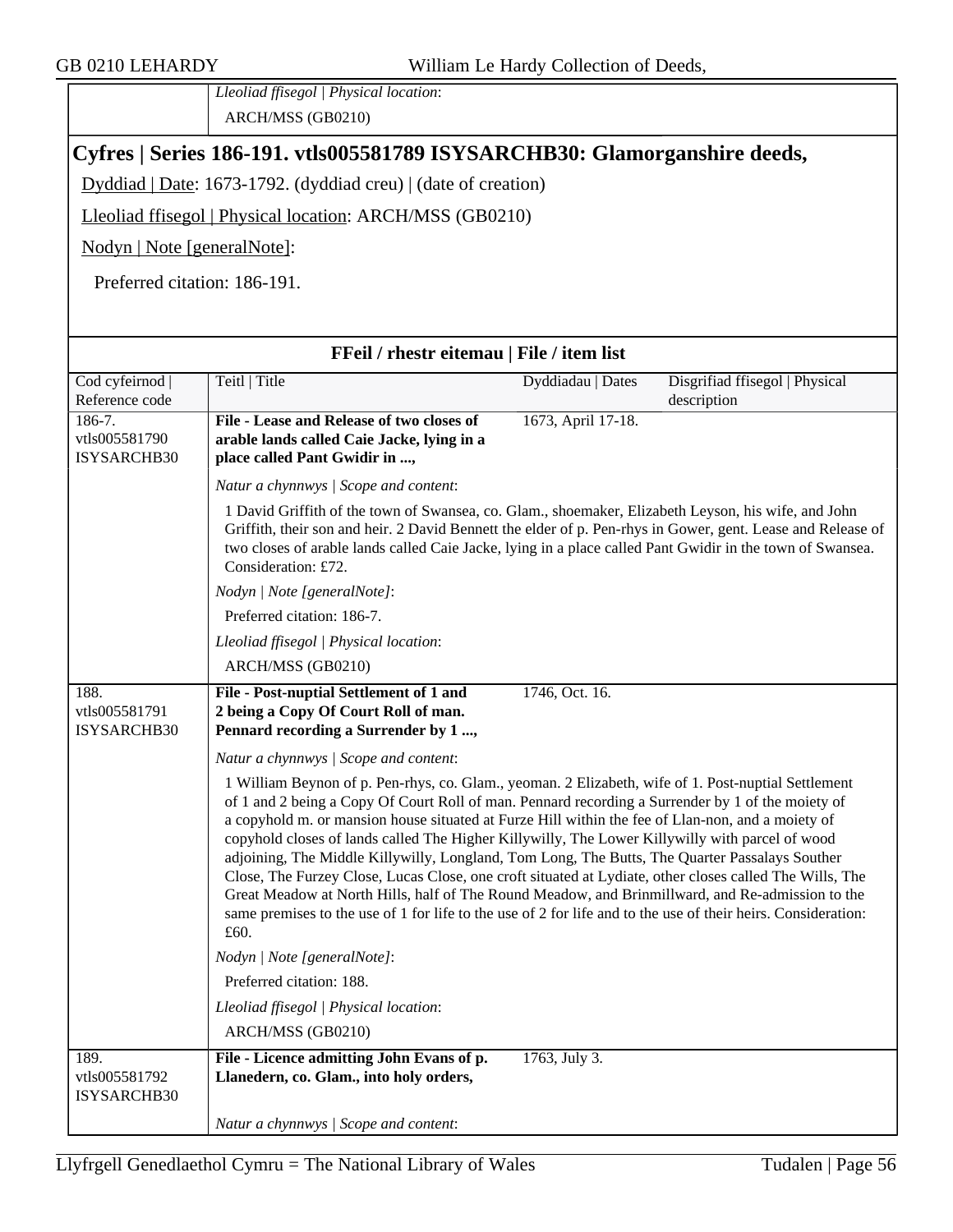<span id="page-56-0"></span>

|                                   | Endorsed: Several notes 1768-84, that this licence was exhibited at the visitations of the bishop of<br>Llandaff.                                                                                           |
|-----------------------------------|-------------------------------------------------------------------------------------------------------------------------------------------------------------------------------------------------------------|
|                                   | Nodyn   Note [generalNote]:                                                                                                                                                                                 |
|                                   | Preferred citation: 189.                                                                                                                                                                                    |
|                                   | Lleoliad ffisegol   Physical location:                                                                                                                                                                      |
|                                   | ARCH/MSS (GB0210)                                                                                                                                                                                           |
| 190.                              | File - Probate Of Will of Hugh Williams of<br>1785, Oct. 22.                                                                                                                                                |
| vtls005581793<br>ISYSARCHB30      | p. Llangyfelach, co. Glam. (will dated 16<br>Feb. 1785),                                                                                                                                                    |
|                                   | Natur a chynnwys / Scope and content:                                                                                                                                                                       |
|                                   | Devises to his wife Deborah a lease of a tmt of land called Clyncasnod in p. Llangyfelach. Seal.                                                                                                            |
|                                   | Nodyn   Note [generalNote]:                                                                                                                                                                                 |
|                                   | Preferred citation: 190.                                                                                                                                                                                    |
|                                   | Lleoliad ffisegol   Physical location:                                                                                                                                                                      |
|                                   | ARCH/MSS (GB0210)                                                                                                                                                                                           |
| 191.                              | File - Assignment Of A Lease of an old cot<br>1792, May 12.                                                                                                                                                 |
| vtls005581794                     | garden, hays and eight foot of ground for                                                                                                                                                                   |
| ISYSARCHB30                       | the building of an ,                                                                                                                                                                                        |
|                                   | Natur a chynnwys / Scope and content:                                                                                                                                                                       |
|                                   | 1 William Howell of p. Llanmadog, co. Glam., mariner, John Howell of the same, mariner, and Joseph<br>Walker the elder of p. Cheriton, farmer. 2 George Thomas of p. Rhosili, farmer. Assignment Of A Lease |
|                                   | of an old cot garden, hays and eight foot of ground for the building of an outhouse in p. Llanmadog.                                                                                                        |
|                                   | Consideration: £20. Endorsed: Receipt for £15 from John Gammon of p. Llanmadog, paid 'for a house                                                                                                           |
|                                   | and garden in Froglane in the parish of Lanmadog in the possession of George Bowen as tenant'. Unfit<br>for production.                                                                                     |
|                                   | Nodyn   Note [generalNote]:                                                                                                                                                                                 |
|                                   | Preferred citation: 191.                                                                                                                                                                                    |
|                                   | Lleoliad ffisegol   Physical location:                                                                                                                                                                      |
|                                   | ARCH/MSS (GB0210)                                                                                                                                                                                           |
|                                   | Cyfres   Series 192-197. vtls005581795 ISYSARCHB30: Monmouthshire deeds,                                                                                                                                    |
|                                   |                                                                                                                                                                                                             |
|                                   | Dyddiad   Date: 1636-1795. (dyddiad creu)   (date of creation)                                                                                                                                              |
|                                   | Lleoliad ffisegol   Physical location: ARCH/MSS (GB0210)                                                                                                                                                    |
| Nodyn   Note [generalNote]:       |                                                                                                                                                                                                             |
| Preferred citation: 192-197.      |                                                                                                                                                                                                             |
|                                   |                                                                                                                                                                                                             |
|                                   |                                                                                                                                                                                                             |
|                                   | FFeil / rhestr eitemau   File / item list                                                                                                                                                                   |
| Cod cyfeirnod  <br>Reference code | Teitl   Title<br>Dyddiadau   Dates<br>Disgrifiad ffisegol   Physical<br>description                                                                                                                         |
| 192.                              | File - Bargain And Sale With Feoffment of<br>1636, Dec. 31.                                                                                                                                                 |
| vtls005581796                     | a m., barn and building, two gardens, two                                                                                                                                                                   |
| ISYSARCHB30                       | orchards, one parcel of meadow (7 ,                                                                                                                                                                         |
|                                   | Natur a chynnwys / Scope and content:                                                                                                                                                                       |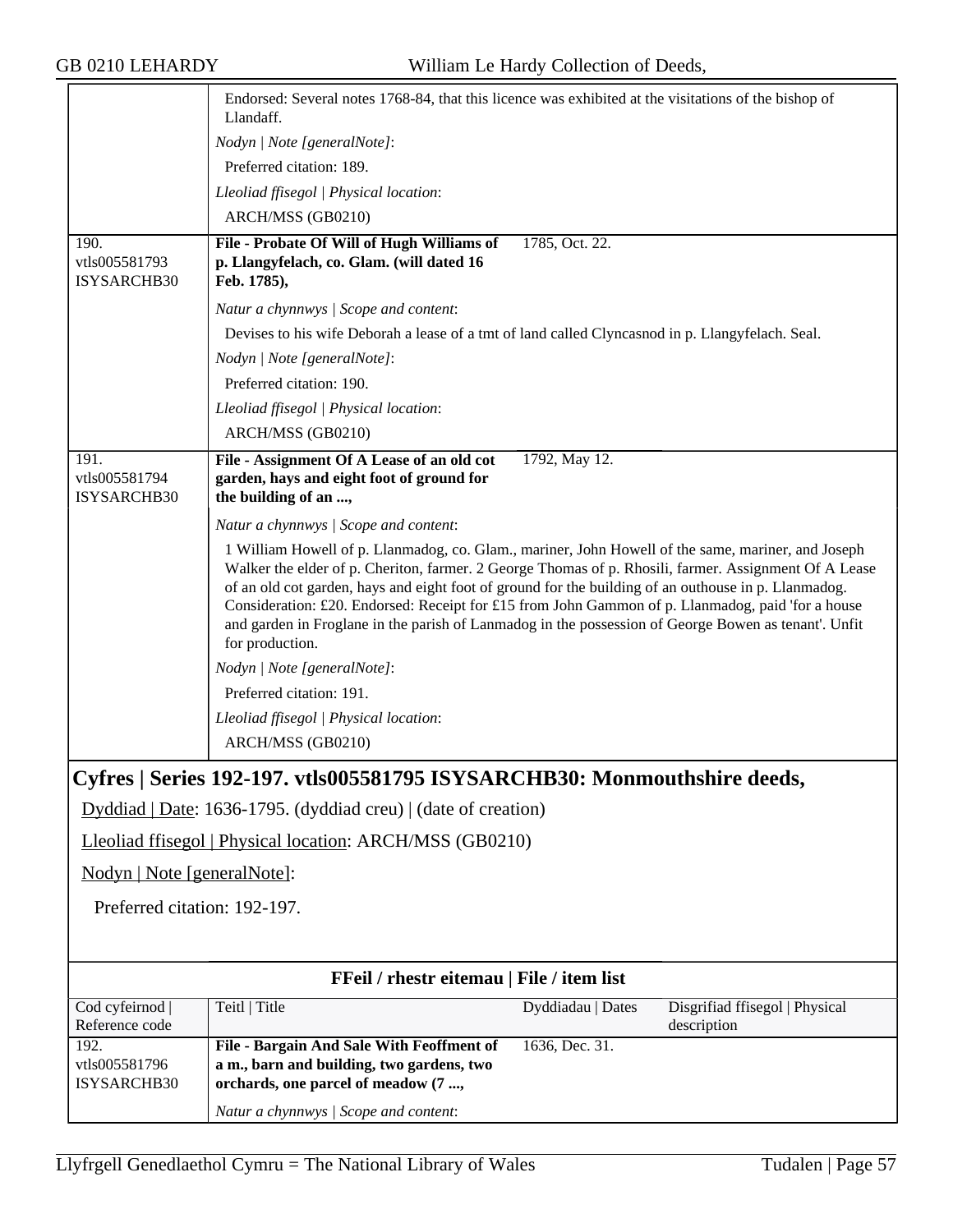|                                      | 1 Richard Jones of p. St Maughan's, co. Mon., blacksmith. 2 Thomas Turnor of Deepehome, yeoman.<br>Bargain And Sale With Feoffment of a m., barn and building, two gardens, two orchards, one parcel of<br>meadow (7 a.), parcels of arable lands called Kae Kenoll (4 a.), Kae Dan yr Lann (6 a.), Glasse Land<br>(24 a.), Kae yr Odyn (2 a.), all in p. St Maughan's, lying between the highway leading from Newcastle<br>towards Korkfield, one other way called Hewle y Llandron leading out of the said highway towards the<br>said m., and the way leading from Monmouth to Grossmont. Consideration: £65.10.0. Endorsed: livery of<br>seisin, 'No. [1]'.                                                                                                                                                                                                                                                                                         |
|--------------------------------------|---------------------------------------------------------------------------------------------------------------------------------------------------------------------------------------------------------------------------------------------------------------------------------------------------------------------------------------------------------------------------------------------------------------------------------------------------------------------------------------------------------------------------------------------------------------------------------------------------------------------------------------------------------------------------------------------------------------------------------------------------------------------------------------------------------------------------------------------------------------------------------------------------------------------------------------------------------|
|                                      | Nodyn   Note [generalNote]:                                                                                                                                                                                                                                                                                                                                                                                                                                                                                                                                                                                                                                                                                                                                                                                                                                                                                                                             |
|                                      | Preferred citation: 192.                                                                                                                                                                                                                                                                                                                                                                                                                                                                                                                                                                                                                                                                                                                                                                                                                                                                                                                                |
|                                      | Lleoliad ffisegol   Physical location:                                                                                                                                                                                                                                                                                                                                                                                                                                                                                                                                                                                                                                                                                                                                                                                                                                                                                                                  |
|                                      | ARCH/MSS (GB0210)                                                                                                                                                                                                                                                                                                                                                                                                                                                                                                                                                                                                                                                                                                                                                                                                                                                                                                                                       |
| 193.<br>vtls005581797<br>ISYSARCHB30 | File - Copy Of Court Roll of man.<br>1667/8, Jan. 15.<br>Monmouth recording a Surrender by<br>Henry Watkins of p. St Maughan's,<br>yeoman, of all ,                                                                                                                                                                                                                                                                                                                                                                                                                                                                                                                                                                                                                                                                                                                                                                                                     |
|                                      | Natur a chynnwys / Scope and content:                                                                                                                                                                                                                                                                                                                                                                                                                                                                                                                                                                                                                                                                                                                                                                                                                                                                                                                   |
|                                      | Copy Of Court Roll of man. Monmouth recording a Surrender by Henry Watkins of p. St Maughan's,<br>yeoman, of all m. and tmt's occupied by Maria Watkins, spinster, lying in p. Rockfield, and Admission of<br>William Baskervile of Comadock, p. Warwey, Herefordshire, gent. Latin. Endorsed: 'No. [12]'.                                                                                                                                                                                                                                                                                                                                                                                                                                                                                                                                                                                                                                              |
|                                      | Nodyn   Note [generalNote]:                                                                                                                                                                                                                                                                                                                                                                                                                                                                                                                                                                                                                                                                                                                                                                                                                                                                                                                             |
|                                      | Preferred citation: 193.                                                                                                                                                                                                                                                                                                                                                                                                                                                                                                                                                                                                                                                                                                                                                                                                                                                                                                                                |
|                                      | Lleoliad ffisegol   Physical location:                                                                                                                                                                                                                                                                                                                                                                                                                                                                                                                                                                                                                                                                                                                                                                                                                                                                                                                  |
|                                      | ARCH/MSS (GB0210)                                                                                                                                                                                                                                                                                                                                                                                                                                                                                                                                                                                                                                                                                                                                                                                                                                                                                                                                       |
| 194.<br>vtls005581798                | <b>File - Post-nuptial Settlement of Lewis</b><br>1705, Sept. 22.<br>Morgan and Margaret, being a Release by                                                                                                                                                                                                                                                                                                                                                                                                                                                                                                                                                                                                                                                                                                                                                                                                                                            |
| <b>ISYSARCHB30</b>                   | 1 to 2 of a m. or mansion house ,                                                                                                                                                                                                                                                                                                                                                                                                                                                                                                                                                                                                                                                                                                                                                                                                                                                                                                                       |
|                                      | Natur a chynnwys / Scope and content:                                                                                                                                                                                                                                                                                                                                                                                                                                                                                                                                                                                                                                                                                                                                                                                                                                                                                                                   |
|                                      | 1 Morgan Phillip of p. Aberystruth, co. Mon., yeoman, and Anne his wife, Lewis Morgan, eldest son of<br>the said Morgan, of the same, yeoman, and Margaret his wife, youngest daughter of Meredith Richard<br>of the same, dec. 2 Lewis Meredith and Roger Morgan of the same, yeomen. Post-nuptial Settlement<br>of Lewis Morgan and Margaret, being a Release by 1 to 2 of a m. or mansion house, one cowhouse,<br>one bakehouse, three barns, one garden, one orchard, one curtilage and one tmt called Tir y Sychbant<br>(30 a.), bounded by the river called Ebwth Fechan, a horseway leading from Edmund David's Mill to<br>Troed Rhiw'r Onnen, other lands called Llannerth Rwyva and the lord's waste ground called Y Sychbant,<br>together with four closes of lands called Tir Pen Rhiw'r Onnen (8 a.), bounded by the said waste ground,<br>all in p. Aberystruth, to the use of Lewis Morgan, his wife and their heirs. Consideration: £80. |
|                                      | Nodyn   Note [generalNote]:                                                                                                                                                                                                                                                                                                                                                                                                                                                                                                                                                                                                                                                                                                                                                                                                                                                                                                                             |
|                                      | Preferred citation: 194.                                                                                                                                                                                                                                                                                                                                                                                                                                                                                                                                                                                                                                                                                                                                                                                                                                                                                                                                |
|                                      | Lleoliad ffisegol   Physical location:                                                                                                                                                                                                                                                                                                                                                                                                                                                                                                                                                                                                                                                                                                                                                                                                                                                                                                                  |
|                                      | ARCH/MSS (GB0210)                                                                                                                                                                                                                                                                                                                                                                                                                                                                                                                                                                                                                                                                                                                                                                                                                                                                                                                                       |
| 195.<br>vtls005581799<br>ISYSARCHB30 | File - Lease for 21 years of a m., dwelling<br>1739/40, March 10.<br>house and eight parcels of land lying in p.<br>Rockfield, and all ,                                                                                                                                                                                                                                                                                                                                                                                                                                                                                                                                                                                                                                                                                                                                                                                                                |
|                                      | Natur a chynnwys / Scope and content:                                                                                                                                                                                                                                                                                                                                                                                                                                                                                                                                                                                                                                                                                                                                                                                                                                                                                                                   |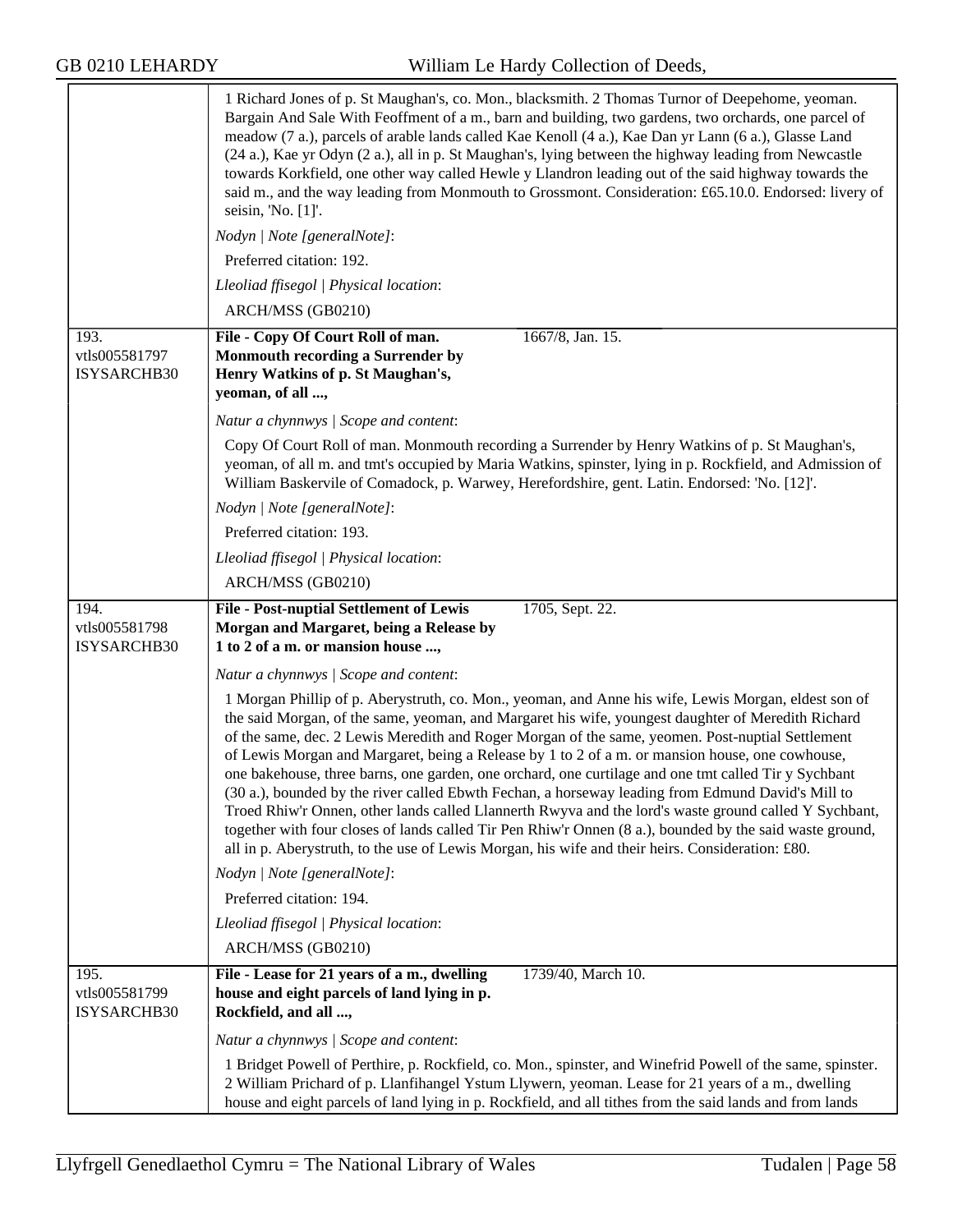<span id="page-58-0"></span>

|                                   | called Cwmbuchern, reserving timber and mineral rights; covenants relating to building a new oven, two<br>new gates, amending wall, repairs and husbandry. Annual rent: £13.10.0. Seal.                                                                                                                                                                                   |                   |                                               |
|-----------------------------------|---------------------------------------------------------------------------------------------------------------------------------------------------------------------------------------------------------------------------------------------------------------------------------------------------------------------------------------------------------------------------|-------------------|-----------------------------------------------|
|                                   | Nodyn   Note [generalNote]:                                                                                                                                                                                                                                                                                                                                               |                   |                                               |
|                                   | Preferred citation: 195.                                                                                                                                                                                                                                                                                                                                                  |                   |                                               |
|                                   | Lleoliad ffisegol   Physical location:                                                                                                                                                                                                                                                                                                                                    |                   |                                               |
|                                   | ARCH/MSS (GB0210)                                                                                                                                                                                                                                                                                                                                                         |                   |                                               |
| 196.                              | File - Lease To Vest Possession of a m.                                                                                                                                                                                                                                                                                                                                   | 1748/9, Feb. 17.  |                                               |
| vtls005581800<br>ISYSARCHB30      | and two gardens lying in p. St Mellons,<br>bounded on the south side ,                                                                                                                                                                                                                                                                                                    |                   |                                               |
|                                   | Natur a chynnwys / Scope and content:                                                                                                                                                                                                                                                                                                                                     |                   |                                               |
|                                   | 1 Jennet Evan of p. Rumney, co. Mon., spinster. 2 William Evan Jenkin of p. St Mellons, carpenter.<br>Lease To Vest Possession of a m. and two gardens lying in p. St Mellons, bounded on the south side by<br>the highway leading from Cardiff to Newport, and on the north and west sides by St Mellons churchyard<br>and another m. of 1 (other boundary given). Seal. |                   |                                               |
|                                   | Nodyn   Note [generalNote]:                                                                                                                                                                                                                                                                                                                                               |                   |                                               |
|                                   | Preferred citation: 196.                                                                                                                                                                                                                                                                                                                                                  |                   |                                               |
|                                   | Lleoliad ffisegol   Physical location:                                                                                                                                                                                                                                                                                                                                    |                   |                                               |
|                                   | ARCH/MSS (GB0210)                                                                                                                                                                                                                                                                                                                                                         |                   |                                               |
| 197.                              | File - Copy Will of Herbert Phillips of the                                                                                                                                                                                                                                                                                                                               | 1795, May 21.     |                                               |
| vtls005581801<br>ISYSARCHB30      | town of Monmouth, esq,                                                                                                                                                                                                                                                                                                                                                    |                   |                                               |
|                                   | Natur a chynnwys / Scope and content:                                                                                                                                                                                                                                                                                                                                     |                   |                                               |
|                                   | Devises all his m's, tmt's and lands lying in p. Llangattock Vibon Avel to his wife, Mary, and after her<br>death, to his daughters, Mary and Catherine.                                                                                                                                                                                                                  |                   |                                               |
|                                   | Nodyn   Note [generalNote]:                                                                                                                                                                                                                                                                                                                                               |                   |                                               |
|                                   | Preferred citation: 197.                                                                                                                                                                                                                                                                                                                                                  |                   |                                               |
|                                   | Lleoliad ffisegol   Physical location:                                                                                                                                                                                                                                                                                                                                    |                   |                                               |
|                                   | ARCH/MSS (GB0210)                                                                                                                                                                                                                                                                                                                                                         |                   |                                               |
|                                   |                                                                                                                                                                                                                                                                                                                                                                           |                   |                                               |
|                                   | Cyfres   Series 198-199. vtls005581802 ISYSARCHB30: Montgomeryshire deeds,                                                                                                                                                                                                                                                                                                |                   |                                               |
|                                   | Dyddiad   Date: 1675-1702. (dyddiad creu)   (date of creation)                                                                                                                                                                                                                                                                                                            |                   |                                               |
|                                   | Lleoliad ffisegol   Physical location: ARCH/MSS (GB0210)                                                                                                                                                                                                                                                                                                                  |                   |                                               |
| Nodyn   Note [generalNote]:       |                                                                                                                                                                                                                                                                                                                                                                           |                   |                                               |
| Preferred citation: 198-199.      |                                                                                                                                                                                                                                                                                                                                                                           |                   |                                               |
|                                   |                                                                                                                                                                                                                                                                                                                                                                           |                   |                                               |
|                                   |                                                                                                                                                                                                                                                                                                                                                                           |                   |                                               |
|                                   | FFeil / rhestr eitemau   File / item list                                                                                                                                                                                                                                                                                                                                 |                   |                                               |
| Cod cyfeirnod  <br>Reference code | Teitl   Title                                                                                                                                                                                                                                                                                                                                                             | Dyddiadau   Dates | Disgrifiad ffisegol   Physical<br>description |
| 198.                              | File - Quitclaim of a m., mansion house                                                                                                                                                                                                                                                                                                                                   | 1675, May 27.     |                                               |
| vtls005581803<br>ISYSARCHB30      | and two parcels of land, one adjoining the<br>mansion house called Pont Faelior (2 ,                                                                                                                                                                                                                                                                                      |                   |                                               |
|                                   | Natur a chynnwys / Scope and content:                                                                                                                                                                                                                                                                                                                                     |                   |                                               |
|                                   | 1 Richard Davies of [t.] Faenor Isaf, co. Mont., gent. 2 Mary Reighnalds, Elizabeth Reighnalds, and<br>Bridgett Reighnalds, all of [t.] Garthmyl, spinsters. Quitclaim of a m., mansion house and two parcels of                                                                                                                                                          |                   |                                               |
|                                   |                                                                                                                                                                                                                                                                                                                                                                           |                   |                                               |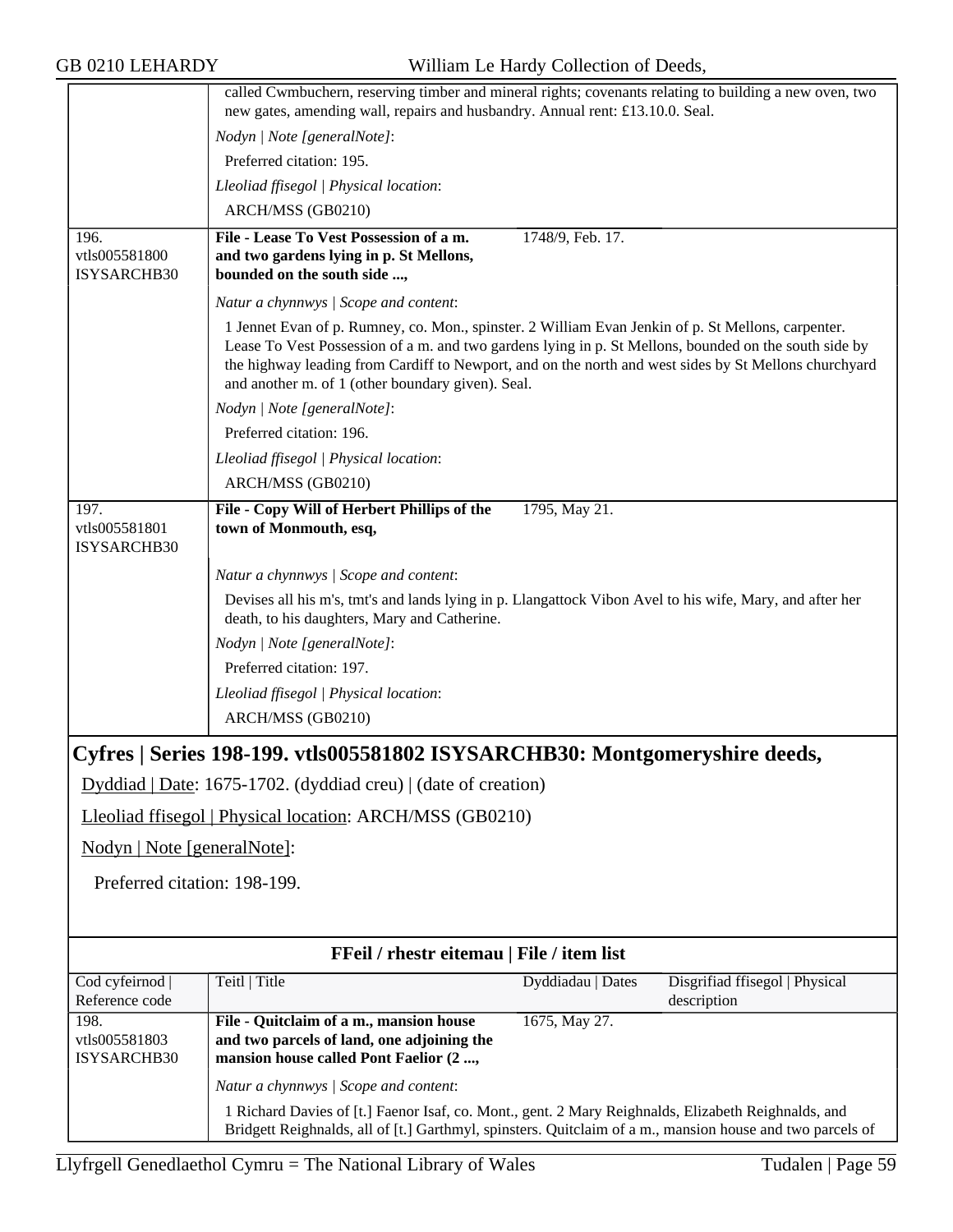| ID VZIV LENAND I                    |                                                                                                                                                                                                                                                                                                                                                                                                                                                                                                                                                                                                                                                                                                                                                                                                                                                                                                                                                         | WHITAIN Le Hardy Conection of Deeds, |                                |
|-------------------------------------|---------------------------------------------------------------------------------------------------------------------------------------------------------------------------------------------------------------------------------------------------------------------------------------------------------------------------------------------------------------------------------------------------------------------------------------------------------------------------------------------------------------------------------------------------------------------------------------------------------------------------------------------------------------------------------------------------------------------------------------------------------------------------------------------------------------------------------------------------------------------------------------------------------------------------------------------------------|--------------------------------------|--------------------------------|
|                                     | land, one adjoining the mansion house called Pont Faelior $(2 \text{ a}.)$ , the other lying in a field called Dole y<br>Gair, all in t. Garthmyl in [p.] Berriew. Recites a bargain and sale dated 1 June 1667, between 1 and John<br>Reighnalds of [t.] Garthmyl, gent., dec., and the will of the said John Reighnalds dated 19 Nov. 1671.<br>Consideration: £10.                                                                                                                                                                                                                                                                                                                                                                                                                                                                                                                                                                                    |                                      |                                |
|                                     | Nodyn   Note [generalNote]:                                                                                                                                                                                                                                                                                                                                                                                                                                                                                                                                                                                                                                                                                                                                                                                                                                                                                                                             |                                      |                                |
|                                     | Preferred citation: 198.                                                                                                                                                                                                                                                                                                                                                                                                                                                                                                                                                                                                                                                                                                                                                                                                                                                                                                                                |                                      |                                |
|                                     | Lleoliad ffisegol   Physical location:                                                                                                                                                                                                                                                                                                                                                                                                                                                                                                                                                                                                                                                                                                                                                                                                                                                                                                                  |                                      |                                |
|                                     | ARCH/MSS (GB0210)                                                                                                                                                                                                                                                                                                                                                                                                                                                                                                                                                                                                                                                                                                                                                                                                                                                                                                                                       |                                      |                                |
| 199.                                | File - Lease To Vest Possession of a m. and                                                                                                                                                                                                                                                                                                                                                                                                                                                                                                                                                                                                                                                                                                                                                                                                                                                                                                             | 1702, Aug. 4.                        |                                |
| vtls005581804<br><b>ISYSARCHB30</b> | parcels of land called Erw yr Argau, lying<br>between the lands of ,                                                                                                                                                                                                                                                                                                                                                                                                                                                                                                                                                                                                                                                                                                                                                                                                                                                                                    |                                      |                                |
|                                     | Natur a chynnwys / Scope and content:                                                                                                                                                                                                                                                                                                                                                                                                                                                                                                                                                                                                                                                                                                                                                                                                                                                                                                                   |                                      |                                |
|                                     | 1 Griffith Reynold of Wernloyd, co. Mont., gent. 2 John Tybbotts of [t.] Trwst Llywelyn, gent. Lease<br>To Vest Possession of a m. and parcels of land called Erw yr Argau, lying between the lands of the late<br>Lord Herbert of Chirbury, dec., and the river Severn, Tir y Pwlley, Dol Bach lying near the lands of the<br>said Lord Herbert, a parcel called Close y Nembren, an adjoining parcel lying on the end of the highway<br>leading from Welshpool to Severn Bridge, a parcel lying on the other side of the highway in a common<br>field called Maes y Bont, two parcels lying in a common field called Maes y Werglodd, parcels called<br>Pant y Maes and Drull Coch adjoining to the land of Lord Herbert, a parcel called Close y Dderwen, two<br>parcels of meadow ground lying in a meadow called Gwerglodd yr Helig, and closes called Erw ai Phen<br>ar y Weirglodd Bach and Lletty Bont, all in t. Trwst Llywelyn in p. Berriew. |                                      |                                |
|                                     | Nodyn   Note [generalNote]:                                                                                                                                                                                                                                                                                                                                                                                                                                                                                                                                                                                                                                                                                                                                                                                                                                                                                                                             |                                      |                                |
|                                     | Preferred citation: 199.                                                                                                                                                                                                                                                                                                                                                                                                                                                                                                                                                                                                                                                                                                                                                                                                                                                                                                                                |                                      |                                |
|                                     | Lleoliad ffisegol   Physical location:                                                                                                                                                                                                                                                                                                                                                                                                                                                                                                                                                                                                                                                                                                                                                                                                                                                                                                                  |                                      |                                |
|                                     | ARCH/MSS (GB0210)                                                                                                                                                                                                                                                                                                                                                                                                                                                                                                                                                                                                                                                                                                                                                                                                                                                                                                                                       |                                      |                                |
|                                     | Cyfres   Series 200-201. vtls005581805 ISYSARCHB30: Pembrokeshire deeds,                                                                                                                                                                                                                                                                                                                                                                                                                                                                                                                                                                                                                                                                                                                                                                                                                                                                                |                                      |                                |
|                                     | Dyddiad   Date: 1724-1811. (dyddiad creu)   (date of creation)                                                                                                                                                                                                                                                                                                                                                                                                                                                                                                                                                                                                                                                                                                                                                                                                                                                                                          |                                      |                                |
|                                     | Lleoliad ffisegol   Physical location: ARCH/MSS (GB0210)                                                                                                                                                                                                                                                                                                                                                                                                                                                                                                                                                                                                                                                                                                                                                                                                                                                                                                |                                      |                                |
| Nodyn   Note [generalNote]:         |                                                                                                                                                                                                                                                                                                                                                                                                                                                                                                                                                                                                                                                                                                                                                                                                                                                                                                                                                         |                                      |                                |
|                                     |                                                                                                                                                                                                                                                                                                                                                                                                                                                                                                                                                                                                                                                                                                                                                                                                                                                                                                                                                         |                                      |                                |
| Preferred citation: 200-201.        |                                                                                                                                                                                                                                                                                                                                                                                                                                                                                                                                                                                                                                                                                                                                                                                                                                                                                                                                                         |                                      |                                |
|                                     |                                                                                                                                                                                                                                                                                                                                                                                                                                                                                                                                                                                                                                                                                                                                                                                                                                                                                                                                                         |                                      |                                |
|                                     | FFeil / rhestr eitemau   File / item list                                                                                                                                                                                                                                                                                                                                                                                                                                                                                                                                                                                                                                                                                                                                                                                                                                                                                                               |                                      |                                |
| Cod cyfeirnod                       | Teitl   Title                                                                                                                                                                                                                                                                                                                                                                                                                                                                                                                                                                                                                                                                                                                                                                                                                                                                                                                                           | Dyddiadau   Dates                    | Disgrifiad ffisegol   Physical |
| Reference code                      | File - Lease To Vest Possession of man's                                                                                                                                                                                                                                                                                                                                                                                                                                                                                                                                                                                                                                                                                                                                                                                                                                                                                                                |                                      | description                    |
| 200.<br>vtls005581806               | Walwyn's Castle and of a water corn grist                                                                                                                                                                                                                                                                                                                                                                                                                                                                                                                                                                                                                                                                                                                                                                                                                                                                                                               | 1724, Aug. 2.                        |                                |
| ISYSARCHB30                         | mill called Sub Mill and several ,                                                                                                                                                                                                                                                                                                                                                                                                                                                                                                                                                                                                                                                                                                                                                                                                                                                                                                                      |                                      |                                |
|                                     | Natur a chynnwys   Scope and content:                                                                                                                                                                                                                                                                                                                                                                                                                                                                                                                                                                                                                                                                                                                                                                                                                                                                                                                   |                                      |                                |
|                                     | 1 Hugh Meare of p. Bletherstone, co. Pemb., esq. 2 Thomas Meare of the town of Pembroke, gent. Lease                                                                                                                                                                                                                                                                                                                                                                                                                                                                                                                                                                                                                                                                                                                                                                                                                                                    |                                      |                                |
|                                     | To Vest Possession of man's Walwyn's Castle and of a water corn grist mill called Sub Mill and several                                                                                                                                                                                                                                                                                                                                                                                                                                                                                                                                                                                                                                                                                                                                                                                                                                                  |                                      |                                |

<span id="page-59-0"></span>*Nodyn | Note [generalNote]*: Preferred citation: 200.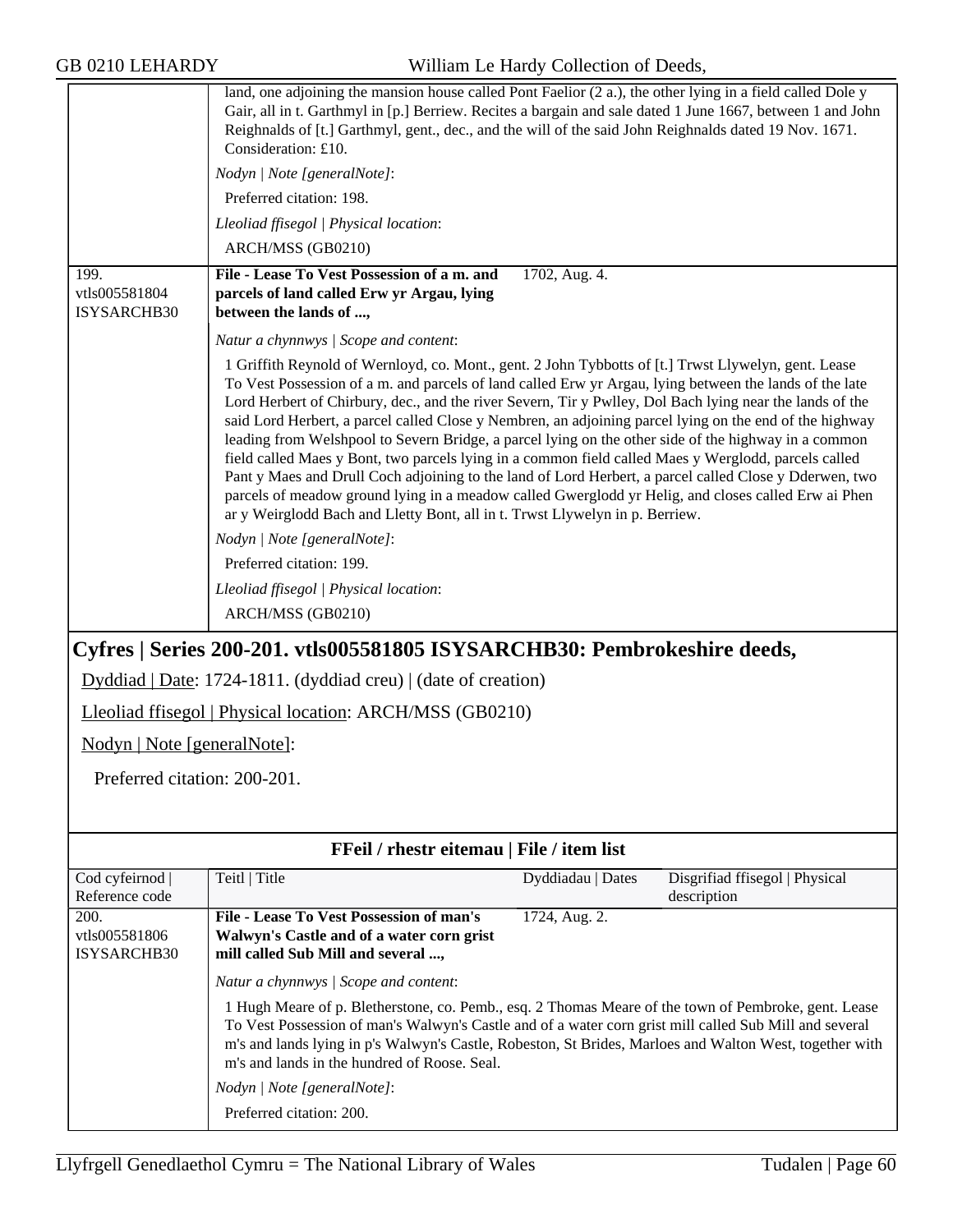|                                      | Lleoliad ffisegol   Physical location:<br>ARCH/MSS (GB0210)                                                                                                                                                                                                                                                                                                                                                               |
|--------------------------------------|---------------------------------------------------------------------------------------------------------------------------------------------------------------------------------------------------------------------------------------------------------------------------------------------------------------------------------------------------------------------------------------------------------------------------|
| 201.<br>vtls005581807<br>ISYSARCHB30 | File - Provisional Assignment of the goods,<br>1811, May 28.<br>chattels, money and household stuff<br>possessed by the said John William Page in<br>trust to ,                                                                                                                                                                                                                                                           |
|                                      | Natur a chynnwys / Scope and content:                                                                                                                                                                                                                                                                                                                                                                                     |
|                                      | 1 Charles Warren George and Christopher Puller, esq., commisioners in bankruptcy issued against John<br>William Page of p. Lawrenny, co. Pemb., soap boiler, dealer and chapman. 2 Joseph Hartop of Quality<br>Court, London, messenger to the Commisioners of Bankruptcy. Provisional Assignment of the goods,<br>chattels, money and household stuff possessed by the said John William Page in trust to pay creditors. |
|                                      | Nodyn   Note [generalNote]:                                                                                                                                                                                                                                                                                                                                                                                               |
|                                      | Preferred citation: 201.                                                                                                                                                                                                                                                                                                                                                                                                  |
|                                      | Lleoliad ffisegol   Physical location:                                                                                                                                                                                                                                                                                                                                                                                    |
|                                      | ARCH/MSS (GB0210)                                                                                                                                                                                                                                                                                                                                                                                                         |

### <span id="page-60-0"></span>**Cyfres | Series 202-206. vtls005581808 ISYSARCHB30: Radnorshire deeds,**

Dyddiad | Date: 1689-1773. (dyddiad creu) | (date of creation)

Lleoliad ffisegol | Physical location: ARCH/MSS (GB0210)

Nodyn | Note [generalNote]:

Preferred citation: 202-206.

| FFeil / rhestr eitemau   File / item list          |                                                                                                                                                                                                                                                                                                                                                                                                                                                                                             |                    |                                |  |
|----------------------------------------------------|---------------------------------------------------------------------------------------------------------------------------------------------------------------------------------------------------------------------------------------------------------------------------------------------------------------------------------------------------------------------------------------------------------------------------------------------------------------------------------------------|--------------------|--------------------------------|--|
| Cod cyfeirnod                                      | Teitl   Title                                                                                                                                                                                                                                                                                                                                                                                                                                                                               | Dyddiadau   Dates  | Disgrifiad ffisegol   Physical |  |
| Reference code                                     |                                                                                                                                                                                                                                                                                                                                                                                                                                                                                             |                    | description                    |  |
| $202 - 3.$                                         | File - Lease and Release of a moiety of a                                                                                                                                                                                                                                                                                                                                                                                                                                                   | 1689, Oct. 31-Nov. |                                |  |
| vtls005581809                                      | m., tmt and lands called Rhiw y Kyrch,                                                                                                                                                                                                                                                                                                                                                                                                                                                      | 1.                 |                                |  |
| ISYSARCHB30                                        | and a moiety of ,                                                                                                                                                                                                                                                                                                                                                                                                                                                                           |                    |                                |  |
|                                                    | Natur a chynnwys / Scope and content:                                                                                                                                                                                                                                                                                                                                                                                                                                                       |                    |                                |  |
|                                                    | 1 David Phillips of p. Llanfaredd, co. Rad., gent. 2 Lewis Davies of the same, yeoman. Lease and<br>Release of a moiety of a m., tmt and lands called Rhiw y Kyrch, and a moiety of closes of lands called<br>Tyr y Cart (3 a.), Llyne (3 a.), Kae Oddiar y Scybor (3 a.), Kae Dan y Mynydd (4 a.), Y Kae Glase (1 a.),<br>Y Ffallet (5 a.) and half an acre of a meadow ground lying in a meadow called Y Weyn Wen, all in p.<br>Llanfaredd. Consideration: £40. Nos 202-3 attached. Seal. |                    |                                |  |
|                                                    | Nodyn   Note [generalNote]:                                                                                                                                                                                                                                                                                                                                                                                                                                                                 |                    |                                |  |
|                                                    | Preferred citation: 202-3.                                                                                                                                                                                                                                                                                                                                                                                                                                                                  |                    |                                |  |
|                                                    | Lleoliad ffisegol   Physical location:                                                                                                                                                                                                                                                                                                                                                                                                                                                      |                    |                                |  |
|                                                    | ARCH/MSS (GB0210)                                                                                                                                                                                                                                                                                                                                                                                                                                                                           |                    |                                |  |
| $\overline{204}$ .<br>vtls005581810<br>ISYSARCHB30 | File - Lease To Vest Possession of a moiety<br>of a m., or tmt called Tur y Noiadd Vach in<br>p. Llanfaredd ,                                                                                                                                                                                                                                                                                                                                                                               | 1729, Feb. 13.     |                                |  |
|                                                    | Natur a chynnwys / Scope and content:                                                                                                                                                                                                                                                                                                                                                                                                                                                       |                    |                                |  |
|                                                    | 1 James Mellin of p. Llanfaredd, co. Rad., carpenter, and Catherine his wife. 2 James Price of the town<br>of Knighton, innholder and glover. Lease To Vest Possession of a moiety of a m., or tmt called Tur y<br>Noiadd Vach in p. Llanfaredd. Seals.                                                                                                                                                                                                                                     |                    |                                |  |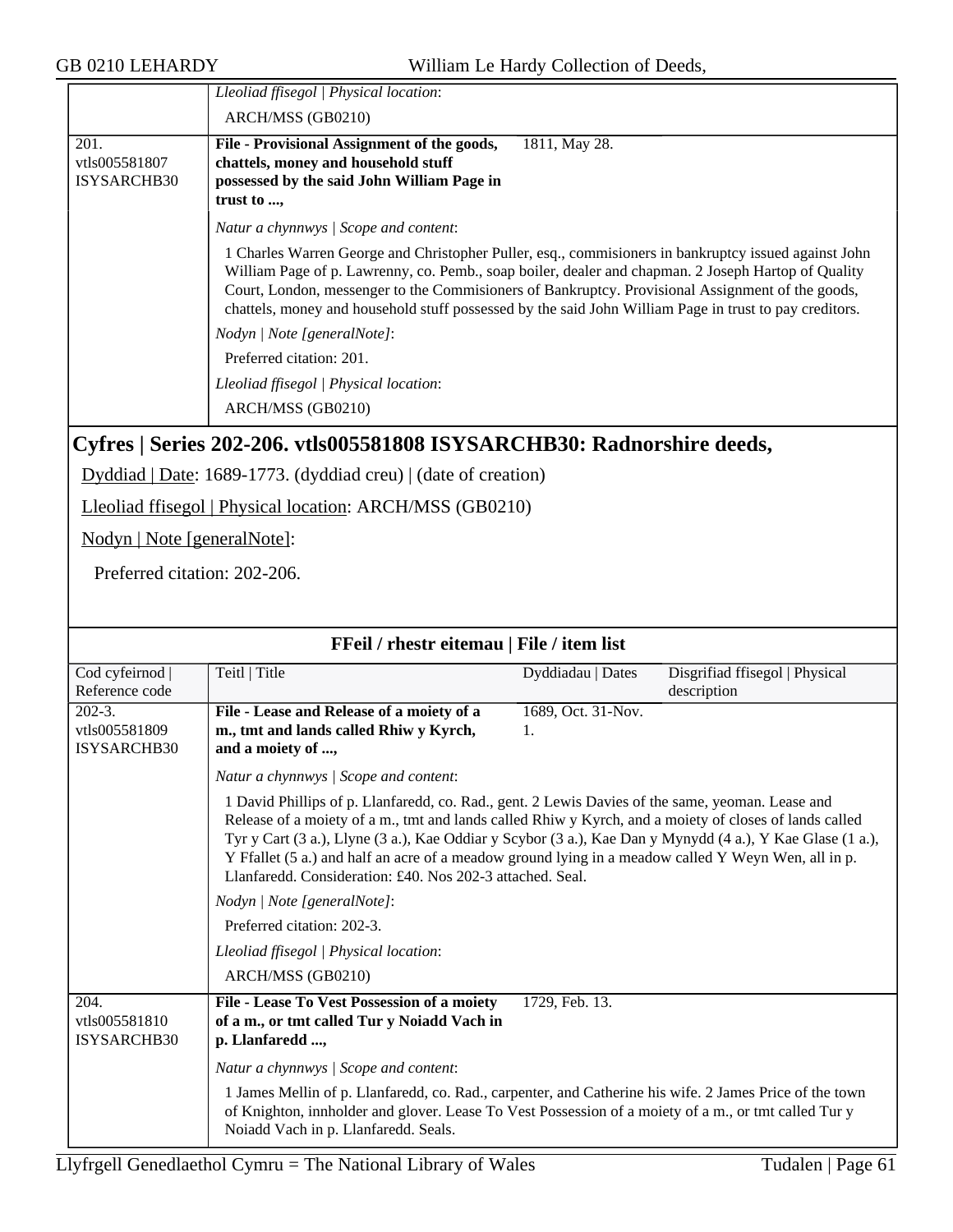<span id="page-61-0"></span>

|                                                                          | Nodyn   Note [generalNote]:                                                                                                                                                                                                                                                                                                                                                                                                                                                    |                   |                                               |  |  |
|--------------------------------------------------------------------------|--------------------------------------------------------------------------------------------------------------------------------------------------------------------------------------------------------------------------------------------------------------------------------------------------------------------------------------------------------------------------------------------------------------------------------------------------------------------------------|-------------------|-----------------------------------------------|--|--|
|                                                                          | Preferred citation: 204.                                                                                                                                                                                                                                                                                                                                                                                                                                                       |                   |                                               |  |  |
|                                                                          | Lleoliad ffisegol   Physical location:                                                                                                                                                                                                                                                                                                                                                                                                                                         |                   |                                               |  |  |
|                                                                          | ARCH/MSS (GB0210)                                                                                                                                                                                                                                                                                                                                                                                                                                                              |                   |                                               |  |  |
| 205.                                                                     | File - Lease To Vest Possession of m's and                                                                                                                                                                                                                                                                                                                                                                                                                                     | 1759, Nov. 21.    |                                               |  |  |
| vtls005581811                                                            | lands called Glanore Issa, Glanore Ucha or                                                                                                                                                                                                                                                                                                                                                                                                                                     |                   |                                               |  |  |
| ISYSARCHB30                                                              | Glanravon, and parcels of lands called ,                                                                                                                                                                                                                                                                                                                                                                                                                                       |                   |                                               |  |  |
|                                                                          | Natur a chynnwys / Scope and content:                                                                                                                                                                                                                                                                                                                                                                                                                                          |                   |                                               |  |  |
|                                                                          | 1 David Morgan of the town of Presteign, co. Rad., gent. 2 John Wilkins of the town of Brecon, esq., and<br>Evan Vaughan of p. Llansanffraid-yn-Elfael, esq., co. Rad. Lease To Vest Possession of m's and lands<br>called Glanore Issa, Glanore Ucha or Glanravon, and parcels of lands called Cwmgriffy, The Gilvach and<br>The Rhose situated at Ffranc's Bridge, all in p's Betws Diserth and Glascwm (occupants named). Seal.                                             |                   |                                               |  |  |
|                                                                          | Nodyn   Note [generalNote]:                                                                                                                                                                                                                                                                                                                                                                                                                                                    |                   |                                               |  |  |
|                                                                          | Preferred citation: 205.                                                                                                                                                                                                                                                                                                                                                                                                                                                       |                   |                                               |  |  |
|                                                                          | Lleoliad ffisegol   Physical location:                                                                                                                                                                                                                                                                                                                                                                                                                                         |                   |                                               |  |  |
|                                                                          | ARCH/MSS (GB0210)                                                                                                                                                                                                                                                                                                                                                                                                                                                              |                   |                                               |  |  |
| 206.<br>vtls005581812<br>ISYSARCHB30                                     | File - Lease To Vest Possession of one little<br>house, garden, orchard and land (1 a.)<br>lying in a place called Cwm ,                                                                                                                                                                                                                                                                                                                                                       | 1773, Feb. 22.    |                                               |  |  |
|                                                                          | Natur a chynnwys / Scope and content:                                                                                                                                                                                                                                                                                                                                                                                                                                          |                   |                                               |  |  |
|                                                                          | 1 Francis Eves of the town of Hay, co. Brec., gent., John Jones of White House, p. Clifford, co. Her.,<br>labourer, and Elizabeth his wife. 2 William Jones of p. Llandyfalle, co. Brec., yeoman. Lease To Vest<br>Possession of one little house, garden, orchard and land (1 a.) lying in a place called Cwm Bach adjoining<br>to a road leading from Kiltowck to Glasbury on one side, and to a brook leading towards Glasbury on the<br>other side, in p. Glasbury. Seals. |                   |                                               |  |  |
|                                                                          | Nodyn   Note [generalNote]:                                                                                                                                                                                                                                                                                                                                                                                                                                                    |                   |                                               |  |  |
|                                                                          | Preferred citation: 206.                                                                                                                                                                                                                                                                                                                                                                                                                                                       |                   |                                               |  |  |
|                                                                          | Lleoliad ffisegol   Physical location:                                                                                                                                                                                                                                                                                                                                                                                                                                         |                   |                                               |  |  |
|                                                                          | ARCH/MSS (GB0210)                                                                                                                                                                                                                                                                                                                                                                                                                                                              |                   |                                               |  |  |
| Cyfres   Series 207-210. vtls005581813 ISYSARCHB30: Miscellaneous deeds, |                                                                                                                                                                                                                                                                                                                                                                                                                                                                                |                   |                                               |  |  |
| Dyddiad   Date: 1353-1918. (dyddiad creu)   (date of creation)           |                                                                                                                                                                                                                                                                                                                                                                                                                                                                                |                   |                                               |  |  |
| Lleoliad ffisegol   Physical location: ARCH/MSS (GB0210)                 |                                                                                                                                                                                                                                                                                                                                                                                                                                                                                |                   |                                               |  |  |
| Nodyn   Note [generalNote]:                                              |                                                                                                                                                                                                                                                                                                                                                                                                                                                                                |                   |                                               |  |  |
| Preferred citation: 207-210.                                             |                                                                                                                                                                                                                                                                                                                                                                                                                                                                                |                   |                                               |  |  |
|                                                                          |                                                                                                                                                                                                                                                                                                                                                                                                                                                                                |                   |                                               |  |  |
|                                                                          | FFeil / rhestr eitemau   File / item list                                                                                                                                                                                                                                                                                                                                                                                                                                      |                   |                                               |  |  |
| Cod cyfeirnod  <br>Reference code                                        | Teitl   Title                                                                                                                                                                                                                                                                                                                                                                                                                                                                  | Dyddiadau   Dates | Disgrifiad ffisegol   Physical<br>description |  |  |
| 207.                                                                     | File - Quitclaim of tmt's in Hanley                                                                                                                                                                                                                                                                                                                                                                                                                                            | 1353, Aug. 24.    |                                               |  |  |
| vtls005581814<br>ISYSARCHB30                                             | [Staffordshire] held in chief of Henry Duke<br>of Lancaster,                                                                                                                                                                                                                                                                                                                                                                                                                   |                   |                                               |  |  |
|                                                                          | Natur a chynnwys / Scope and content:                                                                                                                                                                                                                                                                                                                                                                                                                                          |                   |                                               |  |  |